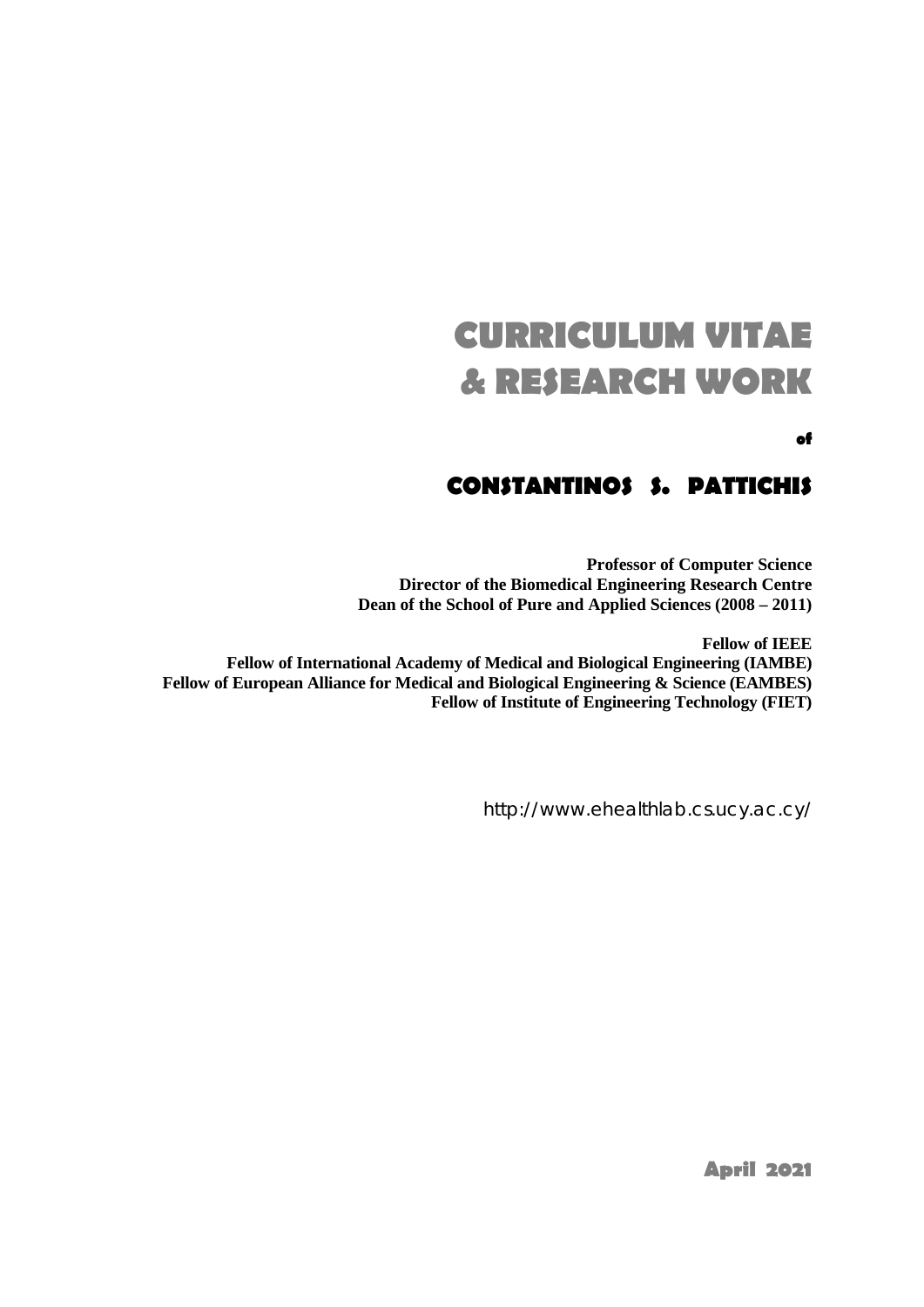# **Executive Summary**

### **I. General Information**

- Diploma of Technician Engineer in Electrical Eng., HTI, Cyprus, 1979.
- B.Sc. in Electrical Eng., University of New Brunswick, Canada, 1983.
- **M.Sc. in Biomedical Eng., University of Texas at Austin, USA, 1984.**
- **M.Sc. in Neurology, University of Newcastle Upon Tyne, UK, 1991.**
- Ph.D. in Electronic Eng., QMW, University of London, UK, 1992.
- Research interests: *eHealth, mHealth, eEmergency Systems, Connected Health; Medical Image Analysis Systems: MRI, Ultrasound, Endoscopy, Microscopy; Computational Intelligence and Explainable AI in Medical Systems; Biosignal Analysis: Electromyography; mHealth Interventions Based on X Reality Applications.*
- University of Cyprus, Department of Computer Science, *Professor*, since November 2007, *Associate Professor*, June 2001-October 2007, *Assistant Professor*, September 1996-May 2001; *Lecturer*, September 1993-August 1996; *Research Associate*, September 1992-August 1993.
- University of New Mexico, Department of Electrical and Computer Engineering, *Visiting Assistant Professor*, September 2000 – December 2001 (on sabbatical leave from the University of Cyprus).
- Cyprus Institute of Neurology and Genetics (CING), Department of Computational Intelligence, *Senior Scientist* 1992 - 2004. First employee, played an instrumental role to the Institute's growth and international reputation. Member of the Board of Directors since 2017.
- Marie Curie Fellowship, awarded in 1994 through the European Union on the topic of Image Processing in Histopathology.

### **II. Publications**

- 125 journal publications; 41 papers published in *IEEE Access, TBE, TITB, TMI, TNN, TUFFC, J-BHI, RBE and IEEE Magazines.* 9 papers published in special issues on *Neural Networks, Medical Imaging*, *and eHealth Applications*.
- 30 book contributions.
- Co-Author of the book *Despeckle Filtering Algorithms and Software for Ultrasound Imaging*, Morgan & Claypool Publishers, CA, USA, 2008 & 2nd edition 2015**.**
- Co-Editor of the book *M-Health: Emerging Mobile Health Systems*, Springer, USA, 2006. Co-Editor of the book *Ultrasound and Carotid Bifurcation Atherosclerosi*s, Springer, London, UK, 2012. Co-Editor of the handbook *Speckle Filtering and Tracking in Cardiovascular Ultrasound Imaging and Video*, The Institution of Engineering and Technology (IET), Stevenage, UK, 2018.
- Guest Co-Editor of 20 Special Issues, including the ones on *Computational Intelligence in Medical Systems*, in IEEE TITB in 2009, on *Citizen Centered e-Health Systems in a Global Healthcare Environment*, also in IEEE TITB in 2010, on *Biomedical Image Technologies and Methods*, in Computerized Medical Imaging and Graphics, in 2010, on *Citizen Centered e-Health Systems in a Global Healthcare Environment* in IEEE TITB in 2011, on *Cardiovascular Health Informatics: Risk Screening and Intervention,* in IEEE TITB in 2012, on *mHealth – Emerging Mobile Health Systems and Services,* in Healthcare Technology Letters in 2016 and on *Integrating Informatics and Technology for Precision Medicine,* in IEEE J-BHI in 2019.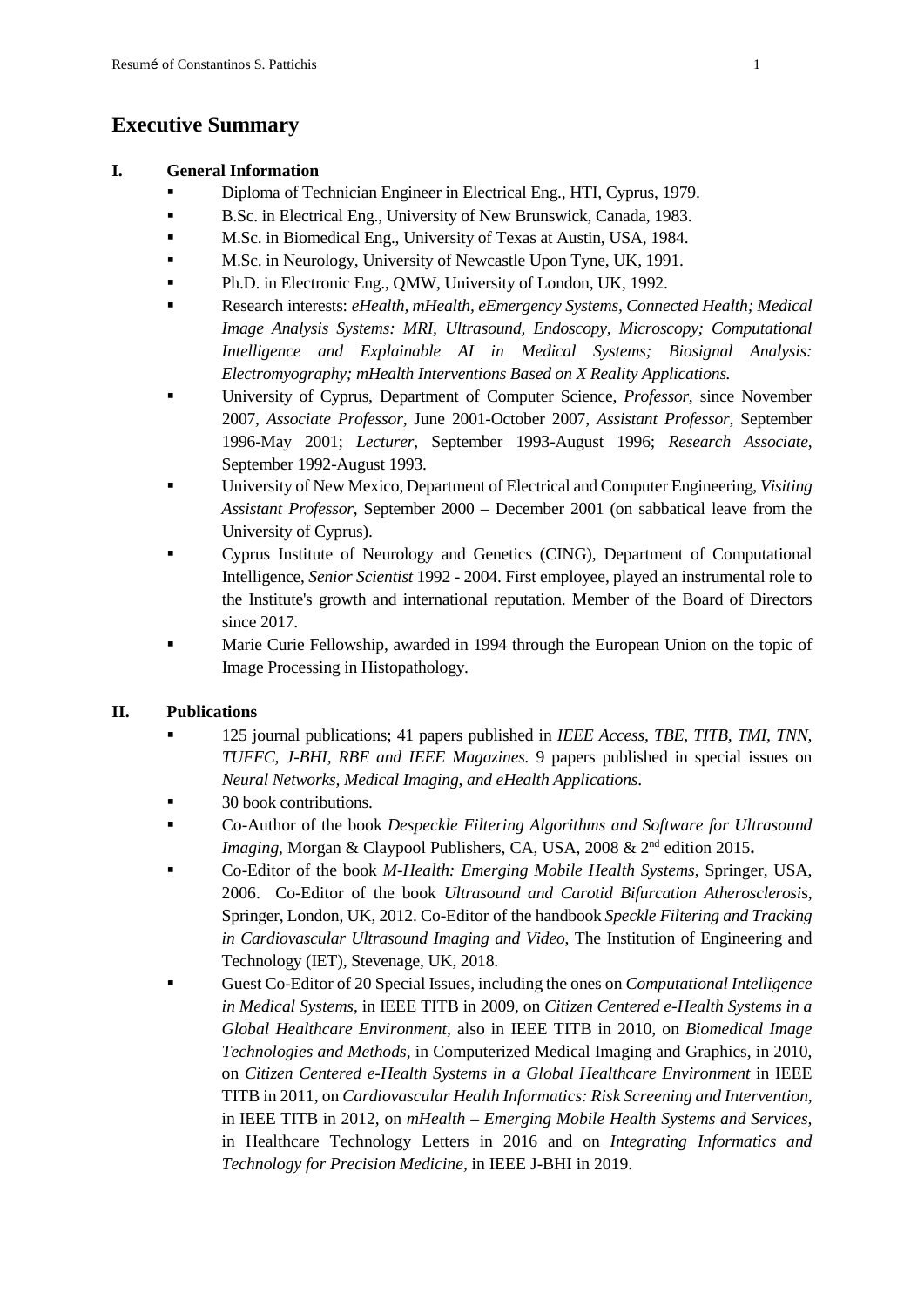- 18 conference proceedings editorial, including DSP93, DSP95, MEDICON98, IEEE MELECON2000, ITAB06, ITAB09, ISCCSP10, BIBE 2012, MEDICON2016, MELECON2016 and BHI2018.
- 232 conference papers published in refereed conference proceedings of IEEE EMBS, IEEE INNS, IEE, and other.
- Work cited extensively in international publications (according to Google Scholar more than **9600 citations with an h-index of 50**).

#### **III. Research Grants**

- Working in the development of medical diagnostic and mobile health systems for the last 30 years.
- Computer-aided diagnosis systems that provide a unique integration of a great variety of distinctly different technologies such as signal/image/video acquisition, preprocessing, feature extraction, dimensionality reduction, classification, and clinical decision making were developed. The reliability and robustness of the developed diagnostic systems is evident in their integration into clinical practice in several leading hospitals throughout the world. Furthermore, mHealth eEmergency systems were developed that led to the effective wireless communication of critical biosignals and ultrasound video through noisy channels. More specifically, the systems developed cover the following areas:
	- o Ultrasound Imaging: An Integrated System for the Assessment of the Risk of Stroke
	- o MRI: Quantitative Texture Analysis of Brain White Matter Lesions in Multiple Sclerosis. Assessment of Alzheimer's Disease Based on Texture Analysis of the Entorhinal Cortex.
	- o Endoscopy Imaging: A CAD System for the Assessment of Gynaecological Cancer
	- o Microscopy Imaging: Breast Cancer Biopsy image Analysis Support System (BASS) and Electron Microscopy (EM) Muscle Imaging System
	- o Biosignal Analysis: Electromyographic (EMG) Signal Analysis for Neuromuscular Disorders
	- o mHealth eEmergency Systems: Diagnostically Driven Efficient Video Compression Algortihms
	- o mHealth Interventions Based on X Reality Applications for Patients with Dementia and Breast Cancer.
- **Total funds managed: 11,843,128 Euro (14,388,557 USD). Ongoing Research funds for the period 2016-present: 4,082,773 Euro (4,959,243 USD).**

### **IV. Dissertation/Theses Supervision**

 16 Ph.D. and 53 M.Sc. students completed their studies. Currently, supervises a research team of 8 Ph.D. and 1 M.Sc. students.

### **V. Teaching Experience**

- Graduate courses developed and taught: Data Mining, Artificial Intelligence (computational intelligence component), Visual Computing, Computer Vision, and Digital Video Processing.
- Undergraduate courses developed and taught: Image Processing, Computational Learning Systems, Microprocessor Systems, Computer Organization and Assembly Language Programming, and Digital Systems.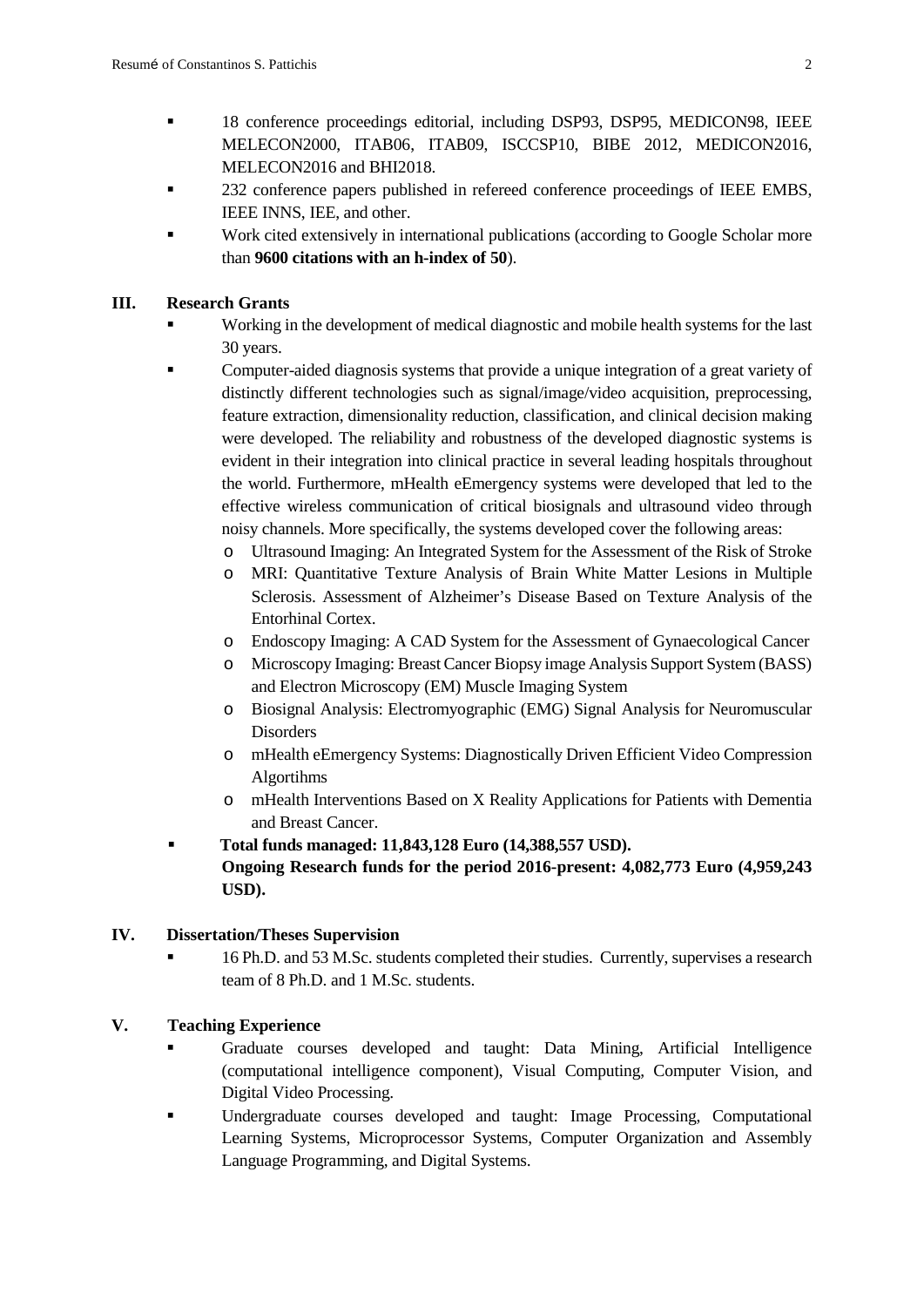#### **VI. Administrative Experience**

- **Director of the Biomedical Engineering Research Centre,** Nov. 2020
- **Elected Dean of the School of Pure and Applied Sciences, University of Cyprus,** May 2008 – May 2011.
- Elected Vice-Chairperson of the Department of Computer Science, University of Cyprus, Nov. 2006 – Mar. 2008; Co-ordinator of the Undergraduate Program Committee, Department of Computer Science (2003 – Mar. 2008).
- Chairperson of the Senate Committee: Disciplnary Audit Committee (Academic), May 2008 – April 2011 and 2018 - 2020; Chairperson of the Ad-hoc Senate Committee on Encouraging Students to be More Active in Social Matters (2006 – 2007); Chairperson of the Senate Committee on Information Systems (2003 – 2004).
- Elected Memebr of the Board of the School of Pure and Applied Sciences (2003-2006).

#### **VII. Professional Activities**

- **Conference General Chair/Co-Chair of: BHI 2021: IEEE Biomedical and Health Informatics 2021, Athens, Greece, May, 2021. CAIP 2021: Computer Analysis of Images and Patterns, Cyprus, Sept. 29 - Oct. 1, 2021.** MECBME 2018: IEEE 4th Middle East Conference on Biomedical Engineering, Gammarth – Tunis, Tunisia. MEDICON 2016: XIV Mediterranean Conference on Medical and Biological Engineering and Computing, Cyprus, March 31st-April 2nd, 2016. MELECON'2016: IEEE Region 18th Mediterranean Electrotechnical Conference, Limassol, April 18-20, 2016. BIBE 2012, 12th IEEE International Conference on Bioinformatics and Bioengineering, 2012. ITAB 2009, IEEE Information Technology Applications in Biomedicine; Melecon 2000, IEEE Region 8 Mediterranean Conference on Information Technology and Electrotechnology, 2000; Medicon 1998: Mediterranean Conference on Medical and Biological Engineering and Computing, 1998; DSP95 and DSP&CAES93: International Conference on Digital Signal Processing, 1995 and 1993. Program Co-Chair of BHI 2018, ISCCSP 2010, and ITAB 2006. All conferences were co-organised and co-sponsored by the University of Cyprus and the IEEE.
- Founding Specialty Section Editor on Connected Health, *Frontiers Digital Health* (2020- ).
- Associate editor for: *IEEE Journal of Biomedical and Health Informatics (2013- ), IEEE Transactions on Information Technology in Biomedicine* (2000-2012), and *IEEE Transactions on Neural Networks* (2005-2007)*.*
- Reviewer for: *IEEE Transactions on Biomedical Engineering, Image Processing, Signal Processing,* and *Engineering in Medicine & Biology Magazine*; *Medical and Biological Engineering and Computing; Journal of Intelligent Systems*; *IEEE EMBS, INNS, ICIP* and *ICASSP* conferences and other.
- Professional Societies Activities: **Fellow of the IEEE** (elected in 2018) **for contributions to the development of medical diagnostic and mobile health systems. Fellow of the International Academy of Medical and Biological Engineering (IAMBE),** (elected in 2018) **in recognition of outstanding contributions to the field of Medical and Biological Engineering**. **Fellow of the European Alliance for Medical and Biological Engineering & Science (EAMBES)** (elected in 2018) **in recognition of distinguished leadership and important contributions to research and advocacy of Medical and Biological Engineering & Science**. **Fellow of Institute of Engineering Technology, FIET** (2011). IEEE EMBS Distinguished Lecturer (2013-2014). Served as President of the IEEE Cyprus Section 1998-2000, the Cyprus Association of Medical Physics and Biomedical Engineering (CAMPBE) 1996-1998, and the Cyprus Society of Medical Informatics (CSMI) 2012 - .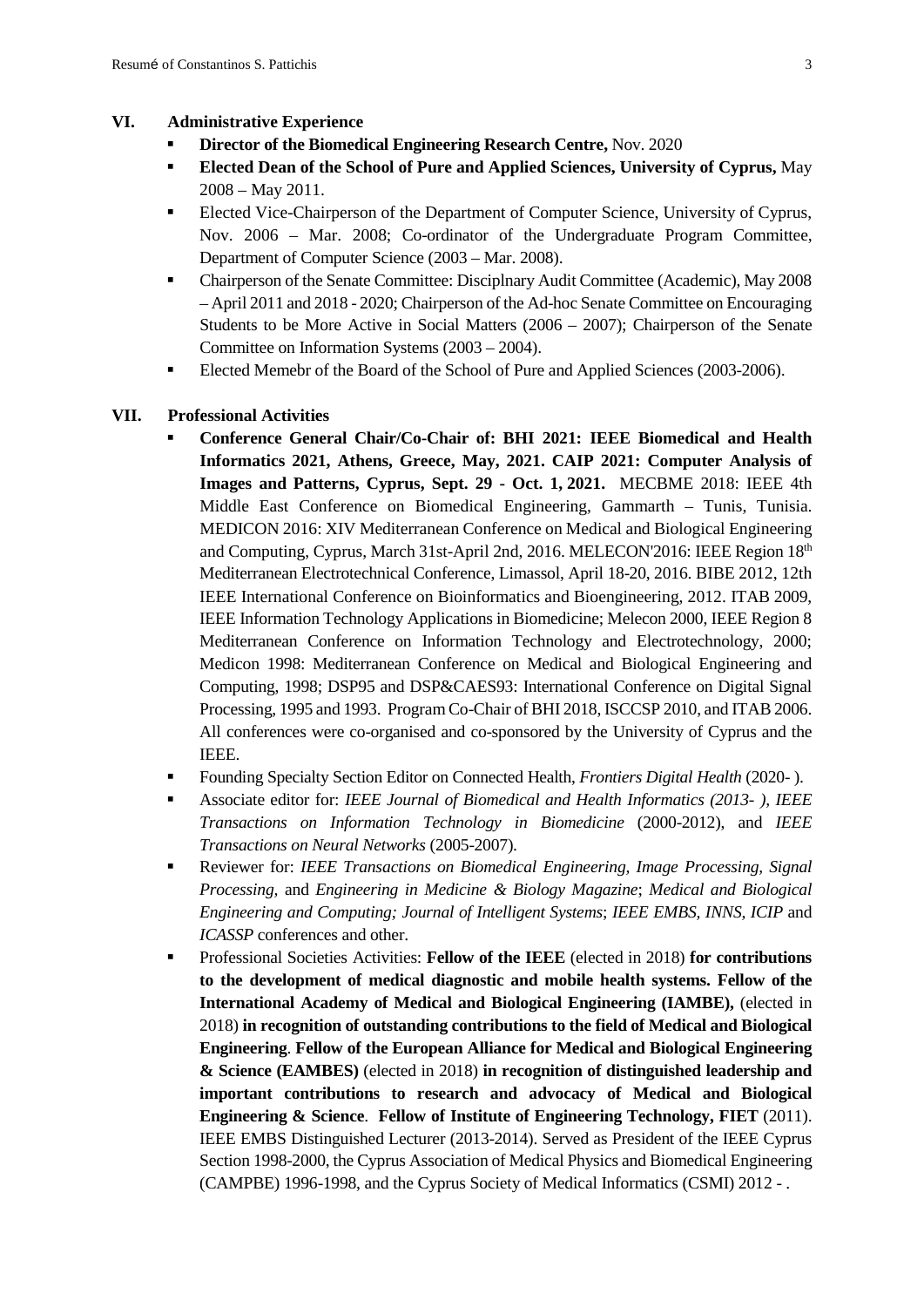#### **VIII. Invited Seminars and Presentations**

Invited seminars and presentations (70) on the topics of Cardiovascular Health Informatics: Predicting the Risk of Stroke Based on Ultrasound Image Analysis of the Atherosclerotic Carotid Plaque, An Overview of M-Health Video Communication Systems, eEmergency Mobile Health Systems, Intelligent Systems on Biosignal Analysis and Medical Imaging, and were given to numerous international conferences, The Rayne Institute - King's College, Universities (Texas at Austin, Columbia, New Mexico, Torino, Groningen), and industry (Medelec Ltd, UK, and Cadwell Labs, USA).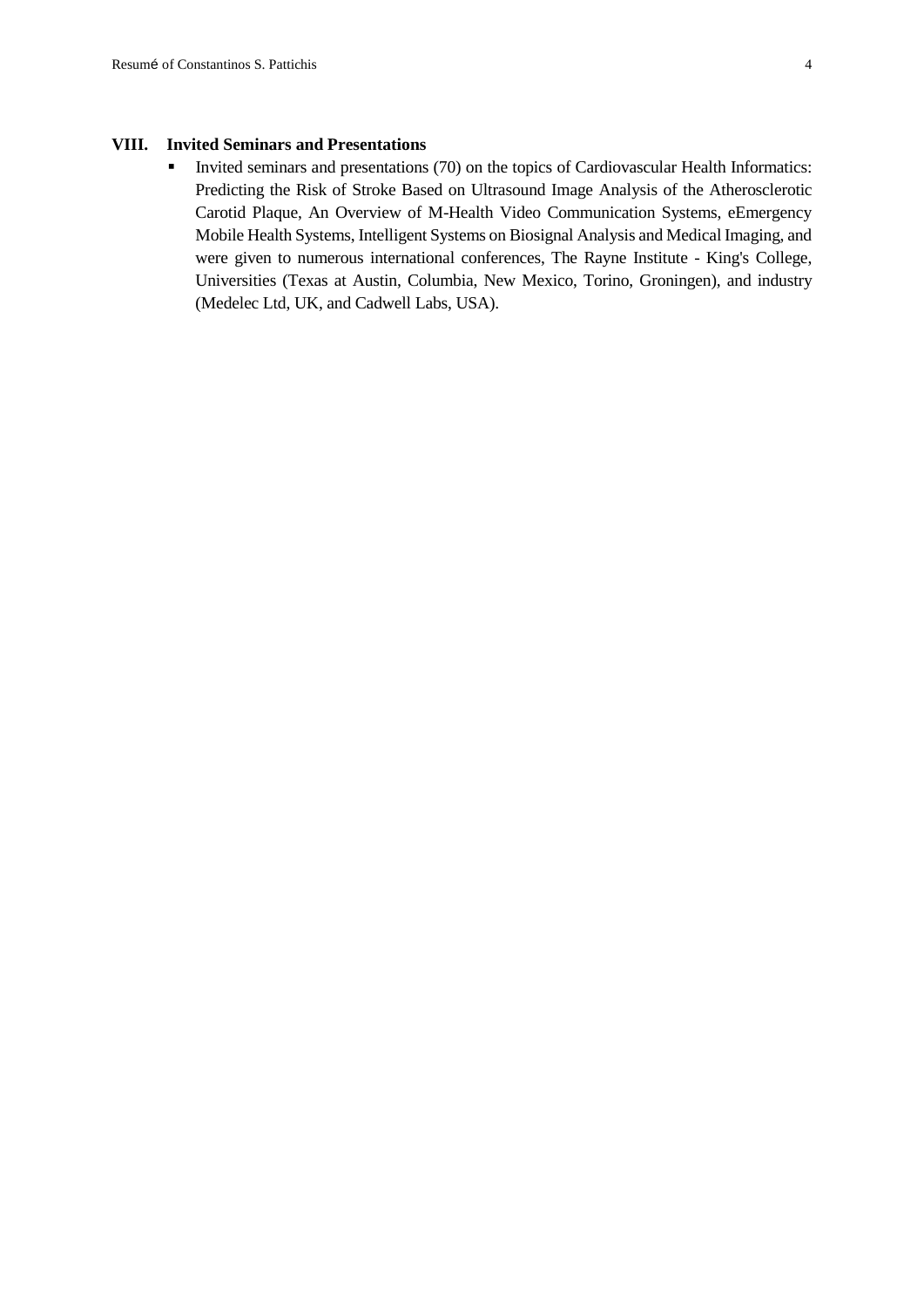# **TABLE OF CONTENTS**

| <b>I. GENERAL INFORMATION</b>                    | 7  |
|--------------------------------------------------|----|
|                                                  |    |
|                                                  |    |
|                                                  |    |
|                                                  |    |
|                                                  |    |
| <b>II. PUBLICATIONS</b>                          | 10 |
|                                                  |    |
|                                                  |    |
|                                                  |    |
|                                                  |    |
|                                                  |    |
|                                                  |    |
|                                                  |    |
|                                                  |    |
|                                                  |    |
|                                                  |    |
| <b>III. RESEARCH GRANTS</b>                      | 55 |
|                                                  |    |
|                                                  |    |
|                                                  |    |
|                                                  |    |
|                                                  |    |
|                                                  |    |
| IV. DISSERTATION/THESES SUPERVISION              | 68 |
|                                                  |    |
|                                                  |    |
|                                                  |    |
|                                                  |    |
| V. TEACHING EXPERIENCE                           | 76 |
|                                                  |    |
|                                                  |    |
|                                                  |    |
| VI. ADMINISTRATIVE AND COMMITTEE WORK EXPERIENCE | 79 |
|                                                  |    |
|                                                  |    |
|                                                  |    |
|                                                  |    |
| VII. PROFESSIONAL ACTIVITIES                     | 81 |
|                                                  |    |
|                                                  |    |
|                                                  |    |
|                                                  |    |
| VIII. INVITED SEMINARS AND PRESENTATIONS         | 93 |
|                                                  |    |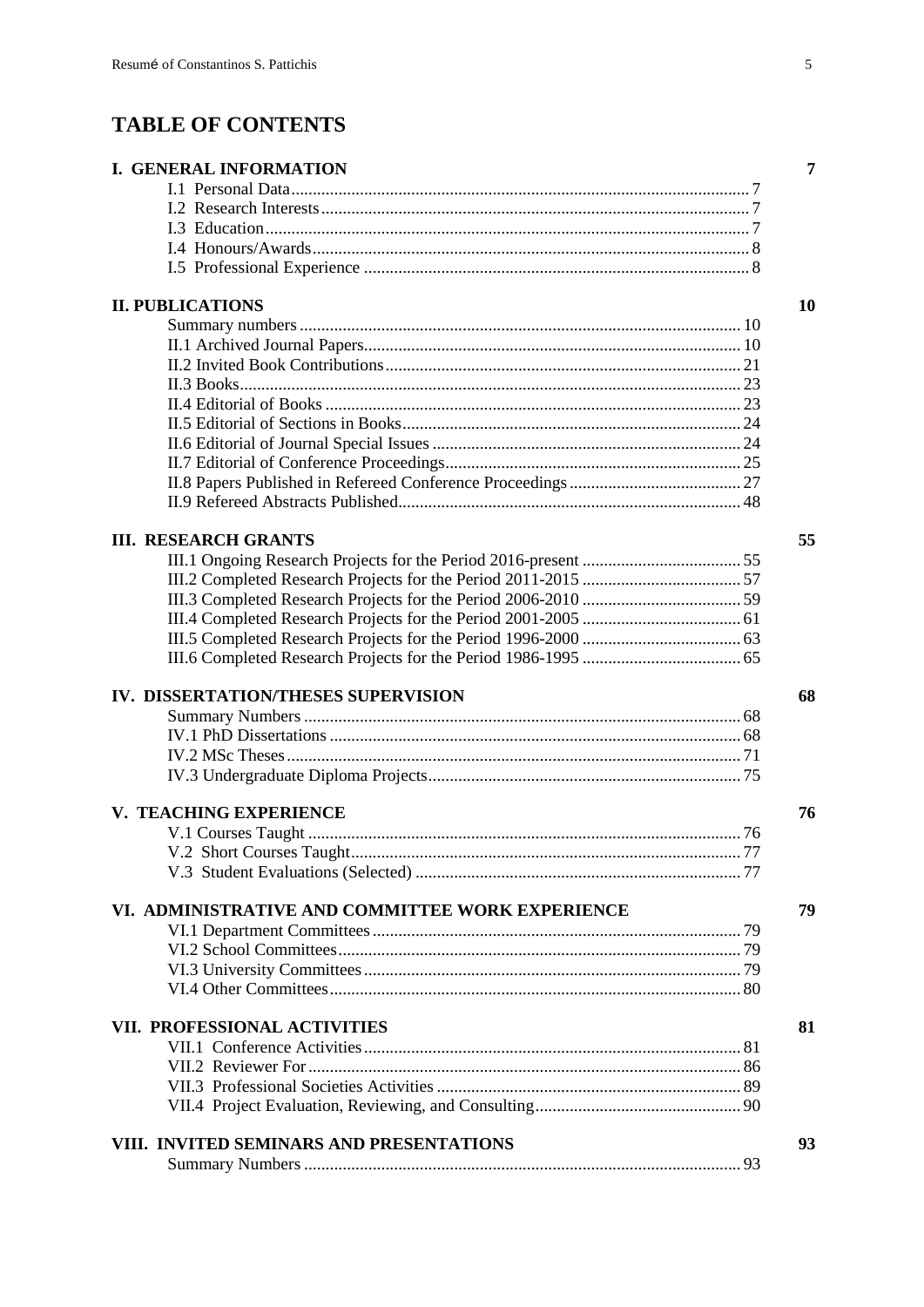#### **[IX. REFERENCES](#page-98-0) 98**

#### **[APPENDIX A RESEARCH STATEMENT](#page-99-0) 99**

| Part 1 - DEVELOPMENT OF MEDICAL DIAGNOSTIC SYSTEMS                                    |  |
|---------------------------------------------------------------------------------------|--|
|                                                                                       |  |
| Ultrasound image analysis of the atherosclerotic carotid plaque for the assessment of |  |
|                                                                                       |  |
| Mobile eHealth systems in the provision of advanced eEmergency services 99            |  |
|                                                                                       |  |
| Explainable Models for Personalised Integrated Stroke Ultrasound Video Analysis 99    |  |
| Normal Appearing Brain White Matter Changes in Relapsing Multiple Sclerosis in        |  |
| Extracting Explainable Assessments of Alzheimer's disease via Machine Learning on     |  |
| Physical Training for People with Dementia in Confined Mental Health Units 100        |  |

## **Part 2 – [ESTABLISHING THE BIOMEDICAL ENGINEERING RESEARCH CENTRE](#page-101-0)  [\(BERC\)](#page-101-0) 101**

A.3 Executive Summary [............................................................................................](#page-101-1) 101

#### **[APPENDIX B SELECTED PUBLICATIONS](#page-102-0) 102**

- J.1 A.S. Panayides, M.S. Pattichis, M. Pantziaris, A.G. Constantinides, C.S. Pattichis, *The Battle of the Video Codecs in the Healthcare Domain-A Comparative Performance Evaluation Study Leveraging VVC and AV1,* **IEEE Access,** vol. 8, pp. 11469-11481, 2020. DOI: 10.1109/ACCESS.2020.2965325.
- J.2 S. Leandrou, D. Lamnisos, I. Mamais, P. Kyriacou, C. S. Pattichis, *Assessment of Alzheimer's Disease Based on Texture Analysis of the Entorhinal Cortex,* **Frontiers in Aging Neuroscience,** vol. 12, Article 176, pp. 1-12, 2020. [https://doi.org/10.3389/fnagi.2020.00176.](https://doi.org/10.3389/fnagi.2020.00176)
- J.3 A.S. Panayides, M. S. Pattichis, S. Leandrou, C. Pitris, A. Constantinidou, and C.S. Pattichis, *Radiogenomics for Precision Medicine with A Big Data Analytics Perspective,* **IEEE Journal of Biomedical and Health Informatics,** vol. 23, no. 5, pp. 2063-2079, 2019. DOI: [10.1109/JBHI.2018.2879381.](https://doi.org/10.1109/JBHI.2018.2879381)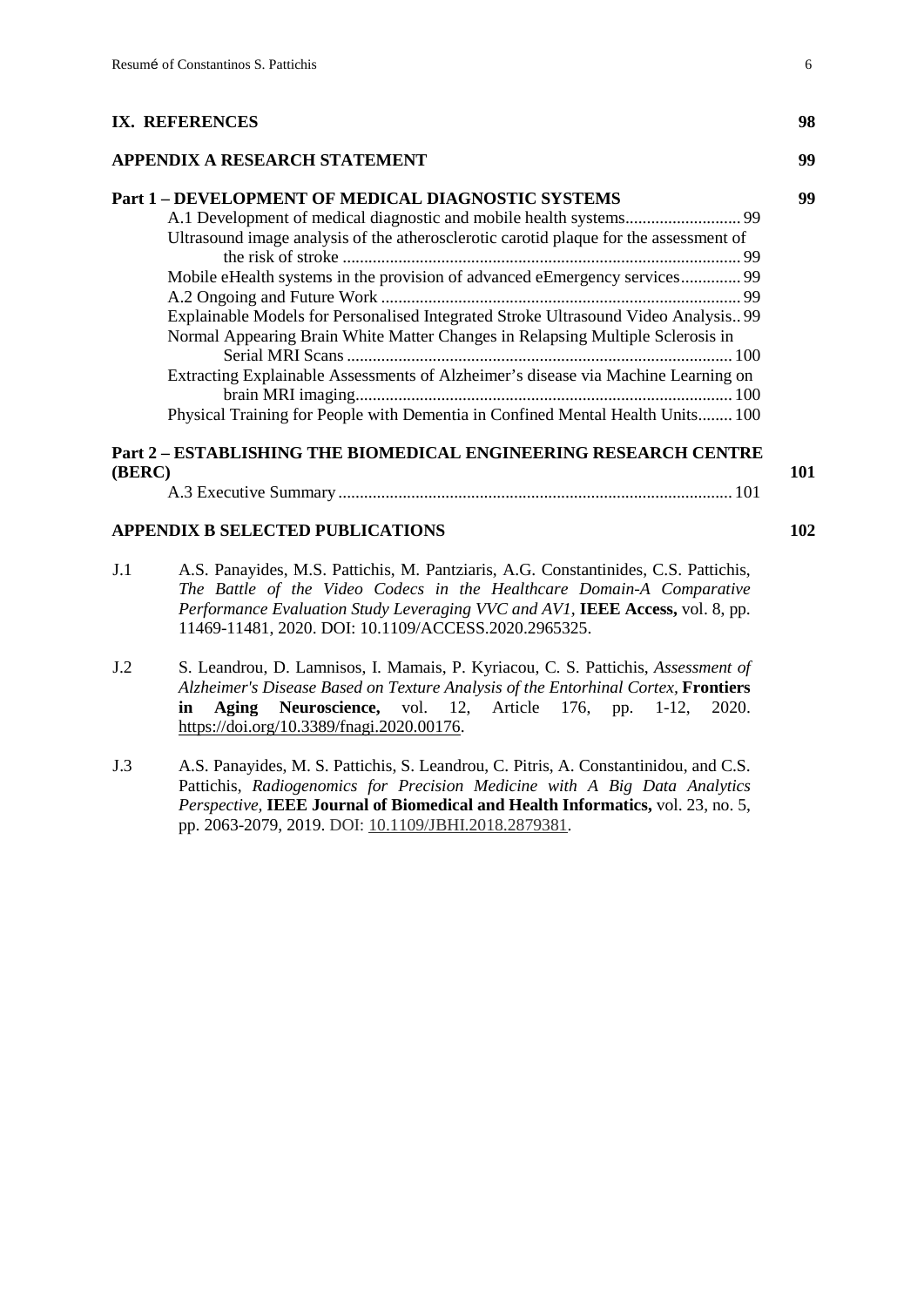### <span id="page-7-0"></span>**I. GENERAL INFORMATION**

#### <span id="page-7-1"></span>**I.1 Personal Data**

| Name:                    | Constantinos S. Pattichis                                                                                                                                                                                                                                                                                                                                                                                             |
|--------------------------|-----------------------------------------------------------------------------------------------------------------------------------------------------------------------------------------------------------------------------------------------------------------------------------------------------------------------------------------------------------------------------------------------------------------------|
| <b>ORCID ID:</b>         | 0000-0003-1271-8151                                                                                                                                                                                                                                                                                                                                                                                                   |
| Date of birth:           | January 30, 1959                                                                                                                                                                                                                                                                                                                                                                                                      |
| Nationality:             | Cypriot                                                                                                                                                                                                                                                                                                                                                                                                               |
| Marital status:          | Married, three children                                                                                                                                                                                                                                                                                                                                                                                               |
| Hobbies:                 | Reading, Music, Philately                                                                                                                                                                                                                                                                                                                                                                                             |
| <b>Business address:</b> | Department of Computer Science<br>University of Cyprus<br>Kallipoleos 75,<br>P.O. Box 20537, CY 1678 Nicosia, Cyprus<br>Tel. 357-22892697, Mobile. 357-99680711, Fax. 357-22892701<br>E-mail: pattichi@ucy.ac.cy<br>Website: http://www.ehealthlab.cs.ucy.ac.cy/<br>Google Scholar:<br>https://scholar.google.com/citations?user=XPzbiZUAAAAJ&hl=el<br>ResearchGate: https://www.researchgate.net/profile/C_Pattichis |

Home address: 6, Gerasimou str., Strovolos, 2040 Nicosia, Cyprus

#### <span id="page-7-2"></span>**I.2 Research Interests**

- eHealth, mHealth, eEmergency Systems, Connected Health
- Medical Image Analysis Systems: MRI, Ultrasound, Endoscopy, Microscopy
- **Computational Intelligence and Explainable AI in Medical Systems**
- Biosignal Analysis: Electromyography
- **EXECUTE:** mHealth Interventions Based on X Reality Applications

#### <span id="page-7-3"></span>**I.3 Education**

- *Doctor of Philosophy in Electronic Engineering* University of London, Queen Mary and Westfield College, UK, Dissertation*:* Artificial Neural Networks in Clinical Electromyography Topics: Neural Networks, Signal Processing, Pattern Recognition March 1992
- *Master of Science in Neurology,* Faculty of Medicine Thesis: A Morphological Analysis of the Macro Motor Unit Potential University of Newcastle Upon Tyne, UK, May 1991
- *Master of Science in Biomedical Engineering* Minor: Computer Engineering Thesis: Reliability and Accuracy of the Thermodilution and Impedance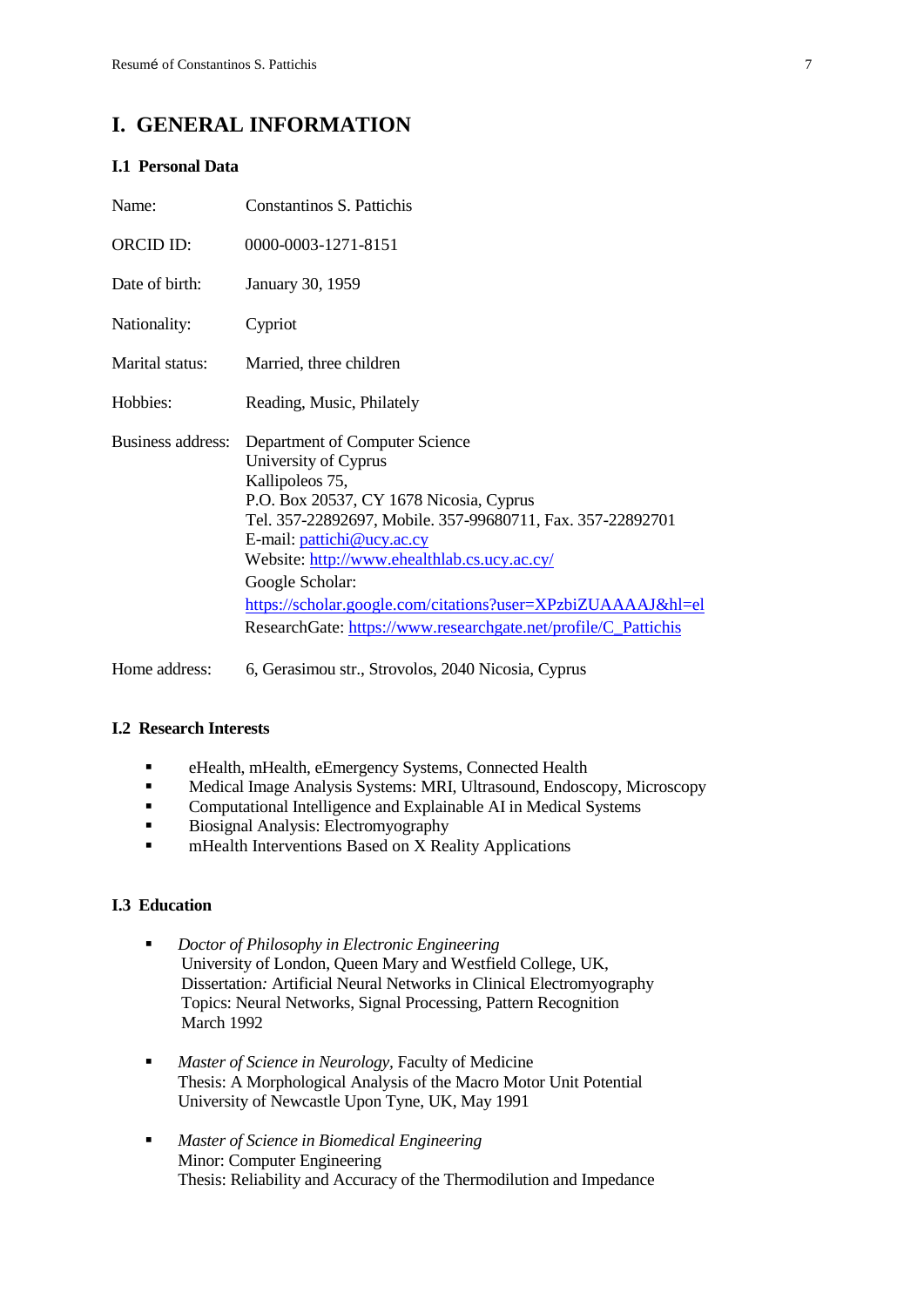Cardiography Methods in the Measurement of Cardiac Output University of Texas at Austin, USA, December 1984

- *Bachelor of Science in Electrical Engineering* Major: Computer Engineering University of New Brunswick, Canada, May 1983
- *Diploma of Technician Engineer in Electrical Engineering* Higher Technical Institute (HTI), Cyprus, July 1979
- **Languages: Greek, English**

#### <span id="page-8-0"></span>**I.4 Honours/Awards**

- Best Paper Award (co-author),  $3<sup>rd</sup>$  IFIP Conference on Artificial Intelligence Applications and Innovations (AIAI), Athens, Greece, 7-9 June, 2006 (conference paper C.103, and journal paper J.35)
- Student's Best Paper Presentation Award (co-authored with PhD student C. Christodoulou), International Joint Conference on Neural Networks, IJCNN'99, Washington DC, 10-16 July, 1999 (conference paper C.51, and journal paper J.24)
- **Marie Curie Fellowship,** International Scientific Cooperation Initiative, Commission of the European Communities Image Processing in Histopathology, 1994
- Rotary International Scholarship, University of Newcastle Upon Tyne, 1987-1988
- Research Assistant Scholarship, University of Texas at Austin, 1984
- Achievement of Academic Excellence, Faculty of Engineering, University of New Brunswick, 1983
- **•** Certificate of Merit, Higher Technical Institute, 1979

#### <span id="page-8-1"></span>**I.5 Professional Experience**

#### **University of Cyprus**

Department of Computer Science November 2007 - *Professor*

**University of Cyprus** Department of Computer Science June 2001 – October 2007 *Associate Professor*

#### **University of New Mexico**

Department of Electrical and Computer Engineering September 2000 – December 2001 *Visiting Assistant Professor*, on sabbatical leave from the University of Cyprus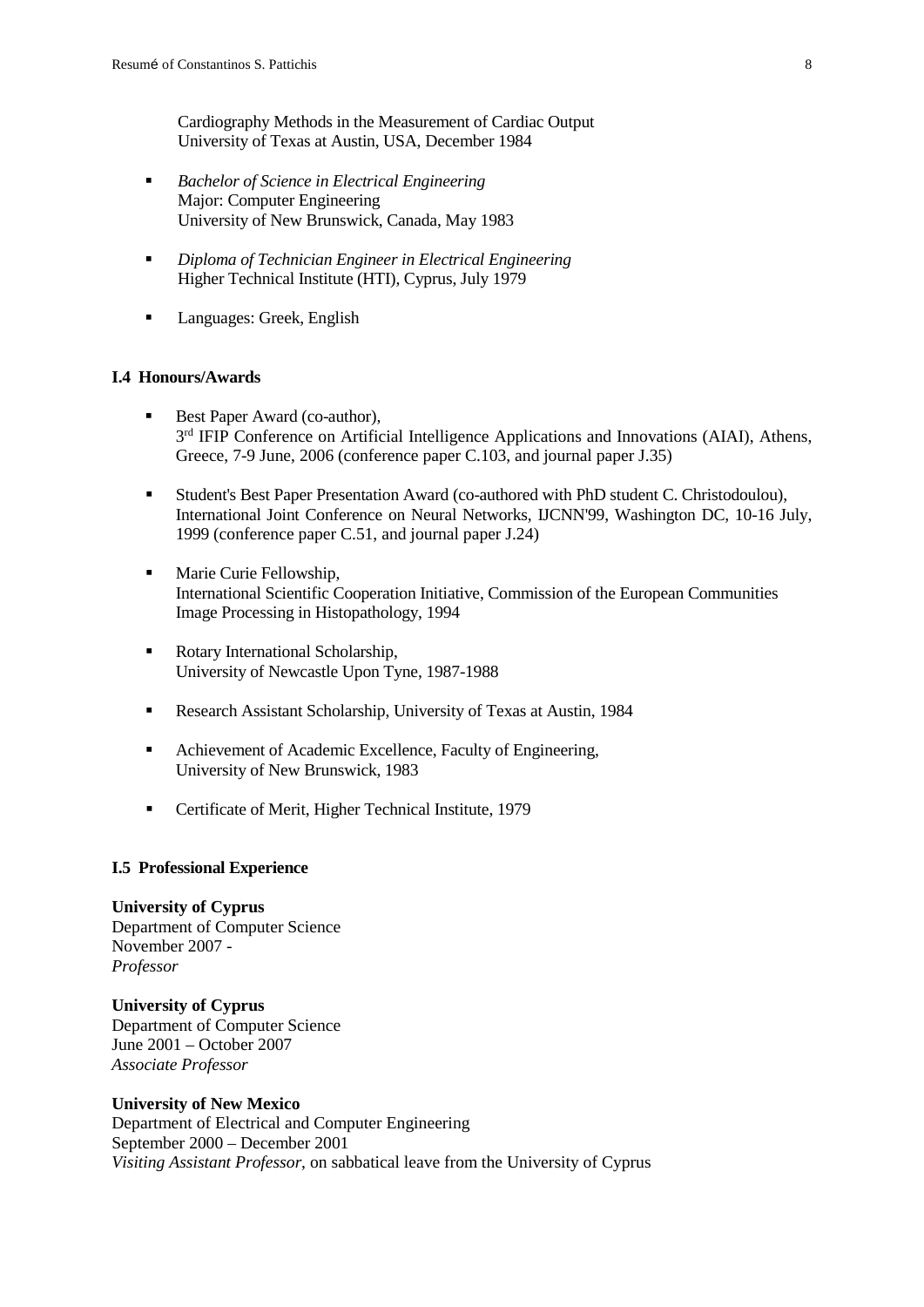#### **University of Cyprus**

Department of Computer Science September 1996 – May 2001 *Assistant Professor*

#### **University of Cyprus**

Department of Computer Science September 1993 -August 1996 *Lecturer*

#### **University of Cyprus**

Department of Computer Science September 1992 - August 1993 *Research Associate*

#### **The Cyprus Institute of Neurology and Genetics (The Muscular Dystrophy Research Trust of Cyprus)**

Department of Computer Systems Research October 1988 - August 1992, *Senior Research Scientist (full time employed)* September 1992 - December 2004, *Senior Scientist (collaborator)* January 2009 - December 2017, *Visiting Research Scientist*

#### **Higher Technical Institute**

Department of Computer Studies October 1988 - June 1992 *Visiting Lecturer*

#### **Intercollege**

Department of Computer Science September 1986 - June 1989 *Visiting Lecturer*

#### **University of Newcastle Upon Tyne**

Newcastle General Hospital Department of Clinical Neurophysiology October 1987 - September 1988 *Research Assistant*

#### **Muscular Dystrophy Research Trust of Cyprus**

Department of Clinical Neurophysiology April 1986 - September 1987 *Research Associate*

#### **Cyprus Pharmaceutical Organization**

Department of Medical Engineering January 1985 - March 1986 *Service Engineer*

# **University of Texas at Austin**

Department of Electrical and Computer Engineering June 1984 - December 1984 *Teaching Assistant*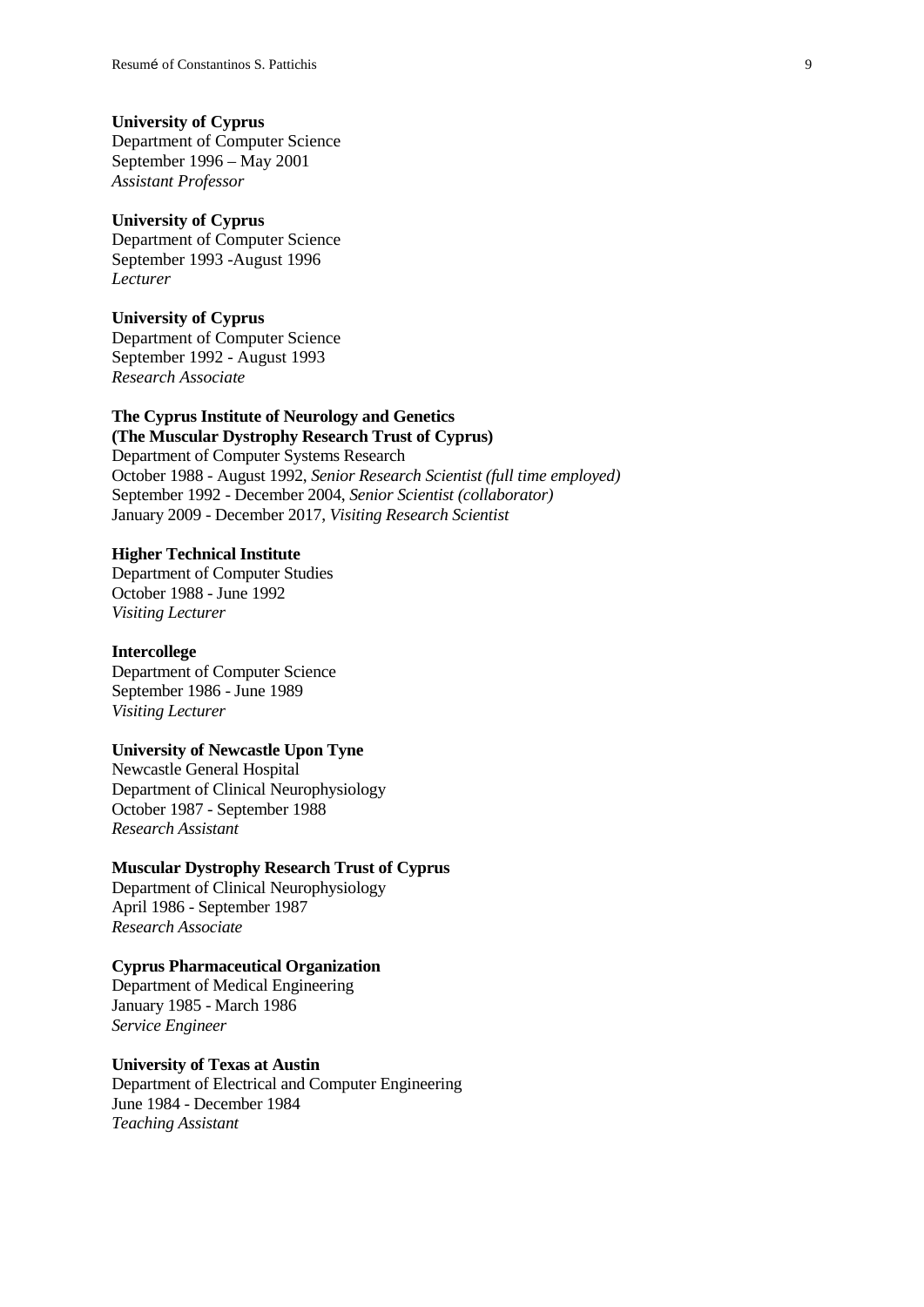# <span id="page-10-0"></span>**II. PUBLICATIONS**

#### <span id="page-10-1"></span>**Summary numbers**

For Google-Scholar citations see: <https://scholar.google.com/citations?user=XPzbiZUAAAAJ&hl=el>

#### **More than 9600 citations, an h-index of 50 and an i10-index of 161.**

#### <span id="page-10-2"></span>**II.1 Archived Journal Papers**

- J.1 C.S. Pattichis, and L.E. Baker, *A Comparison of the Tehrmodilution and Impedance Cardiography Methods in the Measurement of Cardiac Output*, **Innovation and Technology in Biology and Medicine**, Vol. 15, No. 1, pp. 114-121, 1994.
- J.2 C.N. Schizas, C.S. Pattichis, S. Michaelides, *Forecasting Minimum Temperature with short time-length Data using Artificial Neural Networks*, **Neural Networks World**, VSP, Vol. 4, No. 2, pp. 219-230, 1994.
- J.3 C.N. Schizas, C.S. Pattichis, C.A. Bonsett, *Medical Diagnostic Systems: A Case for Neural Networks*, **Technology and Health Care**, Vol. 2, pp. 1-18, 1994.
- J.4 C.S. Pattichis, C.N. Schizas, G. Gabriel, *Quantitative Morphological Analysis of Muscle Biopsies Using Artificial Neural Networks*, **Innovation and Technology in Biology and Medicine**, Vol. 15, No. 5, pp. 546-556, 1994.
- J.5 C.S. Pattichis, C.N. Schizas, L. Middleton, *Neural Network Models in EMG Diagnosis,* **IEEE Transactions on Biomedical Engineering**, Vol. 42, No. 5, pp. 486-496, 1995.
- J.6 C. Pattichis, C. Charalambous, L. Middleton, *Efficient Training of Neural Network Models in the Classification of Electromyographic Data,* **Medical & Biological Engineering & Computing,** Special Issue on Electrophysiological Modeling, Vol. 33, No. 3, pp. 499-503, 1995.
- J.7 C.S. Pattichis, and C.N. Schizas, *Genetics-Based Machine Learning Models for the Diagnosis of Certain Neuromuscular Disorders,* **IEEE Transactions on Neural Networks,** Vol. 7, No. 2, pp. 427-439, 1996.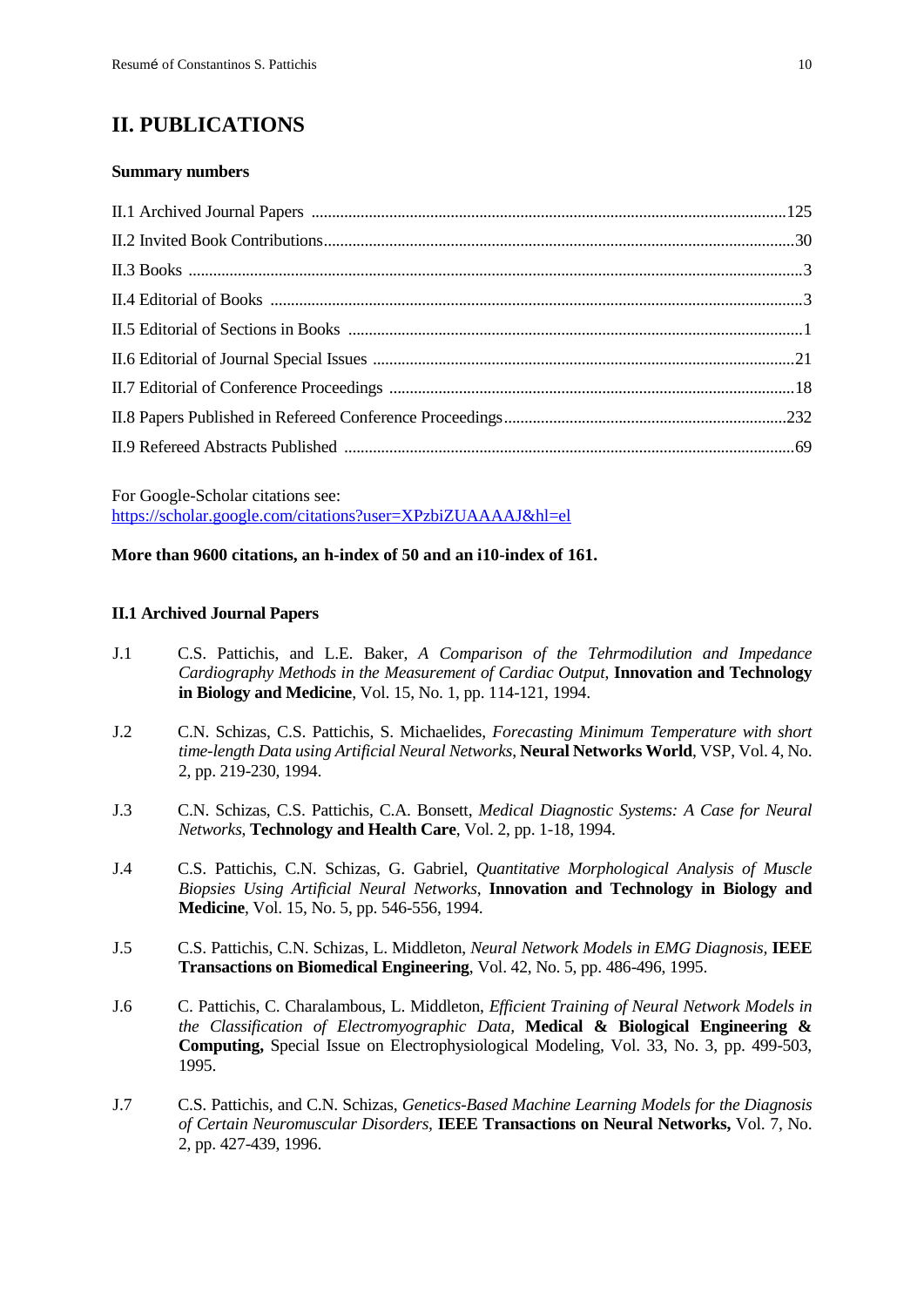- J.8 F. Schnorrenberg, C.S. Pattichis, K. Kyriacou, M. Vassiliou, C.N. Schizas, *Computer-aided Classification of Breast Cancer Nuclei,* **Technology and Health Care**, Vol. 4, No. 2, pp. 147- 161, 1996.
- J.9 C.N. Schizas, C.S. Pattichis, Learning Systems in Biosignal Analysis, **Biosystems**, Vol. 41, pp. 105-125, 1997.
- J.10 F. Shnorrenberg, C.S. Pattichis, K.C. Kyriacou, C.N. Schizas*, Computer-Aided Detection of Breast Cancer Nuclei,* **IEEE Transactions on Information Technology in Biomedicine,** Vol. 1, No. 2, pp. 128-140, 1997.
- J.11 C.I. Christodoulou, C.S. Pattichis, W.F. Fincham, *A Modular Neural Network Decision Support System in EMG Diagnosis*, **Journal of Intelligent Systems**, Special Issue on Computational Intelligent Diagnostic Systems in Medicine, Vol. 8, No. 12, pp. 99-143, 1998.
- J.12 C.I. Christodoulou, C.S. Pattichis*, Unsupervised Pattern Recognition for the Classification of EMG Signals,* **IEEE Transactions on Biomedical Engineering**, Vol. 46, No. 2, pp. 169-178, 1999.
- J.13 C.S. Pattichis, M.S. Pattichis, *Time-Scale Analysis of Motor Unit Action Potentials,* **IEEE Transactions on Biomedical Engineering**, Vol. 46, No. 11, pp. 1320-1329, 1999.
- J.14 C.S. Pattichis, A. Elias, *Autoregressive and Cepstral Analysis of Motor Unit Action Potentials,* **Medical Engineering & Physics**, Special Issue on Intelligent Data Analysis in Electromyography and Electroneurography, Vol. 21, No. 6/7, pp. 405-419, 1999.
- J.15 P.A. Panayiotou, D. Jenkins, C.S. Pattichis, F. Plimmer*, Computer Assisted Valuation: Multiple Regression Analysis in Cyprus,* **Journal of Tax Assessment & Administration,** Vol. 4, No. 2, pp. 27-51, 1999.
- J.16 P.A. Panayiotou, C.S. Pattichis, D. Jenkins, F. Plimmer, *A Modular Artificial Neural Network Valuation System,* **Journal of Tax Assessment & Administration,** Vol. 4, No. 3, pp. 17-29, 1999.
- J.17 C.S. Pattichis, I. Schofield, P. Fawcett, *A Morphological Analysis of the Macro Motor Unit Potential*, **Medical Engineering and Physics,** Vol. 21, No. 10, pp. 673-679, 1999.
- J.18 M.S. Pattichis, C.S. Pattichis, M. Avraam, A. Bovik, K. Kyriacou, *AM-FM Texture Segmentation in Electron Microscopic Muscle Imaging*, **IEEE Transactions on Medical Imaging,** Vol. 19, No. 12, pp. 1253-1258, 2000.
- J.19 F. Schnorrenberg, C.S. Pattichis, K. Kyriacou, C.N. Schizas, *Content-based Retrieval of Breast Cancer Biopsy Slides,* **Technology and Health Care,** Vol. 8, pp. 291-297, 2000.
- J.20 C. Michaelides, C.S. Pattichis, G. Kleovoulou, *Classification of Rainfall Variability Using Artificial Neural Networks,* **International Journal of Climatology,** Vol. 21, pp. 1401-1414, 2001.
- J.21 A. Pitsillides, G. Stylianou, C.S. Pattichis, A. Sekercioglu, T. Vassilakos, *Bandwidth Allocation for Virtual Paths (BAVP): Investigation of Performance of Classical Constrained and Genetic Algorithm Based Optimisation Techniques*, **Journal on Computer Communications,** Special Issue On Computational Intelligence In Telecommunications Networks, Vol. 25, No. 16, pp. 1443-1453, 2002.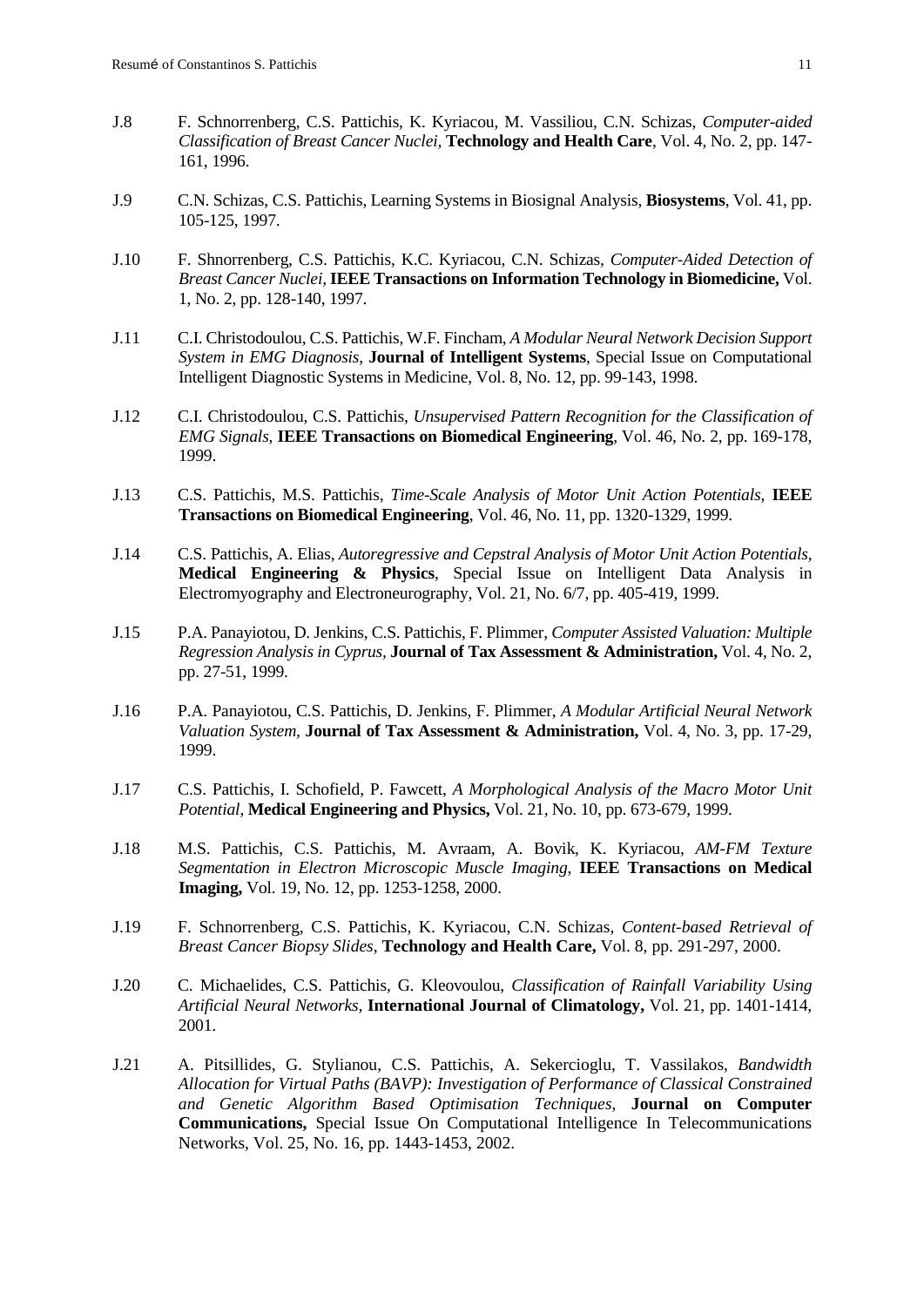- J.22 C.S. Pattichis, C.N. Schizas, A. Andreou, *Healthcare Telematic Applications in Cyprus,*  **Methods of Information in Medicine,** Vol. 41, pp. 376-381, 2002.
- J.23 E. Kyriacou, P. Sotiris, A. Berler, M. Neophytou, A. Bourka, A. Georgoulas, A. Anagnostaki, D. Karayiannis, C. Schizas, C. Pattichis, A. Andreou, D. Koutsouris, *Multi-purpose HealthCare Telemedicine Systems with Mobile Communication Link Support,* **BioMedical Engineering OnLine**, [online], Vol. 2, No. 7, 2003, DOI [10.1186/1475-925x-2-7.](http://dx.doi.org/10.1186/1475-925x-2-7) Most accessed paper with more than 58000 hits.
- J.24 C.I. Christodoulou, C.S. Pattichis, M. Pantziaris, A. Nicolaides, *Texture-Based Classification of Atherosclerotic Carotid Plaques*, **IEEE Transactions on Medical Imaging***,* Vol. 22, No. 7, pp. 902-912, 2003.
- J.25 C.I. Christodoulou, S. Michaelides, C.S. Pattichis, Multi-Feature Texture Analysis for the Classification of Clouds in Satellite Imagery, **IEEE Transactions on Geoscience and Remote Sensing,** Vol. 41, No. 11, pp. 2662- 2668, 2003.
- J.26 L. Eleftheriou, E. Zamba-Papanicolaou, M. Pantziaris, T. Kyriakides, S. Papacostas, P. Myrianthopoulou, C.S. Pattichis, I. Iliopoulos, C. Piperidou, *Click Evoked Neurogenic Vestibular Potentials (NVESTEPs): A Method of Assessing the Function of the Vestibular System*, **Electromyography and Clinical Neurophysiology,** Vol. 43, pp. 399-408, 2003.
- J.27 L. Eleftheriou, E. Zamba-Papanicolaou, M. Pantziaris, K. Kleopas, T. Kyriakides, S. Papacostas, C.S. Pattichis, I. Iliopoulos, C. Piperidou, *Neurogenic Vestibular Potentials using a Tone Pip Auditory Stimulus*, **Electromyography and Clinical Neurophysiology,** Vol. 44, pp. 167-173, 2004.
- J.28 Y. Poirazi, C. Neokleous, C.S. Pattichis, C.N. Schizas, *A Neural Network Architecture Inspired From the Modular Organization of the Cerebral Cortex,* **IEEE Transactions on Neural Networks,** Vol. 15, No. 3, pp. 597-612, 2004.
- J.29 C. Loizou, C.S. Pattichis, C. Christodoulou, R. Istepanian, M. Pantzaris, A. Nicolaides, *Comparative Evaluation of Despeckle Filtering in Ultrasound Imaging of the Carotid Artery*, **IEEE Transactions on Ultrasonics, Ferroelectrics, and Frequency Control,** Vol. 52, No. 10, pp. 1653-1669, 2005.
- J.30 S. K. Kakkos, A. N. Nicolaides, E. Kyriacou, C. S. Pattichis, G. Geroulakos, *Effect of Zooming on Texture Features of Ultrasonic Images*, **Cardiovascular Ultrasound**, [online], Vol. 4, No. 1(8), 10 pages, 2006, Available at: [http://www.cardiovascularultrasound.com/content/4/1/8.](http://www.cardiovascularultrasound.com/content/4/1/8)
- J.31 C. Loizou, C.S. Pattichis, M. Pantzaris, T. Tyllis, A. Nicolaides, *Quality Evaluation in Ultrasound Imaging of the Carotid Artery Based on Normalization and Speckle Reduction Filtering*, **Medical & Biological Engineering & Computing,** Vol. 44, No. 8, pp. 405-413, 2006.
- J.32 C. Loizou, C.S. Pattichis, M. Pantzaris, T. Tyllis, A. Nicolaides, *Intima Media Segmentation Of The Carotid Artery Bifurcation*, **Medical & Biological Engineering & Computing,** Vol. 45, No. 1, pp. 35-49, 2007. Available at: [http://www.springerlink.com/content/26l359x781871552/.](http://www.springerlink.com/content/26l359x781871552/)
- J.33 A. Jossif, C.S. Pattichis, M. Kyriakides, A. Pitsillides, E. Kyriakou, M. Dikaiakou, *Selected eHealth Applications in Cyprus from the Training Perspective*, **Methods of Information in Medicine,** Vol. 46, No. 1, pp. 84-89, 2007.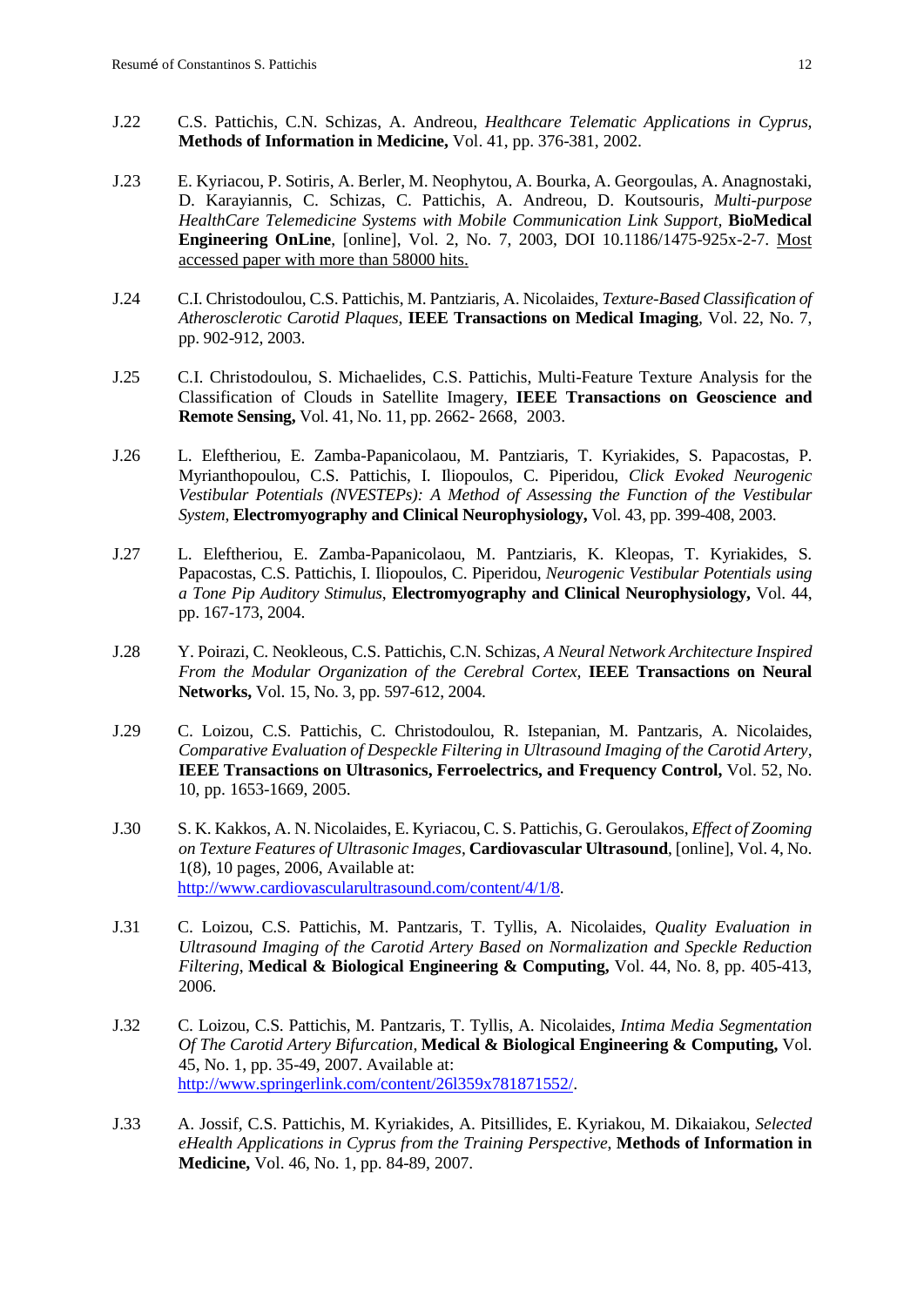- J.34 S.K. Kakkos, J.M. Stevens, A.N. Nicolaides, E. Kyriacou, C.S. Pattichis, G. Geroulakos, D. Thomas, *Texture Analysis of Ultrasonic Images of Symptomatic Carotid Plaques Can Identify Those Plaques Associated with Ipsilateral Embolic Brain Infarction*, **European Journal of Vascular and Endovascular Surgery,** Vol. 33, No. 4, pp. 422-429, 2007.
- J.35 C.A. Nicolaou, N. Brown, C.S. Pattichis, *Molecular Optimization Using Computational Multi-Objective Methods*, **Current Opinion in Drug Discovery & Development,** Vol. 10, No. 3, pp. 316-324, 2007.
- J.36 C. Loizou, C.S. Pattichis, M. Pantzaris, T. Tyllis, A. Nicolaides, *Plaque Segmentation of the Carotid Artery Bifurcation*, **IEEE Transactions on Information Technology in Biomedicine,** Vol. 11, No. 6, pp. 661-667, 2007.
- J.37 N. Tsapatsoulis, K. Rapantzikos, C. Pattichis, *An Embedded Saliency Map Estimator Scheme: Application to Video Encoding*, **International Journal of Neural Systems**, Vol. 17, No. 4, pp. 289-304, 2007.
- J.38 M.S. Neophytou, V. Tanos, M.S. Pattichis, C.S. Pattichis, E. Kyriacou, D. Koutsouris, *A Standadised Protocol for Preprocessing and Analysis of Endoscopy Images in Gynaecological Cancer,* **BioMedical Engineering OnLine,** Vol. 6, 2007. Available at: [http://www.biomedical-engineering-online.com/content/6/1/44.](http://www.biomedical-engineering-online.com/content/6/1/44)
- J.39 P. Kaplanis, C.S. Pattichis, L. Hadjileontiou, C. Roberts, *Surface EMG Analysis on Normal Subjects Based on Isometric Voluntary Contraction*, **Journal of Electromyography and Kinesiology**, Vol. 19, No. 1, pp. 157-171, 2009. Available at: [http://dx.doi.org/10.1016/j.jelekin.2007.03.010.](http://dx.doi.org/10.1016/j.jelekin.2007.03.010)
- J.40 E. Kyriacou, C.S. Pattichis, M.S. Pattichis, A. Mavrommatis, S. Panagiotou, C.I. Christodoulou, S. Kakkos, A. Nicolaides, *Classification of Atherosclerotic Carotid Plaques Using Morphological Analysis on Ultrasound Images,* (best conference paper award) invited in special issue of Applied Intelligence, **Applied Intelligence,** Vol. 30, pp. 3-23, 2009.
- J.41 C. A. Nicolaou, J. Apostolakis, C. S. Pattichis, *De Novo Drug Design Using Multiobjective Evolutionary Graphs*, **Journal of Chemical Information and Modeling,** Vol. 49, No. 2, pp. 295-307, 2009.
- J.42 C.P. Loizou, M. Pantziaris, M.S. Pattichis, E. Kyriakou, C.S. Pattichis, *Ultrasound Image Texture Analysis of the Intima and Media Layers of the Common Carotid Artery and its Correlation with Age and Gender*, **Computerized Medical Imaging and Graphics**, Vol. 33, No. 4, pp. 317-324, 2009.
- J.43 C.P. Loizou, C.S. Pattichis, A. Nicolaides, and M. Pantziaris, *Manual and Automated Media and Intima Thickness Measurements of the Common Carotid Artery,* **IEEE Trans. Ultrasonics Ferroelectrics and Frequency Control**, Vol. 56, No. 5, pp. 983-994, May 2009.
- J.44 M.G. Hadjinicolaou, R. Nilavalan, T. Itagaki, S.Ch. Voskarides, C.S. Pattichis, and A.N. Schizas, *Emergency TeleOrthoPaedics m-health system for wireless communication links*, **IET Commun.** Vol. 3, Iss. 8, pp. 1284-1296, 2009, DOI:10.1049/iet-com.2008.0603.
- J.45 M. Karaolis, J. A. Moutiris, D. Hadjipanayi, and C.S. Pattichis, *Assessment of the Risk Factors of Coronary Heart Events Based on Data Mining with Decision Trees*, Special Session on New and Emerging Technologies in Bioinformatics and Bioengineering, **IEEE Transactions on Information Technology in Biomedicine,** Vol. 14, No. 3, pp. 559-566, May 2010.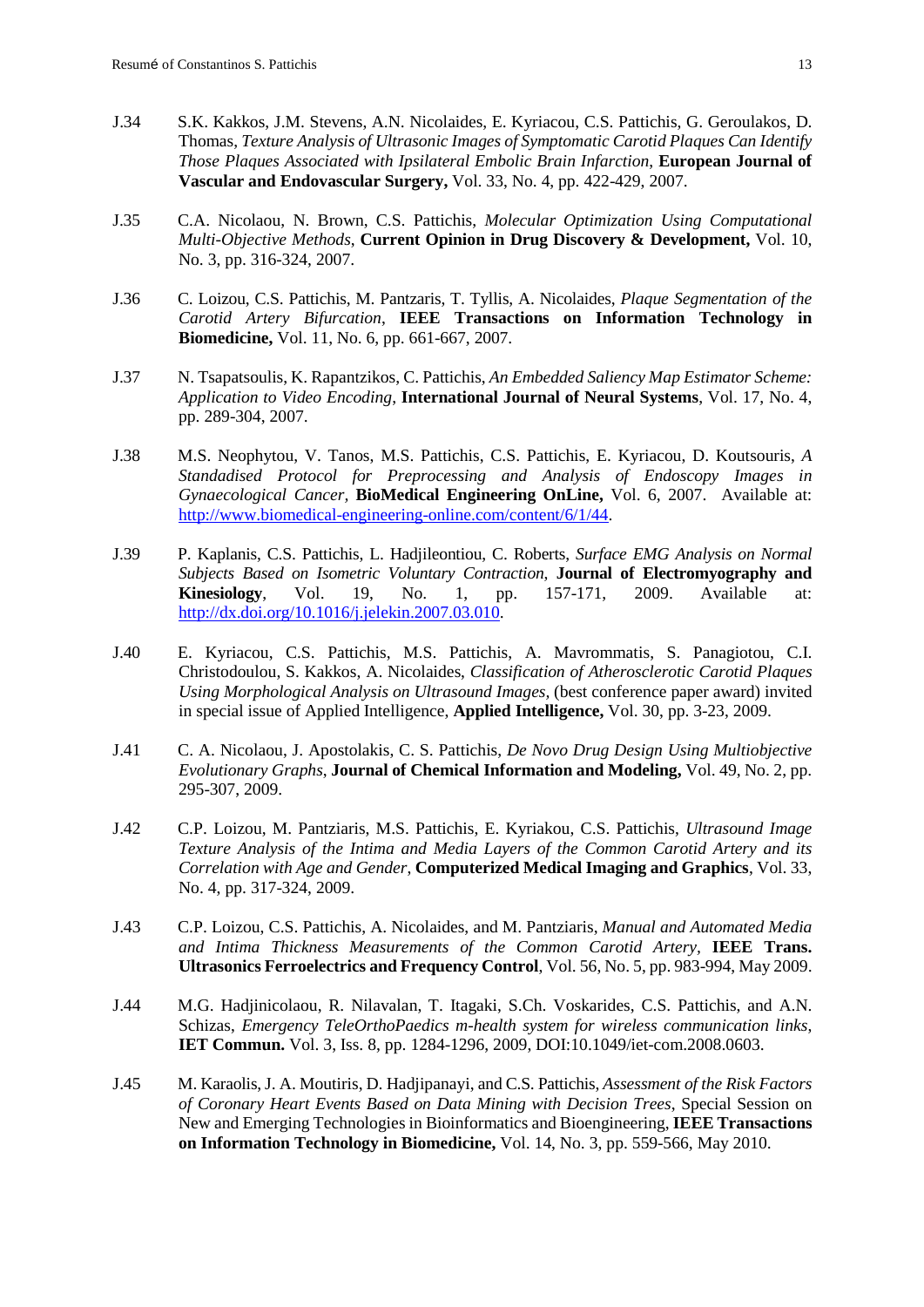- J.46 M. Griffin, E. Kyriacou, C. Pattichis, D. Bond, S.K. Kakkos, M. Sabetai, G. Geroulakos, N. Georgiou, C.J. Dore, A. Nicolaides, *Juxtaluminal hypoechoic area in ultrasonic images of carotid plaques and hemispheric symptoms*, **Journal of Vascular Surgery**, Vol. 52, No. 1, pp. 69-76, July 2010.
- J.47 E. Kyriacou, C. Pattichis, C. Christodoulou, C. Loizou, M. Pattichis, S. Kakkos, A. Nikolaides, *A Review of Ultrasound Imaging of the Carotid Artery for the Assessment of the Risk of Stroke,* **IEEE Transactions on Information Technology in Biomedicine,** Vol. 14, No. 4, pp. 1027- 1038, July 2010.
- J.48 [R. Istenič](http://www.springerlink.com/content/?Author=Rok+Isteni%c4%8d), [P. A. Kaplanis,](http://www.springerlink.com/content/?Author=Prodromos+A.+Kaplanis) [C.S. Pattichis](http://www.springerlink.com/content/?Author=Constantinos+S.+Pattichis) and [D. Zazula,](http://www.springerlink.com/content/?Author=Damjan+Zazula) *[Multiscale entropy-based approach](http://www.springerlink.com/content/18987587342nlp14/?p=679bc251f64144bba55b712303d7b1f1&pi=5)  [to automated surface EMG classification of neuromuscular disorders,](http://www.springerlink.com/content/18987587342nlp14/?p=679bc251f64144bba55b712303d7b1f1&pi=5)* **Medical & Biological Engineering & Computing,** Vol. 48, No. 8, pp. 773-781, 2010.
- J.49 C.I. Christodoulou, C.S. Pattichis, E. Kyriacou, A. Nicolaides, *Content-Based Image Retrieval for Carotid Plaque Ultrasound Images,* **The Open Cardiovascular Imaging Journal**, Vol. 2, pp. 18-28, 2010.
- J.50 S.K. Kakkos, A.N. Nicolaides, E. Kyriacou, S. Daskalopoulou, M. Sabetai, C.S. Pattichis, G. Geroulakos, M.B. Griffin, D. Thomas, *Computerised Texture Analysis of Carotid Plaque Ultrasonic Images can Identify Unstable Plaques Associated with Ipsilateral Neurological Symptoms*, **Angiology**, Vol. 62, pp. 317-328, 2011.
- J.51 C. Loizou, V. Murray, M. Pattichis, M. Pantzaris, C. Pattichis, *Multiscale Amplitude-Modulation Frequency-Modulation (AM-FM) Texture Analysis of Multiple Sclerosis in Brain MRI Images,* **IEEE Transactions on Information Technology in Biomedicine,** vol. 15, issue 1, pp. 119-129, January 2011.
- J.52 C. Loizou, V. Murray, M. Pattichis, M. Pantzaris, C. Pattichis, *[Multi-scale Amplitude](http://ieeexplore.ieee.org/search/srchabstract.jsp?tp=&arnumber=5590295&queryText%3DC.+Pattichis%26refinements%3D4294967131%2C4288442199%26openedRefinements%3D*%26ranges%3D2010_2010_Publication_Year%26searchField%3DSearch+All)  [Modulation-Frequency Modulation \(AM-FM\) Texture Analysis of Ultrasound Images of the](http://ieeexplore.ieee.org/search/srchabstract.jsp?tp=&arnumber=5590295&queryText%3DC.+Pattichis%26refinements%3D4294967131%2C4288442199%26openedRefinements%3D*%26ranges%3D2010_2010_Publication_Year%26searchField%3DSearch+All)  [Intima and Media Layers of the Carotid Artery,](http://ieeexplore.ieee.org/search/srchabstract.jsp?tp=&arnumber=5590295&queryText%3DC.+Pattichis%26refinements%3D4294967131%2C4288442199%26openedRefinements%3D*%26ranges%3D2010_2010_Publication_Year%26searchField%3DSearch+All)* **IEEE Transactions on Information Technology in Biomedicine,** vol. 15, issue 2, pp. 178-188, Mar. 2011.
- J.53 A. Panayides, M. Pattichis, C. Pattichis, C. Loizou, M. Pantziaris, A. Pitsillides, *[Atherosclerotic Plaque Ultrasound Video Encoding, Wireless Transmission, and Quality](http://ieeexplore.ieee.org/xpls/abs_all.jsp?arnumber=5686939)  [Assessment Using H.264,](http://ieeexplore.ieee.org/xpls/abs_all.jsp?arnumber=5686939)* **IEEE Transactions on Information Technology in Biomedicine,** vol. 15, issue 3, pp. 387-397, May 2011.
- J.54 [S.G. Mougiakakou,](http://www.cs.ucy.ac.cy/medinfo/index.php/publications/journal-articles/337) [E.C. Kyriacou,](http://www.cs.ucy.ac.cy/medinfo/index.php/publications/journal-articles/224) [K. Perakis,](http://www.cs.ucy.ac.cy/medinfo/index.php/publications/journal-articles/461) [H. Papadopoulos,](http://www.cs.ucy.ac.cy/medinfo/index.php/publications/journal-articles/245) [A. Androulidakis,](http://www.cs.ucy.ac.cy/medinfo/index.php/publications/journal-articles/463) [G.](http://www.cs.ucy.ac.cy/medinfo/index.php/publications/journal-articles/462)  [Konnis,](http://www.cs.ucy.ac.cy/medinfo/index.php/publications/journal-articles/462) [R. Tranfaglia,](http://www.cs.ucy.ac.cy/medinfo/index.php/publications/journal-articles/463) [L. Pecchia,](http://www.cs.ucy.ac.cy/medinfo/index.php/publications/journal-articles/464) [U. Bracale,](http://www.cs.ucy.ac.cy/medinfo/index.php/publications/journal-articles/465) [C.S. Pattichis,](http://www.cs.ucy.ac.cy/medinfo/index.php/publications/journal-articles/199) and [D.D. Koutsouris,](http://www.cs.ucy.ac.cy/medinfo/index.php/publications/journal-articles/213) *A feasibility study for the provision of electronic healthcare tools and services in areas of Greece, Cyprus and Italy*, **BioMedical Engineering OnLine***,* Vol. 10, No. 49, 17 pages, June 2011.
- J.55 F. Molinari, C. S. Pattichis, G. Zeng, L. Saba, U. R. Acharya, R. Sanfilippo, A. Nicolaides, and J. S. Suri, *Completely Automated Multiresolution Edge Snapper—A New Technique for an Accurate Carotid Ultrasound IMT Measurement: Clinical Validation and Benchmarking on a Multi-Institutional Database*, **IEEE Transactions on Image Processing,** Vol. 21, No. 3, pp. 1211-1222, March 2012.
- J.56 C. Christodoulou, M.S. Pattichis, P.A. Kaplanis, C.S. Pattichis, T. Kyriakides, *AM-FM Analysis of Surface EMG for the Assessment of Normal and Neuromuscular Disease Subjects*, **Journal of Biomedical Signal Processing and Control,** Vol. 7, Issue 3, pp. 265-269, May 2012.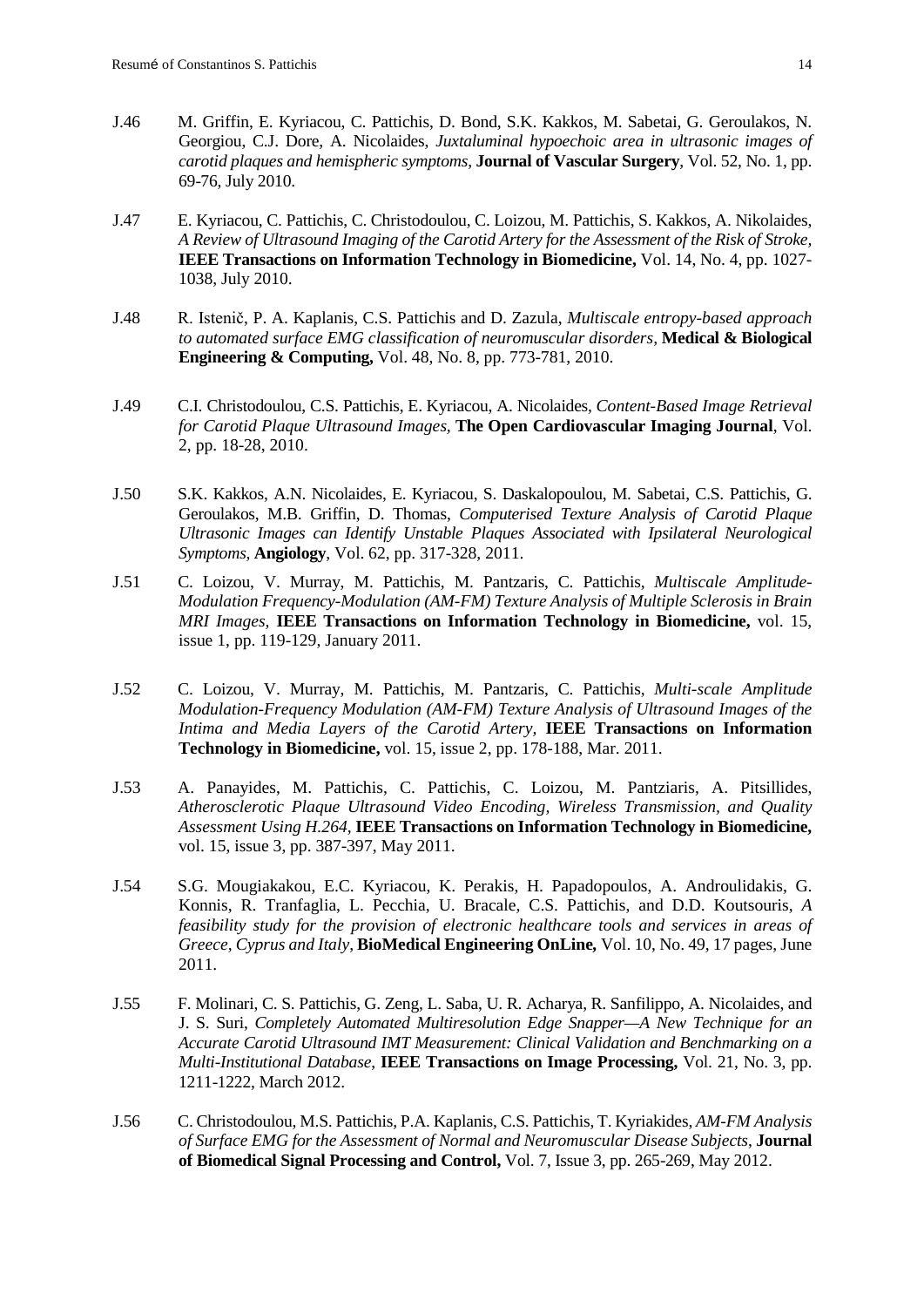- J.57 A. Lambrou, H. Papadopoulos, E. Kyriacou, C. Pattichis, M. Pattichis, A. Gammerman, A. Nicolaides, *Evaluation of the Risk of Stroke with Confidence Predictions Based on Ultrasound Carotid Image Analysis,* **International Journal on Artificial Intelligence Tools,** Vol. 21, No. 4, 1240016, 2012, 18 pages DOI: 10.1142/S0218213012400167.
- J.58 E. Kyriacou, S. Petroudi, C. Pattichis, M. Pattichis, S. Kakkos, A. Nikolaides, *Prediction of High Risk Asymptomatic Carotid Plaques Based on Ultrasonic Image Features,* **IEEE Transactions on Information Technology in Biomedicine,** Vol. 16, Issue 5, pp. 966-973, Sept. 2012.
- J.59 S. Petroudi, C. Loizou, M. Pantziaris and C. Pattichis, *Segmentation of the Common Carotid Intima-Media Complex in Ultrasound Images using Active Contours*, **IEEE Transactions on Biomedical Enginnering,** vol. 59, pp. 3060-3069, 2012.
- J.60 C.P. Loizou, E.C. Kyriacou, I. Seimenis, M. Pantziaris, S. Petroudi, M. Karaolis, C.S. Pattichis, *Brain white matter lesion classification in multiple sclerosis subjects for the prognosis of future disability,* **Intelligent Decision Technologies Journal (IDT),** vol. 7, pp. 3-10, 2013.
- J.61 C.P. Loizou, M. Pantziaris, C.S. Pattichis, I. Seimenis, *Brain MRI Image normalization in texture analysis of multiple sclerosis,* **J. Biomed. Graph. & Comput.,** vol. 3, no.1, pp. 20- 34, 2013.
- J.62 A. Panayides, Z.C. Antoniou, Y. Mylonas, M.S. Pattichis, A. Pitsillides, and C.S. Pattichis, *High-Resolution, Low-Delay, and Error-Resilient Medical Ultrasound Video Communication Using H.264/AVC Over Mobile WiMAX Networks,* **IEEE Journal of Biomedical and Health Informatics,** vol. 17, no.3, pp. 619-628, May 2013, doi: 10.1109/TITB.2012.2232675.
- J.63 E. Kyriacou, D. Hoplaros, P. Chimonidou, G. Matheou, M. Millis, A. Jossif, C. Pattichis, *An mHealth System for Monitoring of Children with Suspected Cardiac Arrhythmias*, **International Journal of Monitoring and Surveillance Technologies Research,** vol. 1, no. 2, pp. 54-71, 2013.
- J.64 C. P. Loizou, C. S. Pattichis, P. Christodoulides, M. Pantziaris, C. Theofanous, T. Kasparis, A. Nicolaides, *Despeckle Filtering Toolbox for Medical Ultrasound Video,* Special Session on Biomedical Monitoring Technologies, **International Journal of Monitoring and Surveillance Technologies Research**, vol. 1, no. 4, pp. 61-79, Dec. 2013.
- J.65 C.P. Loizou, S. Petroudi, M. Pantziaris, A.N. Nicolaides, and C.S. Pattichis, *An Integrated System for the Segmentation of Atherosclerotic Carotid Plaque Ultrasound Video*, **IEEE Trans. Ultrasonics Ferroelectrics and Frequency Control**, vol. 61, No. 1, pp. 86-101, Jan. 2014.
- J.66 C. P. Loizou, V. Murray, M.S. Pattichis, C.S. Pattichis, M. Pantziaris, A. N. Nicolaides, *Despeckle Filtering for Multiscale Amplitude-Modulation Frequency-Modulation (AM-FM) Texture Analysis of Ultrasound Images of the Intima-Media Complex*, **International Journal of Medical Imaging**, vol. 2014, Article ID 518414, 13 pages, [http://dx.doi.org/10.1155/2014/518414,](http://dx.doi.org/10.1155/2014/518414) 2014.
- J.67 C.P. Loizou, T. Kasparis, T. Lazarou, C.S. Pattichis, M. Pantziaris, *Manual and automated intima-media thickness and diameter measurements of the common carotid artery in patients with renal failure disease,* **Comput. Biol. & Medicine**, vol. 53, pp. 220-229, 2014.
- J.68 A. S. Panayides, M. S. Pattichis, C. P. Loizou, M. Pantziaris, A. G. Constantinides, and C.S. Pattichis, *An Effective Ultrasound Video Communication System Using Despeckle Filtering and*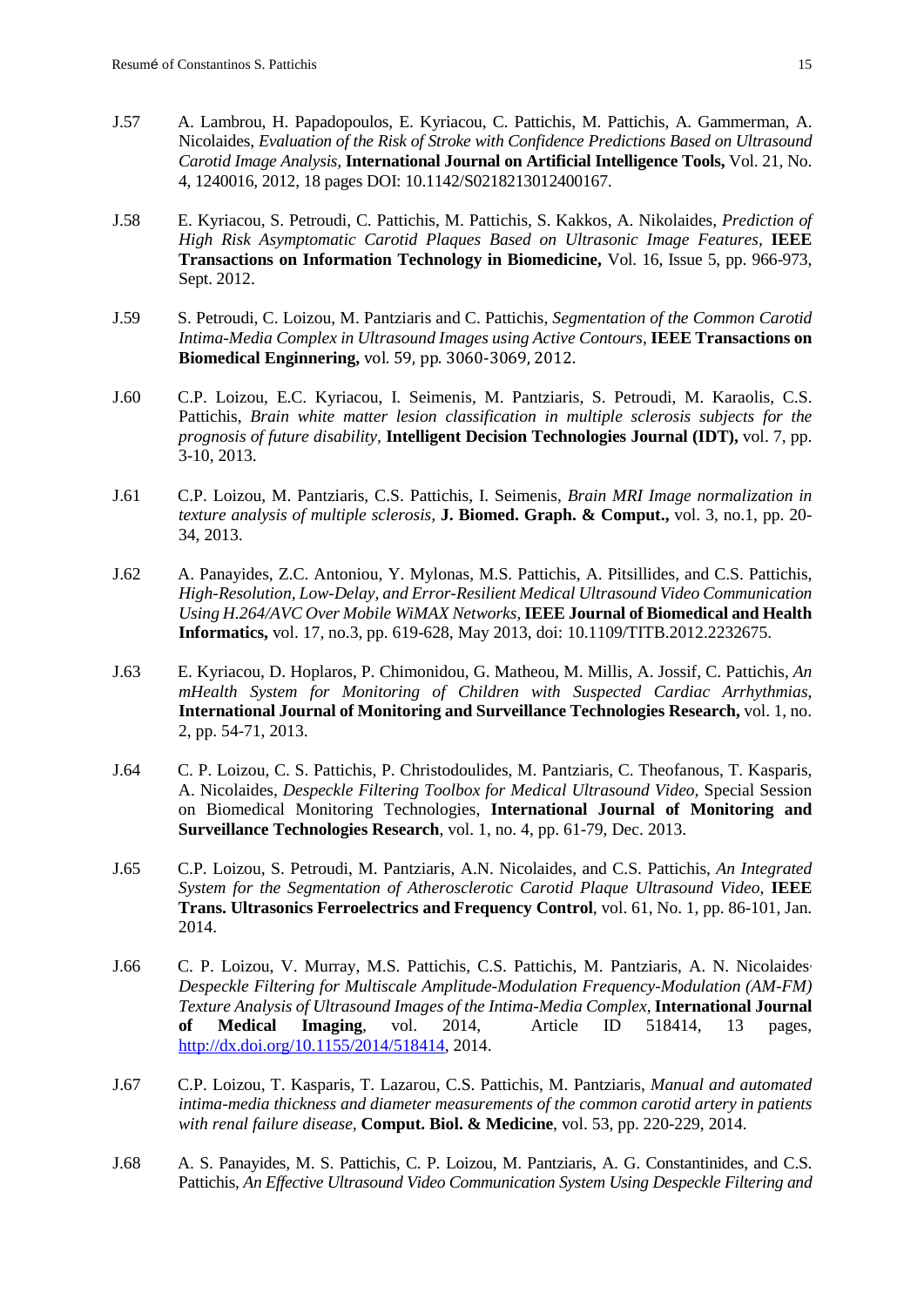*HEVC,* **IEEE Journal of Biomedical and Health Informatics,** vol. 19, no. 2, pp. 668-676, March 2015.

- J.69 C. Kannas, I. Kalvari, G. Lambrinidis, C. Neophytou, C. Savva, I. Kirmitzoglou, Z. Antoniou, K. Achilleos, D. Scherf, C. Pitta, C. Nicolaou, E. Mikros, V. Promponas, C. Gerhauser, R. Mehta, A. Constantinou, and C. Pattichis, *LiSIs: An Online Scientific Workflow System for Virtual Screening,* **Combinatorial Chemistry & High Throughput Screening,** vol. 18, no. 3, pp. 281 – 295, Mar. 2015.
- J.70 M. S. Neofytou, V. Tanos, I. Constantinou, M. S. Pattichis, E. C. Kyriacou, C. S. Pattichis, *Computer Aided Diagnosis in Hysteroscopy Imaging,* **IEEE Journal of Biomedical and Health Informatics,** vol. 19, no.3, pp.1129-1136, May 2015.
- J.71 C.P. Loizou, S. Petroudi, I. Seimenis, M. Pantziaris, and C.S. Pattichis, *Quantitative Texture Analysis of Brain White Matter Lesions Derived from T2-weighted MR Images in MS Patients with Clinically Isolated Syndrome,* **Journal of Neuroradiology,** vol. 42, pp. 99-114, 2015.
- J.72 C.P. Loizou, A.N. Nicolaides, N. Georghiou, M. Griffin, E. Kyriakou and C.S. Pattichis, *A comparison of ultrasound intima-media thickness measurements of the left and right common carotid artery*, **IEEE Journal of Translational Engineering in Health and Medicine,** vol. 3, no. 1, 1-10, 2015.
- J.73 I. Nicolaidou, A. Antoniades, R. Constantinou, C. Marangos, E. Kyriacou, P. Bamidis, E. Dafli, C.S. Pattichis, *A Virtual Emergency Telemedicine Serious Game in Medical Training: A Quantitative, Professional Feedback-Informed Evaluation Study,* **Journal of Medical Internet Research**, vol. 17, no. 6, e150, pages 18, 2015, doi: 10.2196/jmir.3667.
- J.74 A. Antoniades, I. Nicolaidou, D. Spachos, J. Mylläri, D. Giordano, E. Dafli, E. Mitsopoulou, C.N. Schizas, C. Pattichis, M. Nikolaidou, P. Bamidis, *Medical Content Searching, Retrieving, and Sharing Over the Internet: Lessons Learned From the mEducator Through a Scenario-Based Evaluation,* **Journal of Medical Internet Research**, vol. 17, no. 10, e229, pages 20, 2015, doi:10.2196/jmir.3650.
- J.75 A Aristodimou, A Antoniades, CS Pattichis, *Privacy Preserving Data Publishing of Categorical Data Through K-Anonymity and Feature Selection,* **IET Healthcare Technology Letters**, vol. 3, no. 1, pp. 16-21, 2016.
- J.76 S. Avgousti, E. G. Christoforou, A. S. Panayides, S. Voskarides, C. Novales, C. S. Pattichis, P. Vieyres, *Medical Telerobotic Systems: Current Status and Future Trends*, **BioMedical Engineering OnLine,** vol. 15, 44 pages, DOI 10.1186/s12938-016-0217-7, 2016.
- J.77 S. Avgousti, A. S. Panayides, A. P. Jossif, E. G. Christoforou, P. Vieyres, C. Novales, S. Voskarides, C. S. Pattichis, *Cardiac Ultrasonography over 4G Wireless Networks using a Tele-operated Robot,* **IET Healthcare Technology Letters**, vol. 3, no. 3, pp. 212-217, 2016.
- J.78 [D. Barmpakos,](http://link.springer.com/search?facet-creator=%22Dimitrios+Barmpakos%22) P. [Kaplanis,](http://link.springer.com/search?facet-creator=%22Prodormos+Kaplanis%22) [S.A. Karkanis,](http://link.springer.com/search?facet-creator=%22Stavros+A.+Karkanis%22) C. Pattichis, *[Classification of neuromuscular](http://link.springer.com/article/10.1007/s12553-016-0153-3)  [disorders using features extracted in the wavelet domain of sEMG signals: a case study](http://link.springer.com/article/10.1007/s12553-016-0153-3)*, **[Health and Technology,](http://link.springer.com/journal/12553)** Special Issue in Systems Medicine, vol. 7, issue 1, pp. 33-39, 2017, doi:10.1007/s12553-016-0153-3, 2017.
- J.79 A. Antoniades, A. Aristodimou, C. Georgousopoulos, N. Forgo, Nikolaus, A. Gledson, P. Hasapis, C. Vandeleur, P. Konstantinos, ..., C. Pattichis, *Advancing clinical research by semantically interconnecting aggregated medical data information in a secure context,* **Health and Technology,** Special Issue in Systems Medicine, vol. 7, issue 1, 223- 240, 2017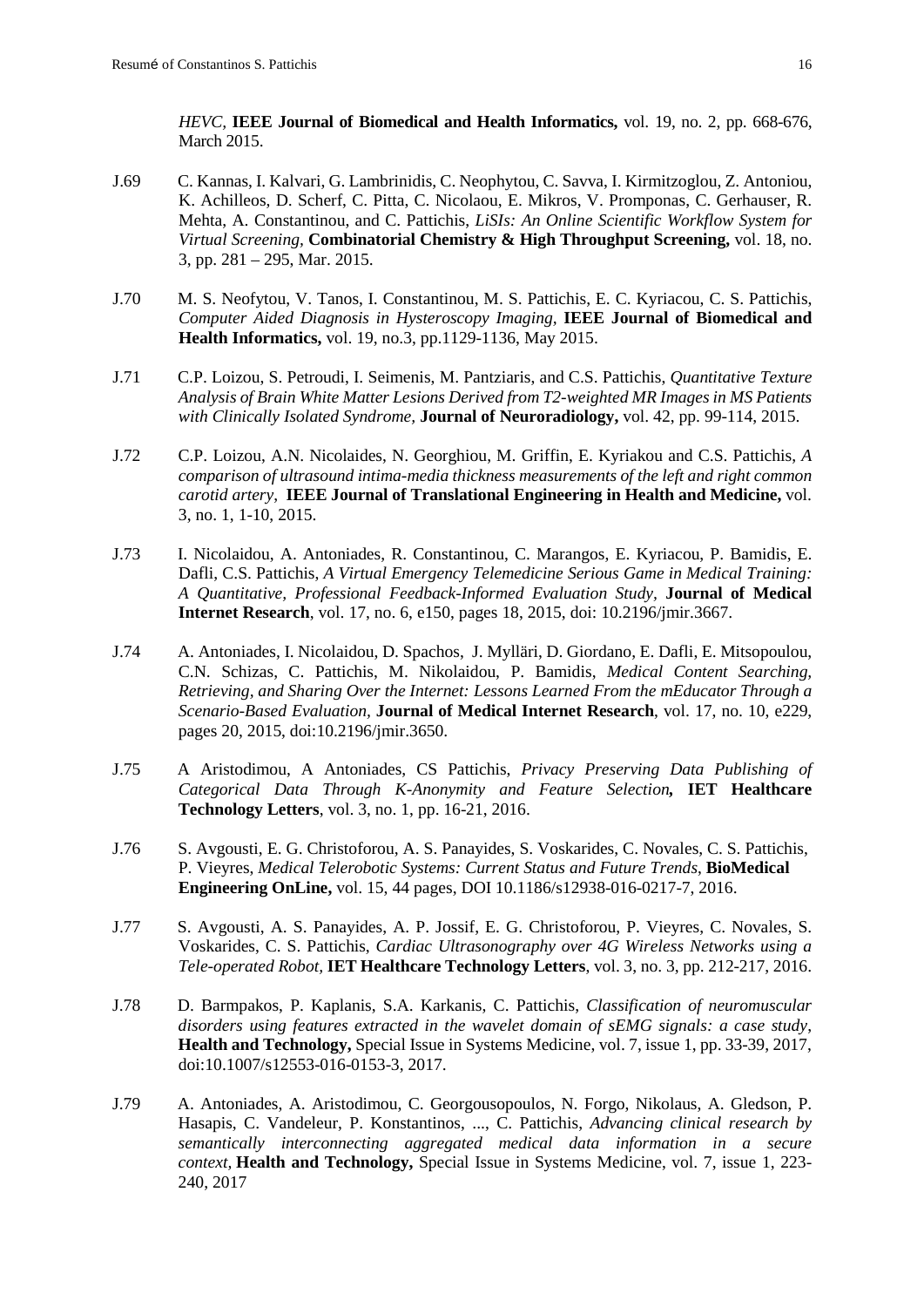- J.80 C. Votsi, C. Toufexis, K. Michailidou, A. Antoniades, N. Skordis, M. Karaolis, C.S. Pattichis, K. Christodoulou, *Type 2 Diabetes Susceptibility in the Greek-Cypriot Population: Replication of Associations with TCF7L2, FTO, HHEX, SLC30A8 and IGF2BP2 Polymorphisms,* **Genes,** 2017, vol. 8, no. 3, 16; pp. 1-12, doi[:10.3390/genes8010016.](http://dx.doi.org/10.3390/genes8010016)
- J.81 C.P. Loizou, C.S. Pattichis, M. Pantziaris, E. Kyriakou, A. N. Nicolaides, *Texture feature variability in ultrasound video of the atherosclerotic carotid plaque,* **IEEE Journal of Translational Engineering in Health and Medicine,** vol. 5, no. 1, 1-9, 2017.
- J.82 A Holzinger, C Biemann, CS Pattichis, DB Kell, *What do we need to build explainable AI systems for the medical domain?*, - arXiv preprint arXiv:1712.09923, 2017, pp. 1-28.
- J.83 Z.C. Antoniou, A.S. Panayides, M. Pantziaris, A.G. Constantinides, C.S. Pattichis, M.S. Pattichis, *Real-Time Adaptation to Time-Varying Constraints for Medical Video Communications,* **IEEE Journal of Biomedical and Health Informatics,** vol. 22, no. 4, pp. 1177-1188, **DOI:** [10.1109/JBHI.2017.2726180,](https://doi.org/10.1109/JBHI.2017.2726180) 2018.
- J.84 S. Leandrou, S. Petroudi, C.C. Reyes-Aldasoro, P. Kyriacou, C.S. Pattichis, *Quantitative MRI Brain Studies in Mild Cognitive Impairment and Alzheimer's disease: A Methodological Review*, **IEEE Reviews in Biomedical Engineering**, vol. 11, pp. 97-111, 2018. DOI: [10.1109/RBME.2018.2796598.](https://doi.org/10.1109/RBME.2018.2796598)
- J.85 C. P. Loizou, D. Matamis, G. Minas, T. Kyprianou, C. D. Loizou, E. Soilemezi, E. Kotco, and C. S. Pattichis, *A New Method for Diaphragmatic Maximum Relaxation Rate Sonographic Measurement,* **IEEE Journal of Translational Engineering in Health and Medicine,** vol. 6, pp 1-10, 2018. **DOI:** [10.1109/JTEHM.2018.2868671.](https://doi.org/10.1109/JTEHM.2018.2868671)
- J.86 A.S. Panayides, M. S. Pattichis, S. Leandrou, C. Pitris, A. Constantinidou, and C.S. Pattichis, *Radiogenomics for Precision Medicine with A Big Data Analytics Perspective,***IEEE Journal of Biomedical and Health Informatics,** vol. 23, no. 5, pp. 2063-2079, 2019. **DOI:** [10.1109/JBHI.2018.2879381.](https://doi.org/10.1109/JBHI.2018.2879381)
- J.87 E. Schiza, M. Matsangidou, K. Neokleous and C.S. Pattichis, *Virtual Reality Applications for Neurological Disease: A Review,* **Frontiers in Robotics and AI,** vol. 6, pp. 1-14, 2019. [doi:](https://doi.org/10.3389/frobt.2019.00100)  [10.3389/frobt.2019.00100.](https://doi.org/10.3389/frobt.2019.00100)
- J.88 P. Aristotelous, M. Stefanakis, M. Pantzaris, C. Pattichis, Georgios M. Hadjigeorgiou & C. D. Giannaki, *Associations between functional capacity, isokinetic leg strength, sleep quality and cognitive function in multiple sclerosis patients: a cross-sectional study,* **Postgraduate Medicine,** vol. 131, iss. 7, pp. 453-460, 2019. DOI: 10.1080/00325481.2019.1662271.
- J.89 Panagiotis Vartholomaios, Nacim Ramdani, Christophoros Christophorou, Dimosthenis Georgiadis, Thomas Guilcher, Myriam Blouin, Mohamed Rebiai, Andreas S Panayides, Constantinos S Pattichis, Michail Sarafidis, Vassilia Costarides, Eleftheria Vellidou, Dimitrios Koutsouris, *ENDORSE Concept: An Integrated Indoor Mobile Robotic System for Medical Diagnostic Support,* **International Journal of Reliable and Quality E-Healthcare (IJRQEH),** Vol. 8, iss. 3, pp. 47-59, 2019.
- J.90 A.S. Panayides, M.S. Pattichis, M. Pantziaris, A.G. Constantinides, C.S. Pattichis, *The Battle of the Video Codecs in the Healthcare Domain-A Comparative Performance Evaluation Study Leveraging VVC and AV1,* **IEEE Access,** vol. 8, pp. 11469-11481, 2020.
- J.91 K.P. Constantinou, I. Constantinou, C.S. Pattichis, M. Pattichis, *Medical Image Analysis*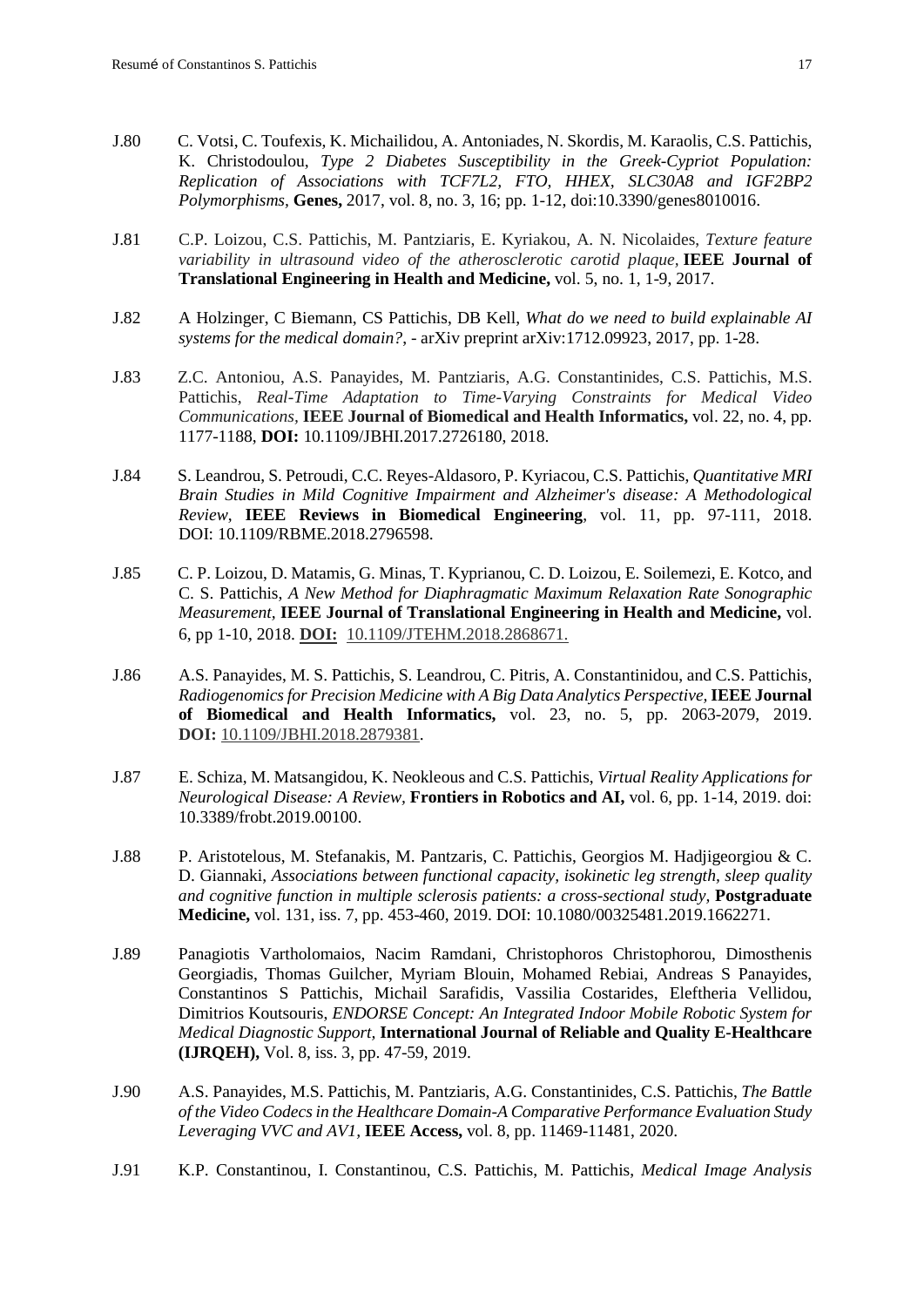*Using AM-FM Models and Methods,* **IEEE Reviews in Biomedical Engineering,** vol. 14, pp. 270-289, 2020, DOI: [10.1109/RBME.2020.2967273.](https://doi.org/10.1109/RBME.2020.2967273)

- J.92 L. Koniali1, A. Hadjisavvas, A. Constantinidou, K. Christodoulou, Y. Christou, C. Demetriou, A. S. Panayides, C. Pitris, C. S. Pattichis, E. Zamba-Papanicolaou and K. Kyriacou, *Risk factors for breast cancer brain metastases: a systematic review,* **Oncotarget,**  Vol. 11, No. 6, pp: 650-669, 2020.
- J.93 N. Stathakarou, S. Nifakos, K. Karlgren, S. Konstantinidis, P. Bamidis, C.S. Pattichis, N. Davoody, *Students' Perceptions on Chatbots' Potential and Design Characteristics in Healthcare Education,* **Studies in Health Technology and Informatics,** vol. 272, pp. 209- 212, 2020.
- J.94 C. P. Loizou, C. Chrysostomou, G. Minas, C. S. Pattichis, *Ultrasound diaphragmatic manual and semi-automated motion measurements: Application in simulated and in vivo data of critically ill subjects,* **Computer Methods and Programs in Biomedicine,** 2020, [https://doi.org/10.1016/j.cmpb.2020.105517.](https://doi.org/10.1016/j.cmpb.2020.105517)
- J.95 S. Leandrou, D. Lamnisos, I. Mamais, P. Kyriacou, C. S. Pattichis, Assessment of Alzheimer's Disease Based on Texture Analysis of the Entorhinal Cortex, **Frontiers in Aging Neuroscience,** vol. 12, Article 176, pp. 1-12, 2020. DOI=10.3389/fnagi.2020.00176.
- J.96 A.S. Panayides, A. Amini, N.D. Filipovic, A. Sharma, S.A. Tsaftaris, A. Young, D. Foran, N. Do, S. Golemati, T. Kurc, K. Huang, K.S. Nikita, B.P. Veasey, M. Zervakis, J.H. Saltz, C.S. Pattichis, *AI in Medical Imaging Informatics: Current Challenges and Future Directions,* **IEEE Journal of Biomedical and Health Informatics,** vol. 24, no. 7, pp. 1837-1857, 2020. DOI: 10.1109/JBHI.2020.2991043.
- J.97 S. Leandrou, D. Lamnisos, P. Kyriacou, S. Constanti, C. Pattichis, *Alzheimer's Disease Neuroimaging Initiative; Comparison of 1.5 T and 3 T MRI hippocampus texture features in the assessment of Alzheimer's disease*, **Biomedical Signal Processing and Control,** vol. 62, pages 1-6, 2020, [https://doi.org/10.1016/j.bspc.2020.102098;](https://doi.org/10.1016/j.bspc.2020.102098) selected for inclusion in RELX SDG Resource Centre International Day of People with Disabilities 2020 (see [https://sdgresources.relx.com/special-issues/international-day-people-disabilities-2020\)](https://sdgresources.relx.com/special-issues/international-day-people-disabilities-2020).
- J.98 C. P. Loizou, M. Pantzaris, C. S. Pattichis, *Normal appearing brain white matter changes in relapsing multiple sclerosis: Texture image and classification analysis in serial MRI scans*, **Magnetic Resonance Imaging,** vol. 73, pp. 192-202, 2020.
- J.99 A. Giannopoulos, E. Kyriacou, M. Griffin, C.S. Pattichis, J. Michael, T. Richards, G. Geroulakos, A.N. Nicolaides, *Dynamic Carotid Plaque Imaging Using Ultrasound*, **Journal of Vascular Surgery**, 2020. [https://doi.org/10.1016/j.jvs.2020.10.021.](https://doi.org/10.1016/j.jvs.2020.10.021)
- J.100 M. Pittara, M. Matsangidou, K. Stylianides, N. Petkov, C.S. Pattichis, *Virtual Reality for Pain Management in Cancer: A Comprehensive Review, IEEE Access, accepted Nov. 29<sup>th</sup>, 2020.* Digital Object Identifier 10.1109/ACCESS.2020.3044233.
- J.101 C. P. Loizou, M. Pantzaris, E. Kyriacou, A.N. Nicolaides, C. S. Pattichis, *Effect of the internal carotid artery degree of stenosis on wall and plaque distensibility*, **Biomedical Signal Processing and Control,** vol. 68, pages 1-11, 2021,

#### **IEEE Magazine Papers**

J.102 C. Schizas, C. Pattichis, I. Schofield, P. Fawcett, L. Middleton, *Artificial Neural Nets in Computer-Aided Macro Motor Unit Potential Classification*, **IEEE Engineering in Medicine**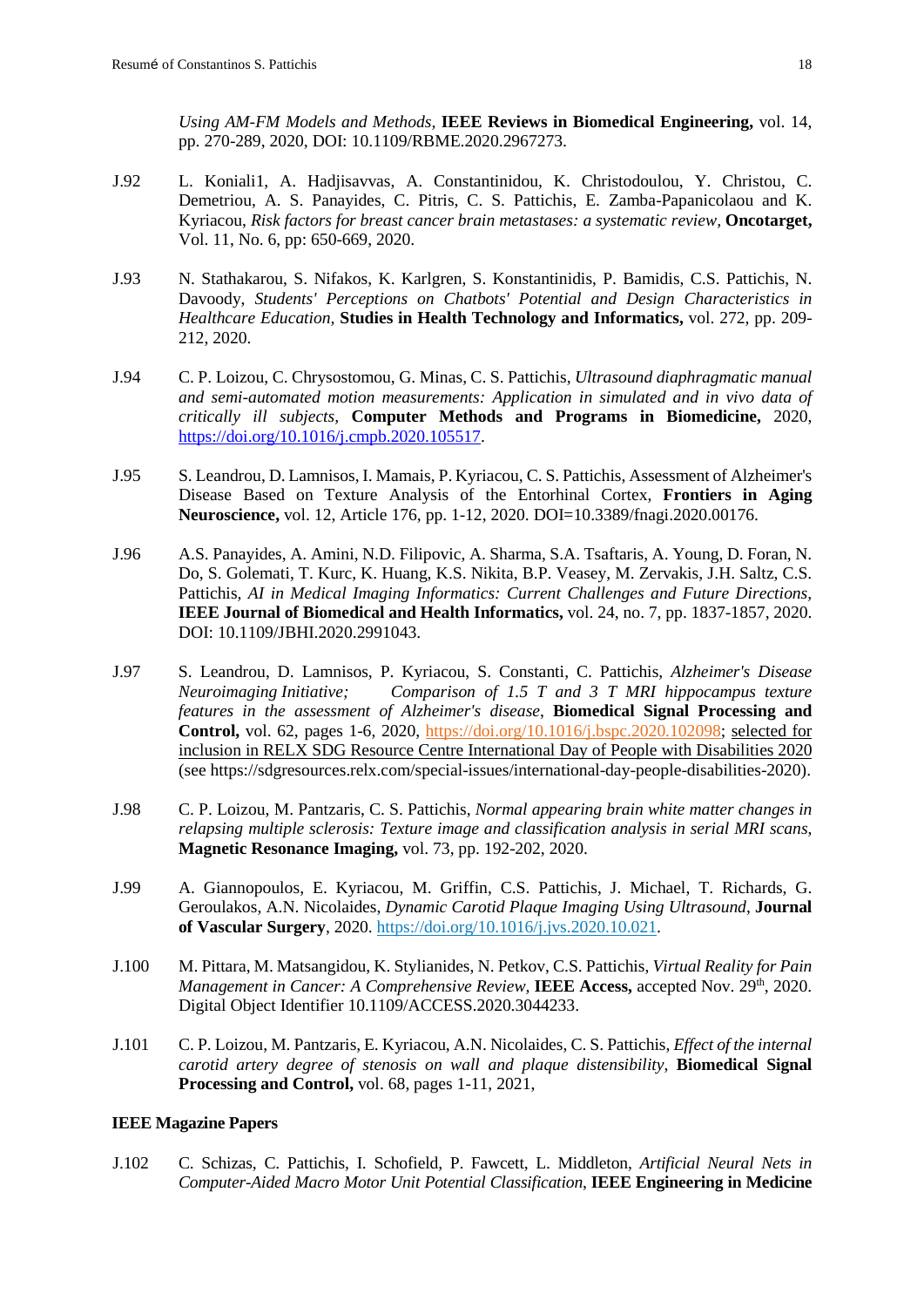**and Biology Magazine**, Special Issue on Applications of Neural Networks, Vol. 9, pp. 31-38, 1990.

- J.103 F.S. Schnorrenberg, N. Tsapatsoulis, C.S. Pattichis, C.N. Schizas, S. Kollias, M. Vassiliou, A. Adamou, K. Kyriacou, *Improved Detection of Breast Cancer Nuclei Using Modular Neural Networks*, **IEEE Engineering in Medicine and Biology Magazine**, Special Issue on Classifying Patterns with Neural Networks, Vol. 19, No. 1, pp. 48-63, 2000.
- J.104 C.S. Pattichis, E. Kyriacou, S. Voskarides, M.S. Pattichis, R. Istepanian, C.N. Schizas, *Wireless Telemedicine Systems: An Overview*, **IEEE Antennas & Propagation Magazine,** Vol. 44, No. 2, pp. 143-153, 2002.
- J.105 E. Kyriacou, M.S. Pattichis, C.S. Pattichis, A. Panayides, A. Pitsillides, *e-Emergency m-Health Systems: Current Status and Future Directions,* **IEEE Antennas & Propagation Magazine,** Vol. 49, No. 1, pp. 216-231, 2007.
- J.106 E. Kyriacou, C. Pattichis, M. Karaolis, C. Christodoulou, C. Loizou, M. Pattichis, S. Kakkos, A. Nikolaides, *An Integrated System for the Assessment of the Risk of Stroke Based on Clinical Risk Factors and Non-Invasive Investigations and Carotid Plaque Texture Analysis,* **IEEE Engineering in Medicine and Biology Magazine**, Special Issue on Image, Signal and Distributed Data Processing for Networked eHelath Applications, Vol. 26, No. 5, pp. 43-50, 2007.
- J.107 [A. Panayides,](http://www.cs.ucy.ac.cy/medinfo/index.php/publications/journal-articles/159) [M.S. Pattichis,](http://www.cs.ucy.ac.cy/medinfo/index.php/publications/journal-articles/298) [C.S. Pattichis,](http://www.cs.ucy.ac.cy/medinfo/index.php/publications/journal-articles/199) and [A. Pitsillides,](http://www.cs.ucy.ac.cy/medinfo/index.php/publications/journal-articles/160) *A Tutorial for Emerging Wireless Medical Video Transmission Systems,* **IEEE Antennas & Propagation Magazine***,* vol. 53, No. 2, pp. 43-50, April 2011.
- J.108 A. Panayides, M.S. Pattichis, and C.S. Pattichis, *Mobile-Health Systems Use Diagnostically Driven Medical Video Technologies [Life Sciences],* **IEEE Signal Processing Magazine**, vol. 30, no.6, pp.163-172, Nov. 2013.

#### **Invited Editorials[1](#page-19-0)**

- J.109 I. Iacovides, C.S. Pattichis, C.N. Schizas, *Editorial Special Issue on Emerging Health Telematics Applications in Europe,* **IEEE Transactions on Information Technology in Biomedicine,** Vol. 2, No. 3, pp. 2-8, 1998.
- J.110 C.S. Pattichis, I. Schofield, R. Merletti, P.A. Parker, L.T. Middleton*, Introduction to this Special Issue: Intelligent Data Analysis on Electromyography and Electroneurography,* **Medical Engineering and Physics,** Vol. 21, No. 6/7, pp. 379-388, 1999.
- J.111 D. Fotiadis, C.S. Pattichis, *Guest Editorial: Introduction to the Special Issue on Biomedical Informatics*, **IEEE Transactions on Information Technology in Biomedicine,** Vol. 13, No. 4, pp. 415-418, 2009.
- J.112 C.S. Pattichis, C.N. Schizas, M.S. Pattichis, E. Micheli-Tzanakou, E. Kyriakou, D. Fotiadis, *Guest Editorial: Special Issue on, Computational Intelligence in Medical Systems*, **IEEE Transactions on Information Technology in Biomedicine,** Vol. 13, No. 5, pp. 667-612, 2009.
- J.113 G. Kontaxakis, N. Bourbakis, K.S. Nikiata, C.S. Pattichis, *Guest Editorial, Introduction to the special issue on biomedical image technologies and methods*, **Computerized Medical Imaging and Graphics**, vol. 34, pp 415-417, 2010.

<span id="page-19-0"></span><sup>&</sup>lt;sup>1</sup> The invited editorial papers are review papers covering both achieved and emerging technologies, as well as a review of the papers included in the special issue.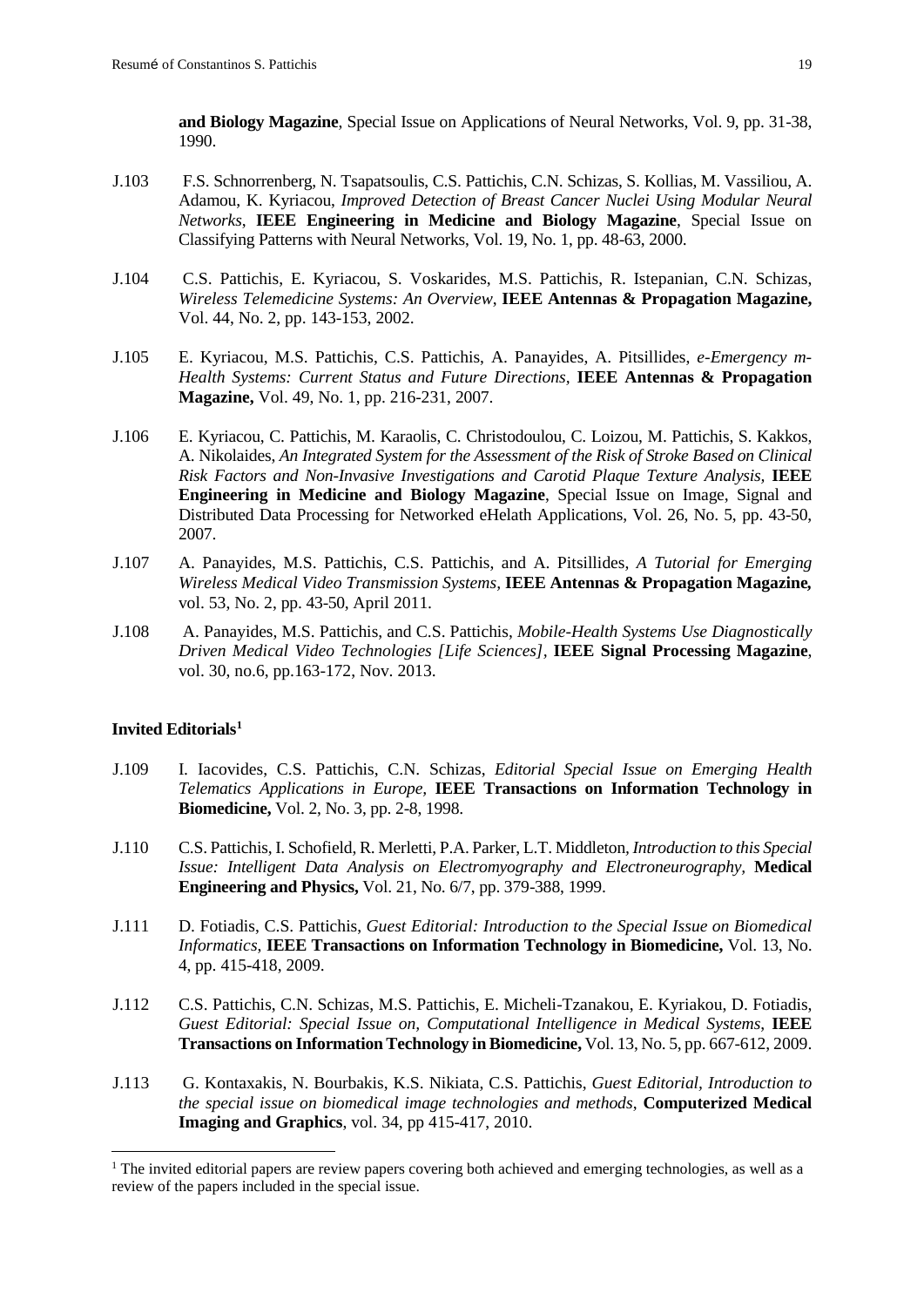- J.114 C.S. Pattichis, C.N. Schizas, E. Kyriakou, D. Fotiadis, M.S. Pattichis, P.D. Bamides, *[Guest](http://ieeexplore.ieee.org/xpls/abs_all.jsp?arnumber=5669346)  [Editorial Introduction to the Special Issue on Citizen Centered e-Health Systems in a Global](http://ieeexplore.ieee.org/xpls/abs_all.jsp?arnumber=5669346)  [Healthcare Environment: Selected Papers From ITAB 2009,](http://ieeexplore.ieee.org/xpls/abs_all.jsp?arnumber=5669346)* **IEEE Transactions on Information Technology in Biomedicine,** Vol. 15, No. 1, pp. 3-10, 2011.
- J.115 C.S. Pattichis, E. Kyriakou, M.S. Pattichis, P. Bamidis, C. Christodoulou, C. Pitris, G. Mitsis, *Guest Editorial: Special Issue on Biomedical Signal Processing and Analysis*, ITAB 2009 Selected Papers, **Biomedical Signal Processing and Control,** Vol. 6, No. 3, pp. 217-218, 2011.
- J.116 P. Bamides, K. Bliznakova, N. Pallikarakis, C.S. Pattichis, *Guest Editorial: Introduction to the Special Issue on "Advances in Biomedical Engineering and Computing: The MEDICON Conference Case" selected papers from MEDICON 2010,* **Computer Methods and Programs in Biomedicine,** Vol. 107, No. 1, pp. 1-3, 2012.
- J.117 C. J. Hartley, M. Naghavi, O. Parodi, C.S. Pattichis, C.C. Y. Poon, and Y. T. Zhang, *Guest Editorial: Cardiovascular Health Informatics: Risk Screening and Intervention,* **IEEE Transactions on Information Technology in Biomedicine,** Vol. 16, No. 5, pp. 791-794, 2012.
- J.118 C.P. Loizou, M. Morega, E.C. Kyriakou, S. Pasca, S. Petroudi, P.D. Bamidis, M.S. Pattichis, C.S. Pattichis, *Guest Editorial: Biomedical Monitoring Technologies: Selected Papers from the 12th IEEE International Conference on BioInformatics and BioEngineering (BIBE 2012) and the 8th International Symposium on Advanced Topics in Electrical Engineering (ATEE 2013)*, **International Journal of Monitoring and Surveillance Technologies Research,**  vol. 1, No. 3, pp. 1-5, Dec. 2013.
- J.119 C.P. Loizou, M. Morega, E.C. Kyriakou, S. Pasca, S. Petroudi, P.D. Bamidis, M.S. Pattichis, C.S. Pattichis, Special Issue on *Biomedical Monitoring Technologies,* **International Journal of Monitoring and Surveillance Technologies Research,** Part 1, vol. 1, no. 3, pp. 1-81, & Part 2, Vol. 1, no. 4, pp. 1-79, 11 papers, 2013.
- J.120 M. Tsikankis, V.J. Promponas, N. Graf, M.D. Wang, S.T.C. Wong, N. Bourbakis, and C.S. Pattichis, *Guest Editorial: Computational Solutions to Large-Scale Data Management and Analysis in Translational and Personalized Medicine,* **IEEE Journal of Biomedical and Health Informatics,** Vol. 18, No. 3, pp. 720-721, 2014.
- J.121 E.C. Kyriakou, V.J. Promponas, I. Maglogiannis, C.N. Schizas, and C.S. Pattichis, *Editorial: Intelligent Biomedical Systems,***International Journal on Artificial Intelligence Tools**, Vol. 23, No. 3, pp. 1402003-1, 4 pages, 2014.
- J.122 A. S. Panayides, E.C. Kyriacou, and C. S. Pattichis, *mHealth Special Issue Editorial,* **IET Healthcare Technology Letters**, Vol. 3, No. 3, pp. 151-152, 2016.
- J.123 A. Antoniades, C.S. Pattichis, C.N. Schizas and P.D. Bamidis, *Introductory Editorial to the Special Issue on Systems Medicine for the Delivery of Better Healthcare Services,* **Health and Technology,** Vol. 7, No. 1, pp. 1-2, 2017.
- J.124 C.S. Pattichis, C Pitris, J Liang, Y Zhang, *[Guest Editorial on the Special Issue on Integrating](https://scholar.google.com/scholar?oi=bibs&cluster=10942024420520258137&btnI=1&hl=en)  [Informatics and Technology for Precision Medicine](https://scholar.google.com/scholar?oi=bibs&cluster=10942024420520258137&btnI=1&hl=en)*, **IEEE Journal of Biomedical and Health Informatics,** Vol. 23, No. 1, pp. 12-13, 2019.
- J.125 C.S. Pattichis and A.S. Panayides, *Connected Health,* **Frontiers in Digital Health,** vol. 1, pp. 1, 2019, [https://doi.org/10.3389/fdgth.2019.00001.](https://doi.org/10.3389/fdgth.2019.00001)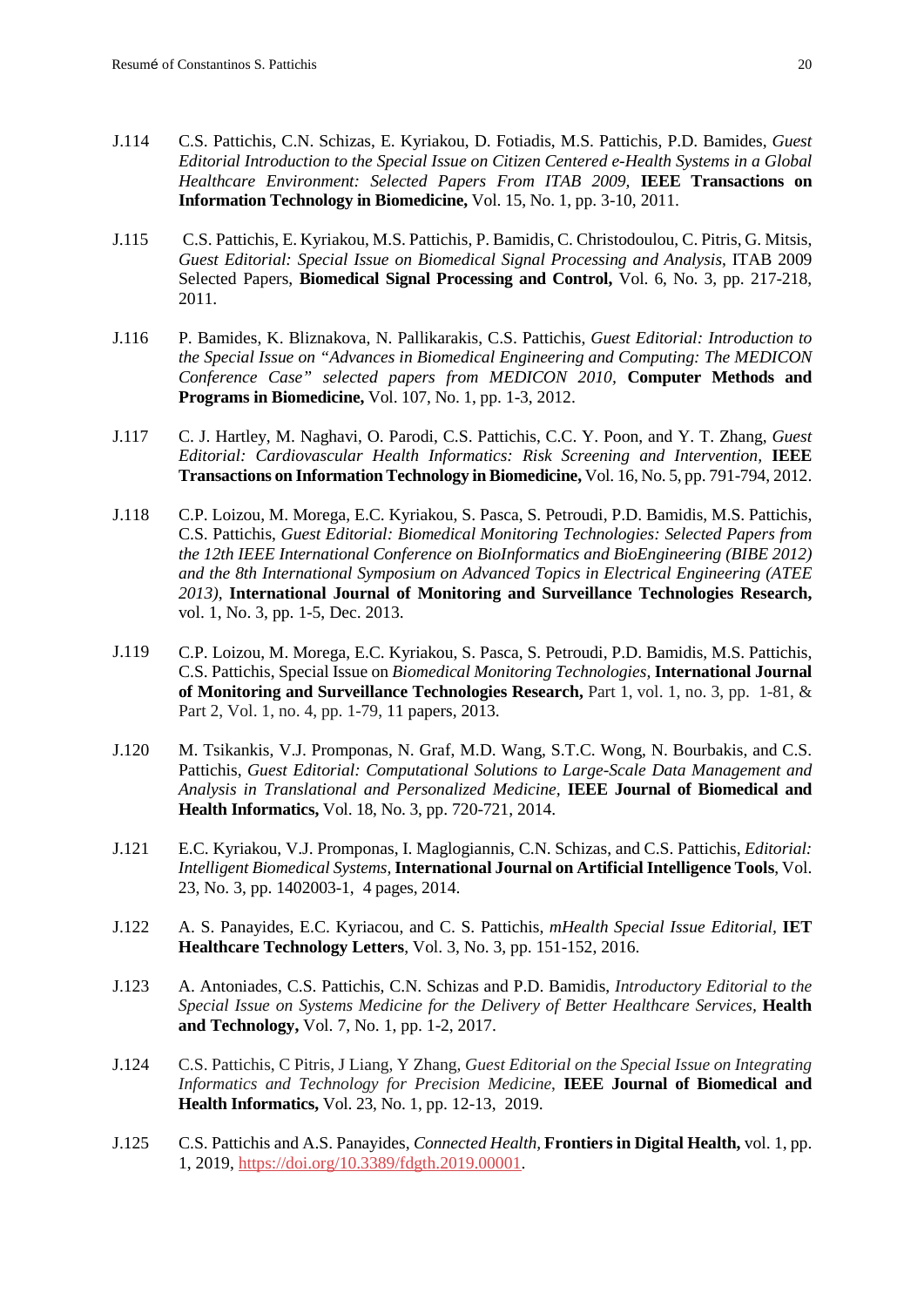#### <span id="page-21-0"></span>**II.2 Invited Book Contributions**

- BC.1 C. Schizas, C. Pattichis and L. Middleton, *Practical Applications of Neurocomputing,* in **Management Technology, Control tools for the 90s**, IEE Series, Peter Peregrinus Ltd, UK, pp. 57-76, 1990.
- BC.2 L. Middleton, C. Pattichis, M. Fredj, C. Schizas, *An Automated EMG Diagnostic System,* in **EMG 92 Acquisition Recentes en Electromyographie,** Ed. by J. Pouget, SOLAL editeurs, 111, rue Sainte Cécile, 13005 Marseille, pp. 110-123, 1992.
- BC.3 C. Schizas, C. Pattichis, L. Middleton, *Neural Networks, Genetic Algorithms, and K-Means Algorithm: In Search of Data Classification,* in **Combinations of Genetic Algorithms and Neural Networks,** Ed. by D. Whitley, and D. Schaffer, IEEE Computer Society Press, pp. 201- 222, 1992.
- BC.4 C.S. Pattichis, C. Christodoulou, M.S. Pattichis, L.T. Middleton, *MUAP Signal Processing with Artificial Neural Networks*, in **Recent Advances in Clinical Neurophysiology***,* Ed. by J. Kimura, H. Shibasaki, Elsevier Science B.V, pp. 373-377, 1996.
- BC.5 C.S. Pattichis, *Health Telematics Training Network (HEALTHNET)*, in **Health and Medical Informatics Education in Europe**, Ed. By J. Mantas, IOS Press, pp. 211-216, 2000.
- BC.6 C.S. Pattichis, S. Michaelides, *Modeling Temperature Variability with Artificial Neural Networks,* in **Technologies of Computer Control**, Computer Science Series, Ed. By Y. Shalmov, A. Glaz, Scientific Proceedings of Riga Technical University, pp. 78-86, 2000.
- BC.7 C.S. Pattichis, F. Schnorrenberg, C.N. Schizas, M. Pattichis, K. Kyriacou, *A Modular Neural Network System for the Analysis of Nuclei in Histopathological Sections,* in **Computational Intelligence Processing in Medical Diagnosis**, Ed. By M. Schmitt, H.N. Teodorescu, A. Jain, A. Jain, S. Jain, L.C. Jain, Physica-Verlag, pp. 291-322, 2002.
- BC.8 C. Christodoulou, C.S. Pattichis, E. Kyriacou, M.S. Pattichis, M. Pantziaris, A. Nikolaides, *Texture and Morphological Analysis of Ultrasound Images of the Carotid Plaque for the Assessment of Stroke,* in **Applied Medical Image Analysis Methods**, Ed. by L. Costaridou, CRC Press, pp. 87-135, 2005.
- BC.9 J.S. Suri, C.S. Pattichis, C. Li, J. Macione, Z. Yang, M.D. Fox, D. Wu, S. Laxminarayan, *Plaque Imaging Using Ultrasound, Magnetic Resonance and Computed Tomography: A Review,* in **Plaque Imaging: Pixel to Molecular Level,** Ed. by J.S. Suri, C. Yuan, D.L. Wilson, S. Laxminarayan, pp. 1-25, IOS Press, 2005.
- BC.10 E. Kyriacou, M.S. Pattichis, C. Christodoulou, C.S. Pattichis, S. Kakkos, M. Griffin, A. Nikolaides, *Ultrasound Imaging in the Analysis of Carotid Plaque Morphology for the Assessment of Stroke,* in **Plaque Imaging: Pixel to Molecular Level,** Ed. by J.S. Suri, C. Yuan, D.L. Wilson, S. Laxminarayan, IOS Press, pp. 241-275, 2005.
- BC.11 C.S. Pattichis, E. Kyriacou, S. Voskarides, M.S. Pattichis, R. Istepanian, C.N. Schizas, *Wireless Telemedicine Systems: An Overview*, in **Telemedicine in Practice,** Ed. by M. Perikouri, P. Giovas, D. Papadogiannis and Associates, En Plo Publishers, Greece, pp. 149- 169, 2005.
- BC.12 R. Istepanian, S. Laxminarayan, C.S. Pattichis, *An Overview Of Mobile E-Health Systems*, in **M-Health: Emerging Mobile Health Systems**, Ed. by R. Istepanian, S. Laxminarayan, C.S. Pattichis, Springer, NY, USA, pp. 3-14, 2006.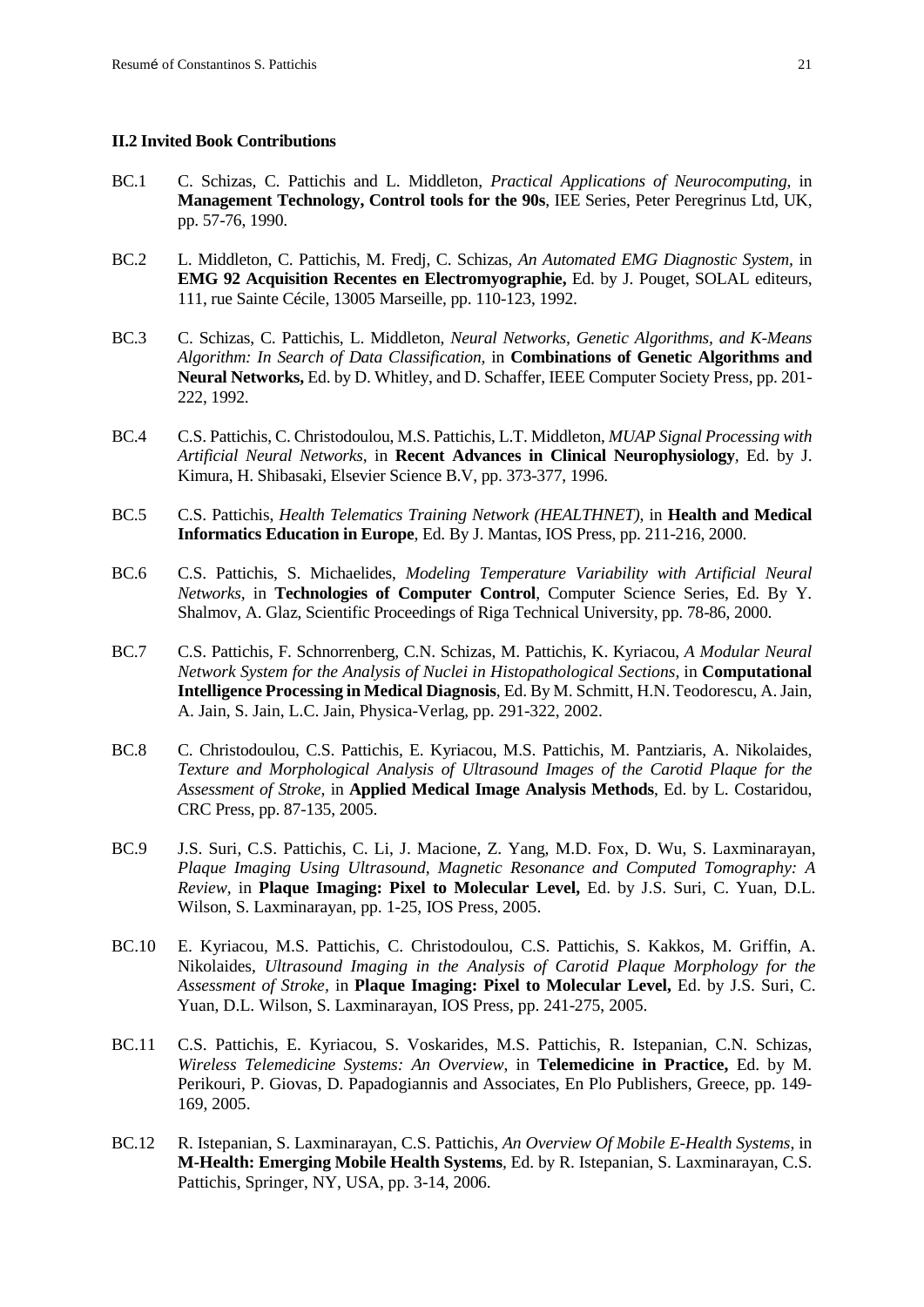- BC.13 M.S. Pattichis, S. Cai, C.S. Pattichis, R. Abdallah, *An Overview of Medical Digital Video Processing Algorithms*, in **M-Health: Emerging Mobile Health Systems**, Ed. by R. Istepanian, S. Laxminarayan, C.S. Pattichis, Springer, NY, USA, pp. 345-363, 2006.
- BC.14 P. Rodriguez, M.S. Pattichis, C.S. Pattichis, R. Abdallah, M.B Goens, *Object-Based Ultrasound Video Processing For Wireless Transmission In Cardiology*, in **M-Health: Emerging Mobile Health Systems**, Ed. by R. Istepanian, S. Laxminarayan, C.S. Pattichis, Springer, NY, USA, pp. 491-506, 2006.
- BC.15 C.S. Pattichis, E. Kyriacou, C. Christodoulou, M.S. Pattichis, C. Loizou, M. Pantziaris, A. Nicolaides, *Cardiovascular Ultrasonic Imaging of Carotid Atherosclerosis,* in **Wiley Encyclopedia of Biomedical Engineering**, Ed. by M. Akay, Wiley, 12 pages, 2006. [DOI:](http://www3.interscience.wiley.com/doiinfo.html) 10.1002/9780471740360.ebs1322.
- BC.16 C.S. Pattichis, F. Schnorrenberg, N. Tsapatsoulis, C.N. Schizas, M. Pattichis, K. Kyriacou, *A Biopsy Analysis Support System for the Detection and Classification of Breast Cancer Nuclei,* in **Emerging Technologies in Breast Imaging and Mammography,** Ed. by J.S. Suri, R. Rangayan, S. Laxminarayan, American Scientific Publishers, CA, USA, pp. 441-462, 2008.
- BC.17 C. Loizou, C.S. Pattichis, C. Christodoulou, R. Istepanian, M. Pantzaris, A. Nicolaides, *Despeckle Filtering in Ultrasound Imaging of the Carotid Artery,* in **Advances in Diagnostic and Therapeutic Ultrasound Imaging,** Ed. by J.S. Suri, C. Kathuria, R.F. Chang, F. Montannari, A. Fenster, Artech House, MA, USA, pp. 37-63, 2008.
- BC.18 E. Kyriacou, C. I. Christodoulou, C. Loizou, M.S. Pattichis, C.S. Pattichis, S. Kakkos, A. Nicolaides, *Assessment of Stroke by Analysing Carotid Plaque Morphology*, in **Handbook of Research on Advanced Techniques in Diagnostic Imaging and Biomedical Applications**, Ed. by T.P. Exarchos, A. Papadopoulos, D.I. Fotiadis, IGI Global, PA, USA, pp. 160-180, 2009.
- BC.19 M. S. Neofytou, C. S. Pattichis, V. Tanos, M. S. Pattichis, E. C. Kyriacou, *Quantitative Analysis of Hysteroscopy Imaging in Gynaecological Cancer*, in **Handbook of Research on Advanced Techniques in Diagnostic Imaging and Biomedical Applications**, Ed. by T.P. Exarchos, A. Papadopoulos, D.I. Fotiadis, IGI Global, PA, USA, pp. 181-196, 2009.
- BC.20 A. Panayides, M. S. Pattichis, C. S. Pattichis, C. P. Loizou, M. Pantziaris, and A. Pitsillides, *Towards Diagnostically Robust Medical Ultrasound Video Streaming using H.264*, in **Biomedical Engineering**, Ed. by Carlos Alexandre Barros De Mello, IN-TECH, Vienna, Austria, pp. 219-237, 2009.
- BC.21 C. Loizou and C.S. Pattichis, *Despeckle Filtering of Ultrasound Images,* in **Atherosclerosis Disease Management,** Ed. By [J.S. Suri,](http://www.springerlink.com/content/?Editor=Jasjit+S.+Suri) [C. Kathuria,](http://www.springerlink.com/content/?Editor=Chirinjeev+Kathuria) and [F. Molinari,](http://www.springerlink.com/content/?Editor=Filippo+Molinari) Springer, NY, USA, pp. 153-194, 2011, **DOI: 10.1007/978-1-4419-7222-4\_7.**
- BC.22 P. Bamidis, A. Antoniades, E. Mitsopoulou, M. Nikolaidou, D. Spachos, S. Konstantinides, C. Bratsas, E. Dafni, C. Pattichis, and D. Giordano, *e-Sharing of Multi-Type Content in Medical Education: Glimpses of Best Practices and Sustainability Plans as Drawn from the mEducator Network*, in **E-education & E-science**, Ed. By P. Bamidis, V. Anastasov, and L. Despotova-Toleva, pp. 5-53, 2011.
- BC.23 C. Loizou and C.S. Pattichis, *Despeckle Filtering,* in **Ultrasound and Carotid Bifurcation Atherosclerosis,** Ed. by A. Nicolaides, K.W. Beach, E. Kyriakou, and C.S. Pattichis, Springer, London, UK, pp. 99-127, 2012.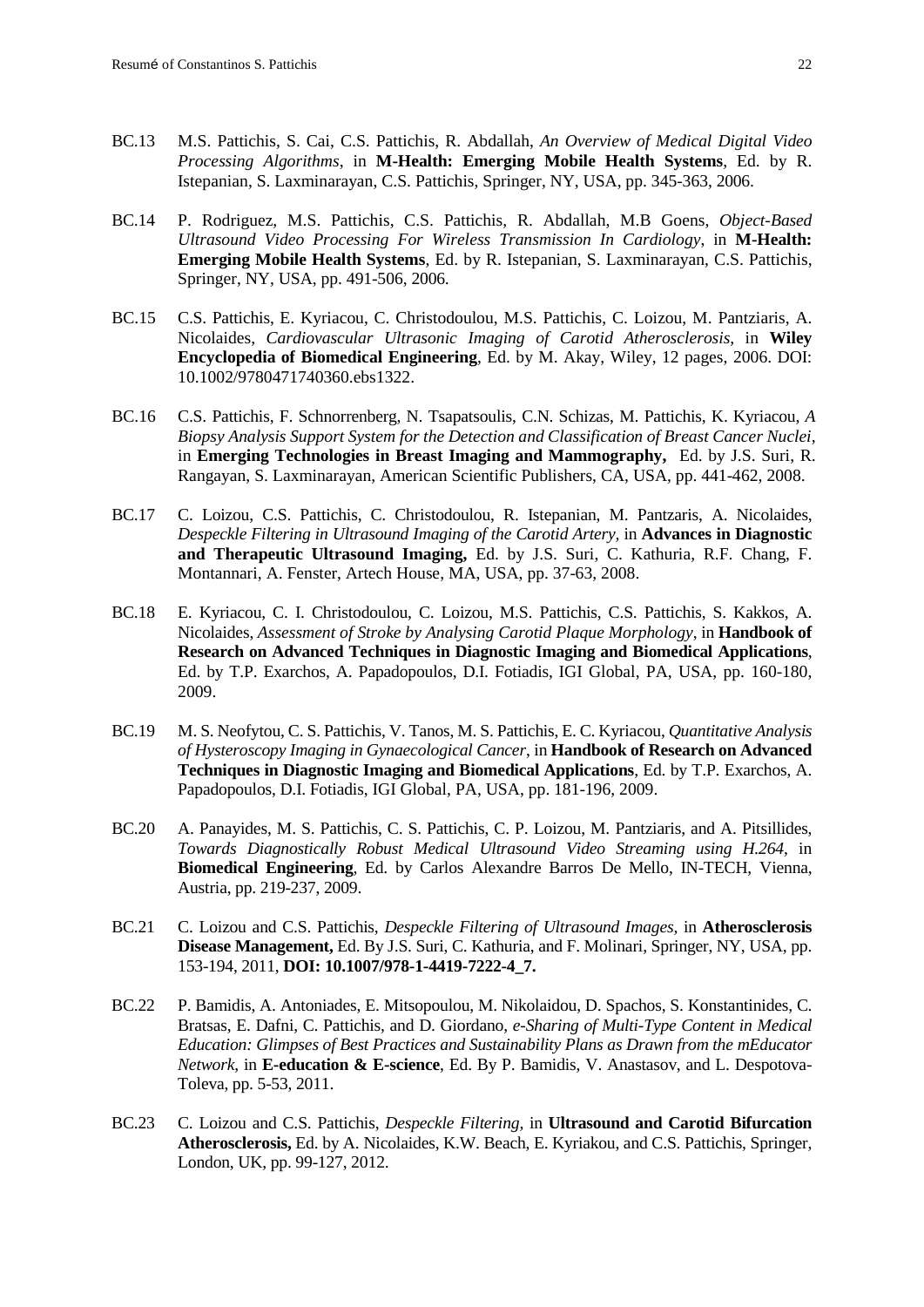- BC.24 C. Christodoulou, E. Kyriakou, M.S. Pattichis, C.S. Pattichis, *Plaque Feature Extraction,* in **Ultrasound and Carotid Bifurcation Atherosclerosis,** Ed. by A. Nicolaides, K.W. Beach, E. Kyriakou, and C.S. Pattichis, Springer, London, UK, pp. 223-246, 2012.
- BC.25 E. Kyriakou, C. Christodoulou, M.S. Pattichis, C.S. Pattichis, *Plaque Classification,* in **Ultrasound and Carotid Bifurcation Atherosclerosis,** Ed. by A. Nicolaides, K.W. Beach, E. Kyriakou, and C.S. Pattichis, Springer, London, pp. 247-262, 2012.
- BC.26 A. Nicolaides, S.K. Kakkos, E. Kyriakou, M. Griffin, G. Geroulakos, C.S. Pattichis, *Ultrasonic Plaque Characterization: Results from the Asymptomatic Carotid Stenosis and Risk of Stroke (ACSRS),* in **Ultrasound and Carotid Bifurcation Atherosclerosis,** Ed. by A. Nicolaides, K.W. Beach, E. Kyriakou, and C.S. Pattichis, Springer, London, pp. 613-632, 2012.
- BC.27 C.P. Loizou, M. Pantzaris, M. Pattichis, C.S. Pattichis, *Media and Intima Thickness and Texture Analysis of the Common Carotid Artery*, in **Ultrasound Imaging**, Ed. By J. M. Sanches, A.F. Laine, J.S. Suri, Springer, pp. 99-128, 2012.
- BC.28 E. Kyriacou, P. Constantinides, A. Panayides, M. S. Pattichis, and C. S. Pattichis, *eEmergency Healthcare Informatics,* in **The Biomedical Engineering Handbook, Third Edition, Four Volume Set, Volume on Biomedical Signals, Imaging, and Informatics,** Ed. by J. D . Bronzino and D. R . Peterson, CRC Press, pp. 1318–1345, 2015.
- BC.29 C.P. Loizou and C. S. Pattichis, *An overview of despeckle-filtering techniques,* in **Handbook of Speckle Filtering and Tracking in Cardiovascular Ultrasound Imaging and Video**, Ed. by C.P. Loizou, C.S. Pattichis and J. D' hooge, The Institution of Engineering and Technology (IET), Stevenage, UK, pp. 95-109, 2018.
- BC.30 C.P. Loizou and C. S. Pattichis, *Ultrasound carotid plaque video segmentation,* in **Handbook of Speckle Filtering and Tracking in Cardiovascular Ultrasound Imaging and Video**, Ed. by C.P. Loizou, C.S. Pattichis and J. D' hooge, The Institution of Engineering and Technology (IET), Stevenage, UK, pp. 425-443, 2018.

#### <span id="page-23-0"></span>**II.3 Books**

- B.1 **Despeckle Filtering Algorithms and Software for Ultrasound Imaging,** C.P. Loizou, and C.S. Pattichis, Morgan & Claypool Publishers, CA, USA, 2008.
- B.2 **Despeckle Filtering Algorithms and Software for Ultrasound Imaging and Video, Volume I: Algorithms and Software,** 2<sup>nd</sup> Edition, C.P. Loizou, and C.S. Pattichis, Morgan & Claypool Publishers, CA, USA, 2015.
- B.3 **Despeckle Filtering Algorithms and Software for Ultrasound Imaging and Video, Volume II: Selected Applications,** 2nd Edition, C.P. Loizou, and C.S. Pattichis, Morgan & Claypool Publishers, CA, USA, 2015.

#### <span id="page-23-1"></span>**II.4 Editorial of Books**

- 1. **M-Health: Emerging Mobile Health Systems,** Ed. by R.H. Istepanian, S. Laxminarayan, C.S. Pattichis, Springer, NY, USA, 2006.
- 2. **Ultrasound and Carotid Bifurcation Atherosclerosis,** Ed. by A. Nicolaides, K.W. Beach, E. Kyriakou, and C.S. Pattichis, Springer, London, UK, 2012. (This volume consists of 35 chapters organised under the following four sections: Section 1 *Ultrasound Image Processing and*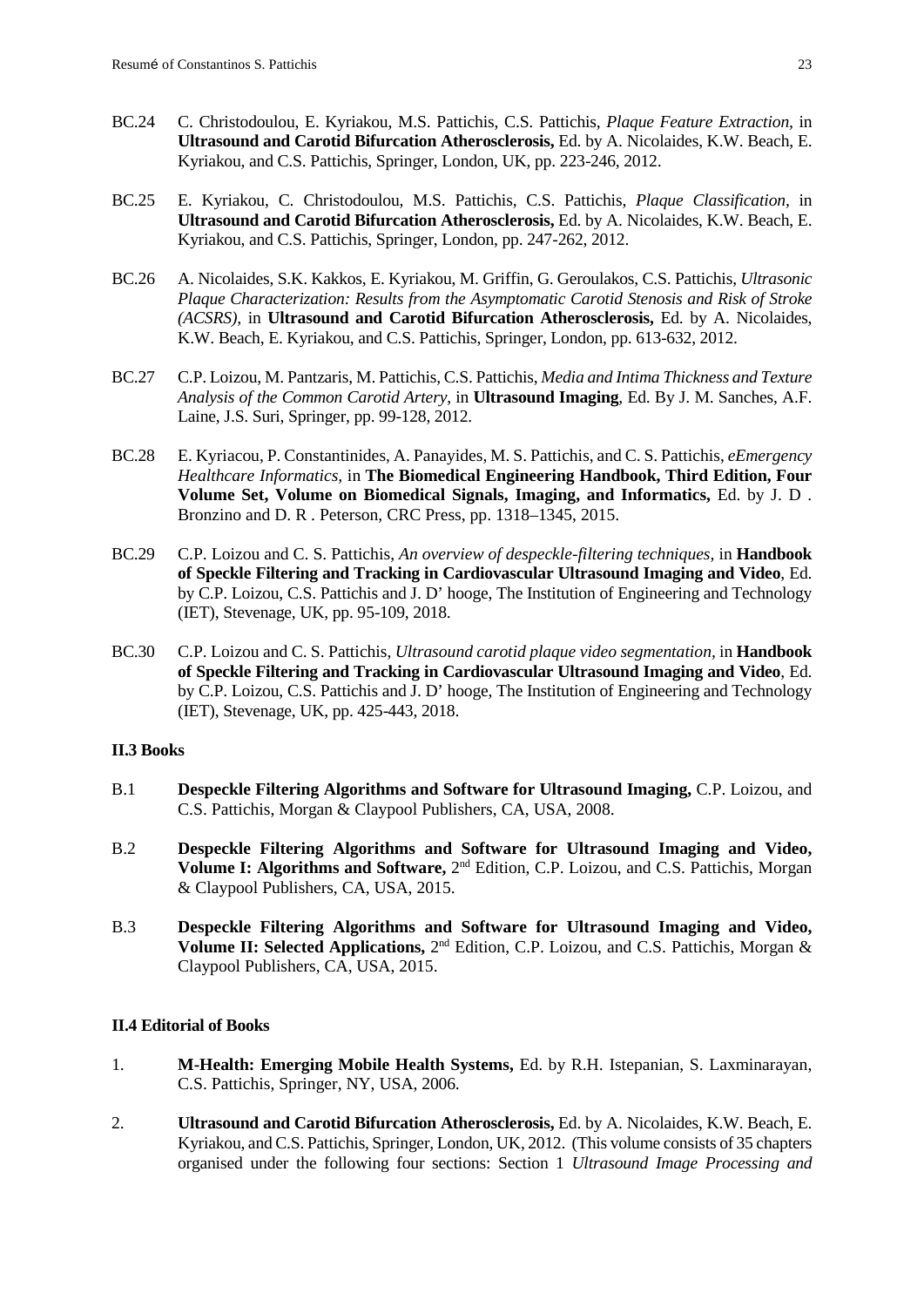*Analysis*, Section 2 *Early Atherosclerosis*, Section 3 *Late Atherosclerosis*, and Section 4 *Potential Clinical Applications*.)

3. **Handbook of Speckle Filtering and Tracking in Cardiovascular Ultrasound Imaging and Video,** Ed. by C.P. Loizou, C.S. Pattichis and J. D' hooge, The Institution of Engineering and Technology (IET), Stevenage, UK, 2018. 704 pages. ((This volume consists of 31 chapters organised under the following four sections: Section 1 *Introduction to Speckle Noise in Ultrasound Imaging and Video*, Section 2 *Speckle Filtering*, Section 3 *Speckle Tracking*, and Section 4 *Selected Applications.*

#### <span id="page-24-0"></span>**II.5 Editorial of Sections in Books**

EBS.1 C.S. Pattichis, R. Istepanian, S. Laxminarayan, Section Editors, *Introduction to Mobile E-Health Systems,* **in M-Health: Emerging Mobile Health Systems**, Ed. by Robert H. Istepanian, Swamy Laxminarayan, Constantinos S. Pattichis, Springer, NY, USA, 2006.

#### <span id="page-24-1"></span>**II.6 Editorial of Journal Special Issues**

- EJS.1-2 I. Iakovides, C.S. Pattichis, C.N. Schizas, Guest Editors*, Special Issue on Emerging Health Telematics Applications in Europe,* **IEEE Transactions on Information Technology in Biomedicine,** Vol. 2, No. 3, pp. 109-182, & Vol. 2, No. 4, pp. 217-281, 14 papers, 1998.
- EJS.3-4 C.S. Pattichis, I. Schofield, R. Merletti, P.A. Parker, L.T. Middleton, Guest Editors, *Special Issue on Intelligent Data Analysis on Electromyography and Electroneurography,* **Medical Engineering & Physics,** Vol. 21, No. 6 & 7, pp. 377-523, 13 papers, 1999.
- EJS.5 D. Fotiadis, C.S. Pattichis, Guest Editors*, Special Issue on Biomedical Informatics,* **IEEE Transactions on Information Technology in Biomedicine,** Vol. 13, No. 4, pp. 415-457, 5 papers in this issue and 5 papers in previous issues, 2009.
- EJS.6 C.S. Pattichis, C.N. Schizas, M.S. Pattichis, E. Micheli-Tzanakou, E. Kyriakou, D. Fotiadis, *Special Issue on, Computational Intelligence in Medical Systems*, **IEEE Transactions on Information Technology in Biomedicine,** Vol. 13, No. 5, pp. 667-733, 6 papers in this issue and 10 papers in previous issues, 2009.
- EJS.7 G. Kontaxakis, N. Bourbakis, K.S. Nikiata, C.S. Pattichis, *Special Issue on Biomedical Image Technologies and Methods*, **Computerized Medical Imaging and Graphics**, vol. 34, pp 415-534, 13 papers, 2010.
- EJS.8 C.S. Pattichis, C.N. Schizas, E. Kyriakou, D. Fotiadis, M.S. Pattichis, P.D. Bamides, *[Special](http://ieeexplore.ieee.org/xpls/abs_all.jsp?arnumber=5669346)  [Issue on Citizen Centered e-Health Systems in a Global Healthcare Environment:](http://ieeexplore.ieee.org/xpls/abs_all.jsp?arnumber=5669346) Selected [Papers From ITAB 2009,](http://ieeexplore.ieee.org/xpls/abs_all.jsp?arnumber=5669346)* **IEEE Transactions on Information Technology in Biomedicine,** Vol. 15, No. 1, pp. 3-170, 19 papers, 2011.
- EJS.9 C.S. Pattichis, E. Kyriakou, M.S. Pattichis, P. Bamides, C. Christodoulou, C. Pitris, G. Mitsis, *Special Issue on Biomedical Signal Processing and Analysis*, **Biomedical Signal Processing and Control,** Vol. 6, No. 3, pp. 217-336, 14 papers, 2011.
- EJS.10 P. Bamides, K. Bliznakova, N. Pallikarakis, C.S. Pattichis, *Special Issue on Advances in Biomedical Engineering and Computing: The MEDICON Conference Case*, **Computer Methods and Programs in Biomedicine**, Vol. 107, No. 1, pp. 1-96, 10 papers, 2012.
- EJS.11 C. J. Hartley, M. Naghavi, O. Parodi, C.S. Pattichis, C.C. Y. Poon, and Y. T. Zhang, *Special*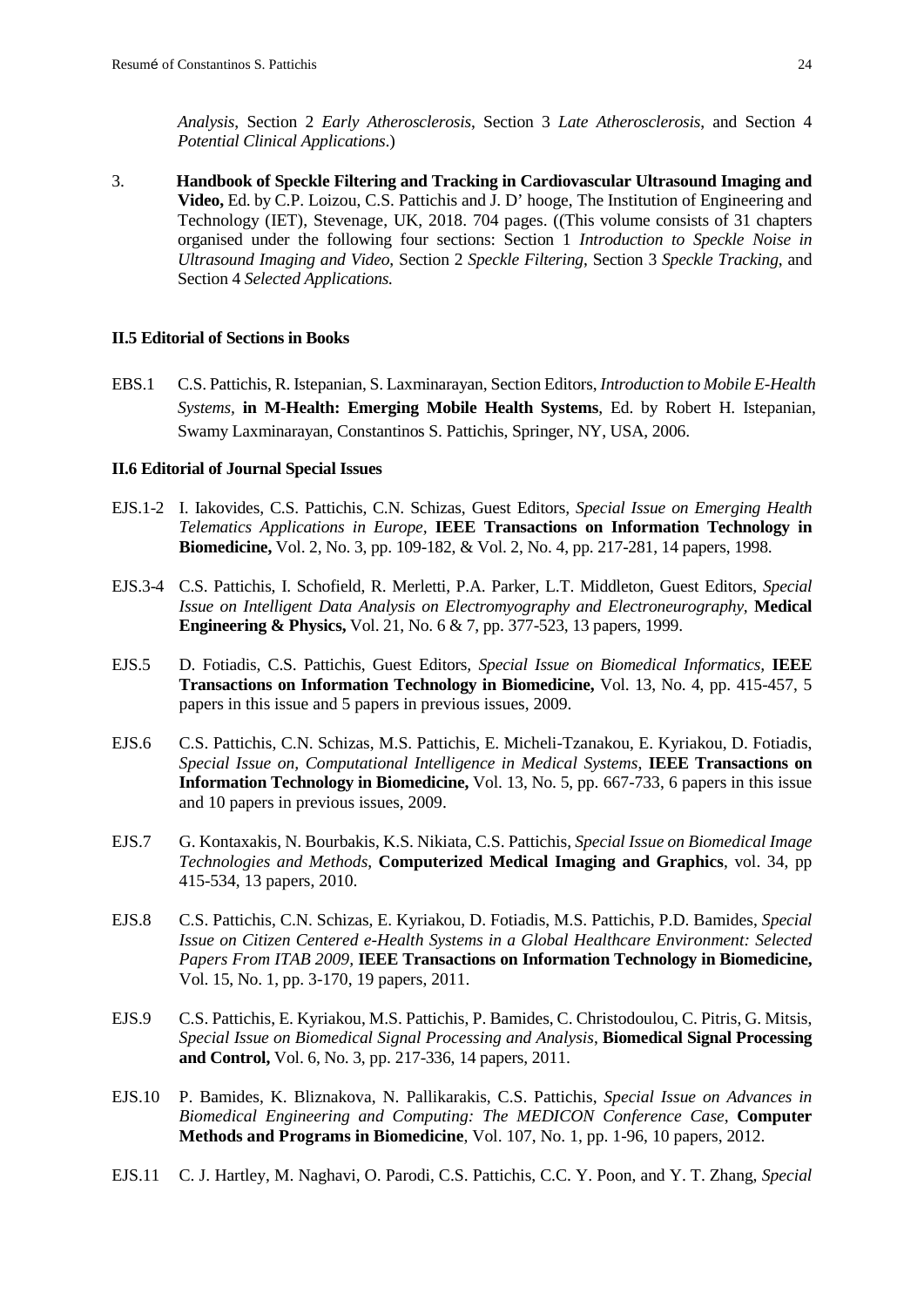*Issue on Cardiovascular Health Informatics: Risk Screening and Intervention,* **IEEE Transactions on Information Technology in Biomedicine,** Vol. 16, No. 4, pp. 791-998, 21 papers, 2012.

- EJS.12 C.P. Loizou, M. Morega, E.C. Kyriakou, S. Pasca, S. Petroudi, P.D. Bamidis, M.S. Pattichis, C.S. Pattichis, Special Issue on *Biomedical Monitoring Technologies,* **International Journal of Monitoring and Surveillance Technologies Research,** Part 1, vol. 1, no. 3, pp. 1-81, & Part 2, Vol. 1, no. 4, pp. 1-79, 11 papers, 2013.
- EJS.13 P.D. Bamidis, D. Giordano, N. Zary, C.S. Pattichis, Special Theme Issue on *Medical Education Informatics,* **Journal of Medical Internet Research,** E-collection Special Theme Issue, 10 papers, 2013 (see: http://www.jmir.org/themes/108).
- EJS.14 M. Tsikankis, V.J. Promponas, N. Graf, M.D. Wang, S.T.C. Wong, N. Bourbakis, and C.S. Pattichis, *Special Issue on Computational Solutions to Large-Scale Data Management and Analysis in Translational and Personalized Medicine,* **IEEE Journal of Biomedical and Health Informatics,** Vol. 18, No. 3, pp. 720-854, 15 papers, 2014.
- EJS.15 E.C. Kyriakou, V.J. Promponas, I. Maglogiannis, C.N. Schizas, and C.S. Pattichis, *Special Issue on Selected Papers from the 12th IEEE International Conference on Bioinformatics and Bioengineering (BIBE 2012) - Intelligent Biomedical Systems,* **International Journal on Artificial Intelligence Tools**, Vol. 23, No. 3, pp. 1460001 – 146008, 8 papers, 2014.
- EJS.16 A. Panayides, E.C. Kyriakou, and C.S. Pattichis, *Special Issue on mHealth – Emerging Mobile Health Systems and Services,* **Healthcare Technology Letters,** 10 papers, vol. 3 iss. 3, pp. 151-217, 2016.
- EJS.17 A. Antoniades, C.S. Pattichis, C.N. Schizas and P.D. Bamidis, *Special Issue on Selected Papers from the XIV Mediterranean Conference on Medical and Biological Engineering and Computing 2016: MEDICON 2016 – Systems Medicine for the Delivery of Better Healthcare Services,* **Health and Technology,** 13 papers, 2017.
- EJS.18 J. Liang, S. Redmond, C.S. Pattichis, *Special Issue on Selected Papers from IEEE BHI 2016,*  **IEEE Journal of Biomedical and Health Informatics,** March, 2017.
- EJS.19 C.S. Pattichis, C. Pitris, Y.T. Zhang, J. Liang, *Special Issue on Integrating Informatics and Technology for Precision Medicine,* **IEEE Journal of Biomedical and Health Informatics,**  vol. 23, pp. 12-80, 7 papers, Jan., 2019.
- EJS.20 Constantinos S. Pattichis, Andreas S. Panayides and Chris Nugent, *Special Issue on Connected Health: Status and Trends,* **Frontiers Digital Health,** 10 papers, Sept., 2020.
- EJS.21 Rifat Atun, Björn Wolfgang Schuller, Phuong N Pham, Synho Do and Constantinos S. Pattichis, *Special Issue on Health Technologies and Innovations to Effectively Respond to the COVID-19 Pandemic,* **Frontiers Digital Health,** forthcoming Jan., 2021.
- EJS.22 M.S. Pattichis, S. Acton, C.S. Pattichis, *Special Issue on Large Scale Video Analytics for Clinical Decision Support,* **IEEE Journal of Biomedical and Health Informatics,**  forthcoming July, 2022.

#### <span id="page-25-0"></span>**II.7 Editorial of Conference Proceedings**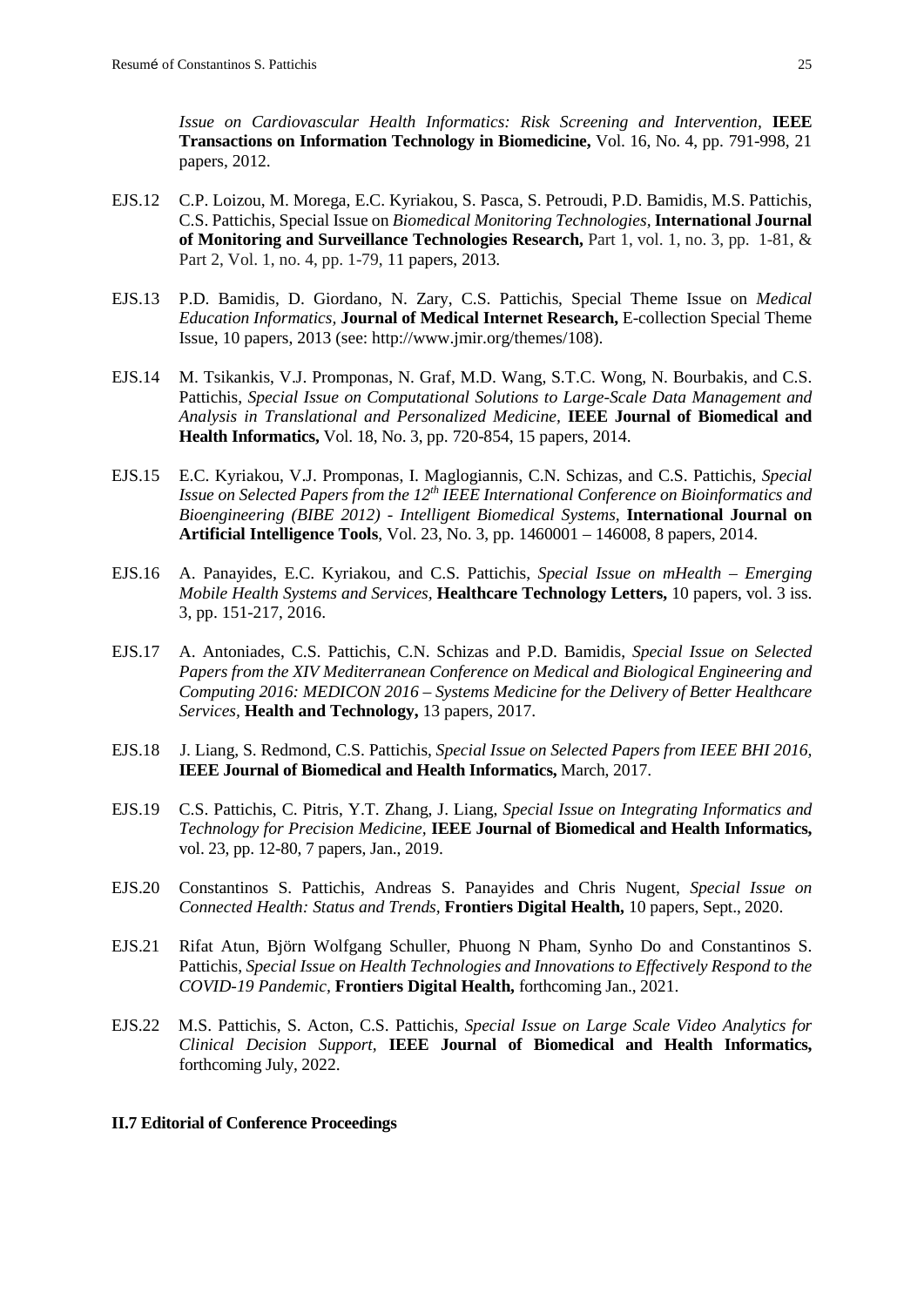- ECP.1 C. Pattichis, Editor, **Proceedings of the First Cyprus International Conference on Computer Applications to Engineering Systems,** pp. 1-333, 28 papers, Nicosia, July 1-2, 1991.
- ECP.2-3 A.G. Constantinides, V. Capellini, C.S. Pattichis, C.N. Schizas, Editors, **Proceedings of the International Conference on Digital Signal Processing and Second International Conference on Computer Applications to Engineering Systems,** Vol. 1 & 2, pp. 1-688, 100 papers, Nicosia, July 14-16, 1993.
- ECP.4-5 S. Spyrou, S. Christofides, C.S. Pattichis, E. Keravnou, C.N. Schizas, G. Christodoulides, Editors, **Proceedings of the International Conference on Medical Physics and Biomedical Engineering,** Vol. 1 & 2, pp. 1-574, 98 papers, Nicosia, May 5-7, 1994.
- ECP.6-7 V. Cappellini, A.G. Constantinides, J. Cornelis, C. Cowan, F. Harary, A. Katsaggelos, S. Kollias, S.K. Mitra, S.D. Nikolopoulos, T.Q. Nquyen, G.A. Papadopoulos, C.S. Pattichis, C.N. Schizas, A. Spanias, P.P. Vaidyanathan, A.N. Venetsanopoulos, Editors, **Proceedings of the Intenrational Conference on Digital Signal Processing,** Vol. 1: Special Sessions, pp. 1-421, 67 papers, Vol. 2: Regular Papers, pp. 422-967, 87 papers, Limassol, June 26-28, 1995.
- ECP.8 C.S. Pattichis, S. Christofides, C.N. Schizas, Editors, **CD-ROM Proceedings of the VIII Mediterranean Conference on Medical and Biological Engineering and Computing**, Medicon'98, 190 papers, 760 pages, Limassol, June 14-17, 1998.
- ECP.9 C. Economides, C.S. Pattichis, G. Maliotis, M. Papaconstantinou, N. Michaelides, C.N. Schizas, Editors, Proceedings of the IEEE Region 8-10<sup>th</sup> Meditteranean Conference on Information **Technology and Electrotechnology, Vol. I: Information Technology and Communication Networks,** pp. 1-440, 106 papers, Limassol, May 29-31, 2000. (papers published in IEEE Xplore).
- ECP.10 C.S. Pattichis, S. Panis, Editors, **Proceedings of the IEEE Region 8-10<sup>th</sup> Meditteranean Conference on Information Technology and Electrotechnology, Vol. II: Signal and Image Processing,** pp. 441-880, 108 papers, Limassol, May 29-31, 2000. (papers published in IEEE Xplore).
- ECP.11 S. Christofides, G. Christodoulides, R. Demetriadou, P. Kaplanis, C.S. Pattichis, S. Spyrou, Editors, **CD-ROM Proceedings of the II EFOMP Mediterranean Conference on Medical Physics, The Analogue to Digital Migration of the Hospital Working Environment,** 41 papers, Limassol, April 28-30, 2004.
- ECP.12 D. Fotiadis, C.S. Pattichis, Editors, **CD-ROM Proceedings of the 5th International IEEE EMBS Special Topic Conference on Information Technology Applications in Biomedicine**, 138 papers, Ioannina, Greece, October 26-28, 2006. (papers published in IEEE Xplore).
- ECP.13 E. Kyriakou, C. Loizou, C. Christodoulou, P. Bamidis, V. Promponas, Y. Poirazi, C.N.Schizas, C.S. Pattichis, Editors, **CD-ROM Proceedings of the 9th International Conference on Information Technology and Applications in Biomedicine, ITAB 2009**, 182 papers, Larnaca, Cyprus, Nov. 5-7, 2009. (papers published in IEEE Xplore).
- ECP.14 C.S. Pattichis, et al. Editors, **CD-ROM Proceedings of the 4th International Symposium on Communications Control and Signal Processing ISCCSP 2010,** 160 papers, Limassol, Cyprus, March 3-5, 2010. (papers published in IEEE Xplore).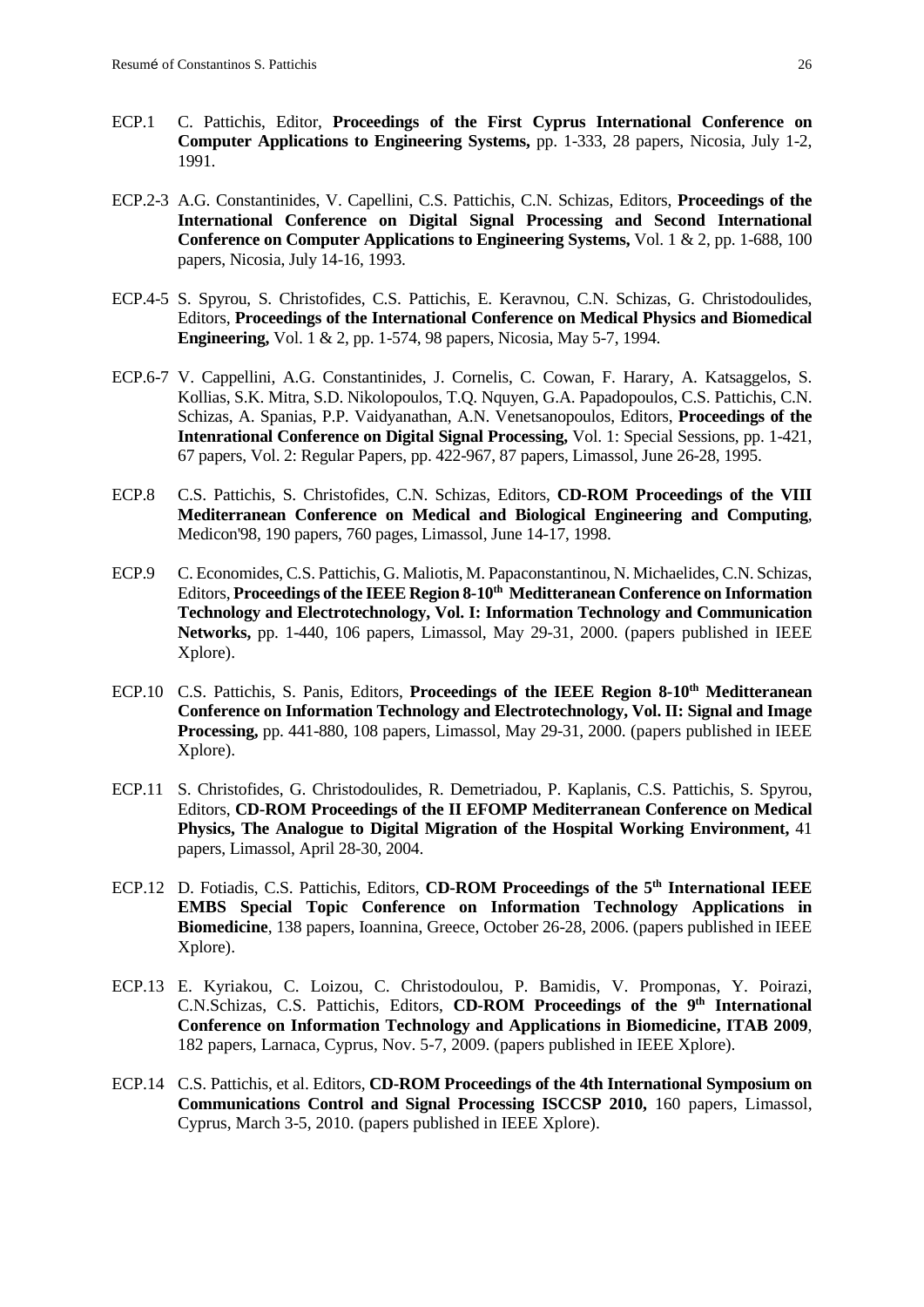- ECP.15 E. Kyriacou, V. Promponas, C. Loizou, C.N. Schizas, C. S. Pattichis, Editors, **Proceedings of IEEE 12th International Conference on BioInformatics & BioEngineering BIBE 2012**, 134 papers, Nov. 11-13, 2012, Larnaca, Cyprus (papers published in IEEE Xplore).
- ECP.16 E Kyriacou, S Christofides, CS Pattichis, Editors, **IFMBE Proceedings XIV Mediterranean Conference on Medical and Biological Engineering and Computing 2016: MEDICON 2016**, March 31st-April 2nd 2016, Paphos, Cyprus, Vol. 57, Springer, 2016.
- ECP.17 E Kyriakides, E Kyriacou, G Ellinas, S Louca, C Mavromoustakis, D. Michael, V. Vassiliou, G. Hadjichristofi, J. Georgiou, C. Panayiotou, A. Paschalidou, C. Loizou, CS Pattichis, Editors, **Proceedings of the IEEE 18TH MEDITERRANEAN ELECTROMECHANICAL CONFERENCE MELECON 2016,** 186 papers, April 18-20, Lemesos, Cyprus 2016 (papers published in IEEE Xplore DOI: 10.1109/MELCON.2016.7495298).
- ECP.18 D. I. Fotiadis, J. Liang, J. Penders, C. Pattichis, M. D Wang, G. Tourassi, R. Jafari, L. Atallah, H. Ghasemzadeh, W. Xu, Editors, **The International Conference on Biomedical & Health Informatics (BHI'18) and the Body Sensor Networks Conference (BSN'18) of the IEEE Engineering in Medicine and Biology Society**, 4-7 March, Las Vegas, USA 2018.

#### <span id="page-27-0"></span>**II.8 Papers Published in Refereed Conference Proceedings**

- C.1 C. Schizas, C. Pattichis, I. Schofield, P. Fawcett, L. Middleton, *Artificial Neural Net Algorithms in Classifying Electromyographic Signals*, **The First IEE International Conference on Artificial Neural Networks,** IEE Pub. No. 313, pp. 134-138, 1989.
- C.2 C. Pattichis, C. Schizas, L. Middleton, W. Fincham, *Computer Aided Clinical Electromyography*, **Proceedings of the 12th Annual International Conference of the IEEE, Engineering in Medicine and Biology Society,** Ed. by P.C. Pedersen and B. Onaral, pp. 2229- 2231, 1990.
- C.3 C. Schizas, C. Pattichis, R. Livesay, I. Schofield, K. Lazarou, L. Middleton, *Unsupervised Learning in Computer Aided Macro Electromyography*, in **Computer-Based Medical Systems,** IEEE Computer Society Press, Los Alamitos, California, USA, pp. 305-312, 1991.
- C.4 C. Pattichis, C. Charalambous, C. Schizas, L. Middleton, *EMG Diagnosis using the Conjugate Gradient Backpropagation Neural Network Learning Algorithm*, in **Artificial Neural Networks, Vol. 2**, Ed. by T. Kohonen, K. Makisava, O. Simula, and J. Kangas, Elsevier Science Publishers B.V., North-Holland, pp. 1621-1624, 1991.
- C.5 K. Panayides, C. Schizas, C. Pattichis, A. Theodosiou and L. Middleton, *Genetics-Based-Machine-Learning in Clinical Electromyography*, in **Artificial Neural Networks, Vol. 2**, Ed. by T. Kohonen, K. Makisava, O. Simula, and J. Kangas, Elsevier Science Publishers B.V., North-Holland, pp. 1625-1628, 1991.
- C.6 C. Pattichis, C. Charalambous, L. Middleton, *Sensitivity Analysis of Artificial Neural Networks: Case Study in Clinical Electromyography,* **Proceedings of the 13th Annual International Conference of the IEEE Engineering in Medicine and Biology Society,** Ed. by J.H. Nagel and W.M. Smith, Vol. 13, pp. 1403-1404, 1991.
- C.7 C. Schizas, C. Pattichis, R. Livesay, L. Middleton, *Neural Networks is Computer Aided Clinical Electromyography,* **Proceedings of the 13th Annual International Conference of the IEEE Engineering in Medicine and Biology Society,** Ed. by J.H. Nagel and W.M. Smith, Vol. 13, pp. 1458-1459, 1991.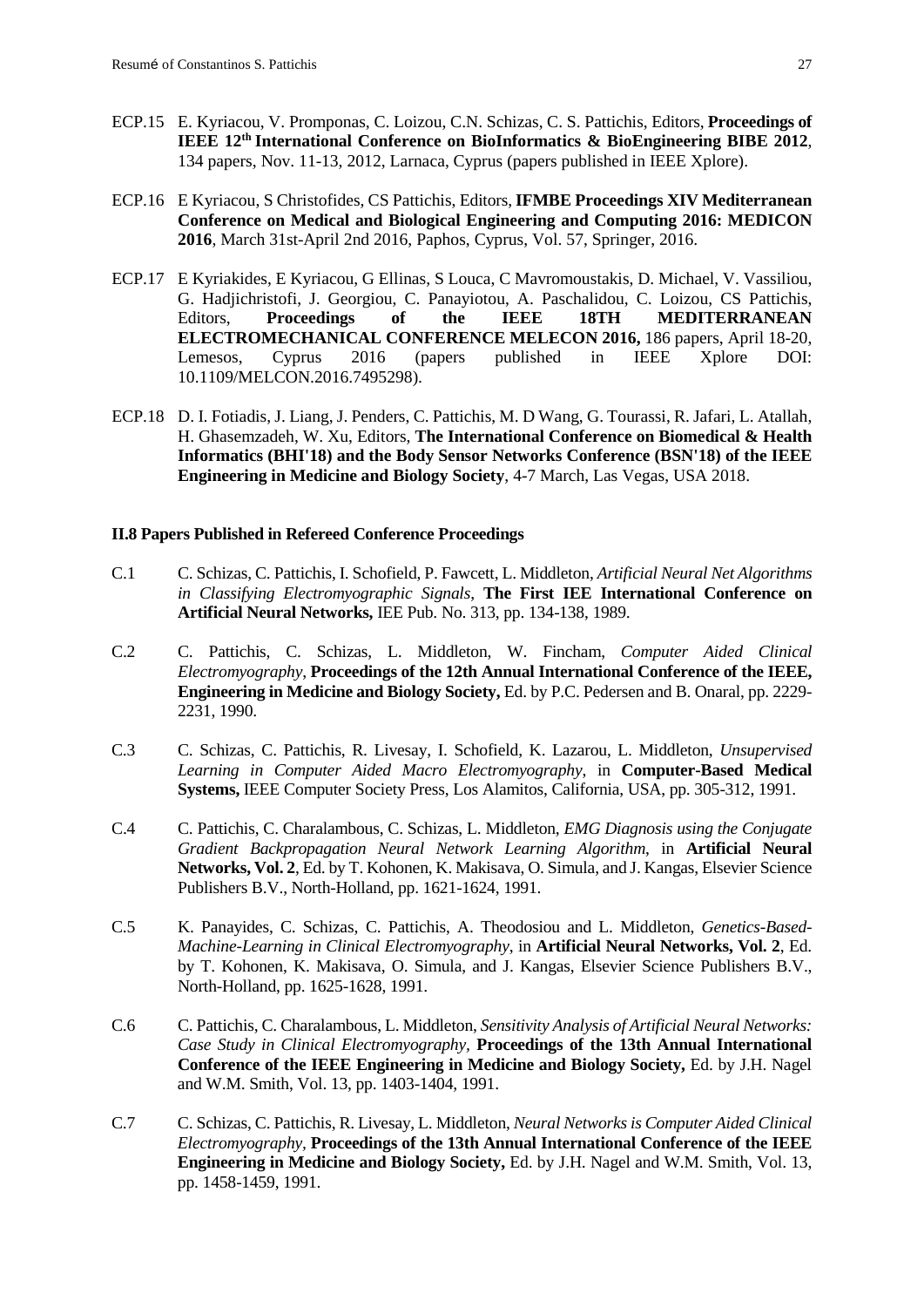- C.8 C. Schizas, C. Bonsett, R. Livesay, C. Pattichis, *Neural Networks: In Search of Computer Aided Diagnosis*, **IEEE-INNS, International Joint Conference on Neural Networks,** Singapore, pp. 1825-1830, 1991.
- C.9 C. Schizas, S. Michaelides, C. Pattichis, R. Livesay, *Artificial Neural Networks in Forecasting Minimum Temperature,* **Second IEE International Conference on Artificial Neural Networks,** Conference Publication Number 349, Bournermouth, UK, pp. 112-114, 1991.
- C.10 C. Pattichis and L. Middleton, *Computer Aided Clinical Electromyography,* **Proceedings of the First Cyprus International Conference on Computer Applications to Engineering Systems,** Ed. by C. Pattichis, Nicosia, Cyprus, July 1-2, pp. 187-203, 1991.
- C.11 G. Gabriel, C. Pattichis and M. Panayiotou, *Quantitative Techniques in Neuromuscular Pathology,* **Proceedings of the First Cyprus International Conference on Computer Applications to Engineering Systems,** Ed. by C. Pattichis, Nicosia, Cyprus, July 1-2, pp. 184- 186, 1991.
- C.12 A. Elias, C. Pattichis, W. Fincham, A. Spanias, L. Middleton, *Autoregressive Spectral Modeling of Motor Unit Action Potentials: Preliminary Findings,* **Proceedings of the 14th Annual International Conference of the IEEE Engineering in Medicine and Biology Society,** Ed. by J.P. Morucci, R. Plonsey, J.L. Coatrieux, and S. Laxminarayan, Vol. 14, pp. 1465-1466, 1992.
- C.13 C. Schizas, M. Fredj, C. Pattichis, A. Bonsett, K. Kyriallis, L. Middleton, *An Integrated System for Medical Diagnosis: Clinical Findings,* **Proceedings of the 14th Annual International Conference of the IEEE Engineering in Medicine and Biology Society,** Ed. by J.P. Morucci, R. Plonsey, J.L. Coatrieux, and S. Laxminarayan, Vol. 14, pp. 1002-1003, 1992.
- C.14 C. Pattichis, M. Fredj, C. Schizas, G. Gabriel, K. Panayides, A. Drousiotou, R. Livesay, L. Middleton, *An Integrated System for Medical Diagnosis: Laboratory Findings,* **Proceedings of the 14th Annual International Conference of the IEEE Engineering in Medicine and Biology Society,** Ed. by J.P. Morucci, R. Plonsey, J.L. Coatrieux, and S. Laxminarayan, Vol. 14, pp. 1000-1001, 1992.
- C.15 C. Pattichis and L. Baker, *A Comparison of the Thermodilution and Impedance Cardiography Methods in the Measurement of Cardiac Output,* **Proceedings of the 14th Annual International Conference of the IEEE Engineering in Medicine and Biology Society,** Ed. by J.P. Morucci, R. Plonsey, J.L. Coatrieux, and S. Laxminarayan, Vol. 14, pp. 2172-2173, 1992.
- C.16 C. Schizas, C. Pattichis, L. Middleton, *A New Approach to Medical Diagnosis,* **Proceedings of the 1992 International Biomedical Engineering Days,** Ed. by Yekta Ulgen, Turkey, Istanbul, August 18-20, pp. 207-212, 1992.
- C.17 C. Schizas, C. Pattichis, A. Theodosiou, L. Middleton, *Macro Electromyography: Genetics-Based-Machine-Learning Aided Diagnosis,* **IEEE-INNS, International Joint Conference on Neural Networks,** Beijing, China, November 3-6, pp. 360-368, 1992.
- C.18 C.N. Schizas, C.S. Pattichis, L.T. Middleton, *A Neural Network Based System for the Diagnosis of Neuromuscular Disorders,* **Proceedings of the Second European Conference on Engineering and Medicine,** Stuttgart, Germany, April 25-28, pp. 64-65, 1993.
- C.19 A. Elias, C.S. Pattichis, W. Fincham, L.T. Middleton, *Autoregressive Spectral Analysis of Motor Unit Action Potentials,* **Proceedings of the International Conference on Digital Signal**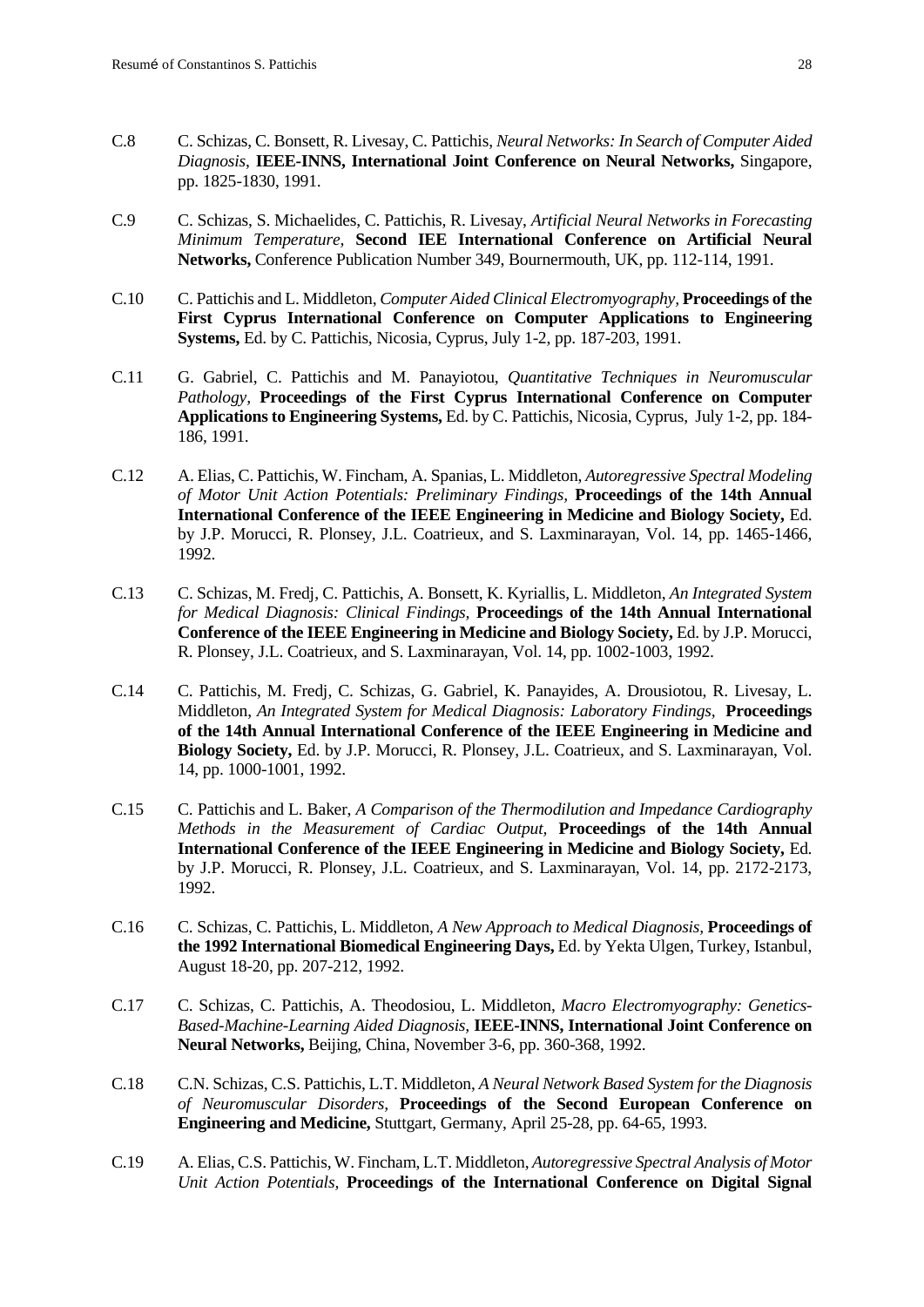**Processing and II International Conference on Computer Applications to Engineering Systems,** Ed. by A.G. Constantinides, V. Cappellini, C.S. Pattichis, C.N. Schizas, Nicosia, Cyprus, July 14-16, pp. 298-303, 1993.

- C.20 C.S. Pattichis, S. Spyrou, R. Constantinou, C.N. Schizas, L.T. Middleton, *Bispectral Analysis of the EMG Interference Pattern: Preliminary Findings,* **Proceedings of the International Conference on Digital Signal Processing and II International Conference on Computer Applications to Engineering Systems,** Ed. by A.G. Constantinides, V. Cappellini, C.S. Pattichis, C.N. Schizas, Nicosia, Cyprus, July 14-16, pp. 298-303, 1993.
- C.21 G. Gabriel, C.N. Schizas, C.S. Pattichis, R. Constantinou, A. Hadjianastasiou, and A. Schizas, *Quantitative Morphological Analysis of Muscle Biopsies Using Neural Networks,* **IEEE-INNS, International Joint Conference on Neural Networks,** Nagoya, Japan, October 25- 29, Vol. 1, pp. 943-948, 1993.
- C.22 I. Constantinou, C.S. Pattichis, M. Gerolakkitis, C.N. Schizas, M. Cariolou, *A Database System for Thalassaemia Mutations,* **Proceedings of the 15th Annual International Conference of the IEEE Engineering in Medicine and Biology Society,** Ed. by A. Y.J. Szeto, and R.M. Rangayyan, Vol. 15, San Diego, California, October 28-31, pp. 646-647, 1993.
- C.23 M. Pattichis and C.S. Pattichis, *Fast Wavelet Transform in Motor Unit Action Potential Analysis,* **Proceedings of the 15th Annual International Conference of the IEEE Engineering in Medicine and Biology Society,** Ed. by A. Y.J. Szeto, and R.M. Rangayyan, Vol. 15, San Diego, California, October 28-31, pp. 1225-1226, 1993.
- C.24 C.S. Pattichis, R. Constantinou, S. Spyrou, C.N. Schizas, L.T. Middleton, *Bispectral Analysis of EMG at Different Levels of Force,* **Proceedings of the 15th Annual International Conference of the IEEE Engineering in Medicine and Biology Society,** Ed. by A. Y.J. Szeto, and R.M. Rangayyan, Vol. 15, San Diego, Califoria, October 28-31, pp. 1223-1224, 1993.
- C.25 C.S Pattichis, A.G. Constantinides, *Medical Imaging with Neural Networks,* **Proceedings of the 1994 IEEE Workshop on Neural Networks for Signal Processing IV**, Ed. by J. Vlontzos, J.N. Hwang and E. Wilson, New York, pp. 431-440, 1994.
- C.26 C.S. Pattichis C.N. Schizas, A. Sergiou, F. Schnorrenberg, *A Hybrid Neural Network Electromyographic System: Incorporating the WISARD Net,* **IEEE World Congress on Computational Intelligence, Proceedings of the 1994 IEEE International Conference on Neural Networks,** June 28-July 2, Orlando, Florida, Vol. VI, pp. 3478-3483, 1994.
- C.27 F. Schnorrenburg, C.S. Pattichis, K. Kyriacou, C.N. Schizas, *Detection of Cell Nuclei in Breast Biopsies Using Receptive Fields,* **Proceedings of the 16th Annual International Conference of the IEEE Engineering in Medicine and Biology Society,** Ed. by N.F. Sheppard, M. Eden, G. Kantor, pp. 649-650, 1994.
- C.28 C.S. Pattichis, A. Elia, C.N. Schizas, L.T. Middleton, *Classification Performance of Motor Unit Action Potential Features,* **Proceedings of the 16th Annual International Conference of the IEEE Engineering in Medicine and Biology Society**, Ed. by N.F. Sheppard, M. Eden, G. Kantor, November 3-6, Baltimore, Maryland, pp. 1338-1339, 1994.
- C.29 C.S. Pattichis, C.N. Schizas, *Neural Information Processing Systems,* **Proceedings of International Conference on IT Applications (ITA'95),** Ed. by C. Loizou, S. Spyrou, G. Ioannou, Nicosia, June 1-2, pp. 76-90, 1995.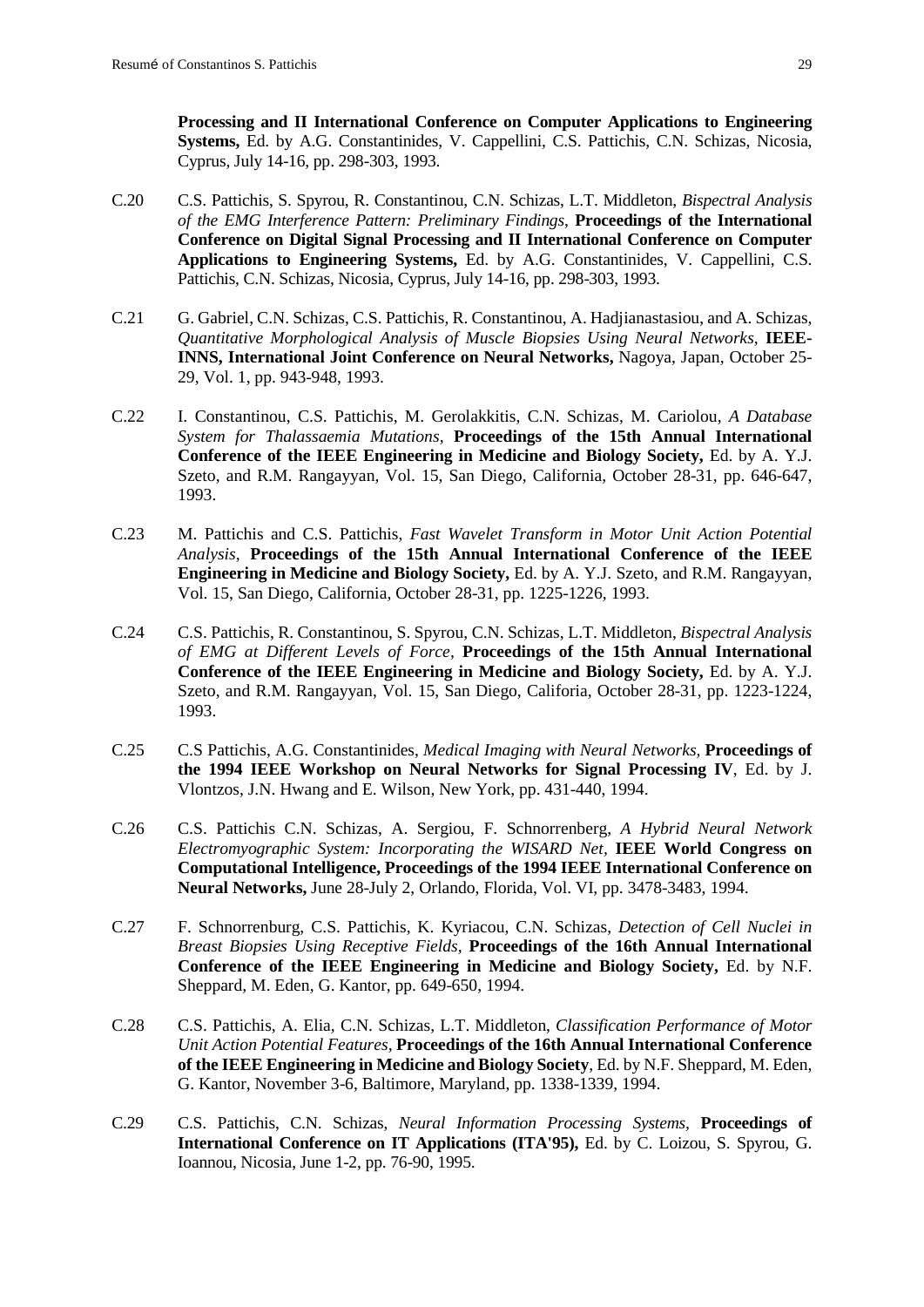- C.30 C. Christodoulou, C.S. Pattichis, *A New Technique in The Decomposition of EMG Signals,* **IEEE International Conference on Neural Networks,** November 28 - December 2, Perth, Australia, Vol. 5, pp. 2303-2308, 1995.
- C.31 M. Xyda, C. Pattichis, *Model Based Decomposition of MUAPs into their Constituent SFEAPs: Preliminary Findings,* **Proceedings of the VIII International Symposium of Motor Control***,* Ed. by G.N. Gantchev, U.S. Gurfinkel, D. Stuart, M. Wiesendanger, S. Mori, Sofia, Bulgaria, June 23-27, pp. 269-272, 1996.
- C.32 F. Schnorrenberg, C.S. Pattichis, K. Kyriacou, C.N. Schizas, *Content-based Description of Breast Cancer Biopsy Slides,* **Proceedings of the 14th International EuroPACS Meeting,** October 5-7, Heraklion, Crete, Hellas, pp. 136-140, 1996.
- C.33 M.S. Pattichis, C.I. Christodoulou, C.S. Pattichis, A.C. Bovik*, Non-stationary Texture Segmentation Using an AM-FM Model,* **Proceedings of the International Conference on Neural Networks,** June 9-12, Houston TX, Vol. 3, pp. 1552-1557, 1997.
- C.34 N. Tsapatsoulis, F. Schnorenberg, C.S. Pattichis, S. Kollias, C.N. Schizas, *A Neural Network Assisted Algorithm for Automated Detection of Breast Cancer Nucle,* **Digital Signal Processing 97,** July 2-4, Santorini, Hellas, 1997.
- C.35 C.I. Christodoulou, C.S. Pattichis*, A Neural Network Decision Support System in Biosignal Analysis,* **Proceedings of the 2nd Mediterranean Conference on Information Technology Applications,** November 6-7, Nicosia, pp. 44-52, 1997.
- C.36 C.P. Constantinou, A.C. Kakas, S. Katsikides, G.A. Papadopoulos, C. Pattichis, A. Pitsillides C.N. Schizas*, Electronic Roads in the Information Society: Social, Educational and Technological Aspects,* **Proceedings of the 2nd Mediterranean Conference on Information Technology Applications,** November 6-7, Nicosia, pp. 33-43, 1997.
- C.37 A. Pitsillides, C. Pattichis, Y. A. Sekercioglu, and A. Vasilakos. *Bandwidth allocation for virtual paths using evolutionary programming (EP-BAVP).* **Proceedings of the International Conference on Telecommunications ICT'97,** pages 1163--1168, Melbourne, Australia, April 1997. Monash University.
- C.38 F. Schnorrenberg, V. Tanos, C.S. Pattichis, F. Iacovou, K. Kyriacou, C.N. Schizas*, Euro Mediterranean Telepathology Network: Application in Gynecological Cancer,* **EURO-MED NET'98 Conference,** March 4-7, pp. 285-286, 1998.
- C.39 F. Schnorrenberg, V. Tanos, C.S. Pattichis, F. Iacovou, K. Kyriacou, C.N. Schizas*, Digital Library Access in a Telepathology Network: Application in Gynecological Cancer,* **CD-ROM Proceedings of the VIII Mediterranean Conference on Medical and Biological Engineering and Computing,** Lemesos, Cyprus, June 14-17, 1998.
- C.40 M. Pattichis, C. Pattichis, M. Avraam, A. Bovik, K. Kyriacou*, Non-Stationary Texture Segmentation in Electron Microscopy Muscle Imaging using an AM-FM Model,* **CD-ROM Proceedings of the VIII Mediterranean Conference on Medical and Biological Engineering and Computing,** Lemesos, Cyprus, June 14-17, 1998.
- C.41 P.A. Kaplanis, C.S. Pattichis, S. Spyrou, C.V. Roberts, C. Christodoulou*, Bispectrum Analysis of Surface EMG,* **CD-ROM Proceedings of the VIII Mediterranean Conference on Medical and Biological Engineering and Computing,** Lemesos, Cyprus, June 14-17, 1998.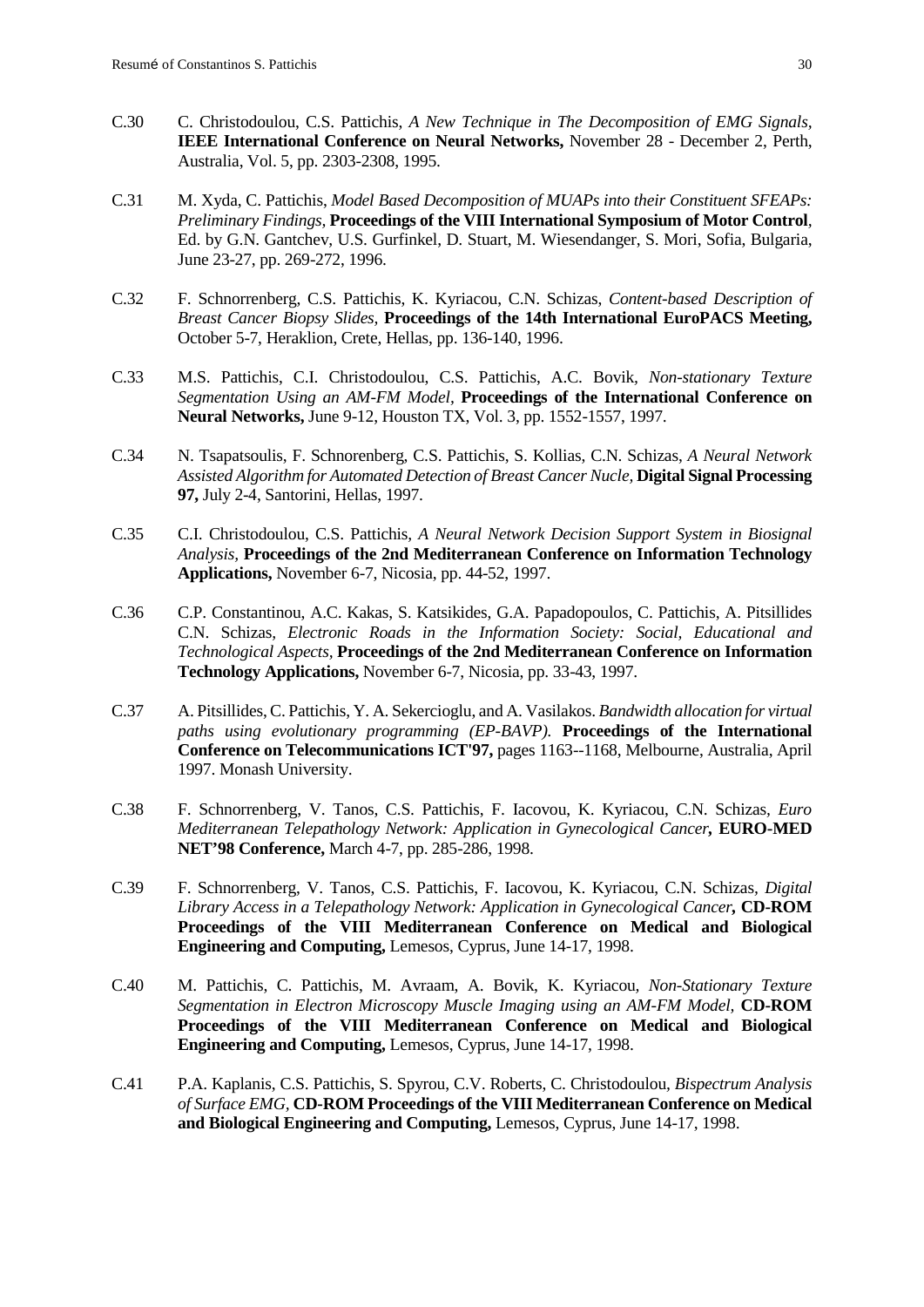- C.42 C.I. Christodoulou, C.S. Pattichis, *A Multi-feature / Multi Classifier System in EMG Diagnosis,* **CD-ROM Proceedings of the VIII Mediterranean Conference on Medical and Biological Engineering and Computing,** Lemesos, Cyprus, June 14-17, 1998.
- C.43 S.P. Spyrou, C.S. Pattichis, E. Economou, V.C. Roberts, L.T. Middleton, *A Computer Aided Scanning EMG System,* **CD-ROM Proceedings of the VIII Mediterranean Conference on Medical and Giological Engineering and Computing,** Lemesos, Cyprus, June 14-17, 1998.
- C.44 M. Xyda, C.S. Pattichis, *Model Based Decomposition of MUAPS into their Constituent SFEAPS,* **CD-ROM Proceedings of the VIII Mediterranean Conference on Medical and Biological Engineering and Computing,** Lemesos, Cyprus, June 14-17, 1998.
- C.45 C.I. Christodoulou, C.S. Pattichis, M. Patziaris, T. Tegos, A. Nicolaides, *Texture Analysis for the Classification of Carotid Plaques,* **CD-ROM Proceedings of the VIII Mediterranean Conference on Medical and Biological Engineering and Computing,** Lemesos, Cyprus, June 14-17, 1998.
- C.46 A. Pitsillides, C.S. Pattichis, G. Stylianou, A. Sekercioglu, T. Vassilakos, *Investigation of the Performance of EP-BAVP (Evolutionary Prorgamming for Virtual Path Bandwidth Allocation),*  **International Conference of Telecommunications,** Ghalkidiki, Greece, pp. 310-314, 1998.
- C.47 C. Pattichis, *Health Telematics Training Network,* **CD-ROM Proceedings of the 3rd European Conference on Health Telematics Education,**June 18-20, Athens, Greece, pp. 189-194, 1998.
- C.48 C. Zervos, S. Panis, D. Dionysiou, M. Dionysiou, C. Pattichis, A. Pitsillides, G. Papadopoulos, A. Kakas, C.N. Schizas, *Electronic Roads in the Information Society,* **Proceedings of the Second European Conference on Research and Advanced Technology for Digital Libraries,** Crete, Greece, pp. 689-690, 1998.
- C.49 C.I. Christodoulou, C.S. Pattichis, *Combining Neural Classifiers in EMG Diagnosis,* **Proceedings of the 6th European Congress on Intelligent Techniques & Soft Computing,**  EUFIT'98, September 7-10, Aachen, Germany, Vol. 3, pp. 1837-1841, 1998.
- C.50 C.S. Pattichis, C.I. Christodoulou, L.T. Middleton, *MUAP Analysis Algorithms-Recent Developments,* **Proceedings of the VI International Conference on Computerized and Quantitative EMG,** September 23-25, Vigo, Spain, pp. 14-21, 1998.
- C.51 C.I. Christodoulou, C.S. Pattichis, M. Pantziaris, T. Tegos, A. Nicolaides, T. Elatrozy, M. Sabetai, S. Dhanjil, *Multi-feature texture analysis for the classification of carotid plaques,* CD-ROM P**roceedings of the International Joint Conference on Neural Networks, IJCNN '99**, Washington DC, 10-16 July, 1999*.* **Student's best paper presentation award.**
- C.52 M.S. Pattichis, C.S. Pattichis, M. Avraam, A. Borik, K. Kyriacou, *AM-FM Texture Segmentation in Electron Microscopic Muscle Imaging,* **Proceedings of the International Conference on Acoustics, Speech, and Signal Processing, ICASSP99,** Phoenix, USA, March 16-19, Vol. 4, pp. 2331-2334, 1999.
- C.53 C.I. Christodoulou, C.S. Pattichis, *Medical Diagnostic Systems using Ensembles of Neural SOFM Classifier***in Proc of the 6th IEEE International Conference on Electronics, Circuits and Systems, ICECS '99,** Paphos, Cyprus, September 5-8, Vol. I, pp. 109-112, 1999.
- C.54 K. Kyriacou, C. Michaelides, C. Pattichis, C. Christodoulou, *Cloud Classification from Satellite Imagery With Artificial Neural Networks,* **Proceeding of the 5th International Conference on Engineering Applications of Neural Networks, EANN'99**, Warsaw, Poland, September 13- 15, pp. 253-258, 1999.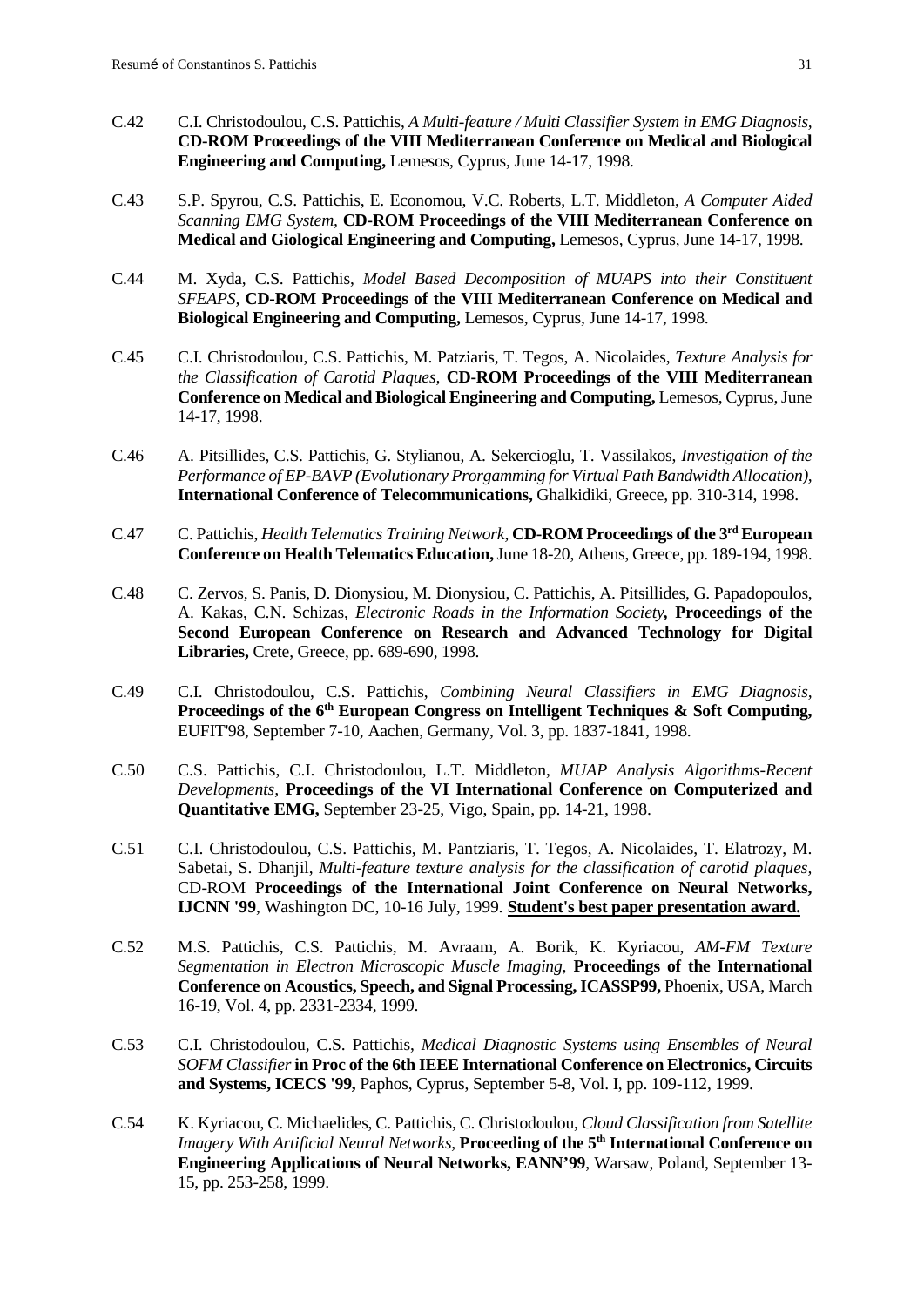- C.55 P. Kaplanis, C. Pattichis, *Bispectral Analysis of SEMG,* **Proceedings of the European Medical & Biological Engineering Conference, EMBEC 99,** Medical & Biological Engineering & Computing, Vol. 37, Sup. 2, Vien, Austria, November, pp. 468-469, 1999.
- C.56 A. Pitsillides, G. Stylianou, C. Pattichis, A. Sekercioglu, A. Vasilakos, *Bandwidth Allocation for Virtual Paths (BAVP): Investigation of Performance of Classical Constrained and Genetic Algorithm Based Optimisation Techniques,* **IEEE INFOCOM 2000**, Tel Aviv, March 28-30, pp. 1501-1510, 2000.
- C.57 G. Fakas, A. Kakas, D. Dionisiou, M. Dionisiou, A. Kentonis, K. Pattichis, A. Pitsillides, C. Schizas, *Cultural Journeys in the Information Society*, **Proceedings of the IEEE Region 8-10th Meditteranean Conference on Information Technology and Electrotechnology, Vol. I: Information Technology and Communication Networks,** Limassol, Cyprus, May 29-31, pp. 403-406, 2000.
- C.58 P.A. Panayiotou, C.S. Pattichis, D. Jenkins, F. Plimmer. *A Modular Artificial Neural Network Valuation System.* **Proceedings of the IEEE Region 8-10<sup>th</sup> Meditteranean Conference on Information Technology and Electrotechnology, Vol. II: Signal and Image Processing,** Limassol, Cyprus, May 29-31, pp. 457-460, 2000.
- C.59 Y. Mylonas, C. Pattichis, A. Pitsillides, S. Panis, *Challenges inEelectronicRroads in the Information Society: Content-based Image Retrieval and IP DiffServ.* **Proceedings of the IEEE Region 8-10th Meditteranean Conference on Information Technology and Electrotechnology, Vol. II: Signal and Image Processing,** Limassol, Cyprus, May 29-31, pp. 619-622, 2000.
- C.60 P.A. Kaplanis, C.S. Pattichis, L.J. Hadjileontiadis, S.M. Panas. *Bispectral Analysis of Surface EMG,* **Proceedings of the IEEE Region 8-10th Meditteranean Conference on Information Technology and Electrotechnology, Vol. II: Signal and Image Processing,** Limassol, Cyprus, May 29-31, pp. 770-773, 2000.
- C.61 P.A. Kaplanis, C.S. Pattichis, L.J. Hadjileontiadis, S.M. Panas, Analysis of Surface EMG Using Second and Third - Order Statistcs/Spectra, **IFMBE Proceedings of the MEDIterranean CONference on Medical and Biological Engineering and Computing,** MEDICON 2001, Pula, Croatia, June 12-15, pp. 348-351, 2001.
- C.62 C.S. Pattichis, C.I. Christodoulou, M.S. Pattichis, M. Pantziaris, A. Nicolaides, *An Integrated System for the Assessment of Ultrasonic Imaging Atherosclerotic Carotid Plaques,* **Proceedings of the IEEE International Conference on Image Processing**, ICIP 2001, Thessaloniki, Greece, October 7-10, pp. 325-328, 2001.
- C.63 C.I. Christodoulou, S.C. Michaelides, C.S. Pattichis, K. Kyriakou, *Classification of Satellite Cloud Imagery Based on MultiFeature Texture Analysis and Neural Networks*, **Proceedings of the IEEE International Conference on Image Processing, ICIP 2001,** Thessaloniki, Greece, October 7-10, pp. 497-500, 2001.
- C.64 P. Poirazi, C.C. Neocleous, C.S. Pattichis, C.N. Schizas, *Biologically Inspired Neural Network Composed of Dissimilar Single Neuron Models,* **CD-ROM Proceedings of the 23rd Annual International Conference of the IEEE Engineering in Medicine and Biology Society,**  Constantinoupolis, Turkey, October 25-28, 4 pages, 2001*.*
- C.65 E. Kyriacou, S. Pavlopoulos, D. Koutsouris, A.S. Andreou, C.S. Pattichis, C.N. Schizas, *Multipurpose Health Care Telemedicine System,* **CD-ROM Proceedings of the 23rd Annual**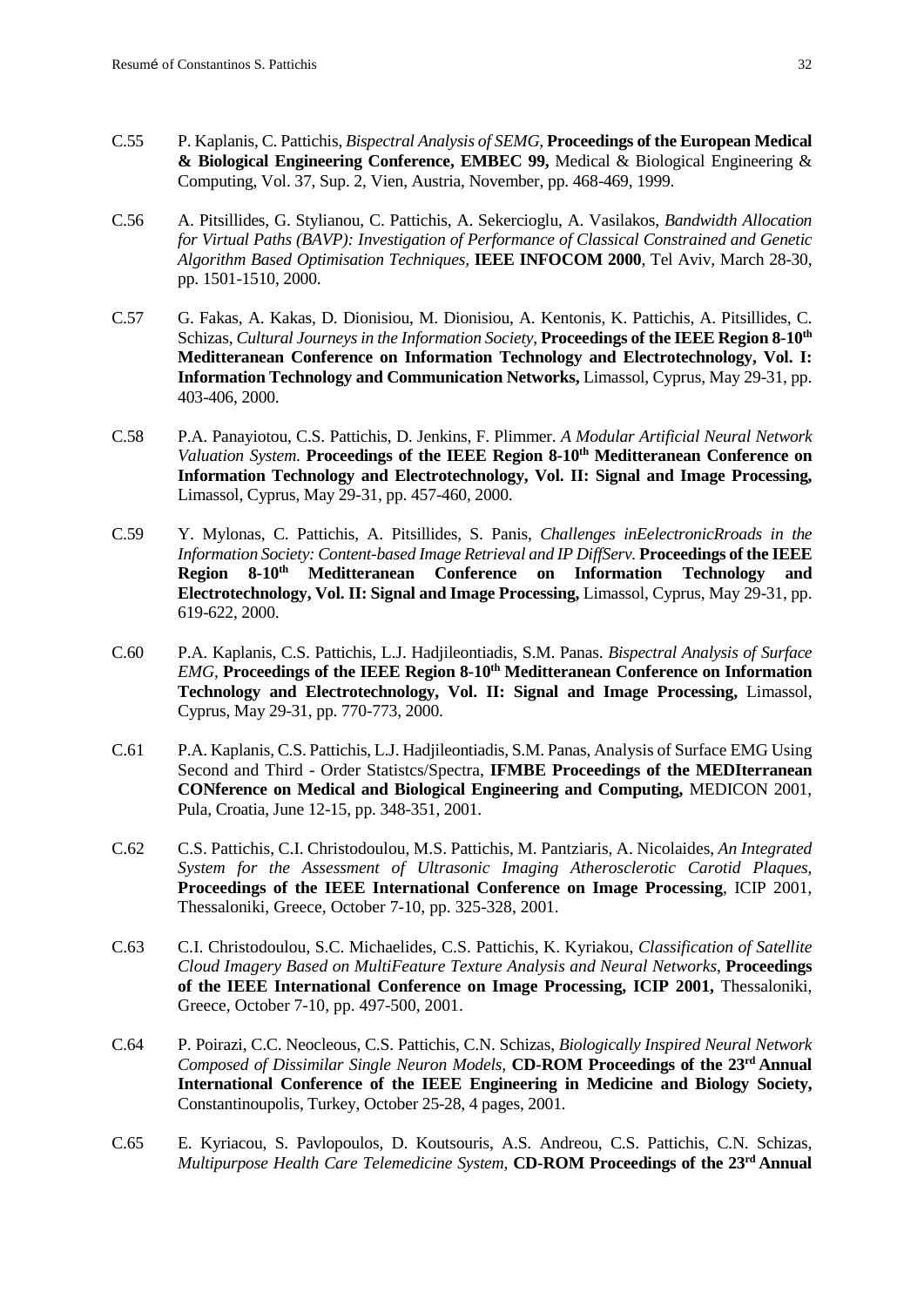**International Conference of the IEEE Engineering in Medicine and Biology Society,**  Constantinoupolis, Turkey, October 25-28, 4 pages, 2001*.*

- C.66 C.S. Pattichis, M.S. Pattichis, *Adaptive Neural Network Imaging in Medical Systems*, **CD-ROM Proceedings of the 35th Asilomar Conference on Signals, Systems, and Computers,** Vol. 1, Monterey, California, USA, November 4-7, pp. 313-317, 2001.
- C.67 C.S. Pattichis, M.S. Pattichis, E. Micheli-Tzanakou, *Medical imaging fusion applications: An overview***, CD-ROM Proceedings of the 35th Asilomar Conference on Signals, Systems, and Computers,** Vol. 2, Monterey, California, USA, November 4-7, 5 pp. 1263-1267, 2001.
- C.68 M.S. Pattichis, C.S. Pattichis, P. Soliz, *Optimal Scanning, Display and Segmentation of the International Labor Organization (ILO) X-Ray Images Set for Pneumoconiosis,* **Proceedings. 14th IEEE Symposium on Computer-Based Medical Systems,** Washington, USA, pp. 511- 515, 2001.
- C.69 M.S. Pattichis, C.S. Pattichis, C.I. Christodoulou, D. James, L. Ketai, P. Soliz, *A Screening System for the Assessment of Opacity Profusion in Chest Radiographs of Miners with Pneumoconiosis,* **5th IEEE Southwest Symposium on Image Analysis and Interpretation,** April 7-9, Santa Fe, New Mexico, USA, pp. 130-133, 2002.
- C.70 M.S. Pattichis, H. Muralidharan, C.S. Pattichis, P. Soliz, *New Image Processing Models for Opacity Image Analysis in Chest Radiographs,* **5th IEEE Southwest Symposium on Image Analysis and Interpretation,** April 7-9, Santa Fe, New Mexico, USA, pp. 260-264, 2002.
- C.71 S. Voskarides, C.S. Pattichis, R. Istepanian, E. Kyriacou, M.S. Pattichis, C.N. Schizas, *Mobile Health Systems: A Brief Overview,* **Proceedings of SPIE AeroSense 2002: Digital Wireless Communications IV,** Ed. by R. M. Rao, S. A. Dianat, M. D. Zoltowski, Vol. 4740, Orlando, Florida, USA, pp. 124-131, 2002.
- C.72 E. Kyriacou, S. Voskarides, C.S. Pattichis, R. Istepanian, M.S. Pattichis, C.N. Schizas, *Wireless Telemedicine Systems: A Brief Overview*, **4th International Workshop on Enterprise Networking and Computing in Healthcare Industry (HEALTHCOM2002),** Nancy, France, June  $6<sup>th</sup>$  and  $7<sup>th</sup>$ , pp. 50-56, 2002.
- C.73 C. Loizou, C. Christodoulou, C. S. Pattichis, R. Istepanian, M. Pantziaris, A. Nicolaides, *Speckle Reduction in Ultrasound Images of Atherosclerotic Carotid Plaque*, **DSP 2002. IEEE 14th International Conference on Digital Signal Processing**. July 1-3 2002, Santorini-Greece, Vol. 2, pp. 525-528.
- C.74 C. I. Christodoulou, C. Loizou, C. S. Pattichis, M. Pantziaris, E. Kyriakou, M. S. Pattichis, C. N. Schizas, A. Nicolaides, *De-speckle Filtering in Ultrasound Imaging of the Carotid Artery,* **The Second Joint Meeting of the IEEE Engineering in Medicine and Biology Society And the Biomedical Engineering Society**, 23-26 October, 2002, Houston, Texas, USA.
- C.75 P. Kaplanis, C.S. Pattichis, R.V. Colin, *Influence of Isometric Voluntary Contraction on Time and Frequency Domain Parameters of Surface EMG,* **The Second Joint Meeting of the IEEE Engineering in Medicine and Biology Society And the Biomedical Engineering Society,** 23-26 October, Houston, Texas, USA, 2002.
- C.76 S. Ch. Voskarides, C.S. Pattichis, R. Istepanian, C. Michaelides, C.N. Schizas, *Practical Evaluation of GPRS Use In A Telemedicine System In Cyprus*, **CD-ROM Proceedings of the 4th International IEEE EMBS Special Topic Conference on Information Technology Applications in Biomedicine**, 24-26 April, Birmingham, UK, 4 pages, 2003.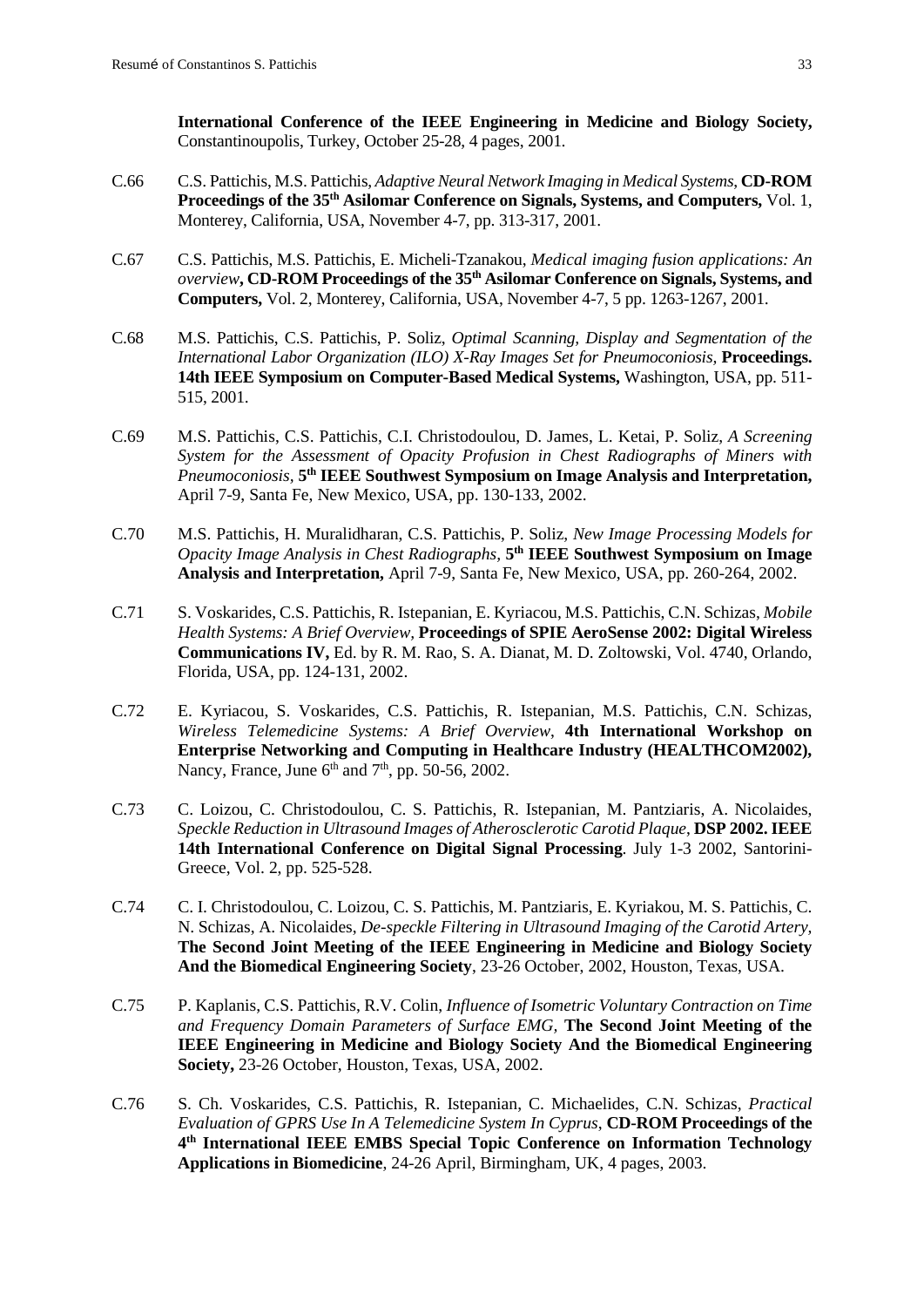- C.77 C. Loizou, C.S. Pattichis, R. Istepanian, M. Pantziaris, E. Kyriakou, T. Tyllis, A. Nicolaides. *Ultrasound Image Quality Evaluation,* **CD-ROM Proceedings of the 4th International IEEE EMBS Special Topic Conference on Information Technology Applications in Biomedicine**, 24-26 April, Birmingham, UK, pp.138-141, 2003.
- C.78 C. Christodoulou, E. Kyriacou, M.S. Pattichis, C.S., Pattichis, A. Nicolaides, *A Comparative Study of Morphological and other Texture Features for the Characterization of Atherosclerotic Carotid Plaques*, **Computer Analysis of Images and Patterns, LNCS2756, 10th International Conference, CAIP 2003**, Ed. by N. Petkov, and M. Westenberg, Springer, Groningen, The Netherlands, August 25-27, pp. 503-511, 2003.
- C.79 M. Karaolis, C. Pattichis, M. Pantzaris, A. Nicolaides, *Data Mining in the Evaluation of Risk Factors fort the Assessment of Stroke*, **Hellenic European Research on Computer Mathematics and its Applications, HERCMA2003**, pp. 284-289, September 25-27, Athens, Greece, 2003.
- C.80 E. Kyriakou, S. Voskarides, E. Kyriacou, C.S. Pattichis, R. Istepanian, C.N. Schizas, *Evaluation of GSM and GPRS Systems in Emergency Telemedicine*, Craiova Medicala Vol. 5, Sup. 3 & CD-ROM **Proceedings of the 1st MEDINF International Conference on Medical Informatics & Engineering,** 12-15 October, Craiova, Romania, pp. 481-484, 2003.
- C.81 M.S. Neophytou, C.S. Pattichis, V. Tanos, E. Kyriacou, D. Koutsouris, *Texture Characterization of Gynaecological Tissue in Endoscopy: Preliminary Findings,* Craiova Medicala Vol. 5, Sup. 3 & CD-ROM **Proceedings of the 1st MEDINF International Conference on Medical Informatics & Engineering**, 12-15 October, Craiova, Romania, pp. 188-191, 2003.
- C.82 C.S. Pattichis, C. Christodoulou, E. Kyriacou, M.S. Pattichis, *Artificial Neural Networks in Medical Imaging Systems,* **Craiova Medicala Vol. 5, Sup. 3 & CD-ROM Proceedings of the 1st MEDINF International Conference on Medical Informatics & Engineering,** 12- 15 October, Craiova, Romania, pp. 83-91, 2003.
- C.83 M. S. Pattichis, G. Martin, C. S. Pattichis, *A New Model for Image Variability due to the Scanning Process and its Effects on Texture Feature Analysis*, **CD-ROM Proceedings of the II EFOMP Mediterranean Conference on Medical Physics**, 28-30 April, Limassol, Cyprus, 6 pages, 2004.
- C.84 M.S. Neophytou, C.S. Pattichis, M.S. Pattichis, V. Tanos, E. Kyriacou, D. Koutsouris, *Multiscale Texture Feature Variability Analysis in Endoscopy Imaging Under Different Viewing Positions*, **CD-ROM Proceedings of the II EFOMP Mediterranean Conference on Medical Physics**, 28-30 April, Limassol, Cyprus, 7 pages, 2004.
- C.85 C. P. Loizou, C. S. Pattichis, R. S. H. Istepanian, M. Pantziaris, A. Nicolaides, *Atherosclerotic Carotid Plaque Segmentation*, **CD-ROM Proceedings of the II EFOMP Mediterranean Conference on Medical Physics**, 28-30 April, Limassol, Cyprus, 6 pages, 2004.
- C.86 S. Ch. Voskarides, C. Delgorge, A. Schizas, C.S. Pattichis, C.N. Schizas, R. S.H.Istepanian, *A Digital Library of X-Ray Imaging in Emergency Orthopaedics*, **CD-ROM Proceedings of the II EFOMP Mediterranean Conference on Medical Physics**, 28-30 April, Limassol, Cyprus, 8 pages, 2004.
- C.87 C. P. Loizou, C. S. Pattichis, R. S. H. Istepanian, M. Pantziaris, T. Tyllis, A. Nicolaides, *Quality Evaluation of Ultrasound Imaging in the Carotid Artery*, **Proceedings of the 12th**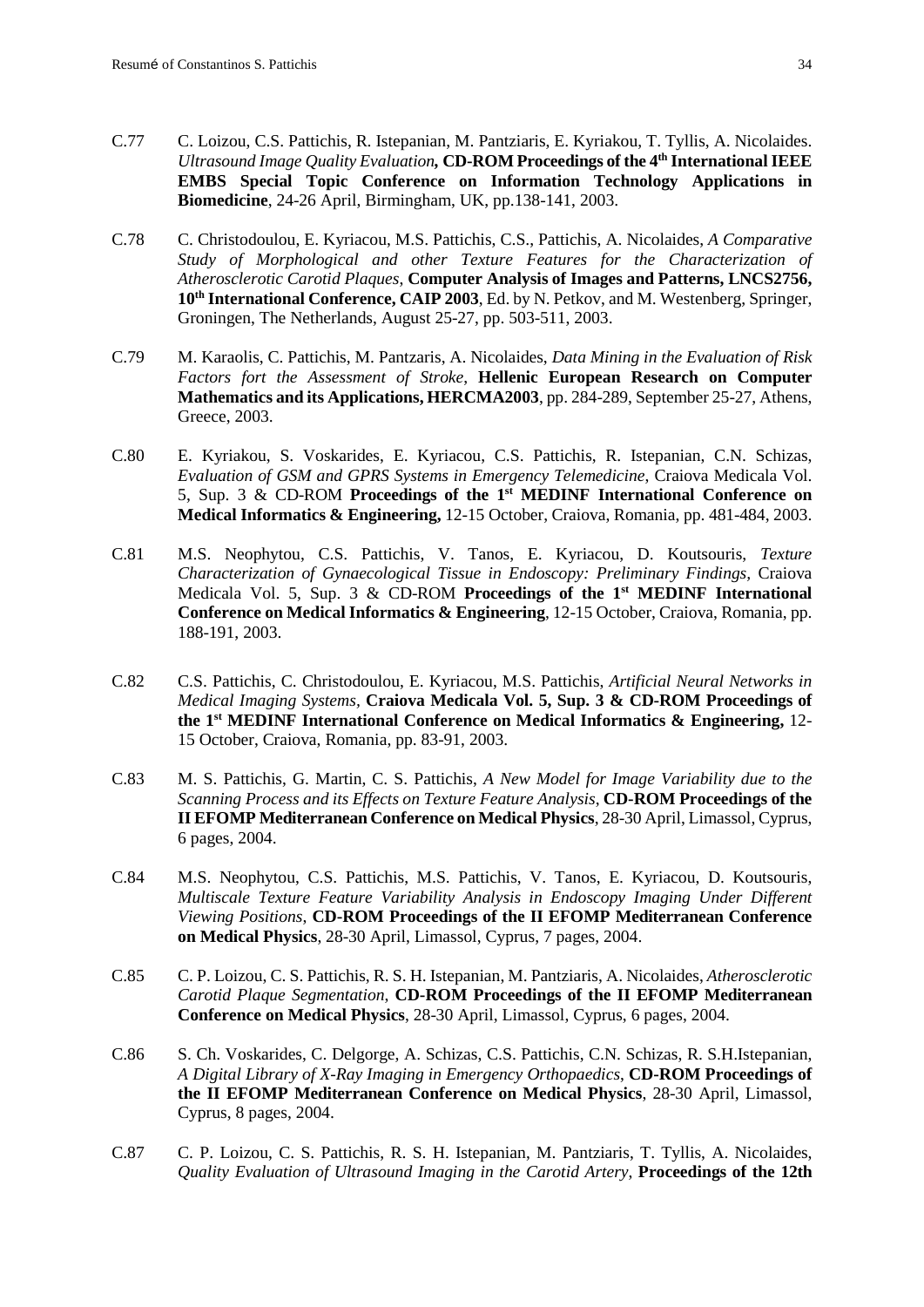**IEEE Mediterranean Electrotechnical Conference MELECON 2004**, May 9-12, Dubrovnik, Croatia, 4 pages, 2004.

- C.88 C.S. Pattichis; E. Kyriakou, A. Pitsillides, G. Samaras, C.N. Schizas, M. Neophytou, C. Antoniades, A. Kouppis, V. Tanos, A. Jossif, *Experience with Healthcare Telematics in Cyprus*, **Proceedings of the European Federation for Medical Informatics Special Topic Conference,** Ed. By B. Blobel, G. Gunther, C. Hidebrand, R. Engelbrecht, June 13-16, Munich, Germany, pp. 18-19, 2004.
- C.89 C.I. Christodoulou, S.C. Michaelides, M. Gabella, C.S. Pattichis, *Prediction of Rainfall Rate Based on Weather Radar Measurements,* **International Joint Conference on Neural Networks IJCNN,** Budapest, Hungary, July 25-28, 4 pages, 2004.
- C.90 C.I. Christodoulou, C.S. Pattichis, E. Kyriacou, A. Nicolaides, *Selection of Parameters for Texture Analysis for the Classification of Carotid Plaques,* **IFMBE Proceedings Vol. 6: Medicon and Health Telematics 2004, X Mediterranean Conference on Medical and Biological Engineering,** July 31 – August 5, Naples, Italy, 4 pages, 2004.
- C.91 C. Loizou, C. Pattichis, R. Istepanian, M. Pantziaris, *Intima Media Segmentation of the Carotid Artery,* **IFMBE Proceedings Vol. 6: Medicon and Health Telematics 2004, X Mediterranean Conference on Medical and Biological Engineering,** July 31 – August 5, Naples, Italy, 4 pages, 2004.
- C.92 P. A. Kaplanis, C. S. Pattichis, C. I. Christodoulou, L. J. Hadjileontiadis, V.C. Roberts, T. Kyriakides, *A Surface Electromyography Classification System*, **IFMBE Proceedings Vol. 6: Medicon and Health Telematics 2004, X Mediterranean Conference on Medical and Biological Engineering,** July 31 – August 5, Naples, Italy, 4 pages, 2004.
- C.93 C. Loizou, C. Pattichis, R. Istepanian, M. Pantziaris, A. Nicolaides, *Atherosclerotic Carotid Plaque Segmentation,* **Proceedings of the 26th Annual International Conference of the IEEE Engineering in Medicine and Biology Society**, 1-5 September, San Francisco, California, USA, 2004, 4 pages.
- C.94 M.S. Neophytou, C.S. Pattichis, M.S. Pattichis, V. Tanos, E. Kyriacou, S. Pavlopoulos, D. Koutsouris, *Texture Analysis of the Endometrium During Hysteroscopy: Preliminary Results*, **Proceedings of the 26th Annual International Conference of the IEEE Engineering in Medicine and Biology Society**, 1-5 September, San Francisco, California, USA, 4 pages, 2004.
- C.95 C.I. Christodoulou, S.C. Michaelides, M. Gabella, C.S. Pattichis, *Neural and Statistical Classification of Weather Radar Measurements for the Prediction of Rainfall Rate*, **7th Panhellenic (International) Conference of Meteorology, Climatology and Atmospheric Physics,** Nicosia, Cyprus, 28-30 Sept., 2004.
- C.96 A. Jossif, C.S. Pattichis, M. Kyriakides, A. Pitsillides, *Success and Failure Cases in Health Telematics from the Training Perspective: the Cyprus Experience*, **Proceedings of the European Federation for Medical Informatics Special Topic Conference,** Ed. By A. Hasman, J. Mantas, March 19-20, Athens, Greece, pp. 81-83, 2005.
- C.97 E. Kyriacou, C. Pattichis, C. Christodoulou, M. Karaolis, A. Nicolaides, *An Integrated Teleconsultation System for the Evaluation of the Risk of Stroke*, **Proceedings of the 5th International Network Conference INC2005***,* Samos, Greece, 8 pages, July 2005.
- C.98 M.S. Neophytou, C.S. Pattichis, M.S. Pattichis, V. Tanos, E. Kyriacou, D. Koutsouris, *The Effect of Color Correction of Endoscopy Images for Quantitative Analysis in Endometrium,*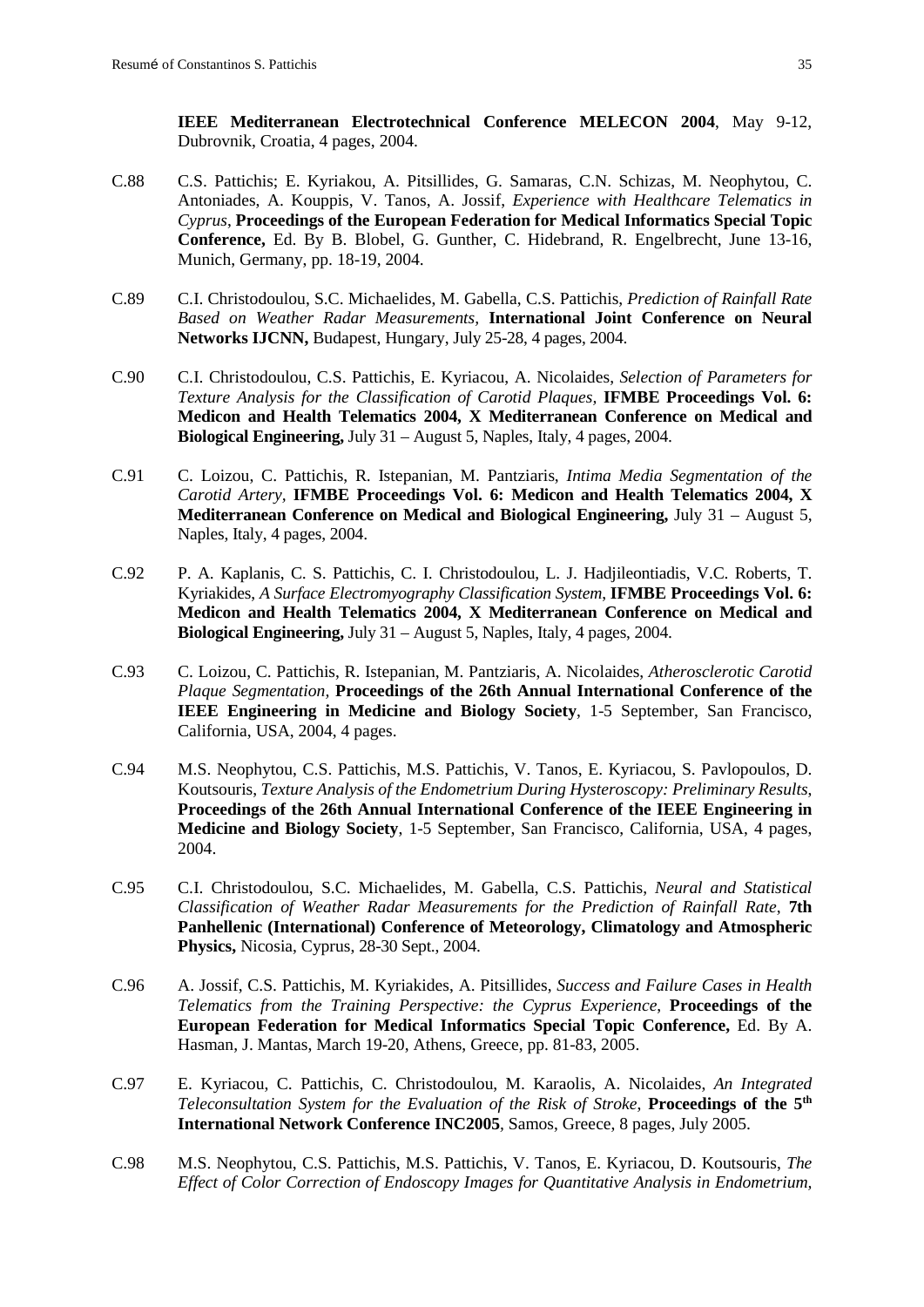Proceedings of the 27<sup>th</sup> Annual International Conference of the IEEE Engineering in **Medicine and Biology Society**, 1-4 September, Shanghai, China, 4 pages, 2005.

- C.99 E. Kyriakou, M.S. Pattichis, C.I. Christodoulou, C.S. Pattichis, S. Kakkos, A. Nicolaides, *Multiscale Morphological Analysis of the Atherosclerotic Carotid Plaque,* **Proceedings of the 27th Annual International Conference of the IEEE Engineering in Medicine and Biology Society**, 1-4 September, Shanghai, China, 4 pages, 2005.
- C.100 C.I. Christodoulou, C.S. Pattichis, E. Kyriacou, M. Pantziaris, A. Nicolaides, *Content-Based Image Retrieval for Carotid Plaque Ultrasound Images,* **Proceedings of the 3rd European Medical & Biological Engineering Conference of IFMBE (EMBEC 05),** Prague, Czech Republic, Nov. 20-25, 6 pages, 2005.
- C.101 C.P. Loizou, C.S. Pattichis, M. Pantziaris, A. Nicolaides, *Performance Evaluation of Active Contour Models for Carotid Plaque Segmentation,* **Proceedings of the 3rd European Medical & Biological Engineering Conference of IFMBE (EMBEC 05),** Prague, Czech Republic, Nov. 20-25, 6 pages, 2005.
- C.102 M. Georgiades, A. Andreou, C.S. Pattichis, *A Requirements Engineering Methodology Based on Natural Language Syntax and Semantics*, **Proceedings of the 13th IEEE International Conference on Requirements Engineering (RE 05),** Paris, France, August, pp. 73-74, 2005.
- C.103 O. Jeromin, M.S. Pattichis, C.S. Patticihs, E. Kyriacou, and A. Nicolaides, *Variogram Methods for Texture Classification,* in **Proc. of SPIE Medical Imaging**, San Diego, Vol. 6144D, pp. 61440D-1 – 61440D-12, March 10, 2006.
- C.104 E. Kyriakou, C.S. Pattichis, M.S. Pattichis, A. Mavrommatis, S. Panayiotou, C.I. Christodoulou, S. Kakkos, A. Nicolaides, *Classification of Atherosclerotic Carotid Plaques Using Grey Level Morphological Analysis on Ultrasound Images,* **Artificial Intelligence Applications Innovations, Proceedings of the 3rd IFIP Conference on Artificial Intelligence Applications and Innovations (AIAI)**, Edited by I. Maglogiannis, K. Karpouzis, and M. Bramer, 7-9 June, Athens, Greece, pp. 737-744, Published by Springer, 2006. **Best paper award.**
- C.105 A. Panayides, M.S. Pattichis, C.S. Pattichis, and A. Pitsillides, *A Review of Error Resilience Techniques in Video Streaming,* in **Proc. of ISYC 2006, International Conference On Intelligent Systems and Computing: Theory and Applications**, Ayia Napa, Cyprus, July 2006.
- C.106 N. Tsapatsoulis, C. Pattichis, A. Kounoudes, C. Loizou, A. Constantinides, J. G. Taylor *Visual Attention based Region of Interest Coding for Video-telephony Applications*, in **Proc. 5th International Symposium on Communication Systems, Networks and Digital Signal Processing (CSNDSP'06)**, Patras, Greece, 5 pages, July 2006.
- C.107 M.S. Neophytou, C.S. Pattichis, M.S. Pattichis, V. Tanos, E.C. Kyriacou, D. Koutsouris, *Texture-Based Classification of Hysteroscopy Images of the Endometrium*, **Proceedings of the 28th Annual International Conference of the IEEE Engineering in Medicine and Biology Society,** 30 August - September, New York, USA, 4 pages, 2006.
- C.108 T. Dimitrova, L. Georgieva, C.S. Pattichis, M. Neofytou, *Qualitative Visual Image Analysis of Bruise Age Determination: A Survey*, **Proceedings of the 28th Annual International Conference of the IEEE Engineering in Medicine and Biology Society,** 30 August - September, New York, USA, 4 pages, 2006.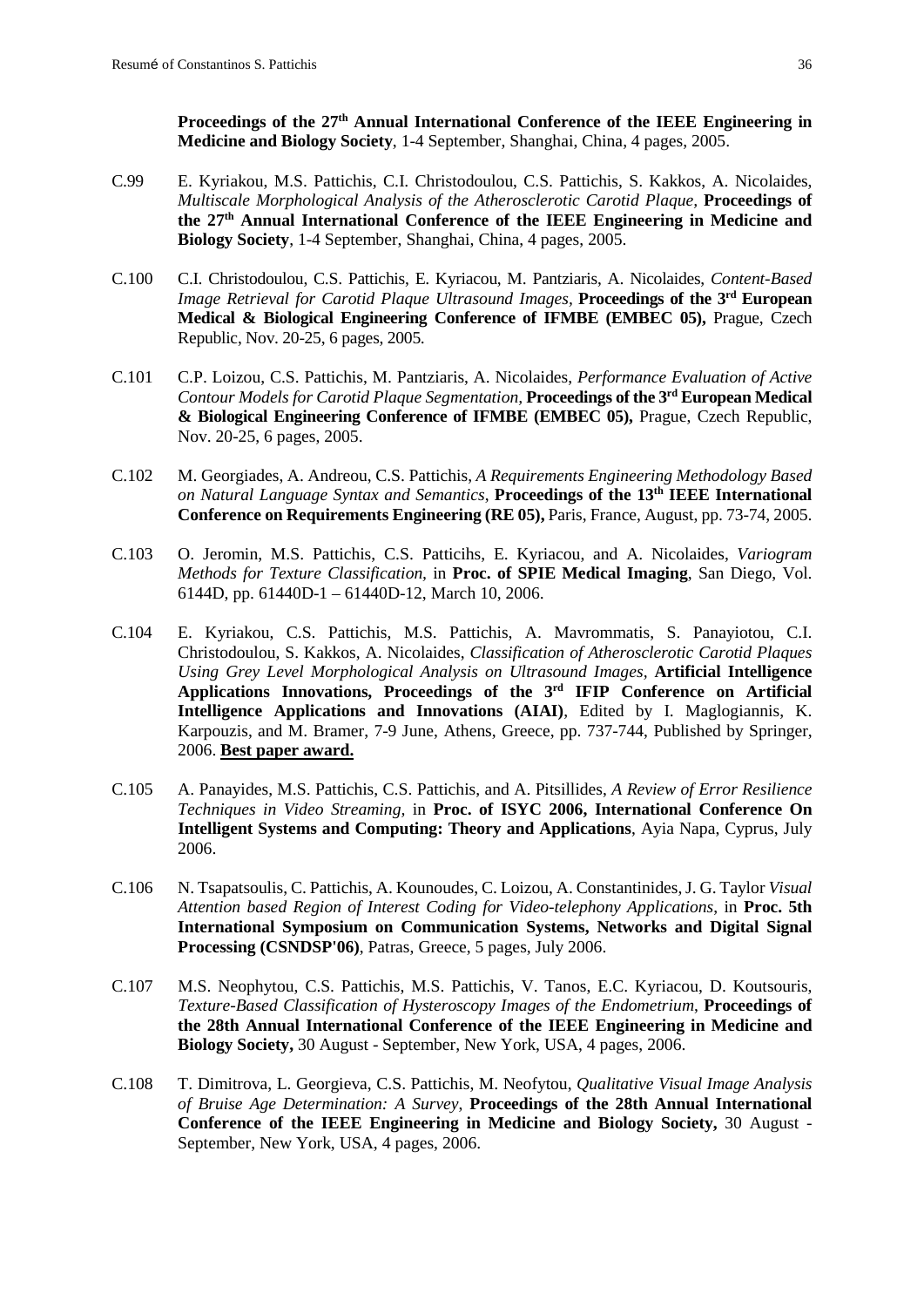- C.109 S.E. Murillo, M.S. Pattichis, C. Loizou, C.S. Pattichis, E. Kyriacou, A. Constantinides, and A. Nicolaides, *Atherosclerotic Plaque Motion Analysis from Ultrasound Videos*, invited in the **40th Asilomar Conference on Signals, Systems, and Computers**, Asilomar Hotel and Conference Grounds, Pacific Grove, CA, 2006.
- C.110 S.E. Murillo, M.S. Pattichis, C. Loizou, C.S. Pattichis, E. Kyriacou, A.G. Constantinides and A. Nicolaides, *Atherosclerotic Plaque Motion Trajectory Analysis from Ultrasound Videos*, **CD-ROM Proceedings of the 5th International IEEE EMBS Special Topic Conference on Information Technology Applications in Biomedicine**, 26-28 October, Ioannina, Greece, 5 pages, 2006.
- C.111 C.I. Christodoulou, E. Kyriacou, C. S. Pattichis, A. Nicolaides, *Multiple Feature Extraction for Content-Based Image Retrieval of Carotid Plaque Ultrasound Images*, **CD-ROM Proceedings of the 5th International IEEE EMBS Special Topic Conference on Information Technology Applications in Biomedicine**, 26-28 October, Ioannina, Greece, 6 pages, 2006.
- C.112 C. Nicolaou, C.S. Pattichis, *Molecular Substructure Mining Approaches for Computer-Aided Drug Discovery: A Review*, **CD-ROM Proceedings of the 5th International IEEE EMBS Special Topic Conference on Information Technology Applications in Biomedicine**, 26- 28 October, Ioannina, Greece, 6 pages, 2006.
- C.113 C.S. Pattichis, E. Kyriacou, M.S. Pattichis, A. Panayides, A. Pitsillides, *A review of m-Health e-Emergency Systems*, **CD-ROM Proceedings of the 5th International IEEE EMBS Special Topic Conference on Information Technology Applications in Biomedicine**, 26-28 October, Ioannina, Greece, 6 pages, 2006.
- C.114 C.S. Pattichis, *Intelligent Information Medical Systems,* **Current Trends in Informatics, Proceeding of the 11<sup>th</sup> Panhellenic Conference in Informatics**, Edited by T.S. Papatheodorou, D.N. Christodoulides, and N.N. Karanikolas, 18-20 May, Patras, Greece, pp. 25-34, 2007. **Keynote lecture paper.**
- C.115 M.G. Xyda, C.S. Pattichis, P. Kaplanis, C. Christodoulou and D. Zazula, *Model based decomposition of MUAPS into their constituent SFEAPS,* **CD-ROM Proceedings of the Xth Mediterranean Conference on Medical and Biological Engineering and Computing,** June 26-30, Lubjiana, Slovenia, 6 pages, 2007.
- C.116 C. P. Loizou, C. S. Pattichis, M. Pantziaris, A. Nicolaides And E. Kyriakou, *Ultrasound media segmentation and texture analysis for stroke risk assessment,* **29th Annual International Conference of the IEEE Engineering in Medicine and Biology Society,** August 23-26, Lyon, France, 4 pages, 2007.
- C.117 M. S. Neofytou, M. S. Pattichis, C. S. Pattichis, V. Tanos, E. C. Kyriacou, S. Pavlopoulos, *Color texture-based classification of hysteroscopy images of the endometrium,* **CD-ROM Proceedings of the 29th Annual International Conference of the IEEE Engineering in Medicine and Biology Society,** August 23-26, Lyon, France, 4 pages, 2007.
- C.118 E. Kyriacou, C. Pattichis, M. Pattichis, A. Jossif, L. Paraskeva, A. Konstantinides, D. Vogiatzis, *An M-Health monitoring system for children with suspected arrhythmias,* **CD-ROM Proceedings of the 29th Annual International Conference of the IEEE Engineering in Medicine and Biology Society,** August 23-26, Lyon, France, 4 pages, 2007.
- C.119 N. Tsapatsoulis, C. Loizou and C. Pattichis, *Region Of Interest video coding for bit-rate transmission of carotid ultrasound videos over 3G wireless networks,* **CD-ROM Proceedings**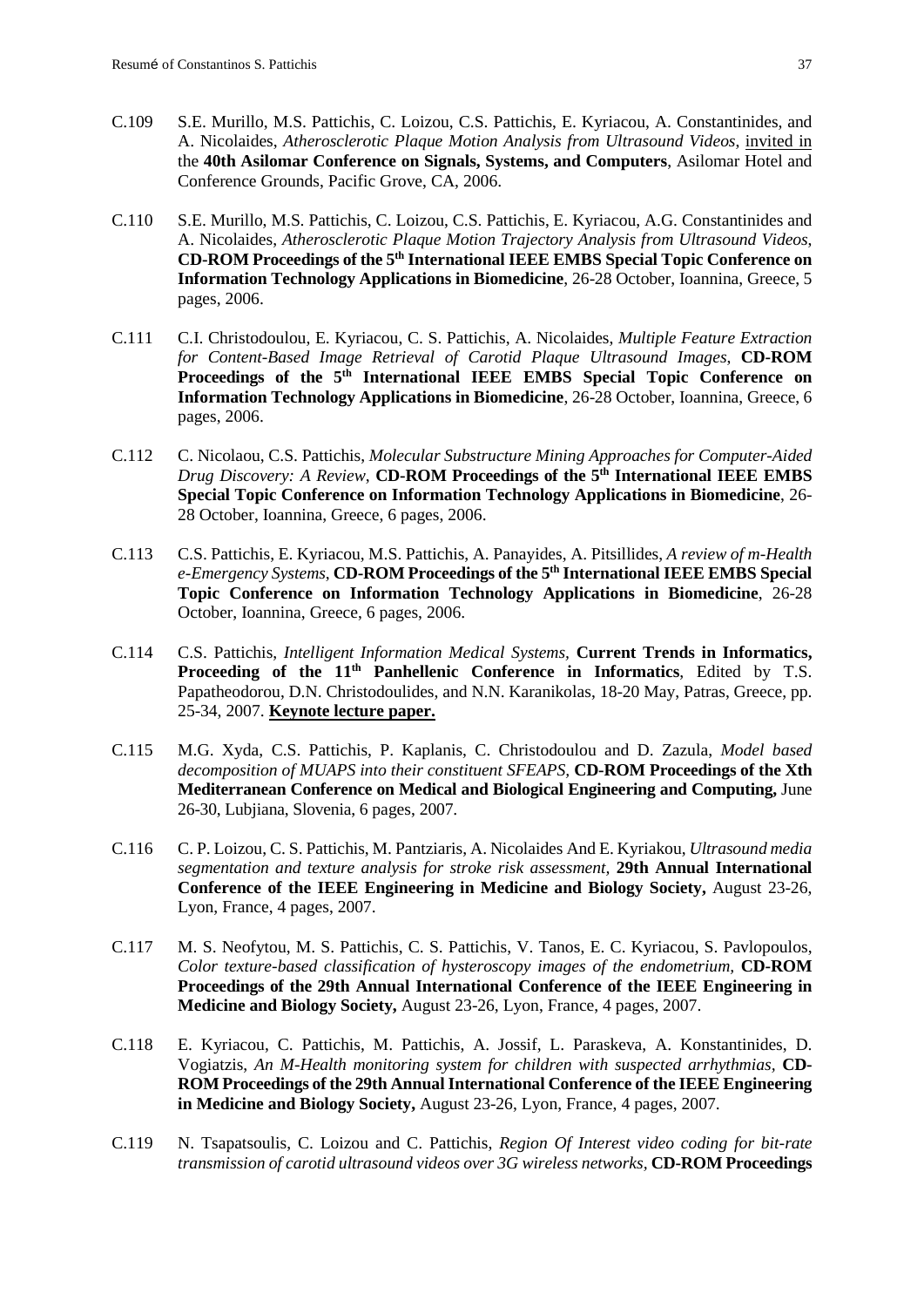**of the 29th Annual International Conference of the IEEE Engineering in Medicine and Biology Society,** August 23-26, Lyon, France, 4 pages, 2007.

- C.120 M.S. Neophytou, C.S. Pattichis, M.S. Pattichis, V. Tanos, E.C. Kyriacou, D. Koutsouris, *Texture-based classification of hysteroscopy Images of the Endometrium*, **CD-ROM Proceedings of the 29th Annual International Conference of the IEEE Engineering in Medicine and Biology Society,** August 23-26, Lyon, France, 4 pages, 2007.
- C.121 N. Tsapatsoulis, C. Pattichis, K. Rapantzikos, *Biologically inspired Region Of Interest selection for low bit-rate video coding*, **CD-ROM Proceedings of the IEEE International Conference on Image Processing**, September 16-19, San Antonio, USA, 4 pages, 2007.
- C.122 C.S. Pattichis, E. C. Kyriacou, M.S. Pattichis, A. Panayides, S. Mougiakakou, A. Pitsillides and C.N. Schizas, *A brief overview of m-Health e-Emergency Systems,* **CD-ROM Proceedings of the 6th International IEEE EMBS Special Topic Conference on Information Technology Applications in Biomedicine ITAB**, November 8-11, Tokyo, Japan, 4 pages, 2007.
- C.123 K. Neophytou, C. A. Nicolaou, C. S. Pattichis, and C. N. Schizas, *Deriving Quantitative Structure-Activity Relationship Models Using Genetic Programming for Drug Discovery*, **CD-ROM Proceedings of the 6th International IEEE EMBS Special Topic Conference on Information Technology Applications in Biomedicine ITAB**, November 8-11, Tokyo, Japan, 4 pages, 2007.
- C.124 V. Murray, S.E. Murillo, M.S. Pattichis, C.P. Loizou, C.S. Pattichis, E. Kyriacou, E. and A. Nicolaides, *An AM-FM model for Motion Estimation in Atherosclerotic Plaque Videos*, invited in the **41st Asilomar Conference on Signals, Systems, and Computers**, Asilomar Hotel and Conference Grounds, Pacific Grove, CA, pp. 746-750, Nov. 4-7, 2007.
- C.125 C. P. Loizou, C. S. Pattichis, I. Seimenis, E. Eracleous, C. N. Schizas, and M. Pantziaris, *Quantitative Analysis of Brain White Matter Lesions in Multiple Sclerosis Subjects: Preliminary Findings,* **CD-ROM Proceedings of the 7th International IEEE EMBS Special Topic Conference on Information Technology Applications in Biomedicine ITAB**, May 30-31, Shenzen, China, 4 pages, 2008.
- C.126 A. Panayides, M.S. Pattichis, and C. S. Pattichis*, Wireless Medical Ultrasound Video Transmission Through Noisy Channels,* **CD-ROM Proceedings of the 30th Annual International conference of the IEEE engineering in Medicine and Biology Society,** 20-24, August, Vancouver, Canada, 4 pages, 2008.
- C.127 M.S. Neofytou, C.S. Pattichis, M.S. Pattichis, V. Tanos, E.C. Kyriacou, C. Schizas, *Color Multiscale Texture Classification of Hysteroscopy Images of the Endometrium*, **CD-ROM Proceedings of the 30th Annual International conference of the IEEE engineering in Medicine and Biology Society,** 20-24, August, Vancouver, Canada, 4 pages, 2008.
- C.128 E Kyriacou, T. Kounoudes, L. Paraskeva, A. Konstantinides, C. Pattichis, A. Jossif, M. Pattichis, D. Vogiatzis, *Continuous Monitoring of Children with Suspected Cardiac Arrhythmias,* **Proceedings of eHealth 2008,** September 8th and 9th, 2008, City University, London, 8 pages, 2008.
- C.129 C. P. Loizou, M. Pantziaris, A. Nicolaides, A. Spanias, M.S. Pattichis, and C. S. Pattichis, *Ultrasound Imaging Media Layer Texture Analysis of the Carotid Artery*, in **CD-ROM Proceedings of the 8th IEEE International Conference on BioInformatics and BioEngineering (BIBE 2008),** October 8-10, Athens, Greece, 6 pages, 2008.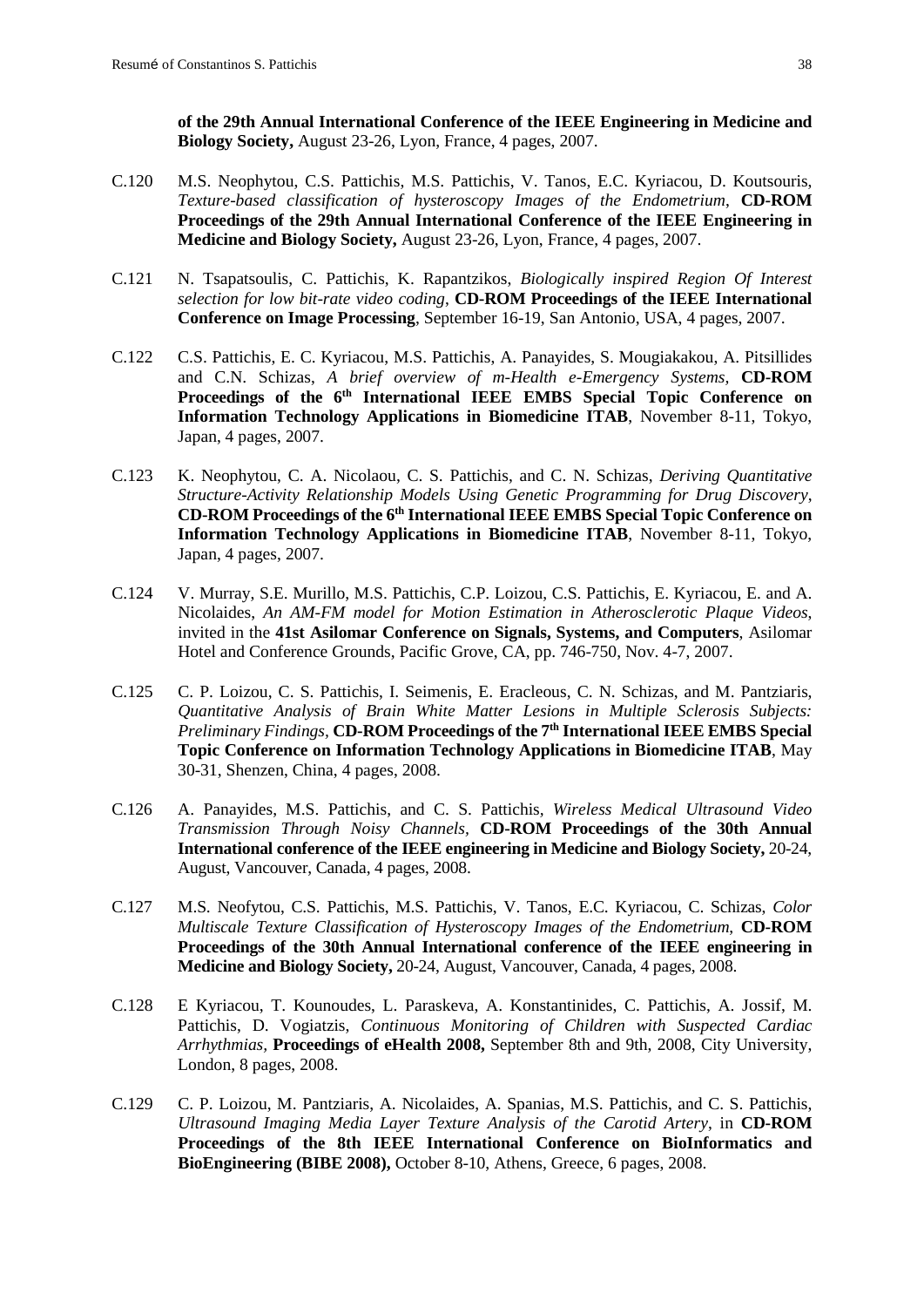- C.130 M. Karaolis, J. Moutiris, C.S. Pattichis, *Assessment of the Risk of Coronary Heart Event Based on Data Mining,* in **CD-ROM Proceedings of the 8th IEEE International Conference on BioInformatics and BioEngineering (BIBE 2008),** October 8-10, Athens, Greece, 5 pages, 2008.
- C.131 A. Antoniades, L. Loizou, A. Aristodimou, C.S. Pattichis, *A binary format for genetic data designed for large whole genome studies that enable both marker and strand based analyses*, in **CD-ROM Proceedings of the 8th IEEE International Conference on BioInformatics and BioEngineering (BIBE 2008),** October 8-10, Athens, Greece, 6 pages, 2008.
- C.132 M.S. Neofytou, A. Loizou, C.S. Pattichis, M.S. Pattichis, V. Tanos, *Classification and data mining for hysteroscopy imaging in gynaecology*, **[IFMBE Proceedings,](http://www.springerlink.com/content/1680-0737/) 1, Volume 22, 4th European Congress of the International Federation for Medical and Biological Engineering,** 23-27 November, Antwerp, Belgium, pp. 918-922, 2008.
- C.133 N. Tsapatsoulis, C. Pattichis, *[Palm geometry biometrics: A score-based fusion approach,](http://ceur-ws.org/Vol-475/ArtIBio/17-pp-158-167-315.pdf)* **Proceedings of AIAI 2009,** Thesalloniki, Greece, Vol. 425, pp. 158-167, 2009.
- C.134 E. C. Kyriacou, C.Pattichis, A.Jossif, M. Pattichis, L. Paraskeva, D. Hoplaros, A. Kounoudes, D.Vogiatzis, *A Wireless System for Monitoring of Children with Suspected Cardiac Arrhythmias,* **Proceedings of 2nd International Conference on PErvasive Technologies Related to Assistive Environments (PETRA 2009),** 4-pages, Corfu, Greece, June 9-12, 2009.
- C.135 E. C. Kyriacou, C.S. Pattichis, M.S. Pattichis, *An Overview of Recent Health Care Support Systems for eEmergency and mHhealth Applications*, **CD-ROM Proceedings of the 31st Annual International Conference of the IEEE Engineering in Medicine and Biology Society**, pp. 1794-1797, Minneapolis, Minnesota, USA, Sept. 2-6, 2009.
- C.136 A. Panayides, M. S. Pattichis, C. S. Pattichis, C. P. Loizou, M. Pantziaris, and A. Pitsillides, *Robust and Efficient Ultrasound Video Coding in Noisy Channels Using H.264,* **CD-ROM**  Proceedings of the 31<sup>st</sup> Annual International Conference of the IEEE Engineering in **Medicine and Biology Society**, pp. 5143-5146, Minneapolis, Minnesota, USA, 4 pages, Sept. 2-6, 2009.
- C.137 A. Antoniades, I. Kalvari, C. Pattichis, N. Jones, P.M. Matthews, E. Domenici, P. Muglia P., *Discovering genetic polymorphism associated with gene expression levels across the whole genome,* **CD-ROM Proceedings of the 31st Annual International Conference of the IEEE Engineering in Medicine and Biology Society**, pp. 5466-5469, Minneapolis, Minnesota, USA, Sept. 2-6, 2009.
- C.138 M. Karaolis, J. A. Moutiris, L. Papaconstantinou, C. S. Pattichis, *Association rule analysis for the assessment of the risk of coronary heart events,* **CD-ROM Proceedings of the 31st Annual International Conference of the IEEE Engineering in Medicine and Biology Society**, pp. 6238 – 6241, Minneapolis, Minnesota, USA, Sept. 2-6, 2009.
- C.139 P.D. Bamidis, E. Kaldoudi, C.S. Pattichis, *ΑM-FM Texture Image Analysis of the Intima and Media Layers of the Carotid Artery*, **Proc. of 19th Int. Conf. on Artificial Neural Networks, ICANN-2009**, Limassol, Cyprus, pp. 885-894, Sept. 14-17, 2009.
- C.140 C.P. Loizou, M. Patziaris, I. Seimenis, C.S. Pattichis, *[From taxonomies to folksonomies: a](http://ieeexplore.ieee.org/search/srchabstract.jsp?tp=&arnumber=5394365&queryText%3DC.+Pattichis%26refinements%3D4294967131%2C4294967270%26openedRefinements%3D*%26ranges%3D2009_2010_Publication_Year%26searchField%3DSearch+All)  [roadmap from formal to informal modeling of medical concepts and objects](http://ieeexplore.ieee.org/search/srchabstract.jsp?tp=&arnumber=5394365&queryText%3DC.+Pattichis%26refinements%3D4294967131%2C4294967270%26openedRefinements%3D*%26ranges%3D2009_2010_Publication_Year%26searchField%3DSearch+All)*, **CD-ROM Proceedings of the 9th International Conference on Information Technology and Applications in Biomedicine, ITAB 2009**, Larnaca, Cyprus, 4 pages, Nov. 5-7, 2009.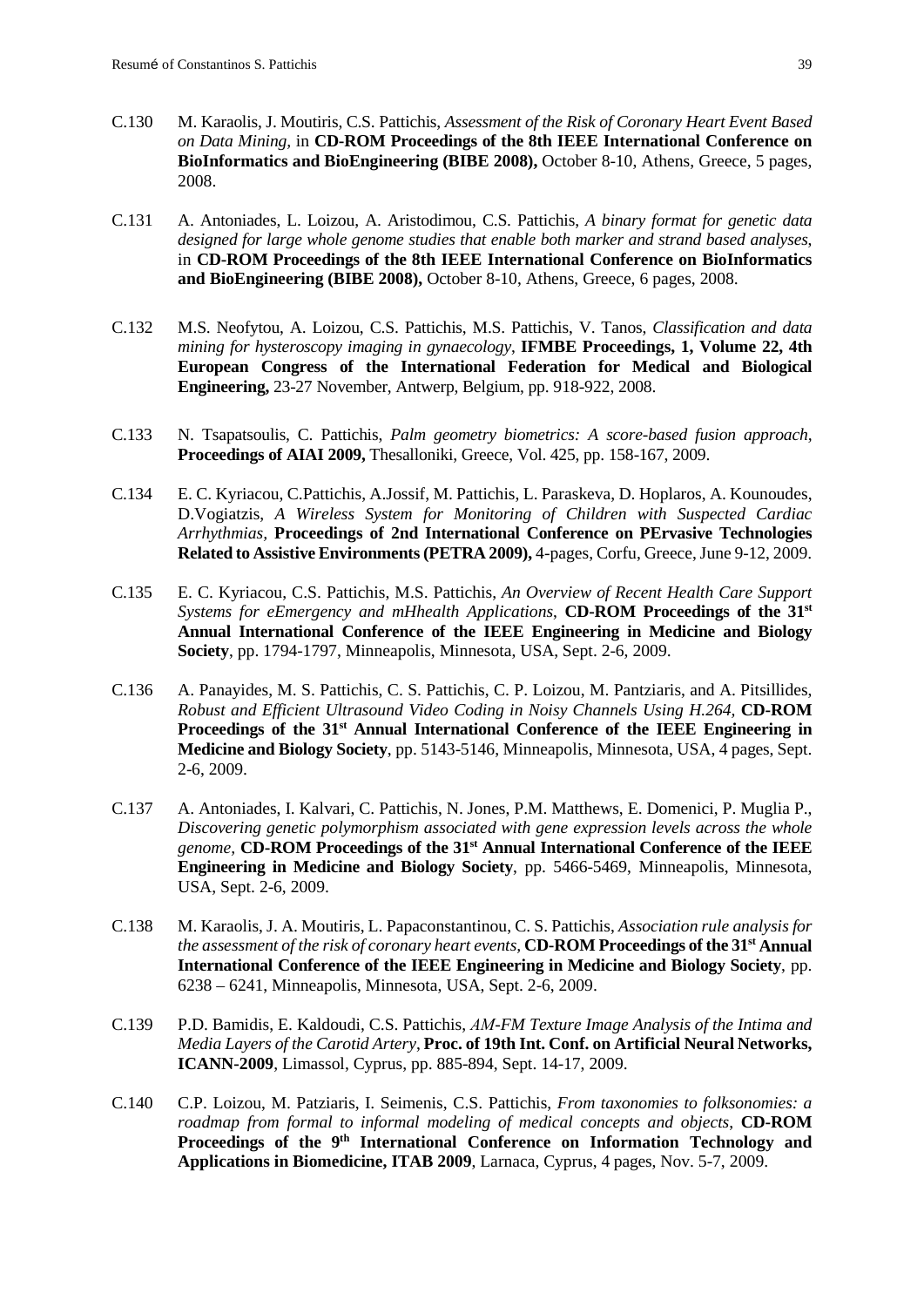- C.141 C.P. Loizou, M. Patziaris, I. Seimenis, C.S. Pattichis, *MRI intensity normalization in brain multiple sclerosis subjects*, **CD-ROM Proceedings of the 9<sup>th</sup> International Conference on Information Technology and Applications in Biomedicine, ITAB 2009**, Larnaca, Cyprus, 4 pages, Nov. 5-7, 2009.
- C.142 C.P. Loizou, C.S. Pattichis, I. Seimenis, M. Pantziaris, *Quantitative Analysis of Brain White Matter Lesions in Multiple Sclerosis Subjects,* **CD-ROM Proceedings of the 9th International Conference on Information Technology and Applications in Biomedicine, ITAB 2009**, Larnaca, Cyprus, 4 pages, Nov. 5-7, 2009.
- C.143 C. A. Nicolaou, C. Kannas, C. S. Pattichis, *Optimal Graph Design Using A Knowledge-driven Multi-objective Evolutionary Graph Algorithm,* **CD-ROM Proceedings of the 9th International Conference on Information Technology and Applications in Biomedicine, ITAB 2009**, Larnaca, Cyprus, 6 pages, Nov. 5-7, 2009.
- C.144 C. Kannas, C. A. Nicolaou, C. S. Pattichis, *A Parallel Implementation of a Multi-objective Evolutionary Algorithm,* **CD-ROM Proceedings of the 9th International Conference on Information Technology and Applications in Biomedicine, ITAB 2009**, Larnaca, Cyprus, 6 pages, Nov. 5-7, 2009.
- C.145 I. P. Constantinou, C. A. Koumourou, M. S. Neofytou, V. Tanos,C. S. Pattichis, E.C. Kyriacou, *An integrated CAD system facilitating the endometrial cancer diagnosis*, **CD-ROM Proceedings of the 9th International Conference on Information Technology and Applications in Biomedicine, ITAB 2009**, Larnaca, Cyprus, 5 pages, Nov. 5-7, 2009.
- C.146 C. Christodoulou, P. Kaplanis, V. Murray, M.S. Pattichis, C.S. Pattichis, *Classification of Surface Electromyographic Signals using AM-FM Features*, **CD-ROM Proceedings of the 9th International Conference on Information Technology and Applications in Biomedicine, ITAB 2009**, Larnaca, Cyprus, 5 pages, Nov. 5-7, 2009.
- C.147 E. Kyriacou, C. Pattichis, D. Hoplaros, A. Jossif, A. Kounoudes, M. Milis, D.Vogiatzis, *Integrated platform for continuous monitoring of children with suspected cardiac arrhythmias,* **CD-ROM Proceedings of the 9th International Conference on Information Technology and Applications in Biomedicine, ITAB 2009**, Larnaca, Cyprus, 4 pages, Nov. 5-7, 2009.
- C.148 M. Karaolis, J. A. Moutiris, L. Papaconstantinou, C.S. Pattichis, *Akamas: Mining Association rules using a new algorithm for the Assessment of the Risk of Coronary Heart Events,* **CD-**ROM Proceedings of the 9<sup>th</sup> International Conference on Information Technology and **Applications in Biomedicine, ITAB 2009**, Larnaca, Cyprus, 4 pages, Nov. 5-7, 2009.
- C.149 A. Panayides, M.S. Pattichis, and C.S. Pattichis, *Wireless Ultrasound Video Transmission for Stroke Risk Assessment*, **International Workshop on Video Processing and Quality Metrics for Consumer Electronics, (VPQM 2010),** Scottsdale, Arizona, 6 pages, Jan., 2010.
- C.150 S. Murillo, M. Pattichis, P. Soliz, C.P. Loizou, and C.S. Pattichis, *Global Optimization for Motion Estimation with Applications to Ultrasound Videos of Carotid Artery Plaques,* **SPIE Medical Imaging**, San Diego, California, Feb. 2010.
- C.151 C. Loizou, V. Murray, M. Pattichis, M. Pantzaris, C. Pattichis, *[AM-FM texture image analysis](http://ieeexplore.ieee.org/search/srchabstract.jsp?tp=&arnumber=5483919&queryText%3DC.+Pattichis%26refinements%3D4294967131%2C4294967270%26openedRefinements%3D*%26ranges%3D2009_2010_Publication_Year%26searchField%3DSearch+All)  [in brain white matter lesions in the progression of Multiple Sclerosis](http://ieeexplore.ieee.org/search/srchabstract.jsp?tp=&arnumber=5483919&queryText%3DC.+Pattichis%26refinements%3D4294967131%2C4294967270%26openedRefinements%3D*%26ranges%3D2009_2010_Publication_Year%26searchField%3DSearch+All)*, **IEEE [Southwest](http://ieeexplore.ieee.org/xpl/mostRecentIssue.jsp?punumber=5481763)  Symposium on [Image Analysis & Interpretation \(SSIAI\),](http://ieeexplore.ieee.org/xpl/mostRecentIssue.jsp?punumber=5481763)** pp. 61-64, 2010.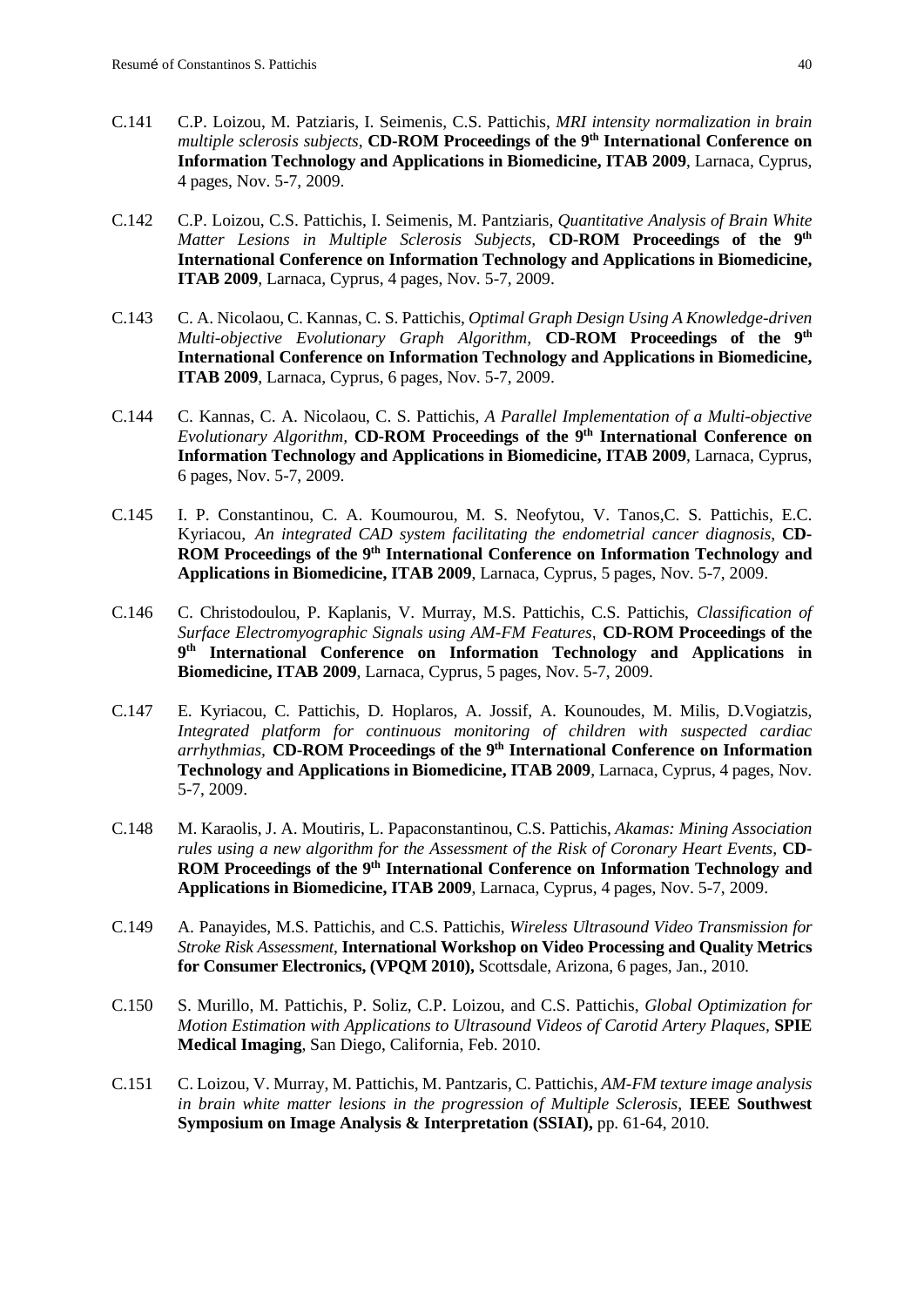- C.152 E. Kyriacou, C. Pattichis, D. Hoplaros, A. Kounoudes, M. Milis, A. Jossif, *A System for Monitoring Children with Suspected Cardiac Arrhythmias Technical Optimizations and Evaluation,* **[IFMBE Proceedings,](http://www.springerlink.com/content/1680-0737/) 1, Volume 29, XII Mediterranean Conference on Medical and Biological Engineering and Computing, MEDICON 2010,** May 27-30, Chalkidiki, Greece, 4 pages, 2010.
- C.153 [C.P. Loizou,](http://www.springerlink.com/content/?Author=C.+P.+Loizou) [V. Murray,](http://www.springerlink.com/content/?Author=V.+Murray) M.S. [Pattichis,](http://www.springerlink.com/content/?Author=M.+S.+Pattichis) [M. Pantziaris,](http://www.springerlink.com/content/?Author=M.+Pantziaris) [I. Seimenis,](http://www.springerlink.com/content/?Author=I.+Seimenis) C.S. Pattichis, *[AM-FM](http://www.springerlink.com/content/w41t84jx60w1u50x/)  [Texture Image Analysis in Multiple Sclerosis Brain White Matter Lesions,](http://www.springerlink.com/content/w41t84jx60w1u50x/)* **[IFMBE](http://www.springerlink.com/content/1680-0737/)  [Proceedings,](http://www.springerlink.com/content/1680-0737/) 1, Volume 29, [XII Mediterranean Conference on Medical and Biological](http://www.springerlink.com/content/978-3-642-13038-0/)  [Engineering and Computing, MEDICON](http://www.springerlink.com/content/978-3-642-13038-0/) 2010, Part 3,** pp. 446-449, May 27-30, Chalkidiki, Greece, 2010.
- C.154 [I. Constantinou,](http://www.springerlink.com/content/?Author=I.+Constantinou) [V. Tanos,](http://www.springerlink.com/content/?Author=V.+Tanos) [M. Neofytou](http://www.springerlink.com/content/?Author=M.+Neofytou) and C. [Pattichis,](http://www.springerlink.com/content/?Author=C.+Pattichis) *[Reliable Hysteroscopy Color](http://www.springerlink.com/content/t2t6636k5v7v3840/)  [Imaging,](http://www.springerlink.com/content/t2t6636k5v7v3840/)* **[IFMBE Proceedings,](http://www.springerlink.com/content/1680-0737/) 1, Volume 29, [XII Mediterranean Conference on Medical](http://www.springerlink.com/content/978-3-642-13038-0/)  [and Biological Engineering and Computing, MEDICON](http://www.springerlink.com/content/978-3-642-13038-0/) 2010, Part 3,** pp. 450-454, May 27-30, Chalkidiki, Greece, 2010.
- C.155 C. Loizou, M.Pantziaris, C. Pattichis, E. Kyriacou, *M-Mode State based Identification in Ultrasound Videos of the Atherosclerotic Carotid Plaque,* **Proceedings of the 4th International Symposium on Communications Control and Signal Processing ISCCSP 2010,** Limassol, Cyprus, March 3-5, 6 pages, 2010.
- C.156 A. Antoniades, P. Matthews, C. Pattichis, N. Galwey, *A Computationally Fast Measure of Epistasis for 2 SNPs and a Categorical Phenotype,* **CD-ROM Proceedings of the 32nd Annual International Conference of the IEEE Engineering in Medicine and Biology Society**, Buenos Aires, Argentina, Aug. 31 – Sept. 4, 4 pages 2010.
- C.157 A. Panayides, C. Pattichis, M. Pattichis, C. Schizas, A. Spanias, E. Kyriacou, *An Overview of Recent End-To-End Wireless Medical Video Telemedicine Systems Using 3G,* **CD-ROM Proceedings of the** 32nd Annual International **Conference of the IEEE Engineering in Medicine and Biology Society**, Buenos Aires, Argentina, Aug. 31 – Sept. 4, 4 pages 2010.
- C.158 E. Kyriacou, P. Chimonidou, C. Pattichis, E. Lambrinou, V. Barberis, G. Georgiou, *Post Cardiac Surgery Home-Monitoring System*, **International ICST Conference on Wireless Mobile Communication and Healthcare, Mobihealth 2010**, Ayia Napa Cyprus, October 18- 20, 2010, 7 pages CD.
- C.159 A. Lambrou, H. Papadopoulos, E. Kyriacou, C. Pattichis, M. Pattichis, A. Gammerman, A. Nicolaides, *Assesment of Stroke Risk Based on Morphological Ultrasound Image Analysis With Conformal Prediction*, **6th IFIP Conference on Artificial Intelligence Applications and Innovations, AIAI2010,** Larnaca Cyprus, 6-7 October. 2010, 8 pages.
- C.160 C.P. Loizou, I. Seimenis, M. Pantziaris, T. Kasparis, C.S. Pattichis, *Texture image analysis of normal white matter areas in clinically isolated syndrome that evolved in demyelinating lesions in subsequent MRI scans: Multiple sclerosis disease evolution*, **CD-ROM**  Proceedings of the 10<sup>th</sup> International Conference on Information Technology and **Applications in Biomedicine, ITAB 2010**, Corfu, Greece, Nov. 3-5, 2010, 5 pages.
- C.161 S. Petroudi, C. P. Loizou, C.S. Pattichis, *Atherosclerotic carotid wall segmentation in ultrasound imaging using Markov Random fields,* **CD-ROM Proceedings of the 10th International Conference on Information Technology and Applications in Biomedicine, ITAB 2010**, Corfu, Greece, Nov. 3-5, 2010, 4 pages.
- C.162 Chih-Wei Huang, J. J. Thiagarajan, A. Spanias, C. Pattichis, *A Java-DSP Interface for Analysis of the MP3 Algorithm,* **IEEE 14th DSP Workshop & 6th SPE Workshop, 2011 DSP/SPE Workshop,** Sedona, Arizona, USA, Jan. 4–7, 2011.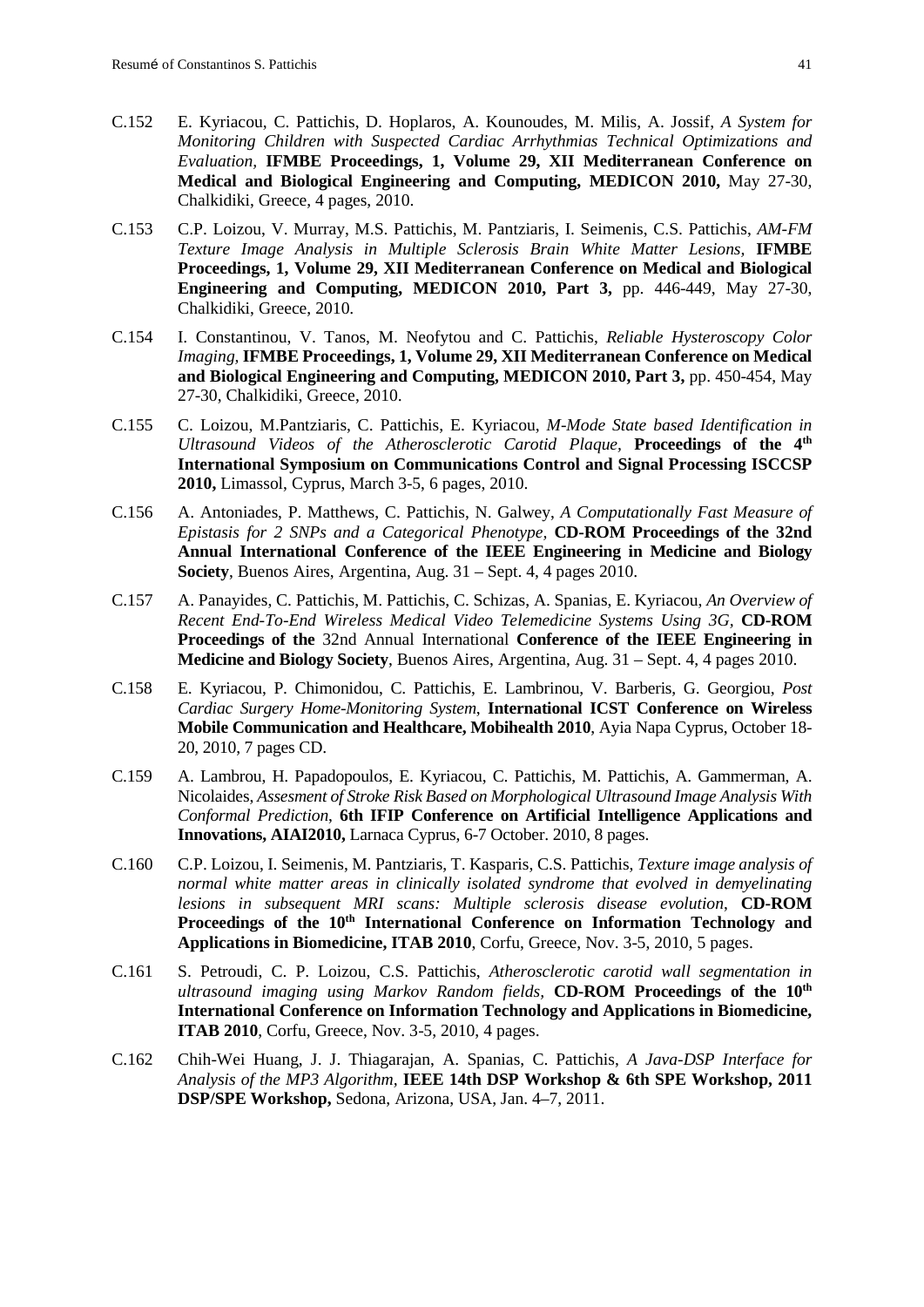- C.163 [G. Matheou,](http://www.cs.ucy.ac.cy/medinfo/index.php/publications/conference-papers/390) [E.C. Kyriacou,](http://www.cs.ucy.ac.cy/medinfo/index.php/publications/conference-papers/224) [P. Chimonidou,](http://www.cs.ucy.ac.cy/medinfo/index.php/publications/conference-papers/305) [C.S. Pattichis,](http://www.cs.ucy.ac.cy/medinfo/index.php/publications/conference-papers/199) [E. Lambrinou,](http://www.cs.ucy.ac.cy/medinfo/index.php/publications/conference-papers/221) [V.I. Barberis,](http://www.cs.ucy.ac.cy/medinfo/index.php/publications/conference-papers/364) and [G.P. Georghiou,](http://www.cs.ucy.ac.cy/medinfo/index.php/publications/conference-papers/242) *A Post Cardiac Surgery Home-Monitoring System*, **[CompSysTech '11](http://www.compsystech.org/) Proceedings of the 12th International Conference on Computer Systems and Technologies**, [ACM](http://www.acm.org/publications) New York, NY, USA, 2011, 6 pages.
- C.164 [I. Herakleous,](http://dl.acm.org/results.cfm?query=Name%3A%22Ioanna%20Herakleous%22&querydisp=Name%3A%22Ioanna%20Herakleous%22&termshow=matchboolean&coll=DL&dl=ACM&CFID=43948614&CFTOKEN=79635600) [I.P. Constantinos,](http://dl.acm.org/results.cfm?query=Name%3A%22Ioannis%20P%2E%20Constantinos%22&querydisp=Name%3A%22Ioannis%20P%2E%20Constantinos%22&termshow=matchboolean&coll=DL&dl=ACM&CFID=43948614&CFTOKEN=79635600) [E. Michael,](http://dl.acm.org/results.cfm?query=Name%3A%22Elena%20Michael%22&querydisp=Name%3A%22Elena%20Michael%22&termshow=matchboolean&coll=DL&dl=ACM&CFID=43948614&CFTOKEN=79635600) [M.S. Neofytou,](http://dl.acm.org/results.cfm?query=Name%3A%22Marios%20S%2E%20Neofytou%22&querydisp=Name%3A%22Marios%20S%2E%20Neofytou%22&termshow=matchboolean&coll=DL&dl=ACM&CFID=43948614&CFTOKEN=79635600) [C.S. Pattichis,](http://dl.acm.org/results.cfm?query=Name%3A%22Constantinos%20S%2E%20Pattichis%22&querydisp=Name%3A%22Constantinos%20S%2E%20Pattichis%22&termshow=matchboolean&coll=DL&dl=ACM&CFID=43948614&CFTOKEN=79635600) [V. Tanos,](http://dl.acm.org/results.cfm?query=Name%3A%22Vasillis%20Tanos%22&querydisp=Name%3A%22Vasillis%20Tanos%22&termshow=matchboolean&coll=DL&dl=ACM&CFID=43948614&CFTOKEN=79635600) *A Simplified 2D Real Time Navigation System for Hysteroscopy Imaging,* **[CompSysTech '11](http://www.compsystech.org/) Proceedings of the 12th International Conference on Computer Systems and Technologies**, [ACM](http://www.acm.org/publications) New York, NY, USA, 2011, 6 pages.
- C.165 [P.D. Bamidis,](http://www.cs.ucy.ac.cy/medinfo/index.php/publications/conference-papers/316) [E.I. Konstantinidis,](http://www.cs.ucy.ac.cy/medinfo/index.php/publications/conference-papers/466) [A. Billis,](http://www.cs.ucy.ac.cy/medinfo/index.php/publications/conference-papers/467) [Ch. Fratzidis,](http://www.cs.ucy.ac.cy/medinfo/index.php/publications/conference-papers/468) [M. Tsolaki,](http://www.cs.ucy.ac.cy/medinfo/index.php/publications/conference-papers/469) [W. Hlauschek,](http://www.cs.ucy.ac.cy/medinfo/index.php/publications/conference-papers/470) [E.C.](http://www.cs.ucy.ac.cy/medinfo/index.php/publications/conference-papers/224)  [Kyriacou,](http://www.cs.ucy.ac.cy/medinfo/index.php/publications/conference-papers/224) [M.S. Neophytou,](http://www.cs.ucy.ac.cy/medinfo/index.php/publications/conference-papers/297) and [C.S. Pattichis,](http://www.cs.ucy.ac.cy/medinfo/index.php/publications/conference-papers/199) *A web services-based exergaming platform for senior citizens: the Long Lasting Memories project approach to e-health care,* **Proceedings of the 33rd Annual International Conference of the IEEE Engineering in Medicine and Biology Society**, Boston, Massachusetts, USA, Aug. 30 – Sept. 3, 2505-2509, 2011.
- C.166 [E.C. Kyriacou,](http://www.cs.ucy.ac.cy/medinfo/index.php/publications/conference-papers/224) [P. Constantinidis,](http://www.cs.ucy.ac.cy/medinfo/index.php/publications/conference-papers/473) [C.S. Pattichis,](http://www.cs.ucy.ac.cy/medinfo/index.php/publications/conference-papers/199) [M.S. Pattichis,](http://www.cs.ucy.ac.cy/medinfo/index.php/publications/conference-papers/298) and [A. Panayides,](http://www.cs.ucy.ac.cy/medinfo/index.php/publications/conference-papers/159) *eEmergency Health care Information Systems,* **Proceedings of the 33rd Annual International Conference of the IEEE Engineering in Medicine and Biology Society**, Boston, Massachusetts, USA, Aug. 30 – Sept. 3, 2501-2504, 2011.
- C.167 [E.C. Kyriacou,](http://www.cs.ucy.ac.cy/medinfo/index.php/publications/conference-papers/224) [A.N. Nicolaides,](http://www.cs.ucy.ac.cy/medinfo/index.php/publications/conference-papers/174) [C.S. Pattichis,](http://www.cs.ucy.ac.cy/medinfo/index.php/publications/conference-papers/199) [S. Petroudi,](http://www.cs.ucy.ac.cy/medinfo/index.php/publications/conference-papers/471) [M.S. Pattichis,](http://www.cs.ucy.ac.cy/medinfo/index.php/publications/conference-papers/298) [M.B. Griffin,](http://www.cs.ucy.ac.cy/medinfo/index.php/publications/conference-papers/293) [S.K.](http://www.cs.ucy.ac.cy/medinfo/index.php/publications/conference-papers/347)  [Kakkos,](http://www.cs.ucy.ac.cy/medinfo/index.php/publications/conference-papers/347) and [G. Makris,](http://www.cs.ucy.ac.cy/medinfo/index.php/publications/conference-papers/474) *First and Second Order Statistical Texture Features in Carotid Plaque Image Analysis: Preliminary Results From Ongoing Research,* **Proceedings of the 33rd Annual International Conference of the IEEE Engineering in Medicine and Biology Society**, Boston, Massachusetts, USA, Aug. 30 – Sept. 3, 6655-6658, 2011.
- C.168 [C.P. Loizou,](http://www.springerlink.com/content/?Author=Christos+P.+Loizou) [E.C. Kyriacou,](http://www.springerlink.com/content/?Author=Efthyvoulos+C.+Kyriacou) I. [Seimenis,](http://www.springerlink.com/content/?Author=Ioannis+Seimenis) M. [Pantziaris,](http://www.springerlink.com/content/?Author=Marios+Pantziaris) C. [Christodoulou](http://www.springerlink.com/content/?Author=Christodoulos+Christodoulou) and [C.S. Pattichis,](http://www.springerlink.com/content/?Author=Constantinos+S.+Pattichis) *Brain White Matter Lesions Classification in Multiple Sclerosis Subjects for the Prognosis of Future Disability,* **Artificial Intelligence Applications and Innovations 12th INNS EANN-SIG International Conference, EANN 2011 and 7th IFIP WG 12.5 International Conference, AIAI 2011, [\(IFIP Advances in Information and](http://www.springerlink.com/content/1868-4238/)  [Communication Technology,](http://www.springerlink.com/content/1868-4238/) Vol. 364),** Corfu, Greece, September 15-18, 2011, pp. 400- 409, 2011.
- C.169 I. Nicolaidou, D. Giordano, C. Spampinato, C. Pattichis, P. Bamidis, and A. Antoniades, *Evaluation of Educational Content Sharing Solutions: Challenges of the mEducator Best Practice Network,* in **Proceedings of World Conference on Educational Multimedia, Hypermedia and Telecommunications**, Chesapeake, VA: AACE, pp. 498-503, 2011.
- C.170 I. Nicolaidou, P. Bamidis, A. Antoniades, M. Nikolaidou, C. Pattichis, D. Giordano, *mEducator: Multi-type content sharing and repurposing in medical education*, in **Proceedings of World Conference on Educational Multimedia, Hypermedia and Telecommunications**, Chesapeake, VA: AACE, pp. 3740-3745, 2011.
- C.171 A. Panayides, Z. Antoniou, V. Barberis, M. Pattichis, C. Pattichis and E. Kyriacou, *Abdominal Aortic Aneurysm Medical Video Transmission***,** in **IEEE-EMBS International Conference on Biomedical and Health Informatics (BHI 2012),** Hong Kong and Shenzhen, China, January 2-7, pp. 679-682, 2012.
- C.172 [C.P. Loizou,](http://www.springerlink.com/content/?Author=Christos+P.+Loizou) S. Petroudi, C.S. Pattichis, M. Pantziaris, T. Kasparis, A. Nicolaides, *Segmentation of the Atherosclerotic Carotid Plaque in Ultrasound Video,* **Proceedings of the 34th Annual International Conference of the IEEE Engineering in Medicine and Biology Society (EMBC 2012)**, San Diego, California, USA, Aug. 28 – Sept. 1, 53-56, 2012.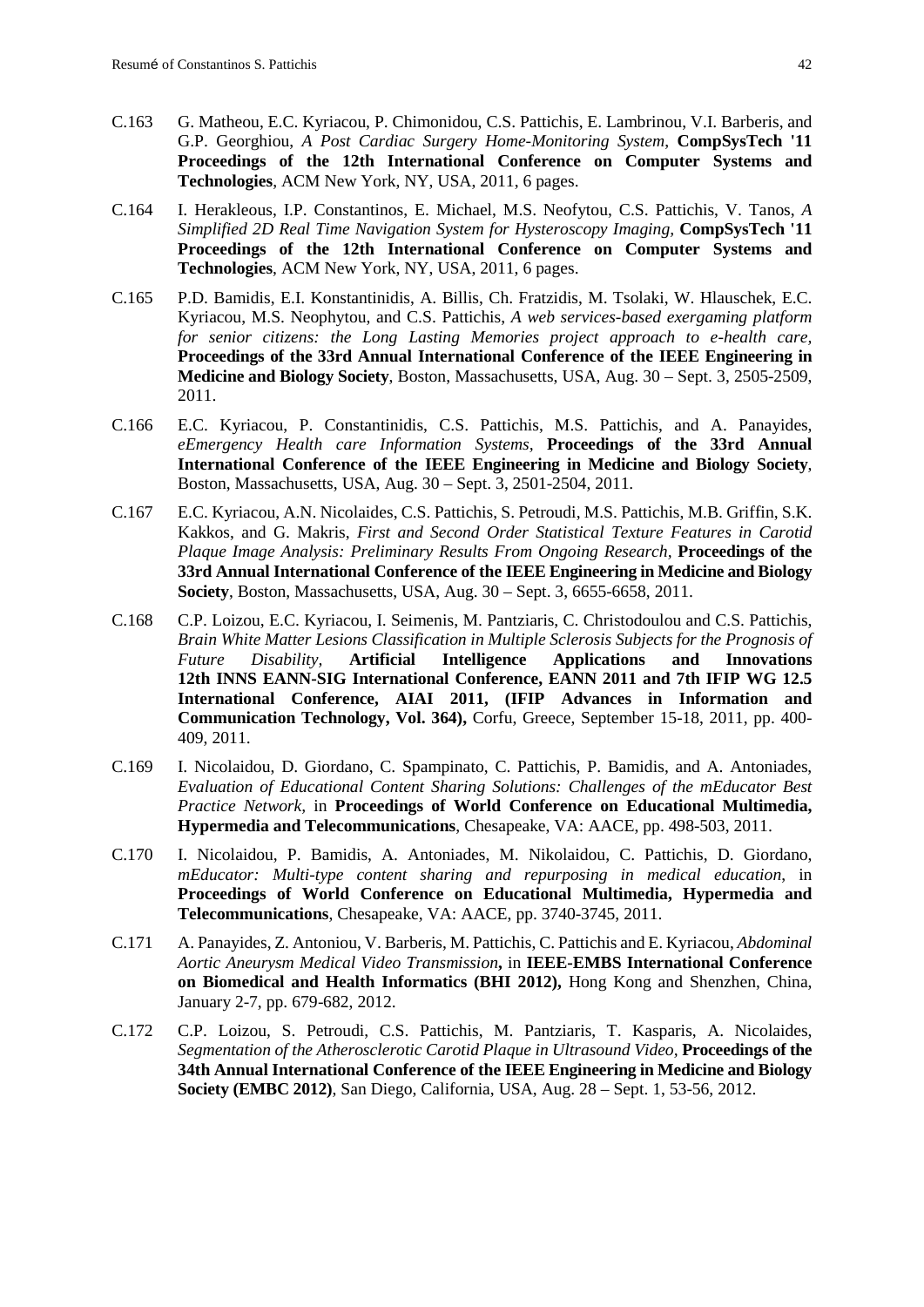- C.173 A. Panayides, Z. Antoniou, M.S. Pattichis, C.S. Pattichis, A.G. Constantinides, *High Efficiency Video Coding for Ultrasound Video Communication in M-Health Systems,* **Proceedings of the 34th Annual International Conference of the IEEE Engineering in Medicine and Biology Society (EMBC 2012)**, San Diego, California, USA, Aug. 28 – Sept. 1, 2170-2173, 2012.
- C.174 C.C. Kannas, K. G. Achilleos, Z. Antoniou, C.A. Nicolaou, C.S. Pattichis, I. Kalvari, I. Kirmitzoglou, and V. Promponas, *A Workflow System for Virtual Screening in Cancer Chemoprevention,* **IEEE 12th International Conference on Bioinformatics and Bioengineering (BIBE),** Larnaka, Cyprus, pp. 439–446, 2012.
- C.175 C.P. Loizou, T. Kasparis, P. Papakyriakou, L. Christodoou, M. Pantziaris, and C.S. Pattichis, *Video Segmentation of the Common Carotid Artery Intima Media Complex*, **IEEE 12th International Conference on Bioinformatics and Bioengineering (BIBE),** Larnaka, Cyprus, pp. 500–505, 2012.
- C.176 H. Nasrabadi, M.S. Pattichis, P. Fisher, A.N. Nicoliades, M. Griffin, G. Makris, E.C. Kyriacou, and C.S. Pattichis, *Measurement of Motion of Carotid Bifurcation Plaques*, **IEEE 12th International Conference on Bioinformatics and Bioengineering (BIBE),** Larnaka, Cyprus, pp. 506–511 , 2012.
- C.177 G. Ioakeim, E.C. Kyriacou, A. Sofocleous, C.I. Christodoulou, and C.S. Pattichis, *An MPEG-7 Image Retrieval System of Atherosclerotic Carotid Plaque Images,* **IEEE 12th International Conference on Bioinformatics and Bioengineering (BIBE),** Larnaka, Cyprus, pp. 512–516, 2012.
- C.178 A. Antoniades, C. Georgousopoulos, N. Forgo, A. Aristodimou, F. Tozzi, P. Hasapis, K. Perakis, T. Bouras, D. Alexandrou, E. Kamateri, E. Panopoulou, K. Tarabanis, and C.S. Pattichis, *Linked2Safety: A secure linked data medical information space for semanticallyinterconnecting EHRs advancing patients' safety in medical research*, **IEEE 12th International Conference on Bioinformatics and Bioengineering (BIBE),** Larnaka, Cyprus, pp. 517–522, 2012.
- C.179 A. Aristodimou, A. Antoniades, and C.S. Pattichis, *Clustering Subjects in Genetic Studies with Self Organizing Maps*, **IEEE 12th International Conference on Bioinformatics and Bioengineering (BIBE),** Larnaka, Cyprus, pp. 546–551, 2012.
- C.180 K. G. Achilleos, C.C. Kannas, C. Nicolaou, C.S. Pattichis, and V. Promponas, *Open Source Workflow Systems in Life Sciences Informatics*, **IEEE 12th International Conference on Bioinformatics and Bioengineering (BIBE),** Larnaka, Cyprus, pp. 552–558, 2012.
- C.181 A. Antoniades, J. Keane, A. Aristodimou, C. Philipou, A. Constantinou, C. Georgousopoulos, F. Tozzi, K. Kyriacou, A. Hadjisavvas, M. Loizidou, C. Demetriou, and C.S. Pattichis, *The effects of applying cell-suppression and perturbation to aggregated genetic data*, **IEEE 12th International Conference on Bioinformatics and Bioengineering (BIBE),** Larnaka, Cyprus, pp. 644–649, 2012.
- C.182 C.P. Loizou, T. Kasparis, P. Christodoulides, C. Theofanous, M. Pantziaris, E.C. Kyriacou, and C.S. Pattichis, *Despeckling in Ultrasound Videos of the Common Carotid Artery*, **IEEE 12th International Conference on Bioinformatics and Bioengineering (BIBE),** Larnaka, Cyprus, pp. 721–726, 2012.
- C.183 G. Liasis, C.S. Pattichis, and S. Petroudi, *Combination of different texture features for mammographic density classification*, **IEEE 12th International Conference on Bioinformatics and Bioengineering (BIBE),** Larnaka, Cyprus, pp. 732–737, 2012.
- C.184 I.P. Constantinou, M.S. Pattichis, V. Tanos, M.S. Neophytou, and C.S. Pattichis, *An Adaptive Multiscale AM-FM Texture Analysis System with Application to Hysteroscopy Imaging*, **IEEE 12th International Conference on Bioinformatics and Bioengineering (BIBE),** Larnaka, Cyprus, pp. 744–747, 2012.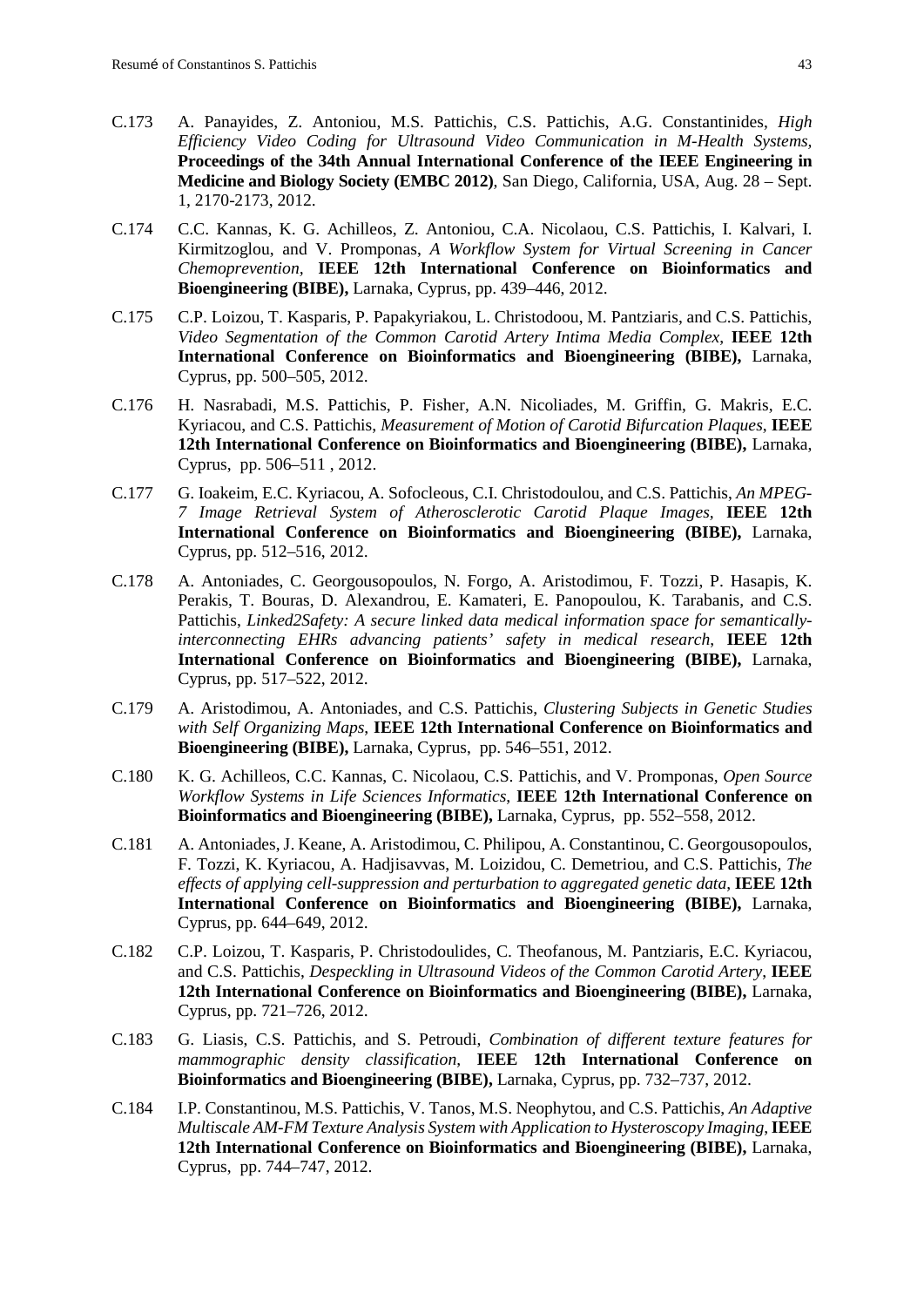- C.185 A. Panayides, Z. Antoniou, M.S. Pattichis, and C.S. Pattichis, *The Use of H.264/AVC and the Emerging High Efficiency Video Coding (HEVC) Standard for Developing Wireless Ultrasound Video Telemedicine Systems*, **Proc of Asilomar Conference on Signals, Systems, and Computers 2012,** California, U.S.A., Nov. 5-7, 5 pages, 2012.
- C.186 A. Panayides, C. P. Loizou, M.S. Pattichis, E. Kyriacou, C. N. Shizas, A. N. Nicolaides, and C. S. Pattichis, *Ultrasound Video Despeckle Filtering for High Efficiency Video Coding in M-Health systems*, **2013 Constantinides International Workshop on Singal Processing, CIWSP 2013,** London, UK, Jan. 25, 4 pages, 2013.
- C.187 E.A. Mylona, M.A. Savelonas, E. Zacharia, D. Maroulis, C.S. Pattichis, *Unsupervised Level Set Parameterization Using Multi-Scale Filtering*, **18th International Conference on Digital Signal Processing (DSP)**, 5 pages, Jul. 1-3, 2013.
- C.188 A. Panayides, M.S. Pattichis, A.G. Constantinides, and C.S. Pattichis, *M-Health Medical Video Communication Systems: An Overview of Design Approaches and Recent Advances,* **in Proc. of 35th Annual Conference of the IEEE Engineering in Medicine and Biology Society, IEEE EMBC'13**, Osaka, Japan, pp.7253-7256, Jul. 3 – 6
- C.189 C.P. Loizou, E. Anastasiou, T. Kasparis, T. Lazarou, M. Pantziaris, and C.S. Pattichis, *Ultrasound intima-media thickness and diameter measurements of the common carotid artery in patients with renal failure disease,* **IFIP Int. Federation for Inform. Proc., 9th Int. Conf. on Artific. Intellig. Applic. & Innov. (AIAI 2013) IFIP AICT 412,** Pafos, Cyprus, Sept. 30 - Oct. 2, 2013, pp. 272-281, 2013.
- C.190 I.P. Constantinou, M.S. Pattichis and C.S. Pattichis, *Multiscale AM-FM Image Reconstructions Based on Elastic Net Regression and Gabor Filterbanks,* **Signals, Systems and Computers (ASILOMAR), 2013 Conference Record of the Forty Seventh Asilomar Conference on**, California, U.S.A., Nov. 3-6, 4 pages, 2013.
- C.191 A. Panayides, M. S. Pattichis, and C.S. Pattichis, "*HEVC Encoding for Reproducible Medical Ultrasound Video Diagnosis*," **Signals, Systems and Computers (ASILOMAR), 2013 Conference Record of the Forty Seventh Asilomar Conference on**, California, U.S.A., Nov. 3-6, 4 pages, 2013.
- C.192 E. Cavero, A. Alesanco, Lj. Trajkovic, C. Pattichis, J. Garcia, *Proposal of Real-Time Echocardiogram Transmission Based on Visualization Modes withWiMAX Access,* **Computing in Cardiology 2013;** vol 40, 4pages.
- C.193 K.C. Neokleous, E.C. Schiza, C.S. Pattichis, C.N. Schizas, *A patient centered electronic health system: an example for Cyprus*, **Studies in health technology and informatics 202,** pp. 111-114, 2013.
- C.194 C.P. Loizou, C.S. Pattichis, N. Georghiou, M. Griffin, A.N. Nicolaides, *"A comparison of ultrasound intima-media thickness measurements of the left and right common carotid artery,"* **IEEE 13th International Conference on Bioinformatics and Bioengineering (BIBE),** Chania, Crete, Nov. 11-13, 4 pages, 2013.
- C.195 S. Petroudi, I. Constantinou, C. Tziakouri, M. Pattichis and C. Pattichis, *"Investigation of AM-FM Methods for Mammographic Breast Density Classification,"* **IEEE 13th International Conference on Bioinformatics and Bioengineering (BIBE),** Chania, Crete, Nov. 11-13, 4 pages, 2013.
- C.196 I. Constantinou, M. Neofytou, V. Tanos, M. Pattichis, C. Christodoulou and C. Pattichis, *"A Comparison of Color Correction Algorithms for Endoscopic Cameras,"* **IEEE 13th International Conference on Bioinformatics and Bioengineering (BIBE),** Chania, Crete, Nov. 11-13, 4 pages, 2013.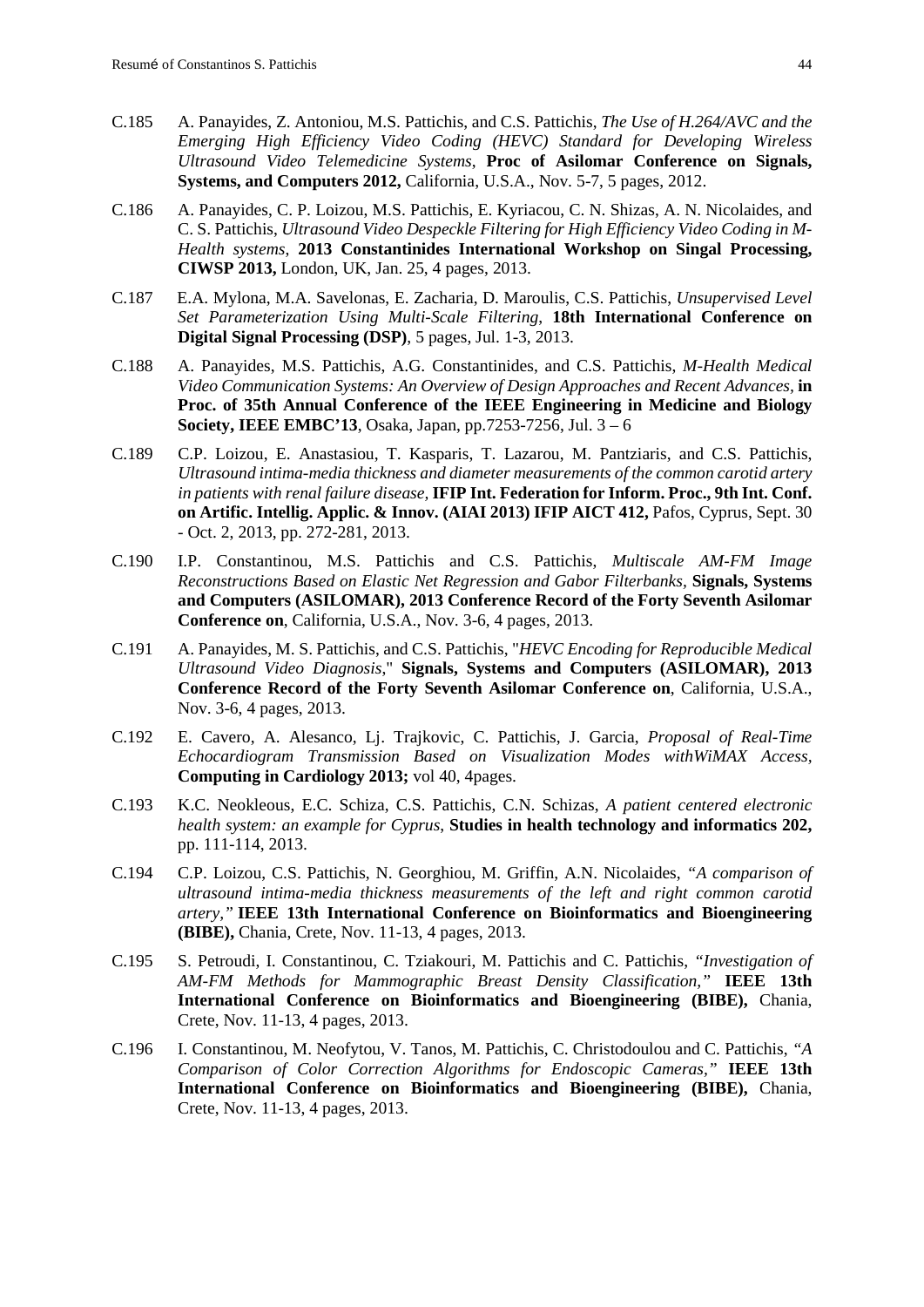- C.197 P. Hasapis, D. Ntalaperas, C. C. Kannas, A. Aristodimou, D. Alexandrou, T. Bouras, C. Georgousopoulos, A. Antoniades, C. S. Pattichis and A. Constantinou, *"Molecular Clustering via Knowledge Mining from Biomedical Scientific Corpora,"* **IEEE 13th International Conference on Bioinformatics and Bioengineering (BIBE),** Chania, Crete, Nov. 11-13, 4 pages, 2013.
- C.198 C.P. Loizou, N. Georghiou, M. Griffin, E. Kyriakou, A.N. Nicolaides, C.S. Pattichis, "Texture analysis of the media-layer of the left and right common carotid artery," **IEEE International Conference on Biomedical & Health Informatics (BHI),** Valencia, Spain, June 1-4, pp. 684- 687, 2014*.*
- C.199 K. Neokleous, E.Schiza, C. Pattichis and C. Schizas. "A patient centered electronic health system: an example for Cyprus", **International Conference on Informatics, Management, and Technology in Healthcare, ICIMTH Proc.,** Athens, Greece, 10-13 July, vol. 202, pp. 111-114, 2014.
- C.200 I. Constantinou, M. Pattichis, C. Tziakouri, C. Pattichis. and S. Petroudi, "AM-FM Multiscale Instantaneous Amplitude Evaluation for Mammographic Density Classification", **18th Annual Conference in Medical Image Understanding and Analysis (MIUA 2014),** London, UK, pp. 271-276, 2014.
- C.201 S. Petroudi, I. Constantinou, M. Pattichis, C. Tziakouri, K. Marias, and C. Pattichis, "Evaluation of Spatial Dependence Matrices on Multiscale Instantaneous Amplitude for Mammogram Classification", **6th European Conf. Int. Fed. Med. & Biolog. Eng. (MBEC), IFMBE Proc.,** Dubrovnik, Croatia, 7-11 Sept., vol. 45, pp. 156-159, 2014.
- C.202 C.P. Loizou, M. Pantziaris, A.N. Nicolaides, C.S. Pattichis, "Atherosclerotic carotid plaque texture features variability in ultrasound videos", **6th European Conf. Int. Fed. Med. & Biolog. Eng. (MBEC), IFMBE Proc.,** Dubrovnik, Croatia, 7-11 Sept., vol. 45, pp. 176-179, 2014.
- C.203 Z. Antoniou, E.C. Schiza, K. Neokleous, M. Angastiniotis, C.S. Pattichis, and C. N. Schizas, "eHealth Services for the European Reference Network on Rare Anaemias (eENERCA)", in **Studies In Health Technology And Informatics Vol. 213 - Proceedings of the International Conference on Informatics, Management and Technology in Healthcate (ICIMTH) 2015,** 9-11, July, 2015, Athens, 4 pages.
- C.204 Z. Antoniou, A. Panayides, M. Pattichis, S. Stavrou, E. Kyriacou, A. Spanias, A. G. Constantinides, C.S. Pattichis, *Adaptive Emergency Scenery Video Communications using HEVC for Responsive Decision Support in Disaster Incidents,* in **Proc. of 37th Annual Conference of the IEEE Engineering in Medicine and Biology Society (EMBC),** Milano, Italy, Aug. 25 – 29, pp. 173-176, 2015.
- C.205 M. Neofytou, Marios, K. Neokleous, A. Aristodimou, I. Constantinou, Z. Antoniou, E. C.S. Pattichis, C.N. Schizas, *Electronic Health Record Application Support Service Enablers,* in **Proc. of 37th Annual Conference of the IEEE Engineering in Medicine and Biology Society (EMBC),** Milano, Italy, Aug. 25 – 29, pp. 1401-1404, 2015.
- C.206 E. Kyriacou, P. Vogazianos, C. Christodoulou, C. Loizou, S. Petroudi, M. Pattichis, M. Pantziaris, A. Nicolaides, C.S. Pattichis, A. Panayides, *Prediction of the Time Period of Stroke based on Ultrasound Image Analysis of Initially Asymptomatic Carotid Plaques,* in **Proc. of 37th Annual Conference of the IEEE Engineering in Medicine and Biology Society (EMBC),** Milano, Italy, Aug. 25 – 29, pp. 334-337, 2015.
- C.207 C. Chrysostomou, C. P. Loizou, G. Minas, K. Delibasis, C. S. Pattichis, *Measurement of Ultrasonic Diaphragmatic Motion*, in **Proc. of 37th Annual Conference of the IEEE**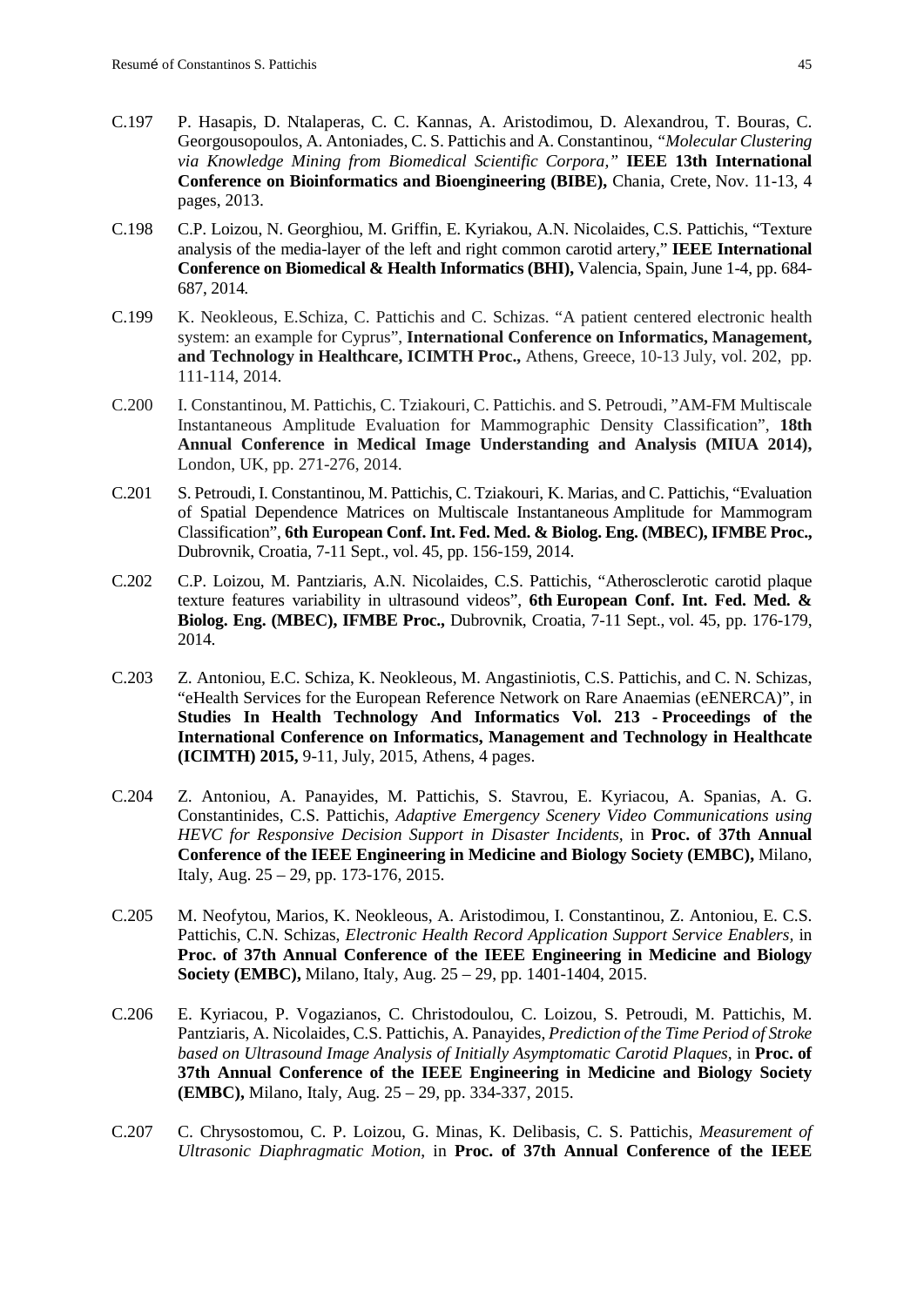**Engineering in Medicine and Biology Society (EMBC),** Milano, Italy, Aug. 25 – 29, pp. 6358-6361, 2015.

- C.208 H. Papadopoulos, E. Kyriacou, A. Nicolaides, C. Pattichis, *Reliable Probabilistic Prediction of High-Risk Asymptomatic Carotid Plaques,* in **EANN '15 Proceedings of the 16th International Conference on Engineering Applications of Neural Networks (INNS)**, Rhodes Island, Greece, Sept. 25 - 28, 2015 , Published by ACM, New York, NY, USA.
- C.209 I. Nicolaidou, A. Antoniades, R. Constantinou, C. Marangos, E. Kyriacou, P. Bamidis, C. Pattichis, *[The Potential of Educational Games in Telemedicine: What do Usability Evaluation](https://scholar.google.com/scholar?oi=bibs&cluster=5992892970106287646&btnI=1&hl=el)  [Results Say?](https://scholar.google.com/scholar?oi=bibs&cluster=5992892970106287646&btnI=1&hl=el)*, in Proceedings **Global Learn Berlin 2015: Global Conference on Learning and Technology**, pp. 492-501, 2015.
- C.210 D. Barmpakos, N. Strimpakos, S.A. Karkanis and C. Pattichis, *Towards a Versatile Surface Electromyography Classification System,* in **IFMBE Proc. 57, XIV Mediterranean Conference on Medical and Biological Engineering and Computing 2016: MEDICON,**  Paphos, Cyprus, March 31-Apr. 2, vol. 57, pp. 33-36, 2016.
- C.211 S. Leandrou, S. Petroudi, P.A. Kyriacou, C.C. Reyes-Aldasoro, C.S. Pattichis, *An Overview of Quantitative Magnetic Resonance Imaging Analysis Studies in the Assessment of Alzheimer's Disease,* in **IFMBE Proc. 57, XIV Mediterranean Conference on Medical and Biological Engineering and Computing 2016: MEDICON,** Paphos, Cyprus, March 31-Apr. 2, vol. 57, pp. 281-286, 2016.
- C.212 C. Loizou, C.P. Loizou, D. Matamis, K. Soleimezi, G. Minas, C.S. Pattichis, *Suggesting a sonographic index to measure ultrasound diaphragmatic MRR,* in **IFMBE Proc. 57, XIV Mediterranean Conference on Medical and Biological Engineering and Computing 2016: MEDICON,** Paphos, Cyprus, March 31-Apr. 2, vol. 57, pp. 355-360, 2016.
- C.213 E.C. Schiza, G.J. Fakas, C.S. Pattichis, N. Petkov, C.N. Schizas, *Data Protection Issues of Integrated Electronic Health Records (EHR),* in **IFMBE Proc. 57, XIV Mediterranean Conference on Medical and Biological Engineering and Computing 2016: MEDICON,**  Paphos, Cyprus, March 31-Apr. 2, vol. 57, pp. 787-790, 2016.
- C.214 V. Tanos, M. Neofytou, C.S. Pattichis, *Haemostasis in Minimal Invasive Gynaecological Surgery Energies: Technical Aspects, Safety and Efficacy,* in **IFMBE Proc. 57, XIV Mediterranean Conference on Medical and Biological Engineering and Computing 2016: MEDICON,** Paphos, Cyprus, March 31-Apr. 2, vol. 57, pp. 1048-1051, 2016.
- C.215 Z.C. Antoniou, A.S. Panayides, M. Pantziaris, A.G. Constantinides, M.S. Pattichis and C.S. Pattichis, *Dynamic Network Adaptation for Real-Time Medical Video Communication*, in **IFMBE Proc. 57, XIV Mediterranean Conference on Medical and Biological Engineering and Computing 2016: MEDICON,** Paphos, Cyprus, March 31-Apr. 2, vol. 57, pp. 1093-1098, 2016.
- C.216 A.S. Panayides, C.S. Pattichis, M.S. Pattichis, *The promise of big data technologies and challenges for image and video analytics in healthcare,* **IEEE 2016 50th Asilomar Conference on Signals, Systems and Computers,** Pacific Grove, CA, Oct. 29th – Nov. 1st, 2016, pp. 1278-1282.
- C.217 M. Angastiniotis, Z. Antoniou, E.C. Schiza, C. Pattichis, C.N. Schizas, *The use of e-Registries in building and upgrading services,* **Haematologica (Journal of the European Hematology Association) and 2nd MEGMA 2nd MEGMA CONFERENCE on Thalassaemia & other Haemoglobinopathies**, Amman, Jordan, 11-12 Nov. 2016, Vol. 102, s1, pp. 44-48.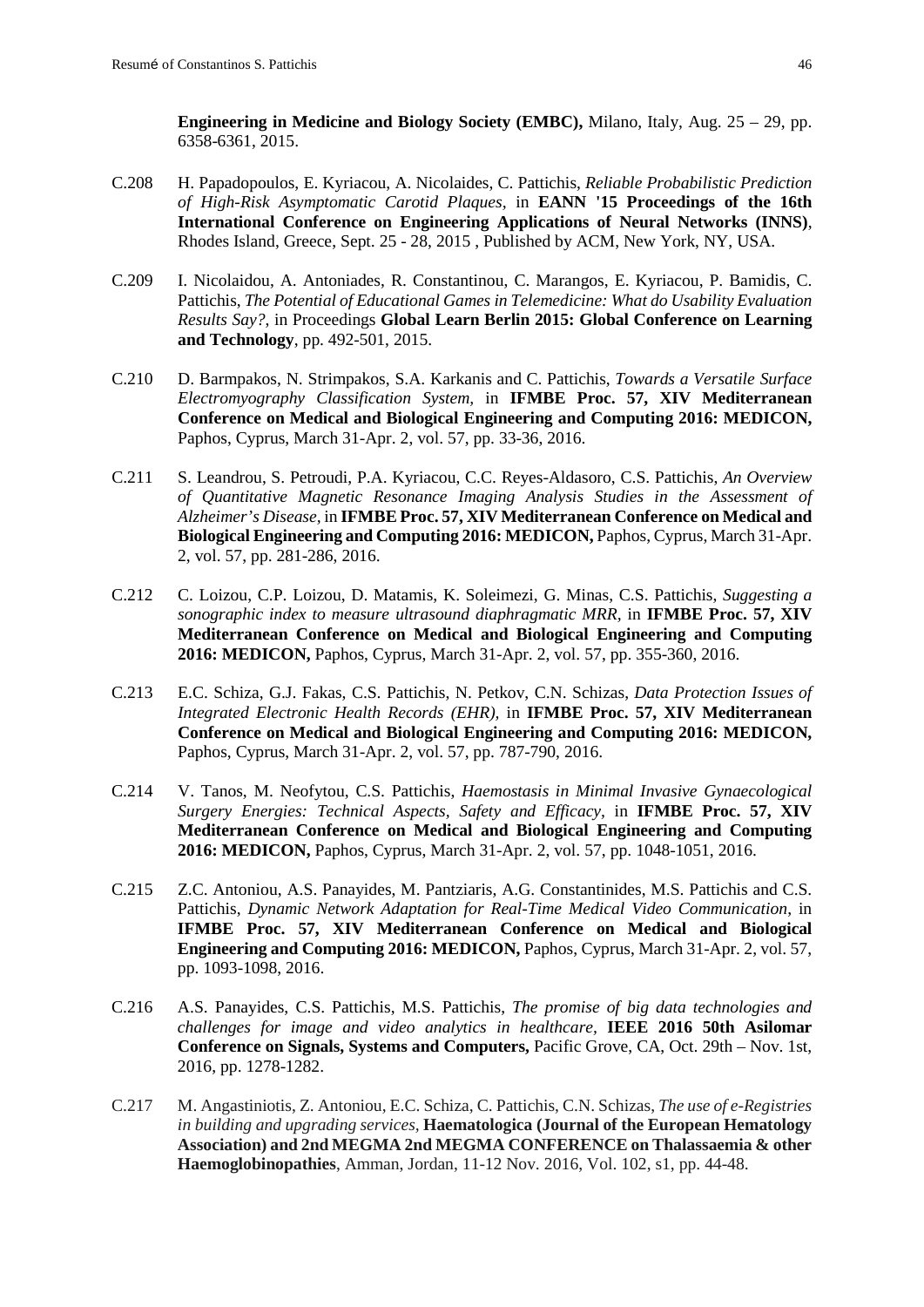- C.218 C. C. Kannas, and C. S. Pattichis, *Self-Adaptive Multi-Objective Evolutionary Algorithm for Molecular Design*," **30th IEEE International Symposium on Computer-Base Medical Systems**, Thessoloniki, Greece, 22-24 June 2017, pp. 1-6.
- C.219 E. Kyriakou, A. Constandinou, C.P. Loizou, A. Nicolaides, M. Griffin, M.S. Pattichis, H. Nasrabadi, C.S. Pattichis, *Carotid bifurcation plaque stability estimation based on motion analysis,*" **30th IEEE International Symposium on Computer-Base Medical Systems**, Thessoloniki, Greece, 22-24 June 2017, pp. 1-4.
- C.220 C.P. Loizou, C. Papacharalambous, G. Samaras, E. Kyriakou, T. Kasparis, M. Pantziaris, E. Eracleous, C.S. Pattichis, *Brain Image and Lesions Registration and 3D Reconstruction in Dicom MRI Images,* **30th IEEE International Symposium on Computer-Base Medical Systems**, Thessoloniki, Greece, 22-24 June 2017, pp. 1-4.
- C.221 S. Leandrou, I. Mamais, S. Petroudi, P.A. Kyriacou, C.C, Reyes-Aldasoro, C.S. Pattichis, *Hippocampal and entorhinal cortex volume changes in Alzheimer's disease patients and mild cognitive impairment subjects*, **IEEE EMBS International Conference on Biomedical & Health Informatics (BHI)**, 4-7 March, Las Vegas, USA, 2018, pp. 235-238.
- C.222 E.G. Christoforou, A.S. Panayides, S. Avgousti, P. Masouras, C.S. Pattichis, *An Overview of Assistive Robotics and Technologies for Elderly Care,* **Mediterranean Conference on Medical and Biological Engineering and Computing,** pp. 971-976, 2019, Springer.
- C.223 Y. Gonzalez Cid, C. Guerrero Tome, J. Lobo, R. Tarbal A. Roquero, R. Picking, A. CaNuria, S. Abdelaziz, B. Voegel, X. Tous, C.S. Pattichis, et.al., *eHealth Eurocampus: An innovative educational framework to train qualified professionals in the emerging ehealth sector,* **International Association of Technology, Education and Development (IATED) Proceedings of EDULEARN19: 11th International Conference on Education and New Learning Technologies,** Palma, Spain, July 1-3, pp. 9938-9947, 2019.
- C.224 A. C. Nuria, Y. Gonzalez Cid, C. Guerrero Tome, J. Lobo, R. Tarbal A. Roquero, R. Picking, S. Abdelaziz, B. Voegel, X. Tous, C.S. Pattichis, et.al., *eHealth Eurocampus Project: Preparing Innovative ICT Professionals,* **International Association of Technology, Education and Development (IATED) Proceedings of EDULEARN19: 11th International Conference on Education and New Learning Technologies,** Palma, Spain, July 1-3, pp. 5560-5564, 2019.
- C.225 N. Prentzas, C. Pattichis, A. Kakas, E. Kyriakou, A. Nicolaides, *Integrating machine learning with symbolic reasoning to build an explainable AI model for stroke prediction*, **IEEE 19th International Conference on Bioinformatics and Bioengineering (BIBE),** 28-30 October, Athens, Greece, 2019, pp. 817-821.
- C.226 M. Matsangidou, A.R. Mauger, C.S. Ang, C.S. Pattichis, *Sampling Electrocardiography Conformation for a Virtual Reality Pain Management Tool,* **International Conference on Human-Computer Interaction (HCII 2020),** pp. 399-414, 2020, Springer.
- C.227 M. Matsangidou, E. Schiza, M. Hadjiaros, K. Neokleous, M. Avraamides, E. Papayianni, F. Frangoudes, C.S. Pattichis, *Dementia: I Am Physically Fading. Can Virtual Reality Help? Physical Training for People with Dementia in Confined Mental Health Units,* **International Conference on Human-Computer Interaction (HCII 2020),** pp. 366-382, 2020, Springer.
- C.228 S. Avgousti, E.G. Christoforou, A.S. Panayides, P. Masouras, P. Vieyres, Pierre, C.S. Pattichis, *Robotic Systems in Current Clinical Practice,* **2020 IEEE 20th Mediterranean Electrotechnical Conference (MELECON),** pp. 269-274, 2020.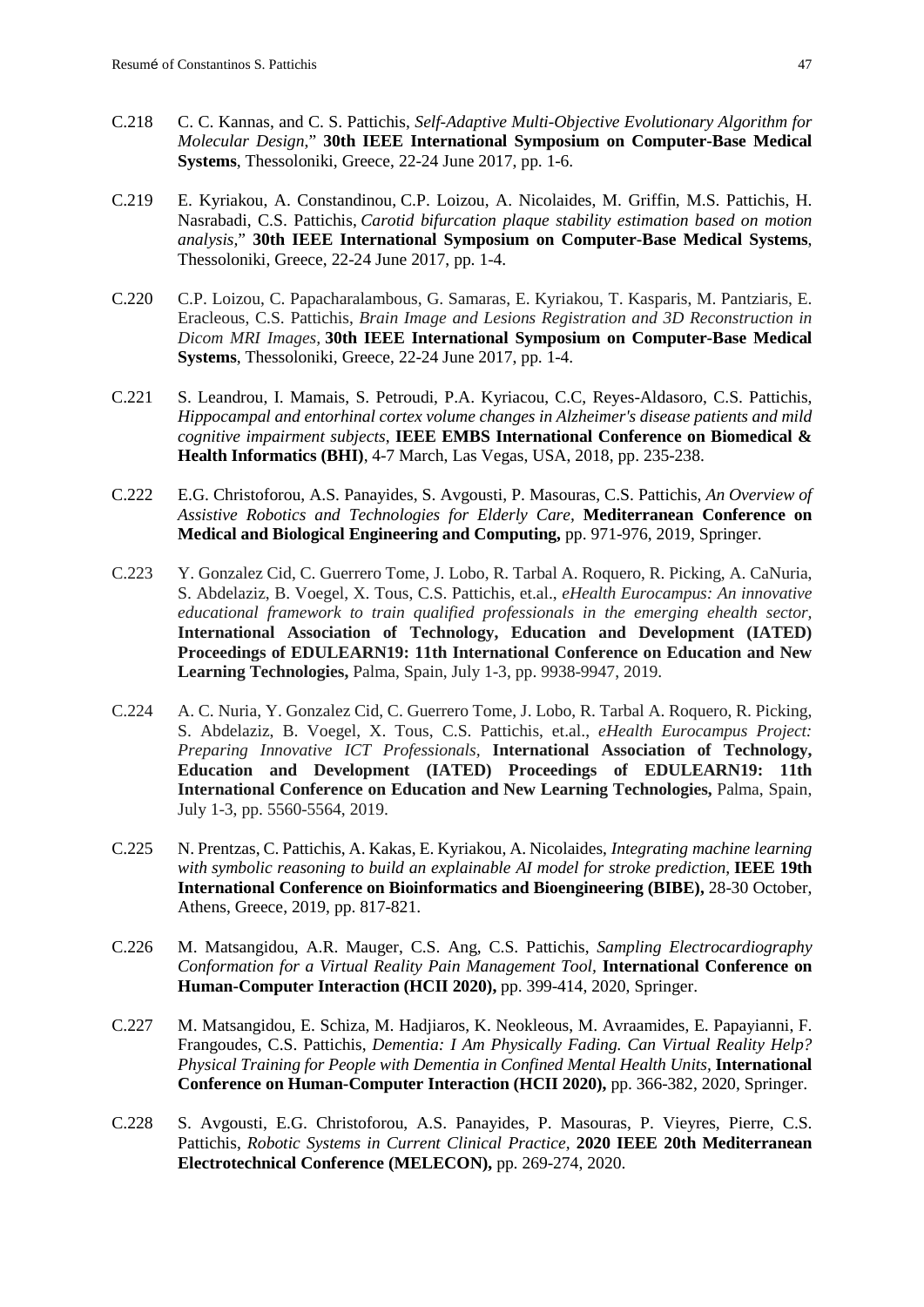- C.229 E. Schiza, M. Hadjiaros, M. Matsangidou, F. Frangoudes, K. Neocleous, E. Gkougkoudi, S. Konstantinidis, C.S. Pattichis, *Co-creation of Virtual Reality Re-usable Learning Objectives of 360° Video Scenarios for a Clinical Skills Course,* **2020 IEEE 20th Mediterranean Electrotechnical Conference (MELECON),** pp. 364-367, 2020.
- C.230 E. Kyriacou, R. Constantinou, C. Kronis, G. Hadjichristofi, C.S. Pattichis, *eEmergency System to Support Emergency call Evaluation and Ambulance dispatch Procedures,* **2020 IEEE 20th Mediterranean Electrotechnical Conference (MELECON),** 354-357, 2020.
- C.231 Achilleos, KG and Leandrou, S and Prentzas, N and Kyriacou, PA and Kakas, AC and Pattichis, CS, *Extracting Explainable Assessments of Alzheimer's disease via Machine Learning on brain MRI imaging data*, **IEEE 20th International Conference on Bioinformatics and Bioengineering (BIBE)**, pp. 1036—1041, 2020.
- C.232 Prodromou, E and Leandrou, S and Schiza, E and Neocleous, K and Matsangidou, M and Pattichis, CS, *A Multi-User Virtual Reality Application for Visualization and Analysis in Medical Imaging*, **IEEE 20th International Conference on Bioinformatics and Bioengineering (BIBE)**, pp. 795-800, 2020.

#### **II.9 Refereed Abstracts Published**

- A.1 C. Pattichis, D. Petrondas, L. Middleton, *Numerical Pattern Recognition in Computerised EMG analysis of Single Motor Unit Potentials*, **VIII International Congress of Electromyography and Related Clinical Neurophysiology,** May 24th-29th, Sorrento, Italy, 1987.
- A.2 L. Middleton, C. Pattichis, D. Petrondas, M. Souropetsis, A. Schizas, M. Pattichis, *Numerical*  Pattern Recognition in the Automatic Analysis of Motor Unit Potentials: Technical *Considerations*, **IIIrd International Conference of Quantitative EMG,** June 5-8th, Larnaca, Cyprus, 1988.
- A.3 L. Middleton, C. Pattichis, D. Petrondas, M. Souropetsis, A. Schizas, G. Chrysostomou, *Numerical Pattern Recognition in the Automatic Analysis of Motor Unit Potentials in Clinical Practice: Preliminary Findings*, **IIIrd International Conference on Quantitative EMG,** June 5-8th, Larnaca, Cyprus, 1988.
- A.4 C. Pattichis, A. Spanias, M. Pattichis, M. Souropetsis, D. Petrondas, A. Schizas, L. Middleton, *Linear Prediction analysis applied in EMG*, **IIIrd International Conference on Quantitative EMG,** June 5-8th, Larnaca, Cyprus, 1988.
- A.5 C. Pattichis, I. Schofield, P. Fawcett, *A Morphological Analysis of the Macro MUP,* **IIIrd International Conference on Quantitative EMG,** June 5-8th, Larnaca, Cyprus, 1988.
- A.6 C. Pattichis, L. Middleton, D. Petrondas, M. Souropetsis, A. Schizas, G. Gabriel, *Numerical Pattern Recognition in Automatic Motor Unit Potential Analysis,* **V Congress of the International Society of Greek Neuroscientists,** Limassol, Cyprus, September 1-3rd, 1988.
- A.7 C. Pattichis, C. Schizas, L. Middleton, W. Fincham, *Artificial Neural Net Algorithms in MUP Classification*, **Muscle and Nerve,** Vol. 12, No. 9, pp. 753, 1989.
- A.8 A. Malikides, L. Middleton, D. Petrondas, C. Pattichis, *Central Motor Conductions and Peripheral Proximal Motor Conductions in the Upper Limb*, **Muscle and Nerve,** Vol. 12, No. 9, September, pp. 770, 1989.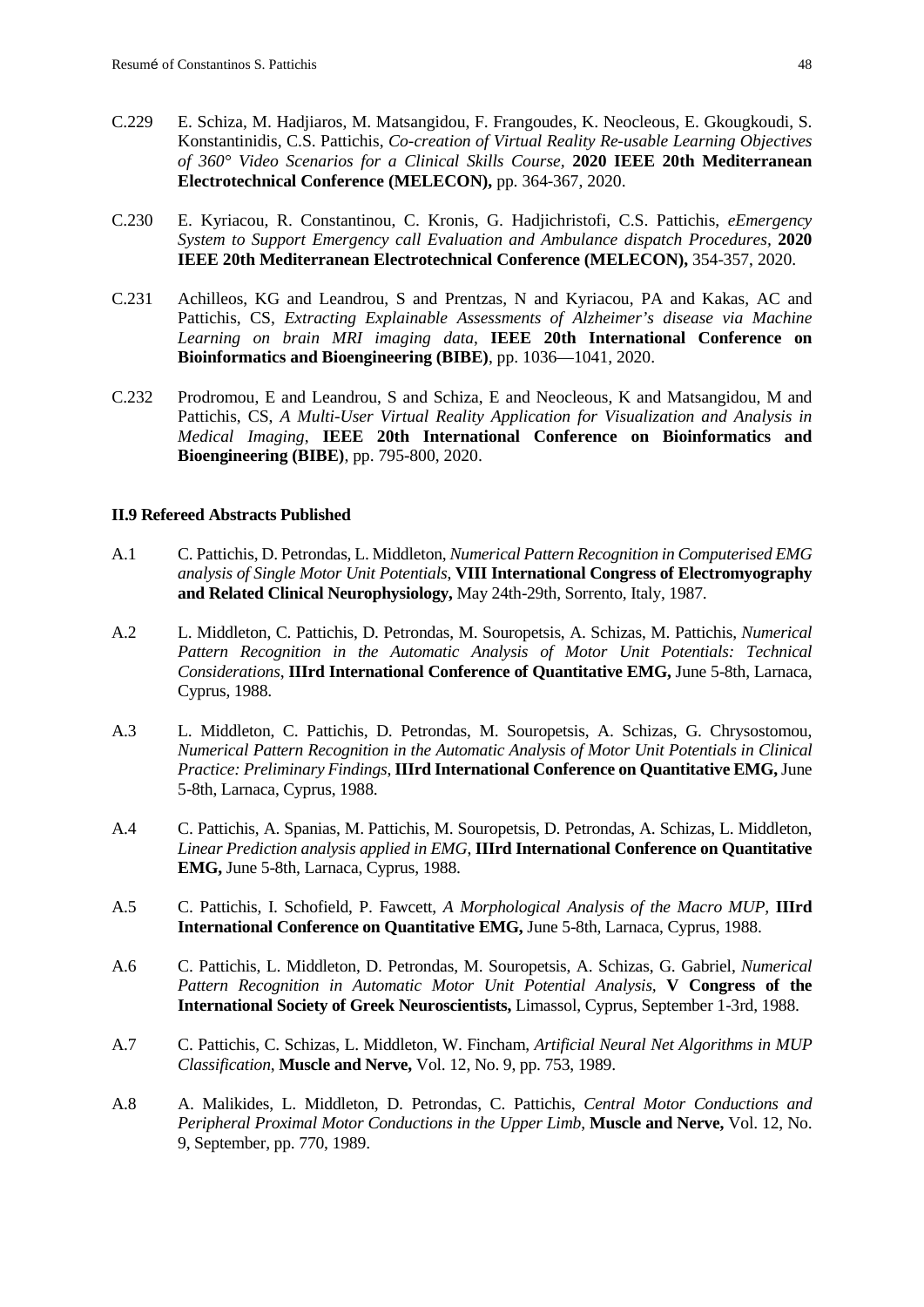- A.9 L. Middleton, A. Malikides, C. Pattichis, D. Petrondas, *Central and Proximal Peripheral Motor Conductions in Demyelinating Neuropathies*, **Electroencephalopathy and Clinical Neurophysiology,** Vol. 75, No. 1, pp. 597, 1990.
- A.10 K. Christodoulou, C. Pattichis, C. Schizas, L. Middleton, *Genetic Algorithms in Clinical Electromyography*, **Journal of the Neurological Sciences,** Vol. 98 (Supplement), pp. 151, 1990.
- A.11 L. Middleton, A. Malikides, C. Pattichis, D. Petrondas, M. Christophidou, *Central and Proximal Peripheral Motor Conductions in Familial and Acquired Demyelinating Neuropathies*, **Journal of the Neurological Sciences,** Vol. 98 (Supplement), Attachment, 1990.
- A.12 C. Pattichis, C. Schizas, K. Lazarou, L. Middleton, W. Fincham, *Artificial Neural Networks in Clinical Electromyography: Technical Aspects*, **Muscle and Nerve,** Vol. 13, No. 10, pp. 977, 1990.
- A.13 L. Middleton, C. Pattichis, C. Schizas, K. Lazarou, M. Christophidou, *Artificial Neural Networks in Clinical Electromyography: Electrodiagnostic Aspects*, **Muscle and Nerve,** Vol. 13, No. 10, pp. 981, 1990.
- A.14 C. Pattichis, C. Schizas, L. Middleton, *Artificial Intelligence in Medical Diagnosis,* **American Academy of Neurology,** San Diego, California, USA, May 3rd - 9th, 1992.
- A.15 C. Pattichis, C. Schizas, L. Middleton, *Recent Advances in the Analysis of Signals in Clinical Neurophysiology,* **Proceedings of the 14th Conference of the Greek Society of Biological Sciences,** Nicosia, Cyprus, April 28th - May 3rd, 1992.
- A.16 C. Pattichis, C. Schizas, L. Middleton, *Artificial Intelligence in Medical Diagnosis: Application in Clinical Electromyography,* **Journal of Neurology,** Vol. 239, Supp. 2, pp. S41, 1992.
- A.17 C. Pattichis, C. Schizas, M. Fredj, L. Middleton, *A Hybrid Neural Network EMG Diagnostic System,* **Proceedings of the IX International Congress of Electromyography and Clinical Neurophysiology,** Jerusalem, Israel, June 8-12, 1992.
- A.18 L. Middleton, C.S. Pattichis, R. Constantinou and C.N. Schizas, *A Neural Network Classifier in MUAP Analysis,* **Proceedings of the Vth International Conference on Computerized and Quantitative EMG,** Hamilton, Ontario, Canada, May 18-21, pp. 343, 1993.
- A.19 C.S. Pattichis, R. Constantinou, S. Spyrou, C.N. Schizas and L.T. Middleton, *Spectral Modelling in the Analysis of the Interference Pattern,* **Proceedings of the Vth International Conference on Computerized and Quantitative EMG,** Hamilton, Canada, May 18-21, 1993.
- A.20 C.S. Pattichis, M.S. Pattichis, L.T. Middelton, *The Wavelet Transform in MUAP Analysis,*  Abstracts of **Electromyography and Motor Control, The X International Congress of EMG, and Clinical Neurophysiology,** Kyoto, Japan, October 15-19, Vol. 97, No. 4, pp. S167, 1995.
- A.21 L.T. Middleton, C.I. Christodoulou, C.S. Pattichis, C.G. Pouyiouros, *An Unsupervised Learning Neural Network System in the Pattern Recognition of MUAPs,* Abstracts of **Electromyography and Motor Control, The X International Congress of EMG, and Clinical Neurophysiology,** Kyoto, Japan, October 15-19, Vol. 97, No. 4, pp. 5169, 1995.
- A.22 P.A. Kaplanis, C.S. Pattichis, S. Spyrou, C. Pouyiouros, *Bispectral Analysis of EMG*, **World Congress on Medical Physics and Biomedical Engineering,** September 14-19, Nice, France, Medical and Biological Engineering and Computing, Vol. 35, Supplement Part I, pp. 54, 1997.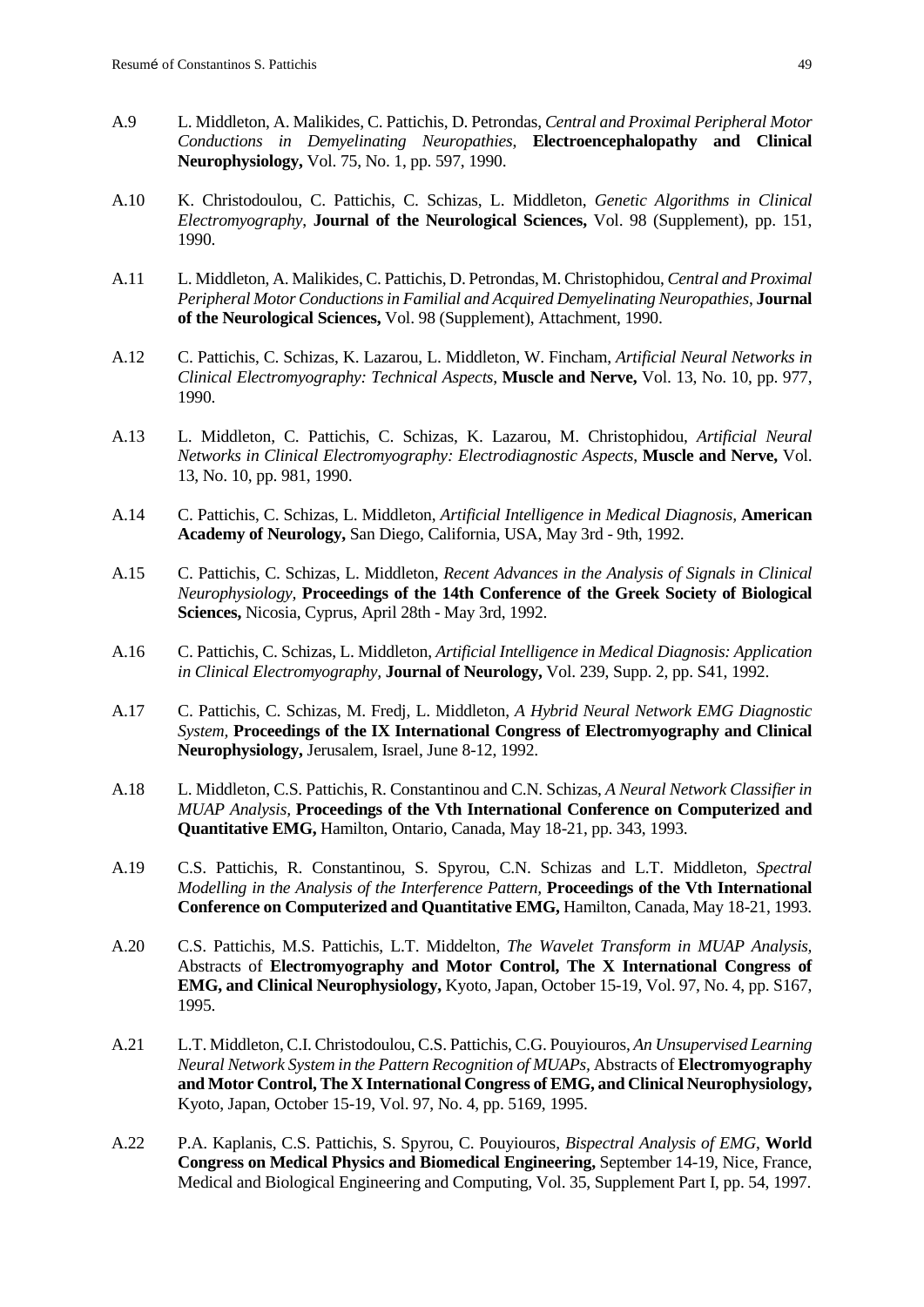- A.23 M. Xyda, C.S. Pattichis, *Model Based Decomposition of MUAP's into their Contituent SFEAPs*, **World Congress on Medical and Biological Engineering and Computing,** September 14- 19, Nice, France, Medical and Biological Engineering & Computing, Vol. 35, Supplement Part I, pp. 55, 1997.
- A.24 C.I. Christodoulou, C.S. Pattichis, M. Pantziaris, T. Tegos, T. Elatrozy, M. Sabetai, S. Dhanjil, A. Nicolaides, *Computer Aided Classification of Carotid Plaques using Neural Networks and Multi-Texture Analysis,* **13th Congress of the European Chapter of the International Union of Angiology, EUROCHAP' 99,** May 26-30, Rhodes, Greece pp. 184, 1999.
- A.25 P.A. Kaplanis, C.S. Pattichis, *Bispectral Analysis of Surface EMG,* **World Congress on Medical Physics and Biomedical Engineering,** Scientific Session: *MO-E324-01* New Methods in Bio Signal & Image Analysis, Track: 11 New Frontiers in Medical Physics and Biomedical Engineering, Chicago, USA, July 23-28, 2000.
- A.26 C. Pattichis, C. Schizas, Y. Dimopoulos, G. Samaras, C. Christodoulou, M. Karaolis, M. Pantziaris, M. Pattichis, A. Nicolaides, *Evaluation of the Risk of Stroke by Telemedicine,*  **World Congress on Medical Physics and Biomedical Engineering,** Scientific Session: *WE-A201-01* Telecom, Telemetry & High Speed Data Transmission, Track: 04 Medical Informatics and Biomedical Information Technology, Chicago, USA, July 23-28, 2000.
- A.27 C. Pattichis, C. Christodoulou, M. Pantziaris, A. Nicolaides, *Texture Analysis of Carotid Plaques,* **World Congress on Medical Physics and Biomedical Engineering,** Scientific Session: *TH-E203-02* Special Session: Information Issues in Vascular Ultrasound image analysis, Track: 04 Medical Informatics and Biomedical Information Technology, Chicago, USA, July 23-28, 2000.
- A.28 A. Antoniades, A. Kouppis, S. Pavlopoulos, E. Kyriacou, A. Kyprianou, A.S. Andreou, C.S. Pattichis, C.N. Schizas, *A Novel Telemedicine System for the Handling of Emergency Cases,* **Proceedings of the 5th World Conference on Injury Prevention and Control**, World Health Organization (WHO), New Delhi, India, 2000.
- A.29 C.S. Pattichis, C.I. Christodoulou, M. Pantziaris, A. Nicolaides, *Expert Network for the Prevention of Stroke*, HEALTH-NET-CEEC 2001: Informatics Tools to Restructure Health Care Services - **First Meeting of the Central and Eastern European Countries**, Targu Mures, Romania, October 18-20, 2001.
- A.30 K. Kyriacou, F. Schnorrenberg, C.N. Schizas, M.S. Pattichis, C.S. Pattichis, *A Modular Neural Network System for the Analysis of Immunostained Nuclei in Histopathological Sections,* **XIV Congress of the International Society of Diagnostic Quantitative Pathology,** Oviedo (Spain) 26-29 September, 2001.
- A.31 C.S. Pattichis, M.S. Pattichis, C.I. Christodoulou, D. James, L. Ketai, P. Soliz, *A Screening System for the Assessment of Opacity Profusion in Chest Radiographs of Miners with Pneumoconiosis,* **First Cyprus-Greek Radiology Conference***,* Nicosia, Cyprus, March 23- 24, 2002, pp. 44.
- A.32 M.S. Pattichis, P. Soliz, C.S. Pattichis, D. James, L. Ketai, *Computer Assisted Morphological Analysis of Opacities in Chest Radiographs,* **ATS 2002 Atlanta International Conference,**  Atlanta, Georgia, U.S.A, May 17-22, 2002.
- A.33 P. Soliz, C.S. Pattichis, M.S. Pattichis, D. James, L. Ketai, *Texture Analysis of Opacity Profusion in Chest Radiographs of Patients Presenting with Pneumoconiosis,* **ATS 2002 Atlanta International Conference**, Atlanta, Georgia, U.S.A., May 17-22, 2002.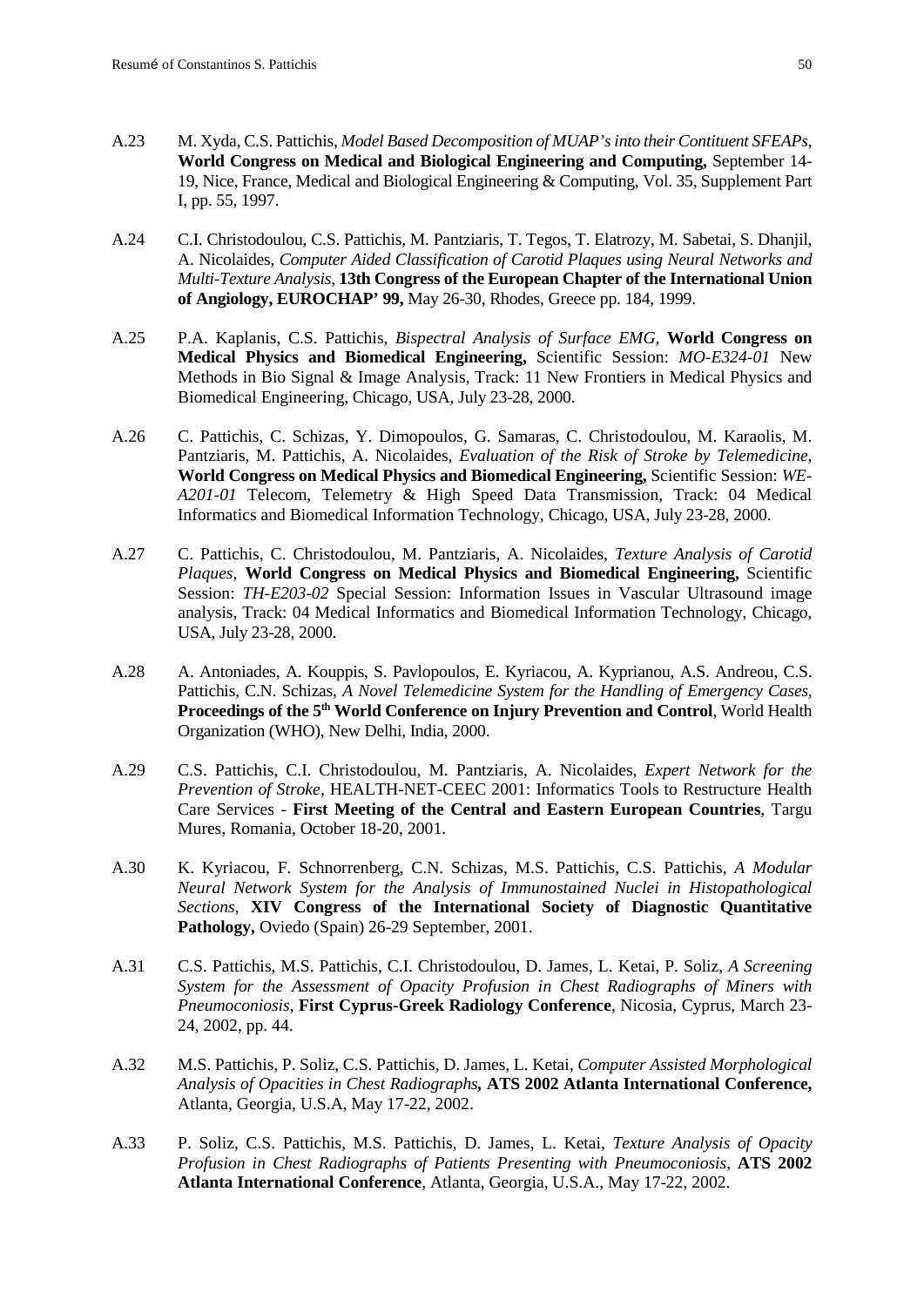- A.34 C. Pattichis, C. Christodoulou, E. Kyriakou and M. Pattichis, *Artificial Neural Networks in Medical Imaging Systems,* **International workshop on Computational Management Science, Economics, Finance and Engineering,** 28-30 March 2003, Limassol, Cyprus.
- A.35 P. Kaplanis, C.S Pattichis, C. Roberts, *Surface EMG Analysis on Normal Subjects Based on Isometric Voluntary Contraction*, **World Congress on Medical Physics and Biomedical Engineering,** 24-29 August 2003. Sydney, Australia.
- A.36 V. Tanos, M.S. Neophytou, C.S. Pattichis, *Computer Assisted Tissue Image Analysis in Endometrium Cancer*, **33rd Meeting of the International Society for Oncodevelopment Biology and Medicine**, 24-29 September, Rhodes, Greece, 2005.
- A.37 C.A. Nicolaou and C.S. Pattichis, *Multi-objective de novo drug design using evolutionary graphs*, **3rd German Conference on Chemoinformatics Goslar,** Germany. 11-13 November 2007, published at Chemistry Central Journal 2008, 2(Suppl 1): P7. doi:10.1186/1752-153X-2-S1-P7.
- A.38 E. Kyriacou, C.S. Pattichis, M. Pattichis, A. Jossif, D. Vogiatzis, L. Paraskeva, A. Konstantinides, *An m-health System for Continuous Monitoring of Children with Suspected Cardiac Arrhythmias,* in Proc. **1st Cyprus Workshop on Signal Processing and Informatics**, Nicosia, Cyprus, July 8, 2008.
- A.39 E. Hadjiprokopis, P. Kaplanis, M.S. Pattichis and C.S. Pattichis, *AM-FM Analysis of SEMG*, in **Proc. 1st Cyprus Workshop on Signal Processing and Informatics**, Nicosia, Cyprus, July 8, 2008.
- A.40 A. Panayides, M.S. Pattichis, C.P. Loizou and C.S. Pattichis, *Error Resilience Wireless Transmission of Medical Ultrasound Video Through Noisy Channels Using Segmentation,* in **Proc. 1st Cyprus Workshop on Signal Processing and Informatics,** Nicosia, Cyprus, July 8, 2008.
- A.41 C.A. Nicolaou, C. Kannas and C.S. Pattichis, Knowledge-driven multi-objective de novo drug design, **4th German Conference on Chemoinformatics
Goslar,** Germany. 9–11 November 2008, published at Chemistry Central Journal 2009, 3(Suppl 1): P22. doi:10.1186/1752-153X-3-S1-P22.
- A.42 A. Panayides, M.S. Pattichis, C.S. Pattichis, C.P. Loizou and A. Pitsillides, *Diagnostically Resilient Medical Ultrasound Video Streaming using H.264,* in online **Proc. 2nd Cyprus Workshop on Signal Processing and Informatics, Nicosia, Cyprus**, July 14th, 2009.
- A.43 C.P. Loizou, M.S. Pattichis, C.S. Pattichis, *AM-FM Texture Image Analysis of the Intima and Media Layers of the Carotid Artery*, in online **Proc. 2nd Cyprus Workshop on Signal Processing and Informatics**, Nicosia, Cyprus, July 14th, 2009.
- A.44 M.S. Pattichis, S. Murillo and A. Panayides, *Diagnostically Driven Image Processing Systems*, in online Proc. **2nd Cyprus Workshop on Signal Processing and Informatics**, Nicosia, Cyprus, July 14th, 2009.
- A.45 K. Ramamurthy, A. Spanias, L. Hinnov, C. Akujuobi, M. Stiber, M. Pattichis, E. Doering, C. Pattichis, H. Thornburg, A. Papandreou-Suppappola, P. Spanias, R. Ayyanar, E. Campana, S. Haag, *Work in Progress – Collaborative Multi-Disciplinary J-DSP Software Project*, **39th ASEE/IEEE Frontiers in Education Conference,** San Antonio, TX, October 18 - 21, 2009.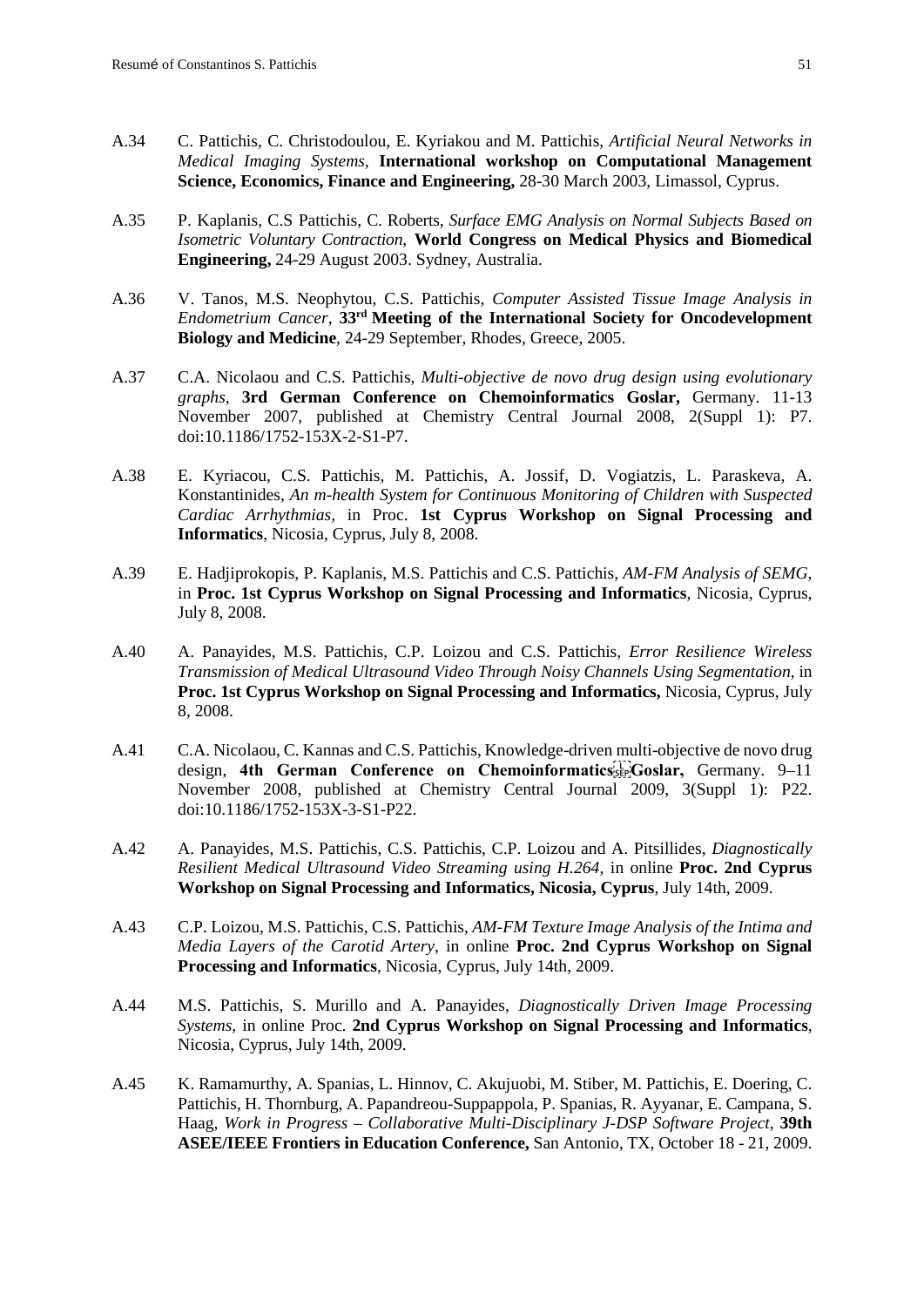- A.46 I. Seimenis, C.P. Loizou, E. Economides, M. Pantziaris, C.S. Pattichis, *Temporal texture and shape analysis for quantification and monitoring of lesion load in multiple sclerosis*, **European Congress in Radiology (ECR2010),** Vienna, Austria, March 4-8, 2010.
- A.47 I. Nicolaidou, A. Antoniades, J. Myllari, D. Giordano, E. Dafli, C. Schizas, C. Pattichis, M. Nikolaidou, D. Spachos, P. Bamidis, P. *Scenario-based assessment for user-testing of medical educational content-sharing solutions,* **6th International Technology, Education and Development Conference, INTED2012,** Valencia, Spain, March, 2011.
- A.48 A. Antoniades, I Nicolaidou, J. Myllari, D. Giordano, E. Dafli, C. Pattichis, M Nikolaidou, P. Bamidis, *Design of evaluation of content sharing solutions in medical education*. **International Conference of Education, Research and Innovation (ICERI),** Madrid, Spain, November, 2011.
- A.49 C. Kannas, Z. Antoniou, I. Kalvari, C. Neophytou, C. Savva, C. Nicolaou, V. Promponas, C. Pattichis, A. Constantinou, *Web-based Virtual Screening Tool for Cancer Chemoprevention Research*, **11th Marianna Lordos Cancer Memorial Fund Conference,** 9th - 11th March 2012, Larnaca, Cyprus.
- A.50 C. Kannas, Z. Antoniou, I. Kalvari, C. Neophytou, C. Savva, C. Nicolaou, V. Promponas, C. Pattichis, A. Constantinou, *Towards a modular Web-based Workflow environment for enabling large scale Virtual Screening in Cancer Chemoprevention Research,* **COST Conference - Personalised Medicine: Better Healthcare for the Future,** 17th - 22nd June 2012, Larnaca, Cyprus.
- A.51 C. Kannas, Z. Antoniou, I. Kalvari, C. Neophytou, C. Savva, C. Nicolaou, V. Promponas, C. Pattichis, A. Constantinou, *Towards a modular Web-based Workflow environment for enabling large scale Virtual Screening in Cancer Chemoprevention Research*, **3rd Recent Advances in Health and Medical Sciences (RAHMS) International Conference,**June 27th, 2012, Limassol, Cyprus.
- A.52 Christos C. Kannas, Kleo G. Achilleos, Zinonas Antoniou, Christos A. Nicolaou, Constantinos S. Pattichis, Christiana M. Neophytou, Christiana Savva, Andreas I. Constantinou, Ioanna Kalvari, Ioannis Kirmitzoglou, Vasilis J. Promponas, *GRANATUM-LISIs: Making complex in silico predictive models accessible to wet biologists,* **7th Conference of the Hellenic Society for Computational Biology & Bioinformatics,** 4th - 6th October 2012, Heraclion, Greece.
- A.53 S. Petroudi, I. Constantinou, M. Pattichis, C. Tziakouri, C. Pattichis, *Evaluation of cooccurrence texture features on AM-FM instantaneous amplitude for breast density classification,* **Physica Medica: European Journal of Medical Physics** 30, e37, 2014.
- A.54 A. Panayides, M.S. Pattichis, E.C. Kyriacou, A. Spanias, A.G. Constantinides, and C.S. Pattichis, *Effective, Real-time Ultrasound Video Communications Over HSPA Networks Using Despeckle Filtering,* **Proc. of 36th Annual Conference of the IEEE Engineering in Medicine and Biology Society, IEEE EMBC'14,** Chicago, U.S.A., Aug. 26-30.
- A.55 E. Kyriacou, S. Kyprianou, S. Christou, R. Constantinou, A. Panayides, M. Neofytou, C.S.Pattichis, *"Avaris Net" Crisis and Emergency Management of Health Services*, **Proc. of 36th Annual Conference of the IEEE Engineering in Medicine and Biology Society, IEEE EMBC'14,** Chicago, U.S.A., Aug. 26-30 2014.
- A.56 E. kyriacou, S. Christou, R. Constantinou, A. Panayides, G. Hadjichristofi, C.S. Pattichis, *Prehospital health Care Management Plaform,* **Proc. of 4th International Conference on**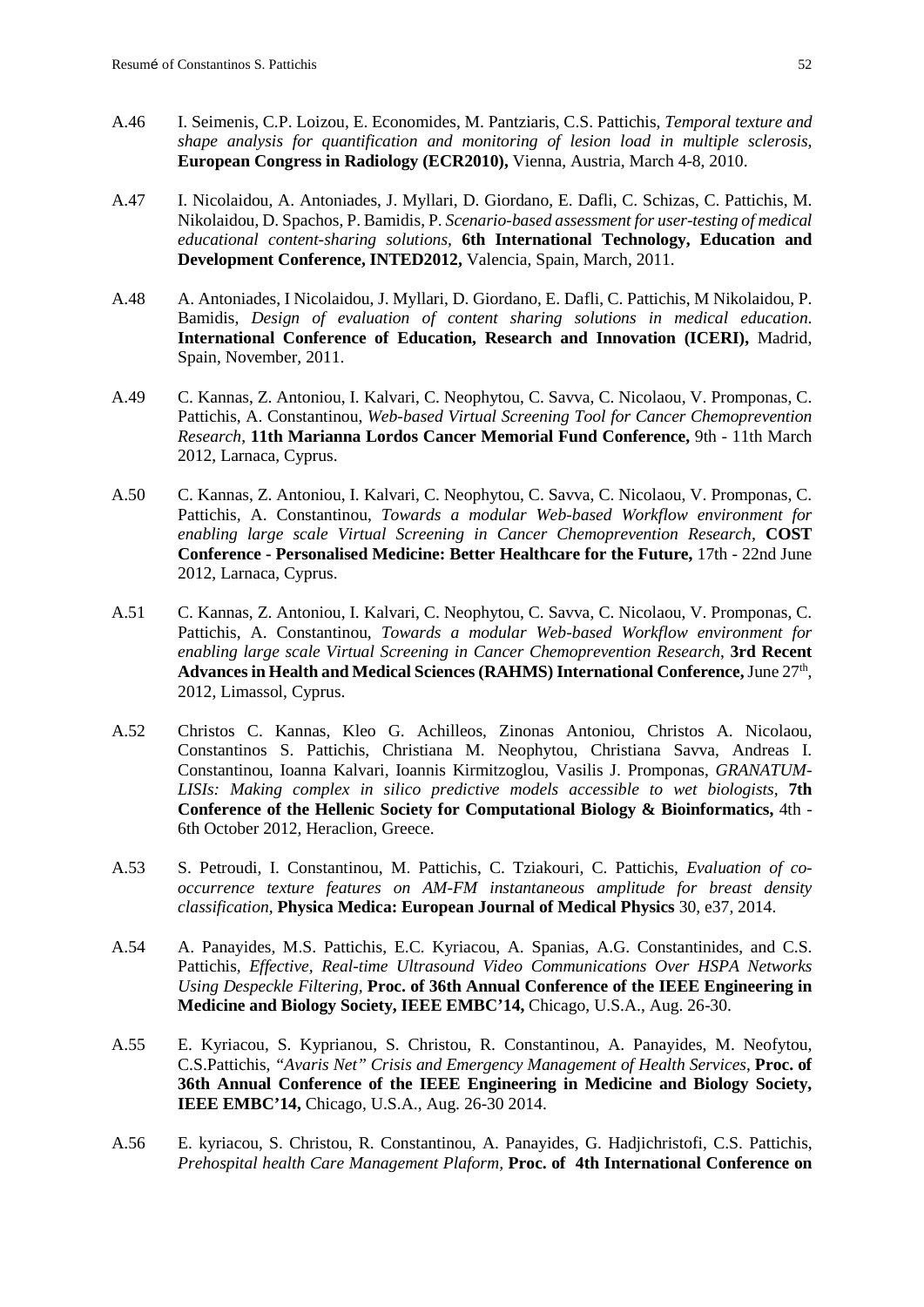**Wireless Mobile Communication and Healthcare, MobiHealth 2014,** Athens Greece, November 3-5 2014.

- A.57 A Antoniades, I. Nicolaidou, R. Constantinou, C. Marangos, E. Kyriacou, P. Bamidis, E. Dafli, C. Christodoulou, C. N. Schizas, and C. S. Pattichis, *The Virtual Emergency TeleMedicine (VETM) game in mobile health care training,* **8th International Conference on Interactive Mobile Communication Technologies and Learning, Special Session on Mobile Health Care and Training,** Thesalloniki, 13-14 Nov., 2014.
- A.58 S. Petroudi, I. Constantinou, C. Tziakouri, A. Antoniades, C. Charalambous, M. Pattichis, C. Pattichis, *AM-FM features for the classification of Regions of Interest towards the Development of a Breast Cancer Density Specific Computer Aided Detection System*, **World Congress on Medical Physics and Biomedical Engineering,** Toronto, 7-12 June, 2015.
- A.59 C.S. Pattichis, E. Kyriakou, C.P. Loizou, S. Petroudi, M.S. Pattichis, C. Christodoulou, A. Nicolaides, *Ultrasound video analysis of carotid plaque morphology for the assessment of stroke,* **2017 IEEE EMBS International Conference on Biomedical & Health Informatics (BHI),** Orlando, Florida, 16-19, Feb. 2017.
- A.60 C. C. Kannas, and C. S. Pattichis, *Self-Adaptive Multi-Objective Evolutionary Algorithm for Molecular Design*, **39th Annual International Conference of the IEEE Engineering in Medicine and Biology Society**, Jeju Island, Korea, 11-15 July 2017.
- A.61 Z. Antoniou, I. Constantinou, M. Neofytou, E. Schiza, A. Panayides, C.S. Pattichis, Constantinos C.N. Schizas, E. Giorgitsi, M. Kalakouti-Kassapi, E. Yiapatou, M. Kyriakides, *Deployment of Generic Cross Border Ehealth Services in Cyprus,* **39th Annual International Conference of the IEEE Engineering in Medicine and Biology Society**, Jeju Island, Korea, 11-15 July 2017.
- A.62 Z. Antoniou, A. Panayides, M. Pantziaris, A.G. Constantinides, C.S. Pattichis, M.S. Pattichis, *Adaptive Video Communications for Real-Time Mhealth Applications,* **39th Annual International Conference of the IEEE Engineering in Medicine and Biology Society**, Jeju Island, Korea, 11-15 July 2017.
- A.63 A. Panayides, M. Pattichis, C.S. Pattichis, *Quantitative Imaging for Precision Medicine*, in Special Session Integrating Informatics and Technology for Precision Medicine**, IEEE EMBS International Conference on Biomedical & Health Informatics (BHI)**, 4-7 March, Las Vegas, USA, 2018.
- A.64 A. Panayides, C. Pitris, C.S. Pattichis, *Radiogenomics in the era of precision medicine,* in Special Session 34: Integrated Precision Medicine Technologies, Organised by C.S. Pattichis and C. Pitris, **World Congress on Medical Physics & Biomedical Engineering**, June 3-8, Prague, Chech Republic, 2018.
- A.65 A. Panayides, C. Pitris, C.S. Pattichis, *Radiogenomics in the era of precision medicine*, in Minisymposia Session IV MS27 – Actionable Health Intelligence: From Precision Medicine to Population Health, Organised by G. Tourassi, Oak Ridge National Laboratory, United States of America and S. Scheidegger, University of Zurich, Switzerland, **The Platform for Advanced Scientific Computing (PASC18) Conference**, July 2-4, 2018, Basel, Switzerland.
- A.66 Dixit, A., & Shanthamallu, U. S., & Spanias, A. S., & Rao, S., & Katoch, S., & Banavar, M. K., & Muniraju, G., & Fan, J., & Spanias, P., & Strom, A., & Pattichis, C., & Song, H. (2018, June), *Board 132: Multidisciplinary Modules on Sensors and Machine Learning* Paper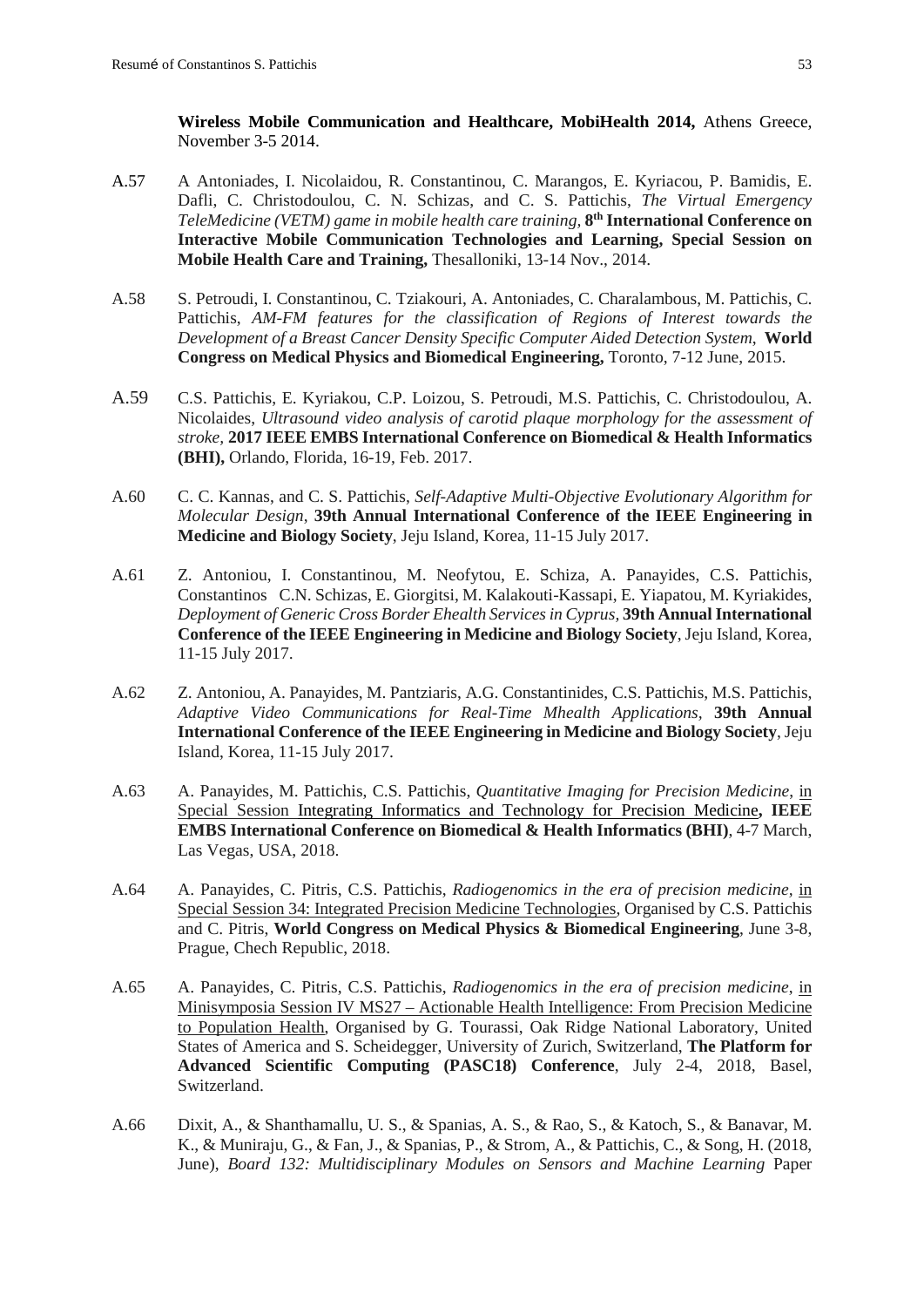presented at **2018 ASEE Annual Conference & Exposition**, Salt Lake City, Utah. [https://peer.asee.org/29923.](https://peer.asee.org/29923)

- A.67 Neokleous, K., Gkougkoudi, E., Hatziaros, M., Schiza, E., Matsangidou, M., Avramides, M., Konstantinidis, S., Bamidis, P. and Pattichis, C., *Co-creation of Virtual Reality Re-Usable Learning objectives for 360° video scenarios for the surgical excision of skin lesion.* **IEEE EMBS International Conference on Biomedical & Health Informatics (BHI),** 19-22 May, Chicago, 4-7, USA, 2019.
- A.68 S. Avgousti, P. Masouras, E. Christoforou, A. Panayides, C.S. Pattichis, *Robotic Systems for General Surgery, Regulatory Approvals and Market Potential,* **International Cell Science and Molecular Biology Conference,** UAE, 14-15 October 2019.
- A.69 Achilleos, KG and Leandrou, S and Prentzas, N and Kyriacou, PA and Kakas, AC and Pattichis, CS, *Rule extraction in the assessment of alzheimer's disease based on brain mri imaging,* **Proceedings of the EMBEC 2020 - 8th European Medical and Biological Engineering Conference**, November 29 – December 3, 2020 Portorož, Slovenia.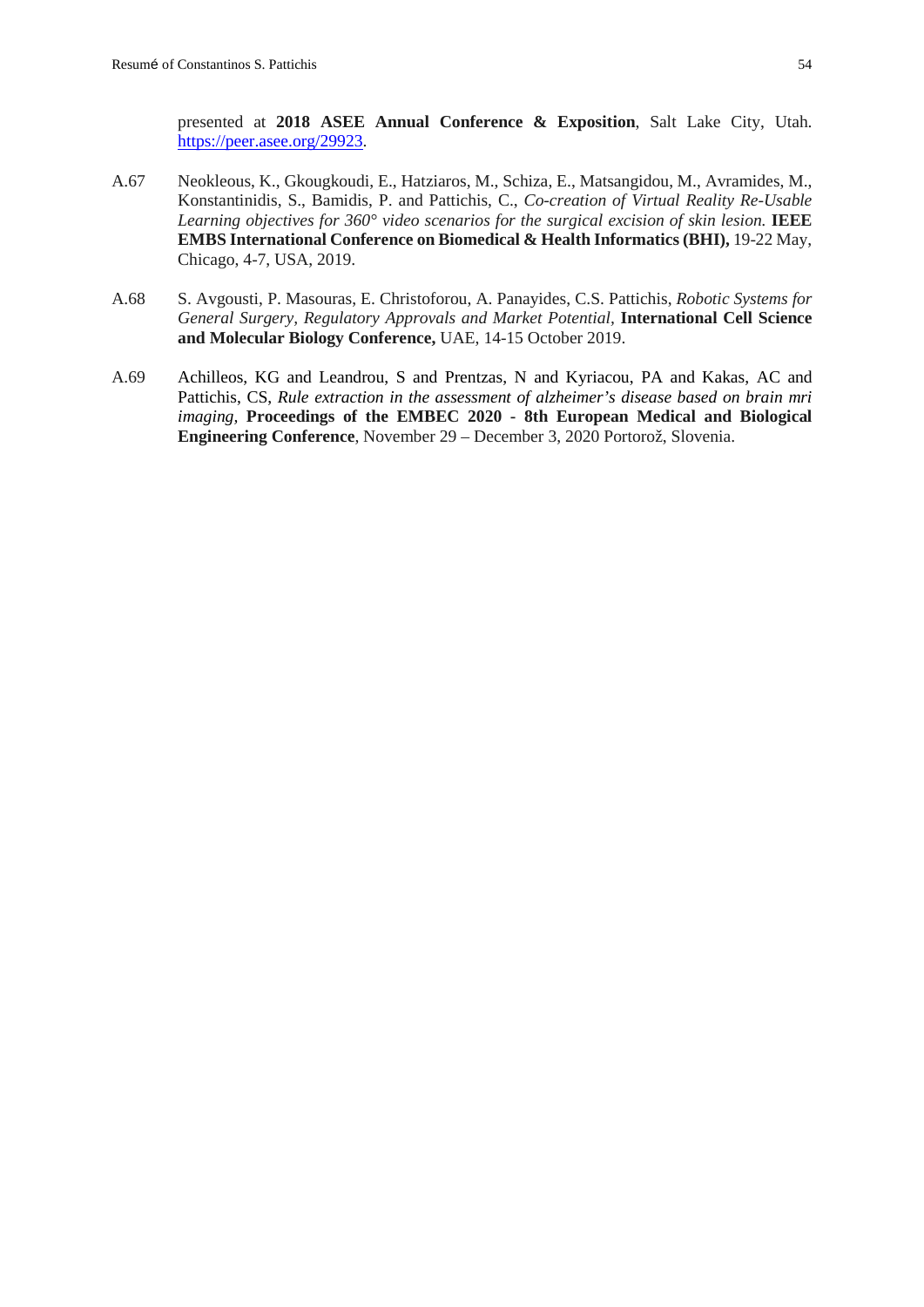**Summary Numbers[2](#page-55-0)**

# **III. RESEARCH GRANTS**

**III.1 Ongoing Research funds for the period 2016-present 4,307,183 Euro III.2 Research funds for the period 2011-2015 2,181,919 Euro III.3 Research funds for the period 2006-2010 3,763,269 Euro III.4 Research funds for the period 2001-2005 790,089 Euro III.5 Research funds for the period 1996-2000 628,693 Euro III.6 Research funds for the period 1986-1995 396,385 Euro TOTAL AMOUNT OF RESEARCH FUNDS MANAGED 12,067,538 Euro 14,427,804 USD[3](#page-55-1)**

### **III.1 Ongoing Research Projects for the Period 2016-present**

- **F.1** *X-eHealth: eXchanging electronic Health Records in a commom framework* Co-Investigator H2020-SC1-DTH-2019-2. SC1-HCC-07-2020 - Support for European eHealth Interoperability roadmap for deployment. Sep. 2020 – Aug. 2022 Funding: 2,999,980 Euro (UCY 63,375 Euro)
- **F.2** *Digital Tools and Methods for Safe Transfer Techniques for Caregivers in Today's Health Care Sector (STTech)* Co-Investigator EU Erasmus+ Sep. 2020 – Aug. 2022 Funding 249,803 Euro (RISE 40,972 Euro)
- **F.3** *Chatbots Enhance personalised European Healthcare Curricula (CEPEH)* Co-Investigator EU Erasmus+ Sep. 2019 – Aug. 2022 Funding 314,685 Euro (RISE 92,310 Euro)
- **F.4** *Integrated National eHealth Ecosystem (eHealth4U)* Co-PI Research Promotion Foundation, Cyprus Restart 2016-2020 – Integrated Projects Jul. 2019 – Jan. 2022 Funding: 1,000,000 Euro (UCY 423,360 Euro)

<span id="page-55-0"></span><sup>&</sup>lt;sup>2</sup> Total project funding was used when computing summary research funds when PI or Co-PI.

<span id="page-55-1"></span> $3$  The Apr. 14<sup>th</sup>, 2021 Euro to USD rate was used.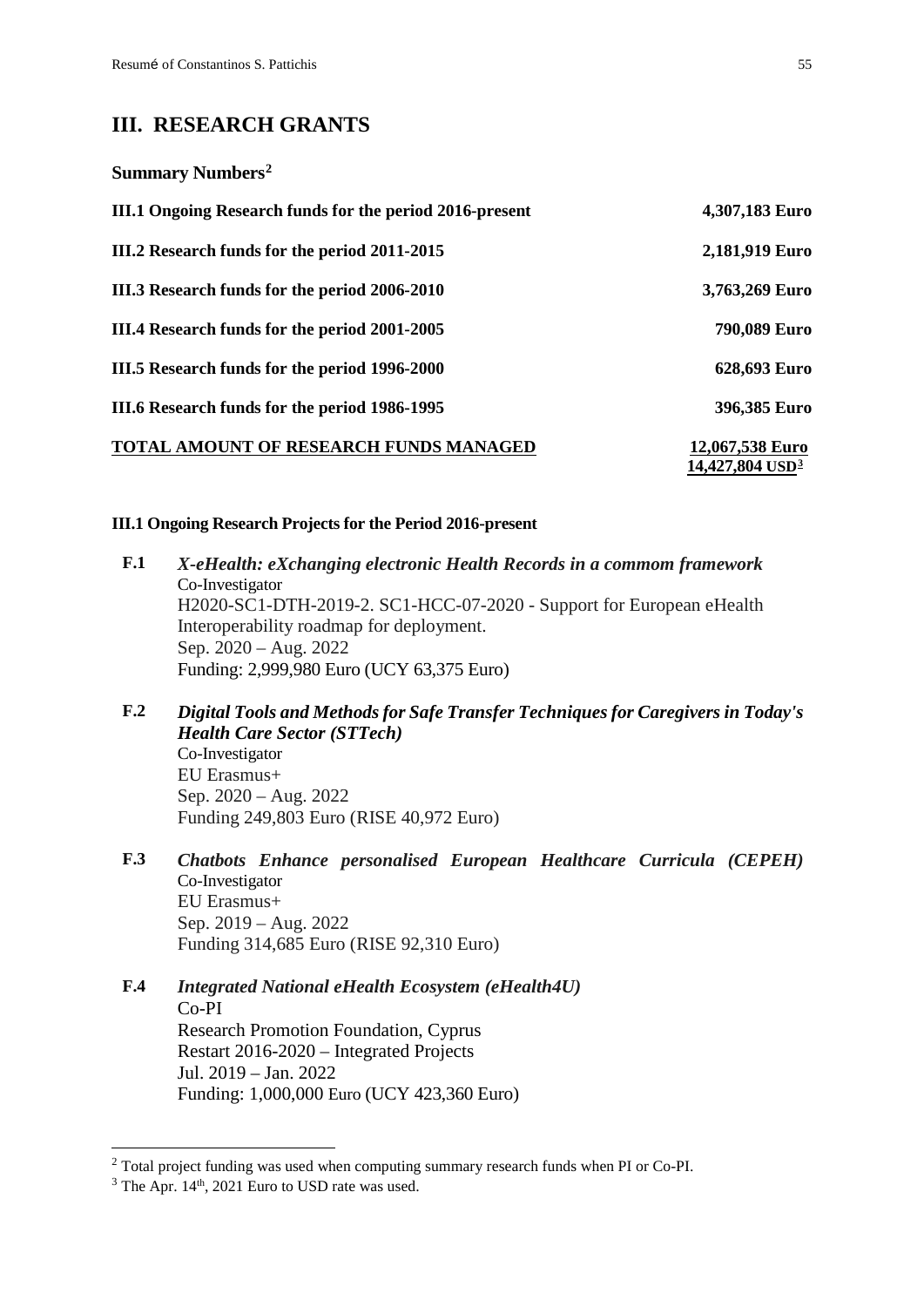- **F.5** *Safe, Efficient and Integrated Indoor Robotic Fleet for Logistic Applications in Healthcare and Commercial Spaces (ENDORSE)* Co-Investigator H2020-MSCA-RISE-2018 (Marie Skłodowska-Curie Research and Innovation Staff Exchange) Oct. 2018 – Sep. 2021 Funding: 1,122,400 Euro (UCY 110,400 Euro)
- **F.6** *Stay on Track: a web platform to help with adhering to prescribed medication (Stay-On-Track)* Co-PI

Research Promotion Foundation, Cyprus Programme: Social Innovation, SOCIALINNO/0617/0014 Oct. 2018 – Sep. 2021 Funding: 100,000 Euro

- **F.7** *Adaptive Video Control for Real-time Mobile Health Systems and Services (ACTRESS)* Co-PI Research Promotion Foundation, Cyprus Restart 2016-2020 Sept. 2018 – Aug. 2020 Funding: 160,000 Euro (UCY 30,000 Euro)
- **F.8** *Co-creation of Virtual Reality re-usable e-resource for European Healthcare Education (CoViRR)* Co-Investigator EU Erasmus+ Sep. 2018 – Aug. 2021 Funding 314,685 Euro (RISE 78,100 Euro)
- **F.9** *Joint Action supporting the eHealth Network (eHAction)* Co-Investigator European Union's Health Programee (2014-2020) Grant Agreement nº 801558 June 2018 - May 2021 Funding: 2,699,989 Euro (UCY 161,035 Euro)
- **F.10** *Research centre on Interactive media, Smart systems and Emerging technologies (RISE)*

Co-Investigator (Co-Leader MRG 7 Smart, Ubiquitous, and Participatory Technologies for Healthcare Innovation) EU H2020-WIDESPREAD-01-2016-2017-Teaming Phase 2 Nov. 2017 – Oct. 2024 Funding: 14,999,790 Euro (416,000 Euro for MRG7) (UCY 463,271 Euro)

**F.11** *[Cyprus Electronic Exchange of Social Security](https://webgate.ec.testa.eu/Ares/ext/documentInfoDetails.do?documentId=080166e5b6160679)* PI EU Innovation and Networks Executive Agency (INEA) Department C - Connecting Europe Facility (CEF) Unit C4 Energy & ICT [2017-CY-IA-0016]: Mar. 2018 – Feb. 2020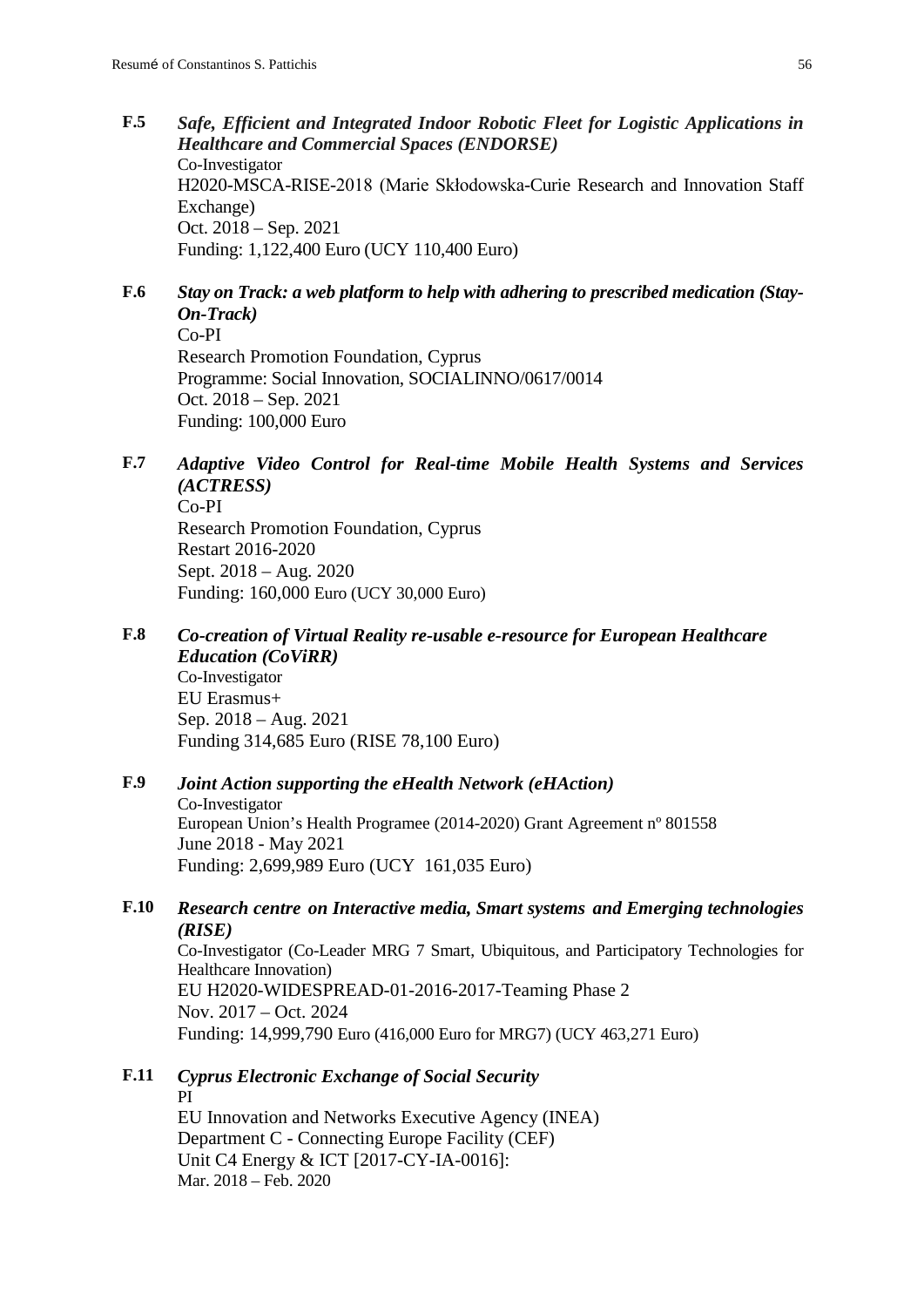Funding: 1,186,197 Euro (UCY 463,952 Euro)

# **F.12** *Integrated Precision Medicine Technologies Research Centre of Excellence (IPMT)*

PI EU H2020-WIDESPREAD-04-2017-Teaming Phase 1 Sept. 2017 – Aug. 2018 Funding: 399,999 Euro (UCY 140,287 Euro)

# **F.13** *Deployment of Generic Cross Border eHealth Services in Cyprus* PI

EU Innovation and Networks Executive Agency (INEA) Department C - Connecting Europe Facility (CEF) Unit C4 Energy & ICT [2015-CY-IA-0095]: Jan. 2017 – Dec. 2020 Funding: 593,356 Euro (UCY 445,017 Euro)

# **F.14** *eHealth Eurocampus*

Co-Investigator EU ERASMUS+ PROGRAMME Strategic Partnerships - Key Action 2 AGREEMENT NUMBER 2016-1-FR01-KA203-023932 Sept. 2016 – Aug. 2019 Funding: 35,439 Euro

### **III.2 Completed Research Projects for the Period 2011-2015**

- **F.15** *Future Internet Social and Technological Alignment Research (FI-STAR): Electronic Health Record Application Support Service Enablers (EHR-EN)* Co-PI EU FP7 THEME Future Internet ICT: 604691 [FI.ICT-2011.1.8]: April 2014 – September 2015 Funding: 121,120 Euro
- **F.16** *Future Education and Training in Computing: How to support learning at anytime anywhere* Co-PI EU Lifelong Learning Programme: 539461-LLP-1-2013-1-BG-ERASMUS-ENW November 2013 – Octomber 2015

Funding: 12,000 Euro **F.17** *New e-Heath Services For The European Reference Network on rare anaemias (eEnerca)* Co-Investigator EU EAHC Health Program - The executive agency for Health and Consumers, Jan. 2014 – Sept. 2016, Funding 166,524 Euro

# **F.18** *Development of a Breast Cancer Density Specific Computer Aided Detection System* Co-PI Research Promotion Foundation, Cyprus

Program for Research and Technological Development 2009-2010 February 2013 – February 2015 Funding: 139,700 Euro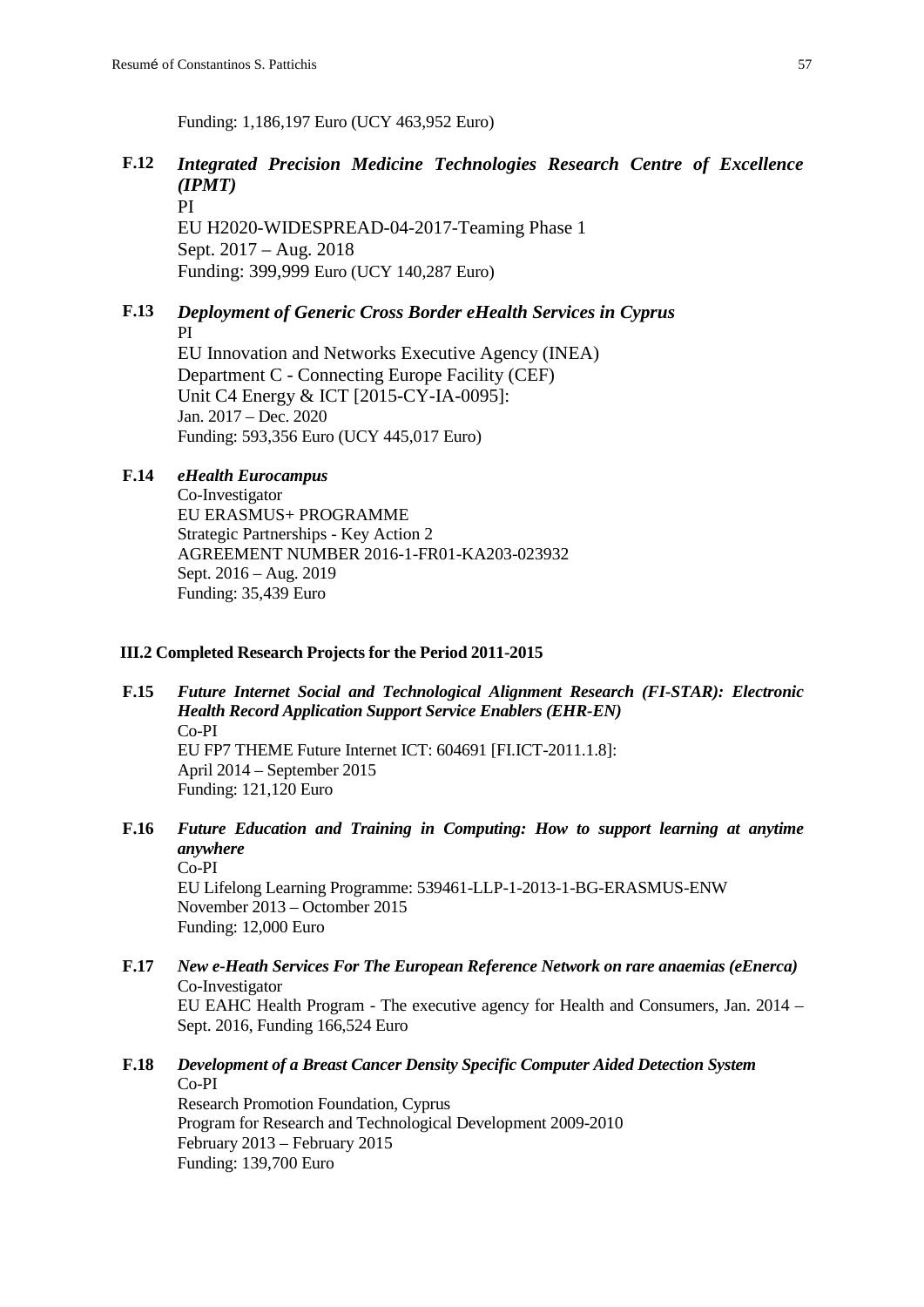- **F.19** *Investigation of Type 2 Diabetes susceptibility loci in the Cypriot population* Co-Investigator Research Promotion Foundation, Cyprus Program for Research and Technological Development 2009-2010 Sept. 2010 – Sept. 2013 Funding: 139,700 Euro (University of Cyprus budget: 20,000 Euro)
- **F.20** *A Next-Generation, Secure Linked Data Medical Information Space for Semantically-Interconnecting Electronic Health Records and Clinical Trials Systems Advancing Patients Safety in Clinical Research (Linked2Safety)* Co-Investigator FP7-ICT-2011-7 Oct. 2011-Sept. 2014 Funding: 560,600 Euro
- **F.21** *A Social Collaborative Working Space Semantically Interlinking Biomedical Researchers, Knowledge and Data for the Design and Execution of in-silico Models and Experiments in Cancer Chemoprevention (GRANATUM)* Co-Investigator EU FP7 ICT-2009.5.3: Virtual Physiological Human Feb. 2011-Jul. 2013 Funding: 330,000 Euro
- **F.22** *Long Lasting Memories*

Co-Investigator EU FP7 ICT PSP Theme : ICT for ageing well with cognitive problems, combining assistive and independent living technologies Apr. 2010-Nov. 2011 Funding: 349,590 Euro

- **F.23** *Multi-type Content Repurposing and Sharing in Medical Education (mEducator)* Co-Investigator EU FP7 eContentplus Programme Best Practice Network May 2009-Apr. 2012 Funding: 281,250 Euro
- **F.24** *Collaborative Research: Design, Implementation and Dissemination of Multidisciplinary online Java Digital Signal Processing (J-DSP)* Co-Investigator NSF, USA (multidisciplinary CCLI phase 3) August 2008 – August 2013 Funding: 11,380 Euro
- **F.25** *Quantitative and Qualitative Analysis of Brain White Matter Lesions in Multiple Sclerosis Subjects* Co-Investigator

Research Promotion Foundation, Cyprus Program for Research and Technological Development 2008 December 2008 – January 2011 Funding: 129,775 Euro

**F.26** *Real time Wireless Transmission of Medical Ultrasound Video* Principal Investigator Research Promotion Foundation, Cyprus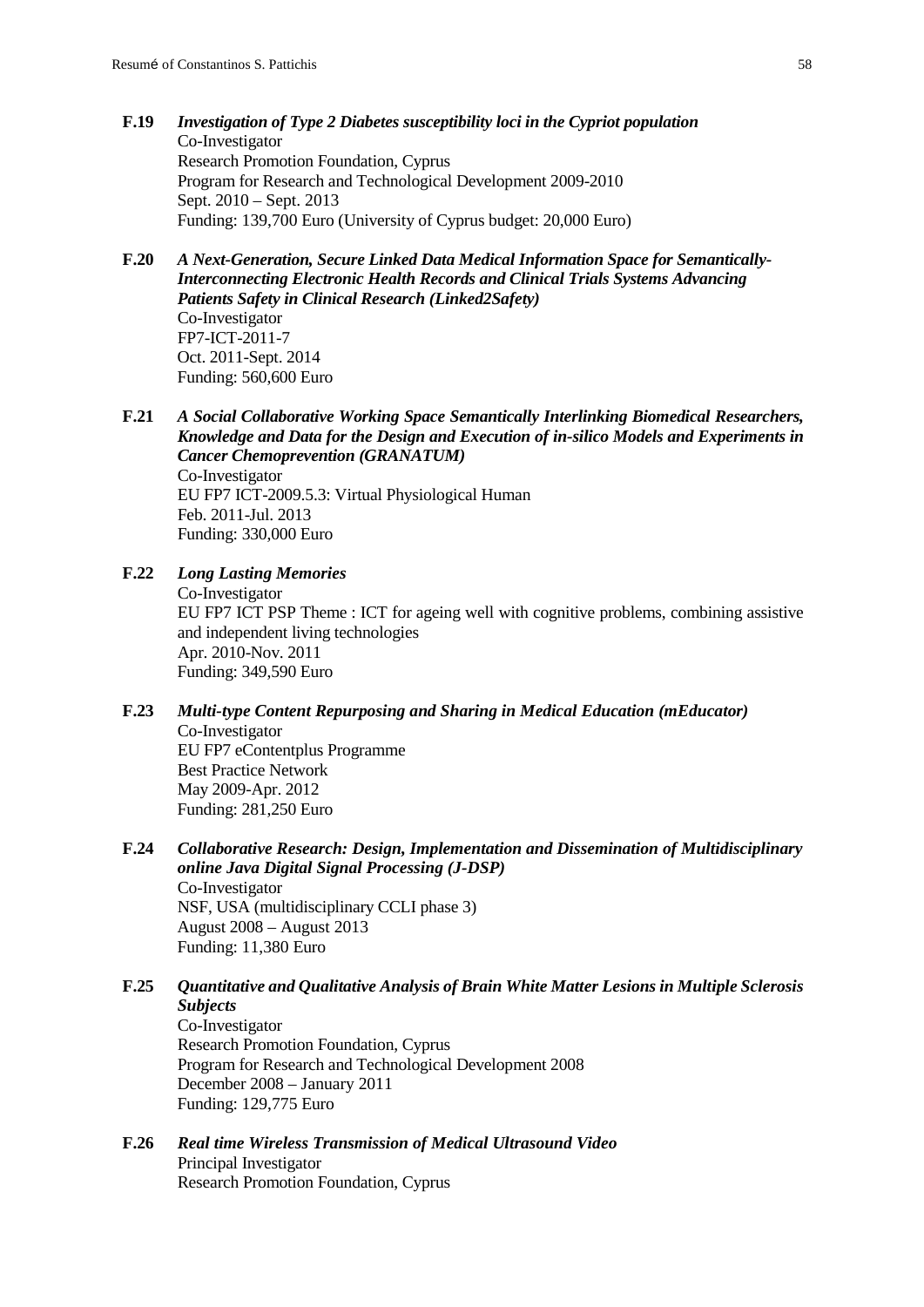Program for Research and Technological Development 2008 December 2008 – November 2010 Funding: 59,980 Euro

#### **III.3 Completed Research Projects for the Period 2006-2010**

- **F.27** *A Computer Aided Diagnostic tool in Gynaecological Endoscopy (CAD\_Gen)* Co-Principal Investigator Ministry of Commerce and Industry, Cyprus Call for High Technology and Innovative Incubator Companies May 2008 – Oct. 2010 Funding: 224,525 Euro
- **F.28** *Mobile and Robotised Telemedicine for Emergency Vehicle (MARTE-III)* Principal Investigator Research Promotion Foundation, Cyprus Program for Bilateral Cooperation: Cyprus-France 2007-2009 May 2008 – April 2010 Funding: 12,520 Euro
- **F.29** *LifeQ* Co-Investigator Ministry of Commerce and Industry, Cyprus Call for High Technology and Innovative Incubator Companies May 2007 – April 2009 Funding: 224,525 Euro
- **F.30** *Investigating Disease Associated Gene-Gene Interactions: A Distributed Complete two SNP Interaction Analyses Framework* Principal Investigator Glaxo Smith Klime, UK December 2007 – November 2009 Funding: 98,900 Euro
- **F.31** *A Mediterranean network for Higher and Continuing Medical Education Resources (WideMEDnet)*

Principal Investigator EU European Regional Development Fund INTERREG III B Archimed November 2008 – December 2008 Funding: 481,318 Euro (for the University of Cyprus: 158,242 Euro)

### **F.32** *Wireless Microsensors for the Detection of Cardiac Diseases* Principal Investigator

Research Promotion Foundation, Cyprus Program for Research and Technological Development 2005-2007 December 2006 – December 2008 Funding: 183,320 Euro

#### **F.33** *Multimodal Biometric Security System*

Co-Investigator Research Promotion Foundation, Cyprus Program for Research and Technological Development 2005-2007 December 2006 – December 2008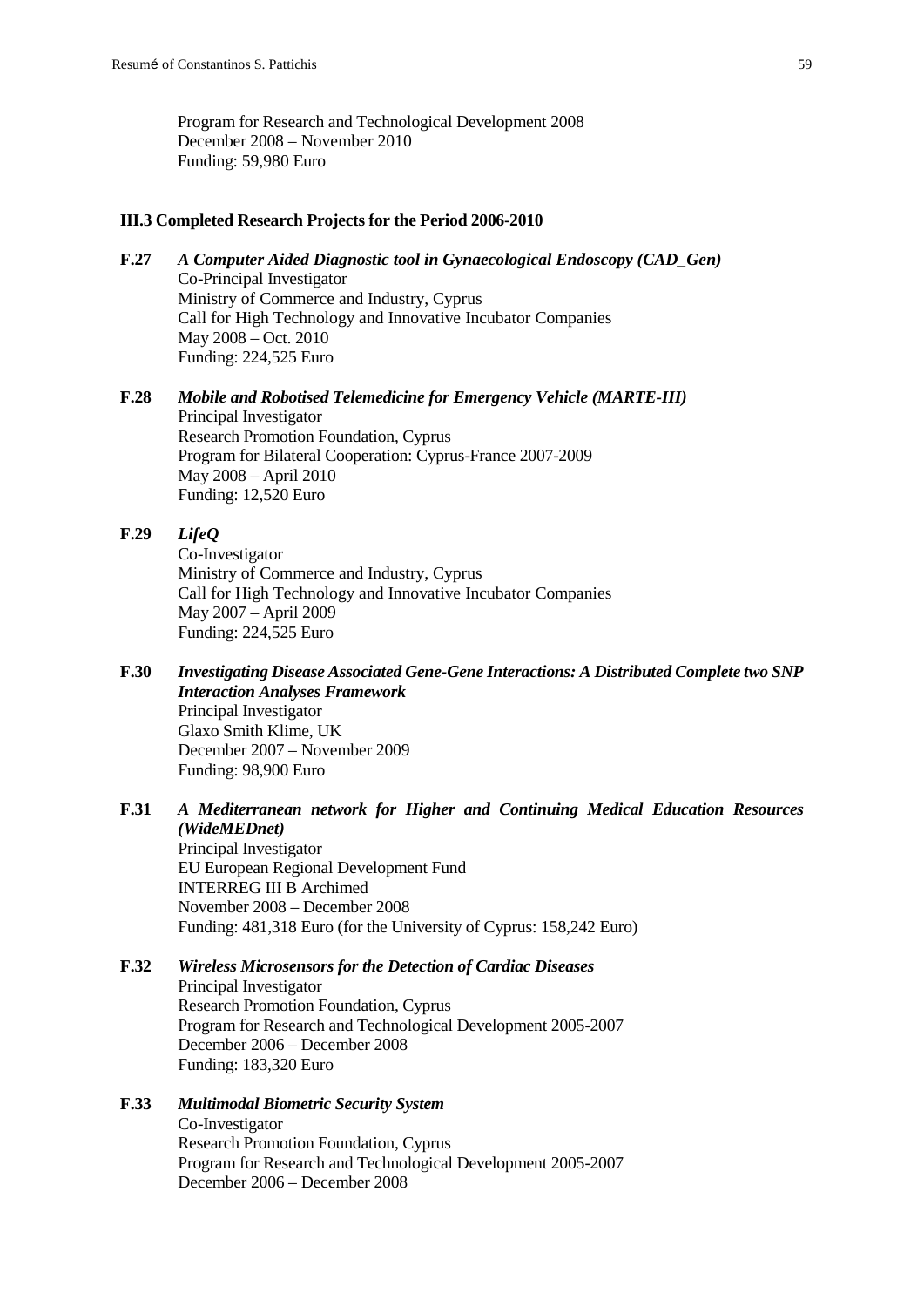Funding: 59,210 Euro

- **F.34** *A Mediterranean Research and Higher Education Intranet in Medical and Biological Sciences (IntraMEDnet)* Principal Investigator EU European Regional Development Fund INTERREG III B Archimed June 2006 – November 2008 Funding: 1,233,940 Euro (for the University of Cyprus 340,708Euro)
- **F.35** *An INTEgrated broadband telecommunication pilot teleservices-platform for improving health care provision in the Region of MEDiterranean* Co-Investigator EU European Regional Development Fund INTERREG III B Archimed June 2006 – March 2007 Funding: 197,388 Euro
- **F.36** *East Mediterranean Cohesion on Information and Telecommunications* Co-Investigator EU European Regional Development Fund INTERREG III B Archimed June 2006 – March 2007 Funding: 61,162 Euro
- **F.37** *Accident Prediction Early Warning System* Principal Investigator Research Promotion Foundation, Cyprus Program Expatriate Researchers 2003-2005 September 2006 – August 2008 Funding: 82,345 Euro
- **F.38** *The Network Digital Video Surveillance Project* Co-Investigator Ministry of Commerce and Industry, Cyprus Call for High Technology and Innovative Incubator Companies April 2006 – April 2008 Funding: 224,525 Euro
- **F.39** *Intraoperative Computer Assisted Tissue Image Analysis (CATIA)* Co-Principal Investigator Research Promotion Foundation, Cyprus PENEK/KIN 2005, Program for the Financial Support of New Researchers March 2006 – February 2008 Funding: 118,896 Euro
- **F.40** *Video Segmentation and Motion Analysis of the Atherosclerotic Carotid Plaque in Ultrasound Imaging (***VISEMA***)* Co-Principal Investigator Research Promotion Foundation, Cyprus Program Hosting an Expatriate Researcher February 2006 – January 2007 Funding: 62,066 Euro
- **F.41** *Surface EMG Diagnostic System Based on Statistical and Modelling*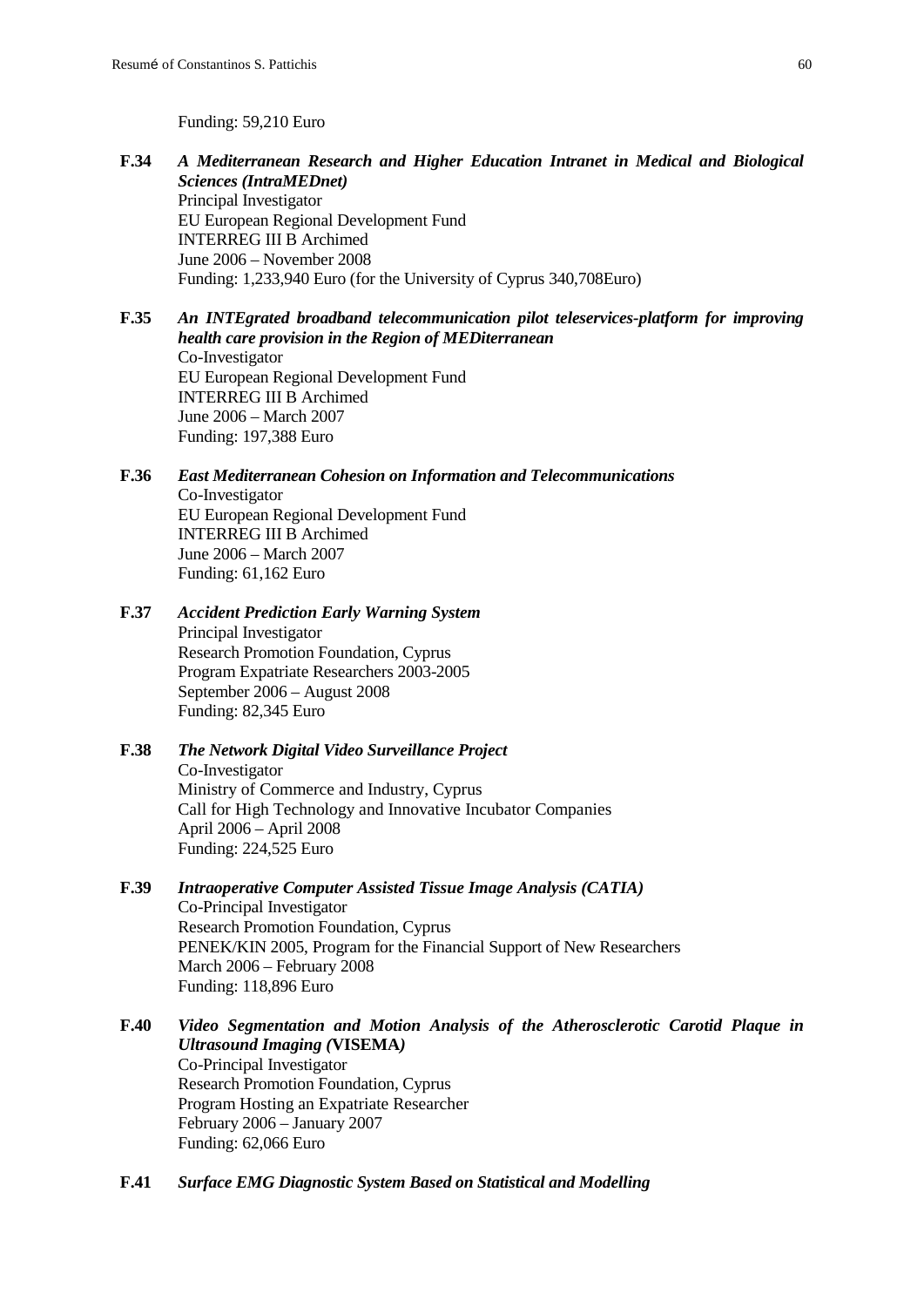Principal Investigator Research Promotion Foundation, Cyprus Program for Bilateral Cooperation: Cyprus-Slovenia 2003-2005 December 2005 – November 2007 Funding: 18,056 Euro

- **F.42** *Advanced Telecommunication System for the Direct and Automated Notification of Volunteer Blood Donors* Principal Scientific Investigator Research Promotion Foundation, Cyprus Program for Research and Technological Development 2005-2007 September 2005 – August 2008 Funding: 213,460 Euro
- **F.43** *Development of Knowledge-based Visual Attention Models for Perceptual Video Coding* Principal Investigator Research Promotion Foundation, Cyprus Program for Research and Technological Development 2003-2005 September 2005 – August 2007 Funding: 141,905 Euro
- **F.44** *Network for Future Regional Health Care / Future Health* Co-Investigator European Regional Development Fund INTERREG III C North zone January 2004 – December 2006 Funding: 59,098 Euro
- **F.45** *Network of Excellence on Virtual Reality and Virtual Environments Applications for Future Workspaces (INTUITION)* Co-Investigator European Commission, DG for Information Society Technologies Integrating and Strengthening the ERA October 2004 – September 2006 Funding: 17,530 Euro
- **F.46** *Mobile and Robotised Telemedicine for Emergency Vehicle (MARTE)* Principal Investigator Research Promotion Foundation, Cyprus Program for Bilateral Cooperation: Cyprus-France 2003-2005 September 2004 – August 2006 Funding: 10,520 Euro
- **F.47** *SEEArchWeb: An Interactive Web-based Forum of Southeastern European Archaeology* Co-Investigator MINERVA Programme October 2003 – September 2006 Funding: 38,060 Euro

#### **III.4 Completed Research Projects for the Period 2001-2005**

**F.48** *Exploratory Investigation in the Analysis of High Dimensional SNPs Data* Principal Investigator Glaxo Smith Klime, UK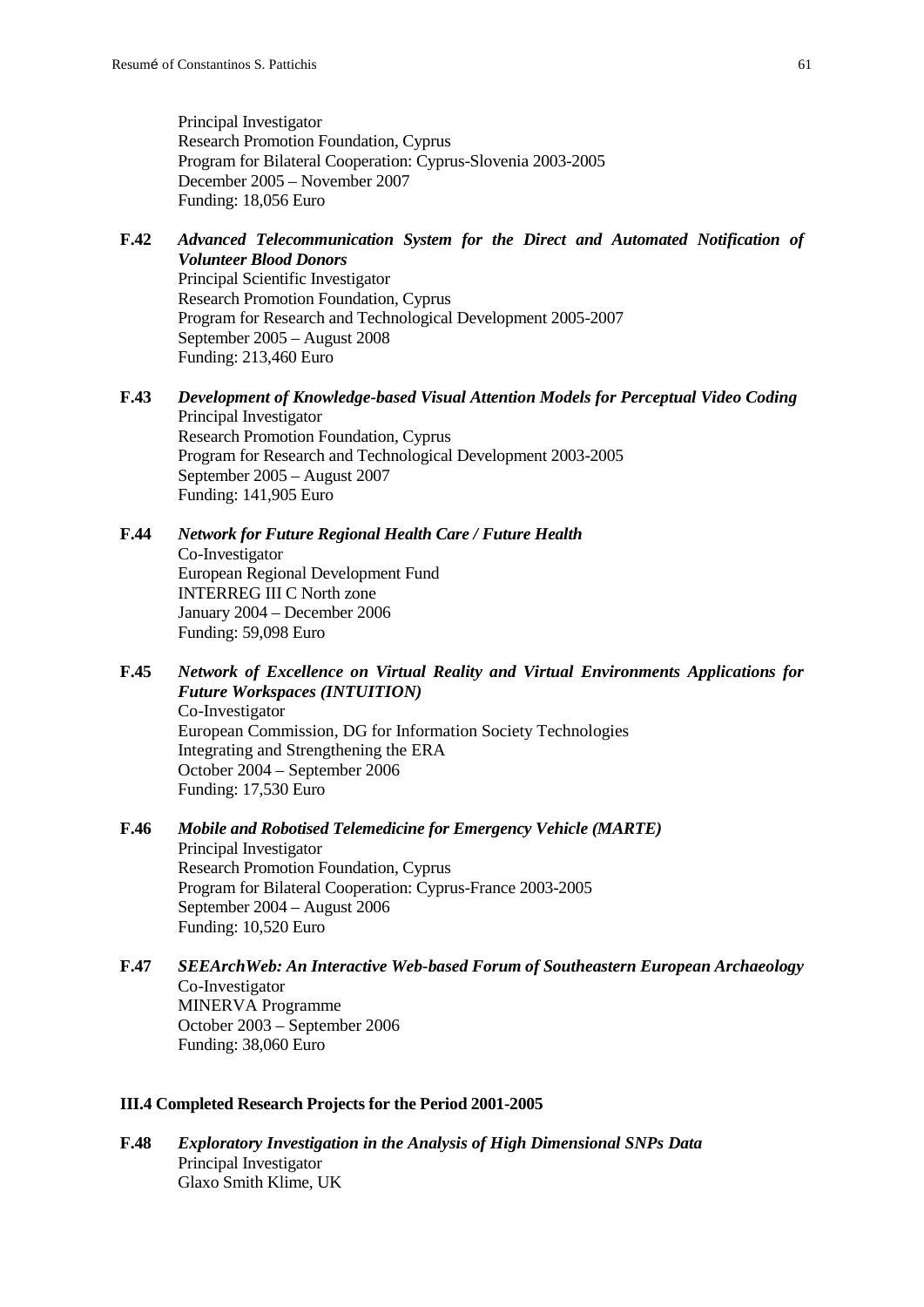December 2004 – December 2005 Funding: 90,640 Euro

- **F.49** *Integrated System for the Evaluation of Ultrasound Imaging of the Carotid Artery (TALOS)* Co-Principal Investigator Research Promotion Foundation, Cyprus Program for Research and Technological Development 2003-2005 January 2004 – December 2005 Funding: 87,440 Euro
- **F.50** *Integrated System for the Digital Analysis of Endoscopic Imaging Macrobiopsy for the Support of the Diagnosis of Gynaecological Cancer (IPPOKRATIS)* Principal Investigator Research Promotion Foundation, Cyprus PENEK 2002, Program for the Financial Support of New Researchers December 2002 – November 2004 Funding: 65,785 Euro
- **F.51** *Electronic Journeys: A Case for The Cyprus Educational & Cultrural System (Avli tou Evagora)*

Co- Investigator Ministry of Education and Culture, Cyprus Telecommunications Authority, and University of Cyprus, Cyprus September 2002 – December 2004 Funding: 280,645 Euro

**F.52** *Integrated System for the Support of the Diagnosis for the Risk of Stroke (IASIS)*

Principal Investigator Research Promotion Foundation, Cyprus 5<sup>th</sup> Annual Program for the Financing of Research Projects December 2002 – November 2005 Funding: 102,438 Euro

### **F.53** *European Computing Education and Training (ECET)* Co- Investigator European Commission, DG for Education and Culture Socrates Programme October 2001 – September 2004

Funding: 17,546 Euro

**F.54** *Image Processing of Hyperspectral Satellite Imagery*

Co- Investigator Ball Aerospace &Technologies Corp. Systems Engineering Operations, USA July 2001 – December 2001 Funding: 8,330 Euro

# **F.55** *Quantitative Analysis of Chest Radiographs*

Co- Investigator KESTREL Corporation, USA, Biomedical Imaging Division National Institute for Occupational Safety and Health (NIOSH) Grant 2R44 OHRRGM 03595. January 2001 – August 2002 Funding: 28,510 Euro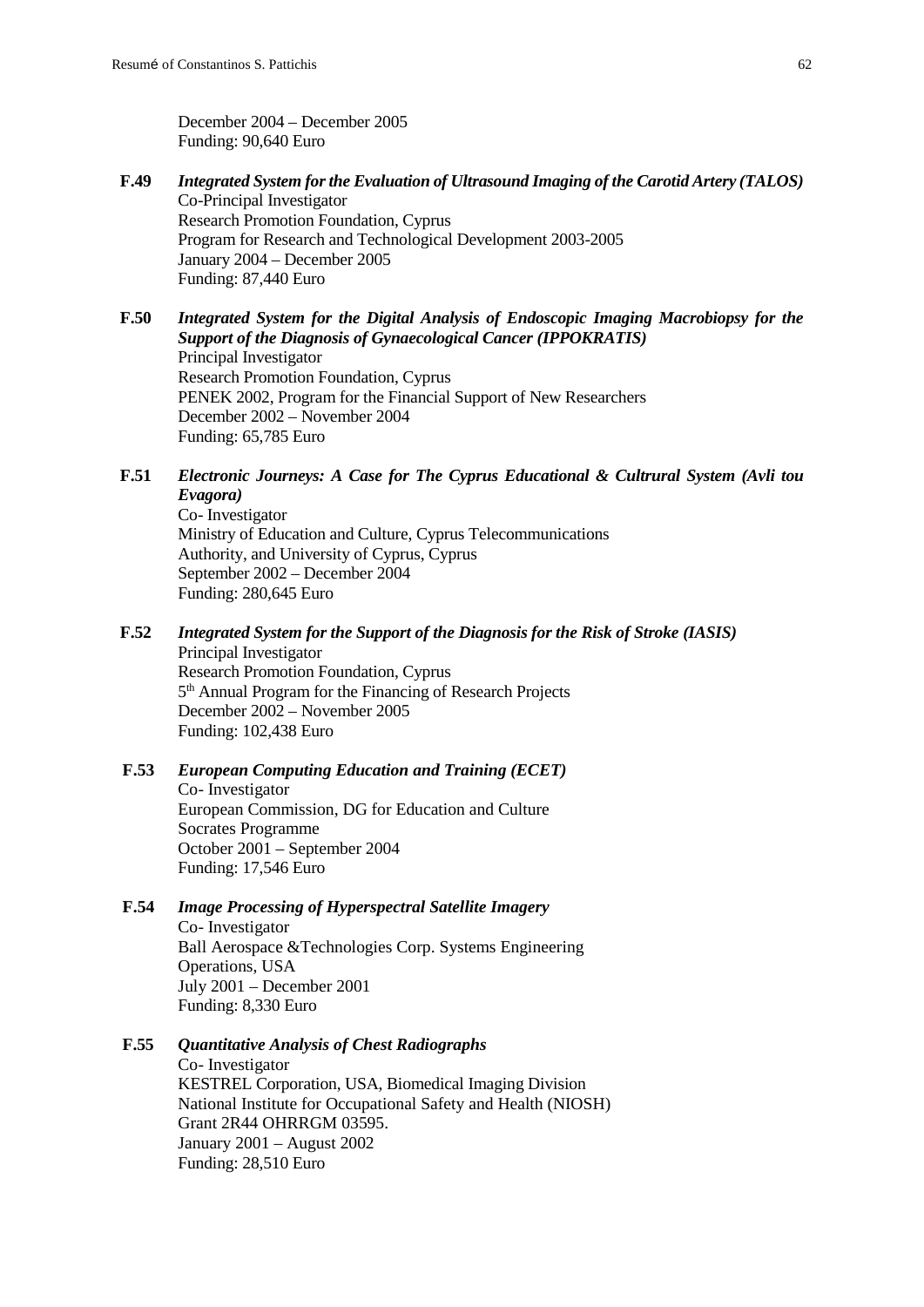**F.56** *Neurological and Genetic Networking of the two Communities (NeuroNet)* Principal Investigator United Nations Office for Project Services (UNOPs) January 2001 - December 2002 Funding: 108,755 Euro

#### **III.5 Completed Research Projects for the Period 1996-2000**

# **F.57 Health Telematics Services Based on the WAP Protocol**  Co-Principal Investigator Planning Bureau, Cyprus/General Secretariat of Research and Technology, Greece October 2000 – March 2002 Funding: 8,770 Euro

**F.58** *Remote Medical Education via Internet Enhanced Services (REMEDIES LEONARDO EL/00/B/F/PP-1114019)* Co- Investigator European Commission, DG XXII Leonardo Da Vinci Programme January 2000 – Decemeber 2001 Funding: 17,540 Euro

## **F.59** *Health Telematics*

Principal Investigator University of New Mexico High Performance Computing Education & Research Center September 2000 – August 2001 Funding: 27,626 Euro

- **F.60** *Software and Hardware for the Digital Systems Laboratory of UNM* Co-Principal Investigator Xilinx Corporation, USA September 2000 – August 2001 Funding: 26,665 Euro
- **F.61** *Continuing Professional Development Concerning General Practicioners (PROPRACTITION)*

Co- Investigator European Commission, DG XXII Leonardo Da Vinci Programme December 1999 – June 2001 Funding: 13,156 Euro (Total budget 139,305 Euro)

### **F.62** *Acquisition, Transmission and Compilation of Digital Sound and Image in Medical Practice (TELEPATHOLOGY)* Co- Investigator

European Commission, DG XXII Leonardo Da Vinci Programme December 1999 – June 2001 Funding: 6,130 Euro (Total budget 136,555 Euro)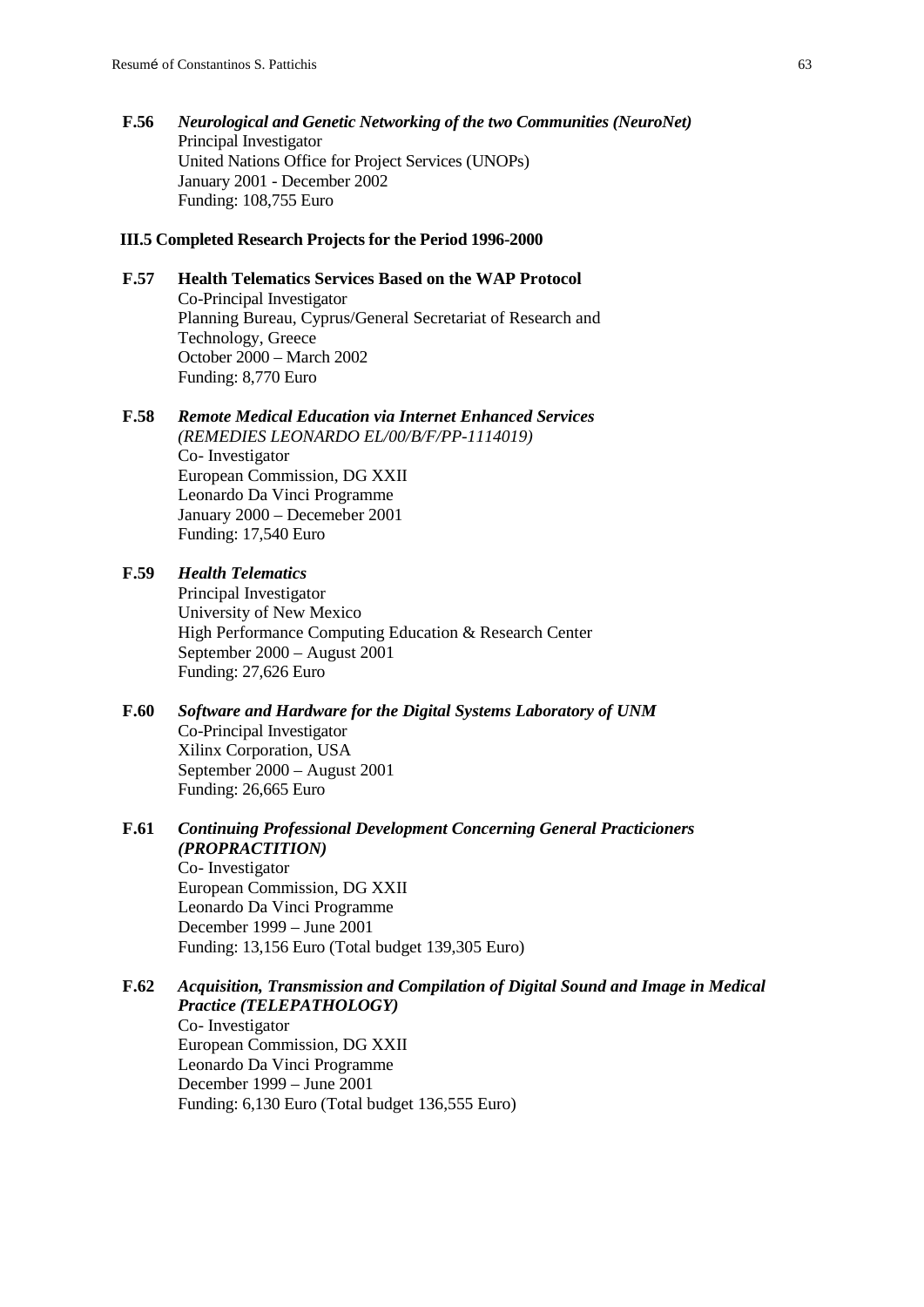- **F.63** *Gynecological Cancer Diagnostic Telepathology and Teleconsultation Network (TELEGYN)* Principal Investigator Middle East Cancer Consortium June 1999 – May 2001 Funding: 25,385 Euro
- **F.64** *Additional Funding for the project Gynecological Cancer Diagnostic Telepathology and Teleconsultation Network* Co-Principal Investigator Rotary International May 2000 Funding: 21,000 Euro
- **F.65** *Training Virtual Environment for Life-long Learning in Biomedicine (TRAVELLING)* Co- Investigator European Commission, DG XXII Leonardo Da Vinci Programme December 1998 – December 2000 Funding: 5,950 Euro (Total budget 195,495 Euro)
- **F.66** *Cultural Journeys in the Information Society (CJIS)* Co-Investigator European Commission International Scientific Co-operation Initiative December 1998 – November 2000 Funding: 39,378 Euro (Total budget 511,667 Euro)
- **F.67** *An Integrated Portable Medical Device for Emergency Telemedicine – HC4027, EMERGENCY-112*

Co-Investigator European Commission, DG XIII 4th Research & Development Framework Programme, Healthcare Telematics January 1998-December 2000 Supported by the Government of Cyprus Planning Bureau Funding: 63,018 Euro (Total budget 1,092,212 Euro)

# **F.68** *Mobile Unit for Health Care Provision via Telematic Support-HC1001*

Co-Investigator European Commission, DG XIII 4th Research & Development Framework Programme, Healthcare Telematics January 1996-December 1998 Supported by the Government of Cyprus, Planning Bureau Funding: 72,202 Euro (Total budget 1,925,585 Euro)

### **F.69** *Health Telematics Training Network - HEALTHNET* Principal Investigator European Commission, DG XXII Leonardo Da Vinci Programme December 1997 – December 2000 Funding: 142,280 Euro

**F.70** *The Value of Non-Invasive Investigations in Identification of Individuals with Asymptomatic Carotid Stenosis at Risk of Stroke (ACSRS)* Co-Investigator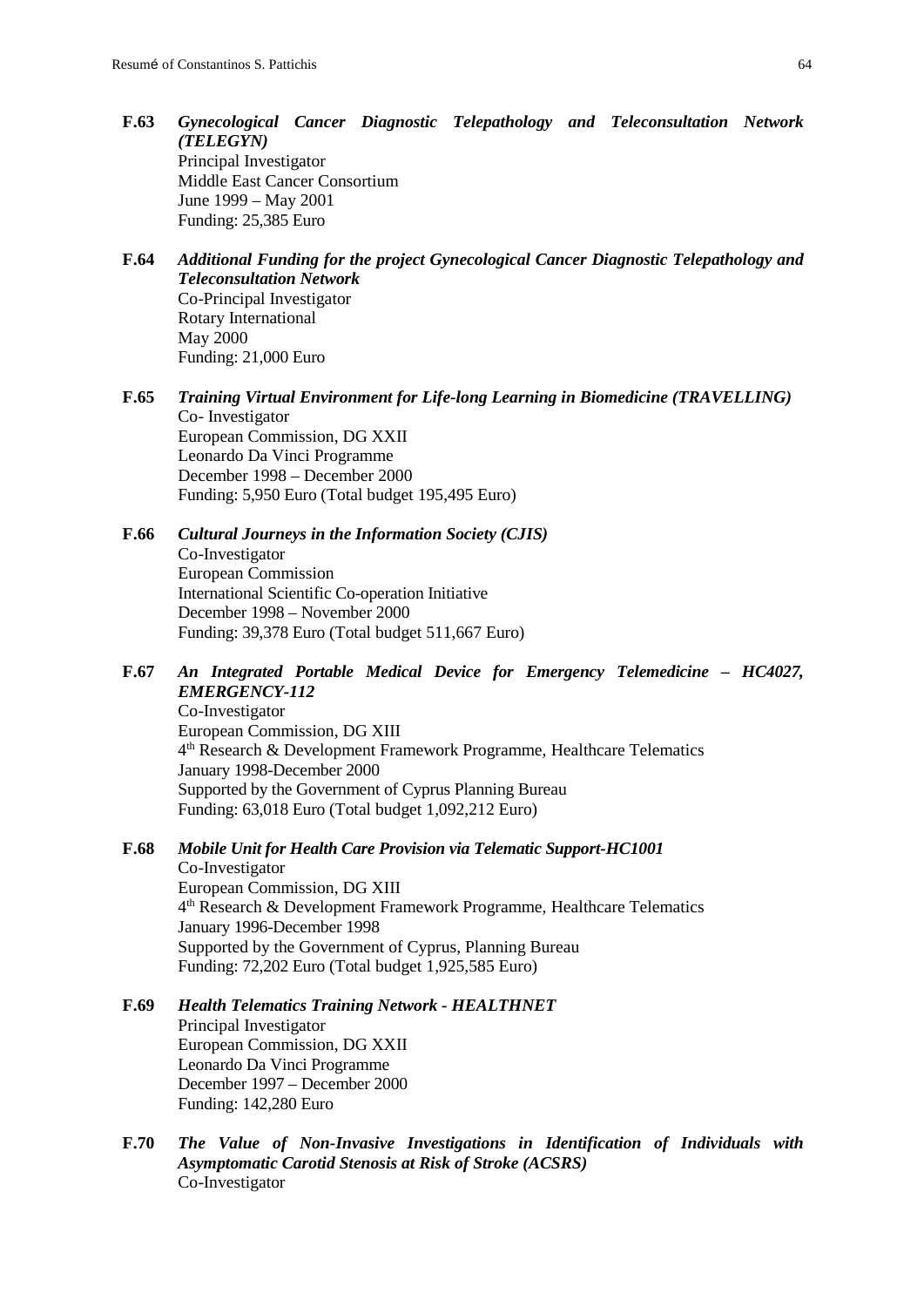European Commission, DG XII Biomedical and Health Research 1994-1998 January 1997-December 1999 Supported by the Government of Cyprus, Planning Bureau Funding: 81,835 Euro (Total budget 350,100 Euro)

- **F.71** *Electronic Roads in the Information Society (ERIS)* Co-Investigator University of Cyprus January 1997-December 2000 Funding: 43,775 Euro (Total budget 218,867 Euro)
- **F.72** *Neurophysiology Equipment* Co-Investigator REUTERS July 1997 Funding: 5,255 Euro (Total budget 25,750 Euro)
- **F.73** *The Development of Novel Techniques and Neural Network Models for Medical Imaging: Application in Breast Cancer Diagnosis* Co-Principal Investigator Planning Bureau, Cyprus/General Secretariat of Research and Technology, Greece January 96 - January 98 Funding: 25,400 Euro
- **F.74** *An Integrated System for Decision Support in Medicine* Principal Investigator University of Cyprus January 96 - December 96 Funding: 3,328 Euro

#### **III.6 Completed Research Projects for the Period 1986-1995**

- **F.75** *Neurophysiology Equipment: Nicolet Viking IV Electromyograph* Principal Investigator Nicolet Biomedical Inc., USA July 1995 Funding: 26,278 Euro
- **F.76** *Laser-Doppler Flowmetry for Microcirculation Monitoring: Advanced Signal Processing Aspects* Principal Investigator University of Cyprus January 94 - December 95 Funding: 2,627 Euro

### **F.77** *Image Processing in Histopathology*

Principal Investigator Commission of the European Commmunities, International Scientific Cooperation Initiative Marie Curie Followship January 94 - December 94 Funding: 32,585 Euro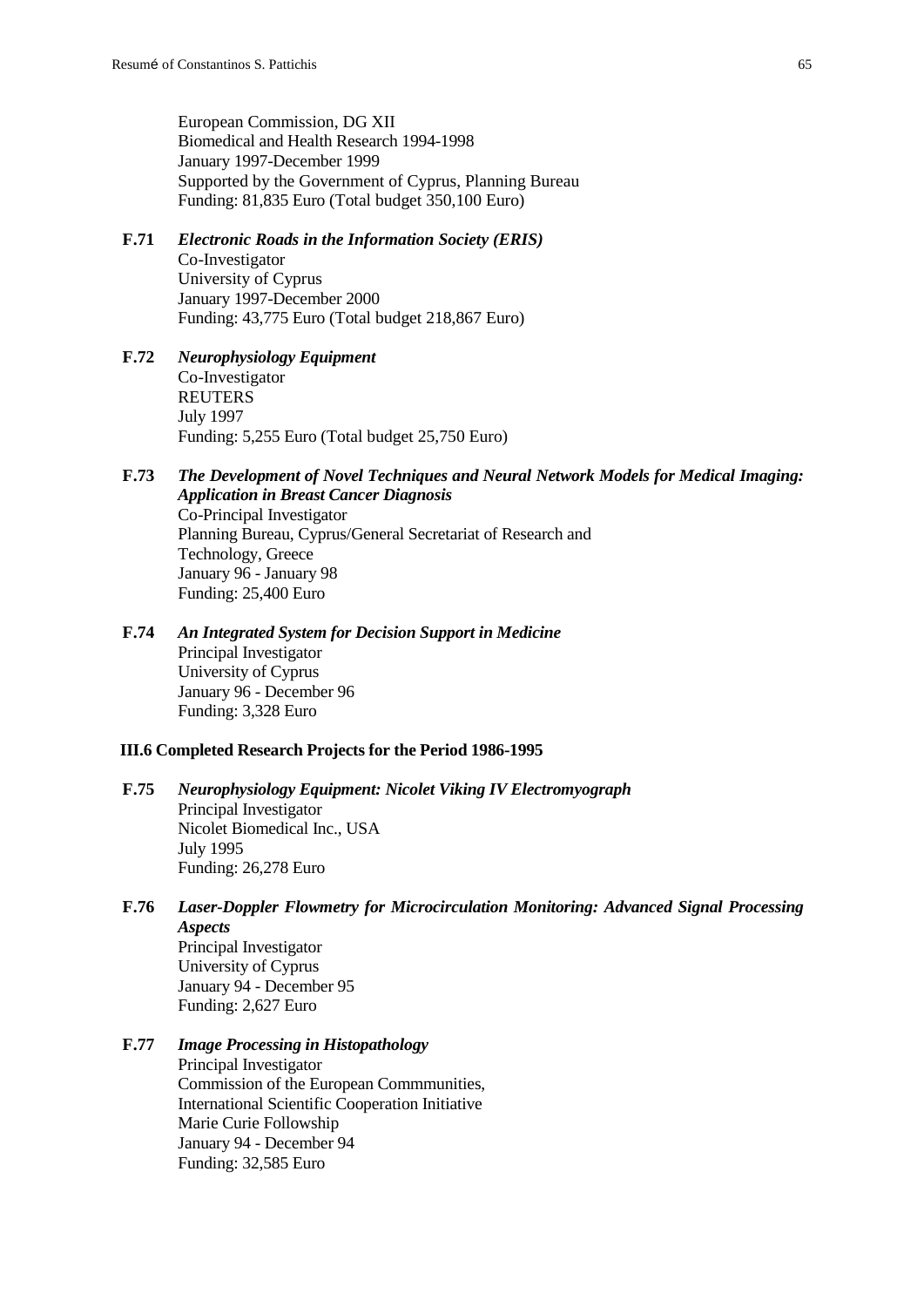**F.78** *Quantitative Immunohistochemical Assessment of Progrostic Factors in Carcinoma of the Breast*

Co-Investigator University of Cyprus September 93 - August 96 Funding: 43,795 Euro

**F.79** *Computer Aided Diagnosis of Neuromuscular Disorders Based on EMG and Muscle Biopsy Findings*

Co-Investigator University of Cyprus September 93 - December 1994 Funding: 3,505 Euro

### **F.80** *Laser-Doppler Flowmetry for Microcirculation Monitoring*

Co-Investigator Commission of the European Communities, Directorate-General XII, Biomedical and Health Research 1991-1994 January 1993 - December 1995

# **F.81** *Computer Hardware*

Co-Principal Investigator NCR International January 1990 - December 1991 Funding: 28,482 Euro

### **F.82** *ComputerHardware, Software, Peripherals, Data Acquisition Cards*

Co-Principal Investigator From the Grant by the US Government in the context of its humanitarian aid programme to Cyprus through the UNHCR for the creation of the Cyprus Institute of Neurology and Genetics (CING) June 1990 Funding: 17,516 Euro (CING was granted \$600,000 in 1990 for equipment, and \$1.8 million in 1991 for building its own premises. In addition, \$2.0 million have been allocated for 1992).

### **F.83** *Computer Aided Diagnostic Systems in Medicine*

Co-Principal Investigator Leventis Foundation January 1989 - December 1990 Funding: 46,092 Euro

- **F.84** *Computer Aided Analysis of Motor Unit Potentials on the Cadwell Excel Electromyograph* Principal Investigator Cadwell Labs, USA September 1989 - August 1991 Funding: 78,835 Euro
- **F.85** *Neurophysiology Equipment: Excel Electromyograph, and MES-10 Magnetic Stimulator* Principal Investigator Cadwell Labs, USA September 1989 - August 1991 Funding: 87,592 Euro
- **F.86** *Computer Hardware* Principal Investigator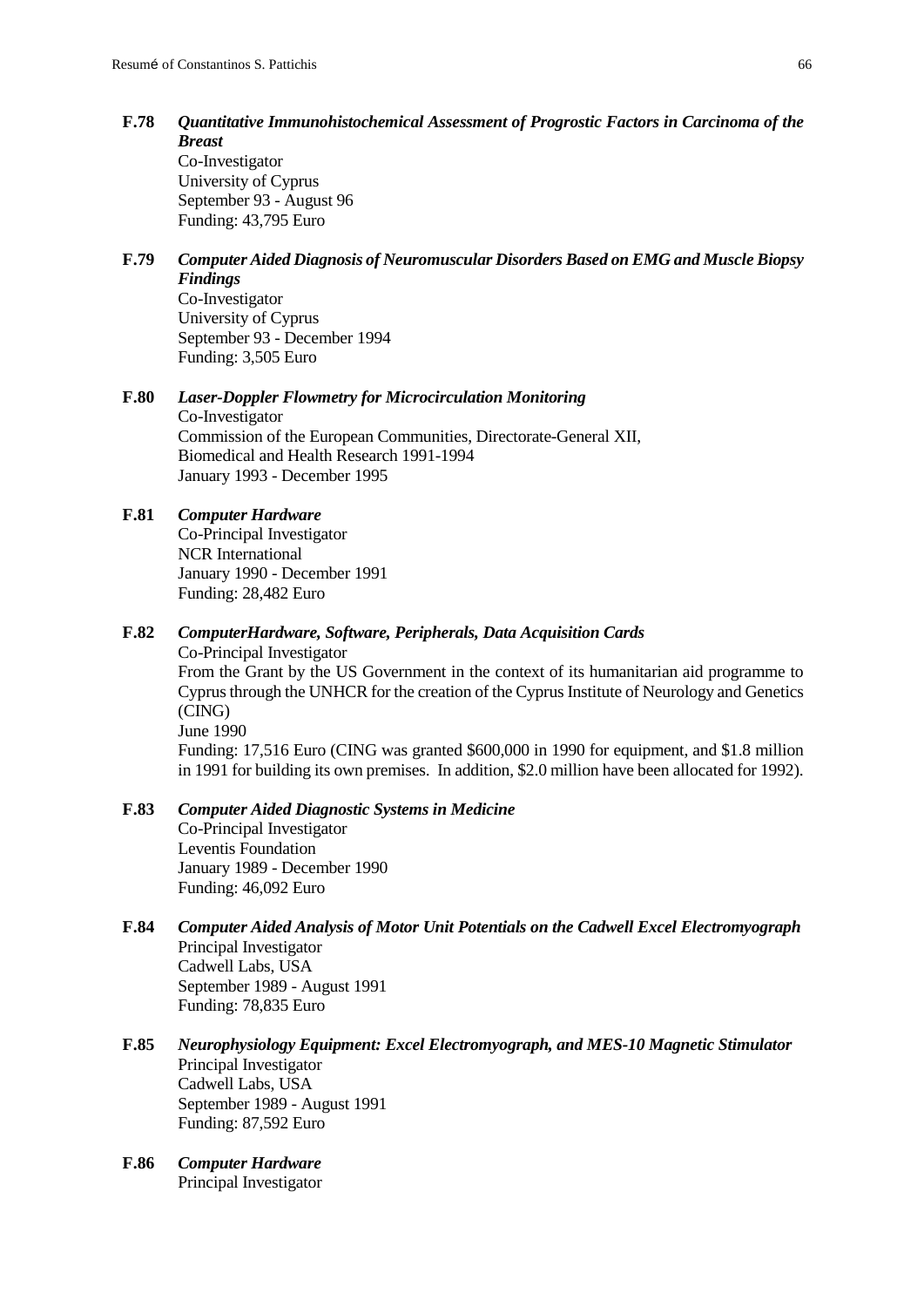NCR International June 1986 - June 1989 Funding: 8,058 Euro

# **F.87** *Numerical Pattern Recognition in the Automatic Analysis of Motor Unit Potentials*

Co-Investigator Muscular Dystrophy Group of Great Britain April 1986 - March 1988 Funding: 21,020 Euro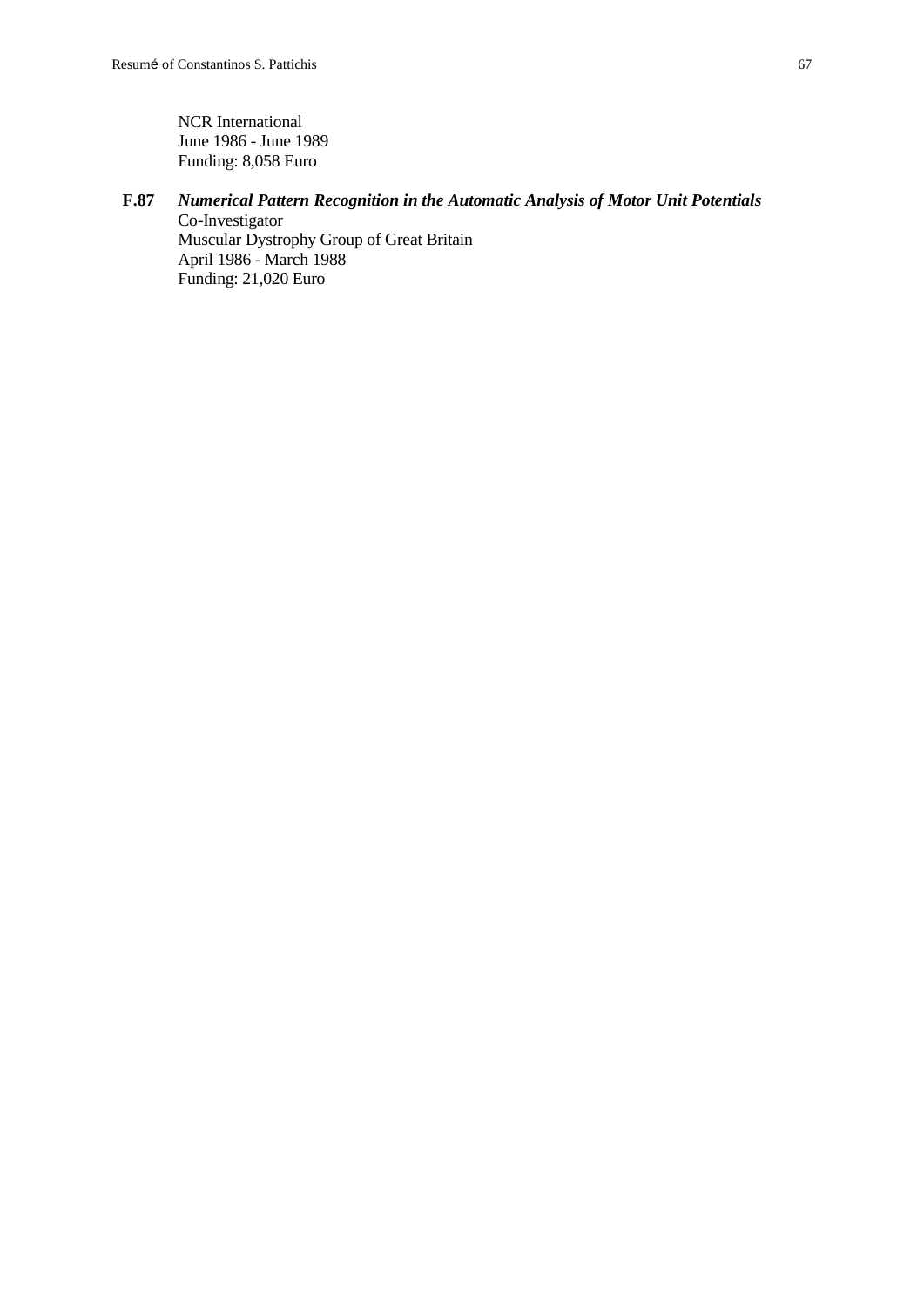# **IV. DISSERTATION/THESES SUPERVISION**

#### **Summary Numbers**

#### **IV.1 PhD Disseratiations**

### **IV.2 MSc Theses**

### **IV.1 PhD Dissertations**

### **A. Completed[4](#page-68-0)**

- 1. *Machine Learning for Privacy Preserving Data Publishing and the Analysis of Categorical Data in the Medical Domain* Aristos Aristodemou, Ph.D. 2020 Department of Computer Science, University of Cyprus Supervised since September 2011
- 2. *Multiscale AM-FM Models Based On Multiple Gabor Filter Families and Application in Medical Imaging* Ioannis Constantinou, Ph.D. 2017 Department of Computer Science, University of Cyprus Supervised since January 2009
- 3. *Real-Time Adaptation to Time-Varying Constraints for Reliable Mhealth Video Communications* Zinonas Antoniou, Ph.D. 2017

Department of Computer Science, University of Cyprus Supervised since September 2010

- 4. *Scientific Workflow Systems and Multi-Objective Evolutionary Algorithms for Life Sciences Informatics* Christos Kannas, Ph.D. 2017 Department of Computer Science, University of Cyprus Supervised since September 2011
- 5. *Mobile video tele-echography robotic platform over 4G-LTE* Sotiris Avgousti, Ph.D. 2016 University of Orleans, France & Technical University of Cyrpus, Cyprus Supervised jointly with Prof. P. Vieyres, Laboratory of Vision and Robotics (LVR), Assist. Prof. S. Voskarides, since January 2014
- 6. *Computational Inteligence Algorithms to Identify Multivariate Genotype to Phenotype Interactions in High Dimensional SNP and Phenotype Datasets* Athos Antononiades, Ph.D. 2011

<span id="page-68-0"></span> <sup>4</sup> PhD students that completed their studies with joint supervision were supervised with fellow colleaques in other Universities. These students carried out their work at the University of Cyprus. This is also documented by the co-authored publications.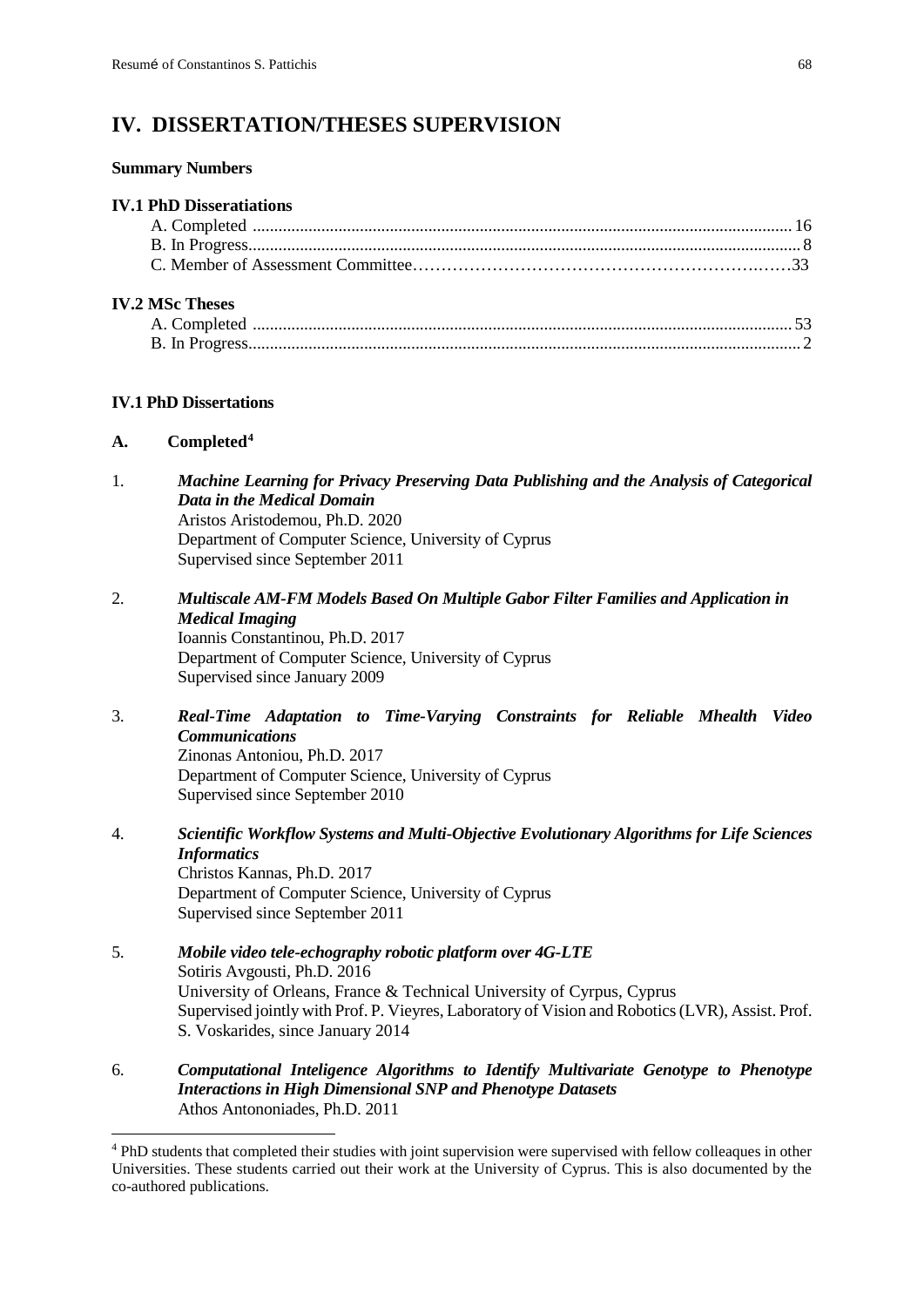Department of Computer Science, University of Cyprus Supervised since September 2002

- 7. *Diagnostically Resilient Encoding, Wireless Transmission, and Quality Assessment of Medical Video* Andreas Panayides, Ph.D. 2011 Department of Computer Science, University of Cyprus Supervised since September 2005
- 8. *Data Mining in Medical Datasets*  Minas Karaolis, Ph.D. 2010 Department of Computer Science, University of Cyprus Supervised since September 2001 Co-authored publications: J.43, C.79, C.98.
- 9. *Hybrid Multiobjective Evolutionary Algorithms in Small Molecule De Novo Design* Christodoulos Nickolaou, Ph.D. 2010 Department of Computer Science, University of Cyprus Supervised since September 2004 Co-authored publications: C.111.
- 10. *An Integrated Endoscopy Image Analysis System in the Assessment of Gynaecological Cancer*

Marios Neophytou, Ph.D. 2007 Department of Electrical and Computer Engineering, National Technical University of Athens, **Greece** Supervised jointly with Prof. D. Koutsouris Co-authored publications: J.23, JS.3, C.81, C.84, C.88, C.95, C.99, C.106.

11. *Wireless Health Information Systems* Sotos Voskarides, Ph.D. 2007 Department of Electronic Engineering Brunel University, UK Supervised since June 2001, jointly with Prof. M. Hadjinicolaou Co-authored publications: J.41, BC.11, C.71, C.72, C.76, C.80, C.86.

# 12. *Ultrasound Image Analysis of the Carotid Artery*

Christos Loizou, Ph.D. 2005 School of Computing and Information Systems, Kingston University, UK Supervised jointly with Prof. Robert Istepanian. Co-authored publications: J.29, J.31, J.35, J.36, J.43, BC.15, BC.17, BC.18, C.73, C.74, C.77, C.85, C.87, C.91, C.94, C.102, C.108, C.109.

# 13. *Computer Aided Assessment of Certain Neuromuscular Disorders Based on Surface Electromyography*

Kaplanis Prodromos, Ph.D, 2004 Department of Medical Engineering and Physics, University of London, King's College School of Medicine and Dentistry, UK Supervised jointly with Prof. Colin Roberts, Head of the Department. Co-authored publications: JS.2, C.41, C.55, C.60, C.61, C.75, C.92, A.22, A.25, A.35.

14. *Neural Network Pattern Recognition in Biosignal Analysis* Christodoulos Christodoulou, Ph.D., 2000 Department of Electronic Engineering, University of London, Queen Mary and Westfield College

Supervised jointly with Dr. William Fincham (Senior Lecturer), and Dr John Bigham (Lecturer).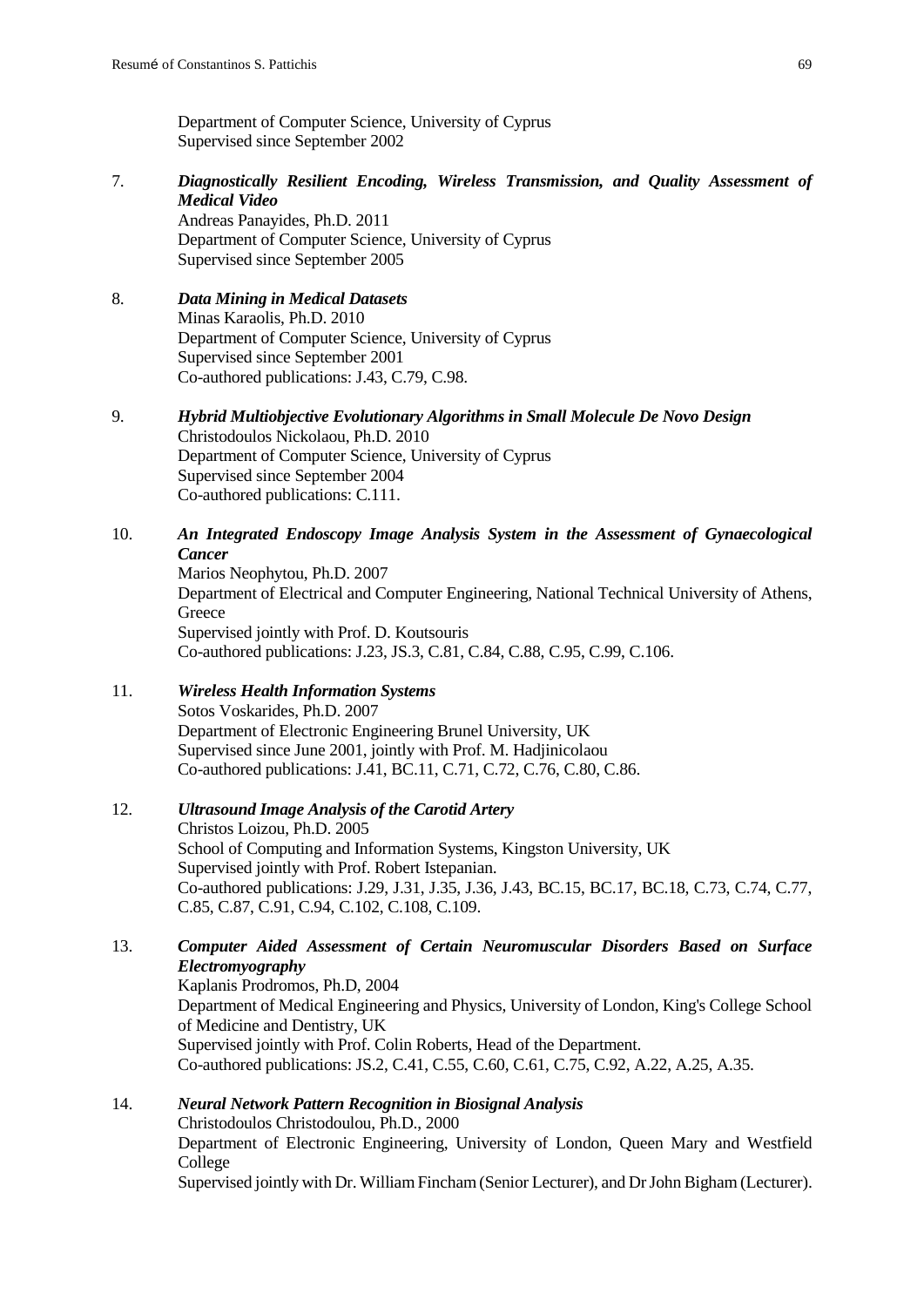Co-authored publications: J.11, J.12, J.24, J.25, J.29, J.34, J.43, BC.4, BC.8, BC.10, BC.15, BC.18, C.30, C.33, C.35, C.41, C.42, C.45, C.49, C.50, C.51, C.53, C.54, C.62, C.63, C.69, C.73, C.74, C.78, C.82, C.89, C.90, C.92, C.93, C.96, C.98, C.100, C.101, C.104, C.110.

- 15. *Immovaple Property Taxation and the Development of an Artificial Neural Network Evaluation System for Residential Properties in Cyprus* Panayiotis Panayiotou, Ph.D., 1999 Department of Built Environment, University of Glamorgan Supervised jointly with D. Jenkin (Lecturer) and F. Plimmer (Reader). Co-authored publications: J.15, J.16, C.58.
- 16. *Virtual Search for Simple Non-Rigid Multi-Feature Objects in Histopathologic Image Data* Frank Theo Schnorrenberg, Ph.D., 1998 Department of Computer Science, University of Groningen Supervised jointly with Prof. N. Petkov and Prof. C.N. Schizas. Co-authored publications: J.8, J.19, J.40, BC.7, BC.16, C.26, C.32, C.38, C.39.

### **B. In Progress**

17. *Extracting Explainable Assessments of Alzheimer's disease via Machine Learning on brain MRI imaging data* Kleo Achilleos, M.Sc. Department of Computer Science, University of Cyprus Supervised since January 2013 Supervised jointly with Prof. A. Kakas

- 18. *Multi-scale AM-FM models in image and video processing and analysis* Kyriacos Constantinou, M.Sc. Department of Computer Science, University of Cyprus Supervised since January 2014
- 19. *Quantitative Texture analysis on MRI imaging in the assessment of Alzheimer's disease* Stephanos Leandrou, M.Sc. City University, London, UK Supervised jointly with Prof. P. Kyriacou, Department of Biomedical Engineering, since May 2015
- 20. *Explainable Argumentation-based framework for Explainable Machine Learning in Medical Systems* Nicoletta Prentza, M.Sc. Department of Computer Science, University of Cyprus Supervised since September 2017 Supervised jointly with Prof. A. Kakas
- 21. *MRI Image Analysis in Multiple Sclerosis* Antria Nicolaou, M.Sc. Department of Computer Science, University of Cyprus Supervised since September 2019
- 22. *Virtual Reality Interventions in Pain Management* Melpo Pittara, M.Sc. University of Groningen, Netherlands Supervised jointly with Prof. N. Petkov, Department of Mathematics and Computing Science, since September 2019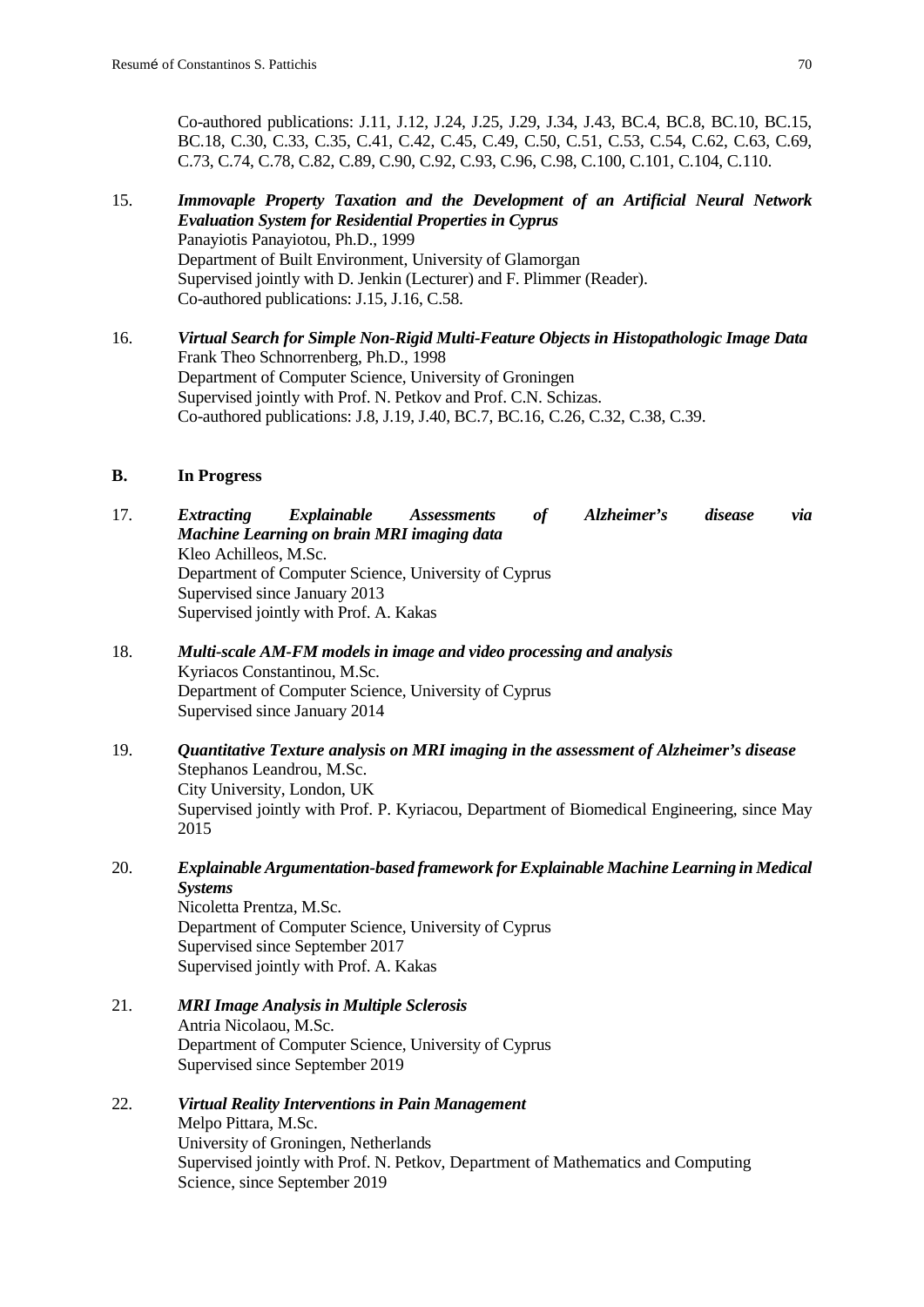- 23. *Brain Computer Interfacing in VR Gaming and Cognitive Tasks* Marios Hadjiaros, M.Sc. Department of Computer Science, University of Cyprus Supervised since September 2020
- 24. *Motion Monitoring and Analytics in VR Rehabilitation Tasks* Fotos Frangoudes, M.Sc. Department of Computer Science, University of Cyprus Supervised since September 2020

# **C. Member of PhD Assessment Committee**

| 1. University of Cyprus, Cyprus:                    |  |
|-----------------------------------------------------|--|
| 2. University of Groningen, Holland:                |  |
| 3. University of Gottenberg, Sweden:                |  |
| 4. City University, UK:                             |  |
| 5. Kingston University, UK:                         |  |
| 6. University of Zaragoza, Spain:                   |  |
| 7. National Technical University of Athens, Greece: |  |

# **IV.2 MSc Theses**

- **A. Completed** 1. *An FHIR Based EHR System* Nicolas Kyriacou, M.Sc. 2020
- 2. *Spatial Memory, Visual Search and Attention* Marios Hadjiaros, M. Sc. 2020
- 3. *A Multi-User VR EHR Platform* Elena Prodromou, M. Sc. 2020
- 4. *De Novo Metagenomics Clustering Platform* Christa Philippou, M. Sc. 2019
- 5. *Surgical Tool Tracking in Endoscopic Video* Pieris Hadjianastasi, M. Sc. 2018
- 6. *Semi-Automated Measurement of Ultrasonic Diaphragmatic Motion* Constantinos Chrysostomou, M. Sc. 2018
- 7. *Evaluation of Open Source Video Video Coders* Iacovos Rodotheou, M. Sc. 2017
- 8. *ePrescription and eDispensing based on the IHE Protocols*  Georgia Rotsidou, M. Sc. 2017
- 9. *Content Based Carotid Ultrasound Image Retrieval System* Socratis Makarounas, M. Sc. 2017
- 10. *A Robotised Teleechography Ultrasound Video System* Argyris Iacovou, M. Sc. 2016 Department of Computer Science, University of Cyprus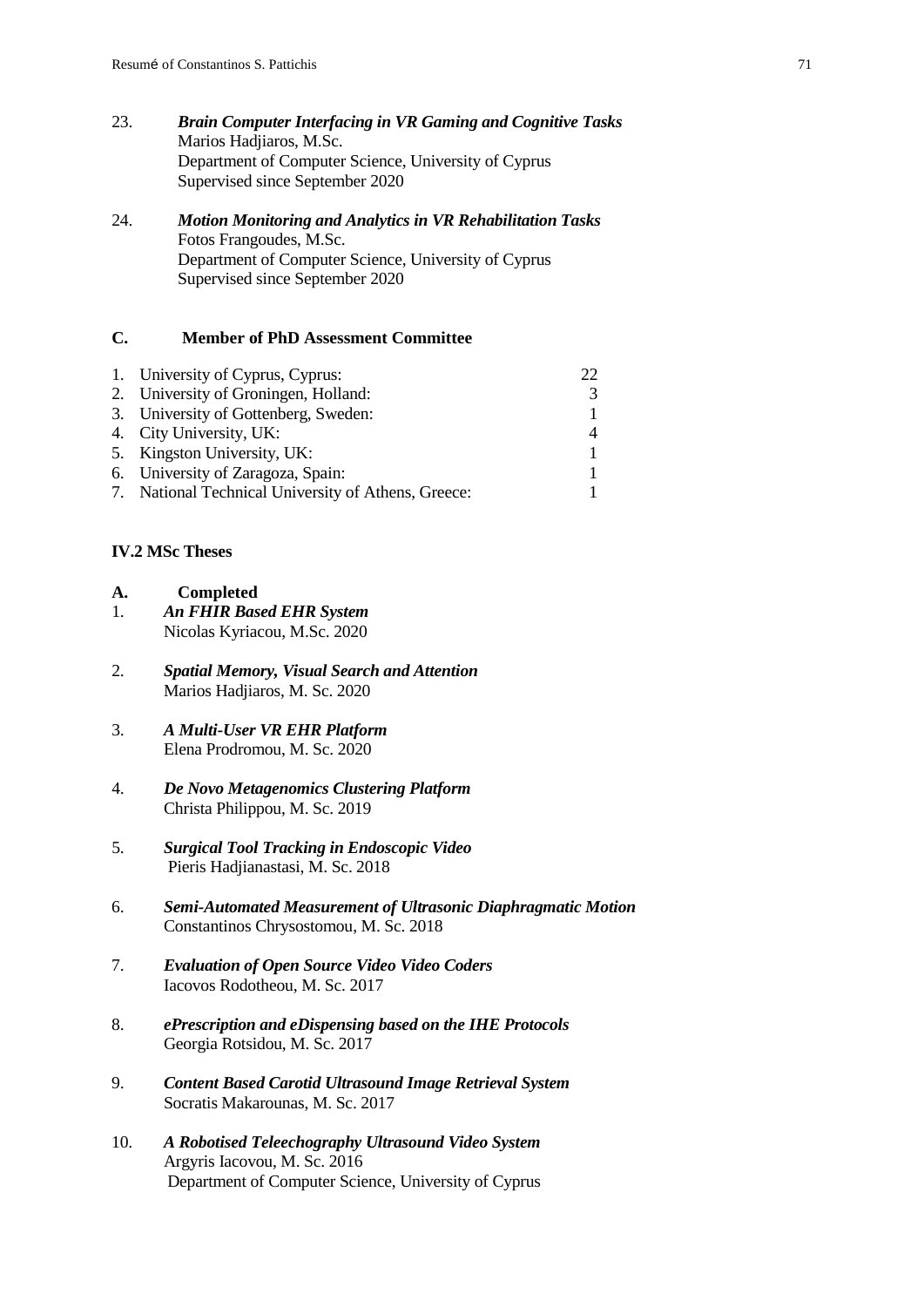- 11. *Simulated Genetic Datasets* Panayiota Mytilineou, M. Sc. Thesis 2014 Department of Computer Science, University of Cyprus
- 12. *epSOS Patient Summary Implementation in OpenEMR* Chrystalla Polyviou, M. Sc. Thesis 2014 Department of Computer Science, University of Cyprus
- 13. *Genetic Aligning Algorithms for Genotype Identification* Panayiota Mytilineou, M. Sc. Thesis 2013 Department of Computer Science, University of Cyprus
- 14. *MRI Image Processing and Archiving* Elena Michael, M. Sc. Thesis 2013 Department of Computer Science, University of Cyprus
- 15. *Ultrasound Imaging Carotid Plaque Motion Estimation*  Ioanna Herakleous, M. Sc. Thesis 2013 Department of Computer Science, University of Cyprus
- 16. *Surgical Tool Tracking in Hysteroscopy Video* Ioanna Charalambous, M. Sc. Thesis 2013 Department of Computer Science, University of Cyprus
- 17. *Rule Extraction Using Decision Trees in a Coronary Heart Events Disease Database* Katerina Tourtouri, M. Sc. Thesis 2013 Department of Computer Science, University of Cyprus
- 18. *Real-Time Emotion Recognition System for Monitoring the Elderly – Part 1* Chrystalla Miltiadou, M. Sc. Thesis 2013 Department of Computer Science, University of Cyprus
- 19. *Real-Time Emotion Recognition System for Monitoring the Elderly – Part 2* Nikolas Papachrysanthou, M. Sc. Thesis 2013 Department of Computer Science, University of Cyprus
- 20. *Real-Time Emotion Recognition System for Monitoring the Elderly – Part 3* Marios Georghiades, M. Sc. Thesis 2013 Department of Computer Science, University of Cyprus
- 21. *Telemonitoring System for Monitoring Post Cardiac Surgery Patients – ECG Analysis* Maria Efthymiou, M. Sc. Thesis 2012 Department of Computer Science, University of Cyprus
- 22. *Quantitative Monitoring of Iron Distribution in MRI in Thalassaemia* Kyriacos Kyriacou, M. Sc. Thesis 2012 Department of Computer Science, University of Cyprus
- 23. *Wireless Transmission of Ultrasound Video in Real Time in Modile Devices* Eirini Eleftheriou, M. Sc. Thesis 2012 Department of Computer Science, University of Cyprus
- 24. *Telemonitoring System for Monitoring Post Cardiac Surgery Patients – Mobile Unit* Prokopis Prokopiou, M. Sc. Thesis 2012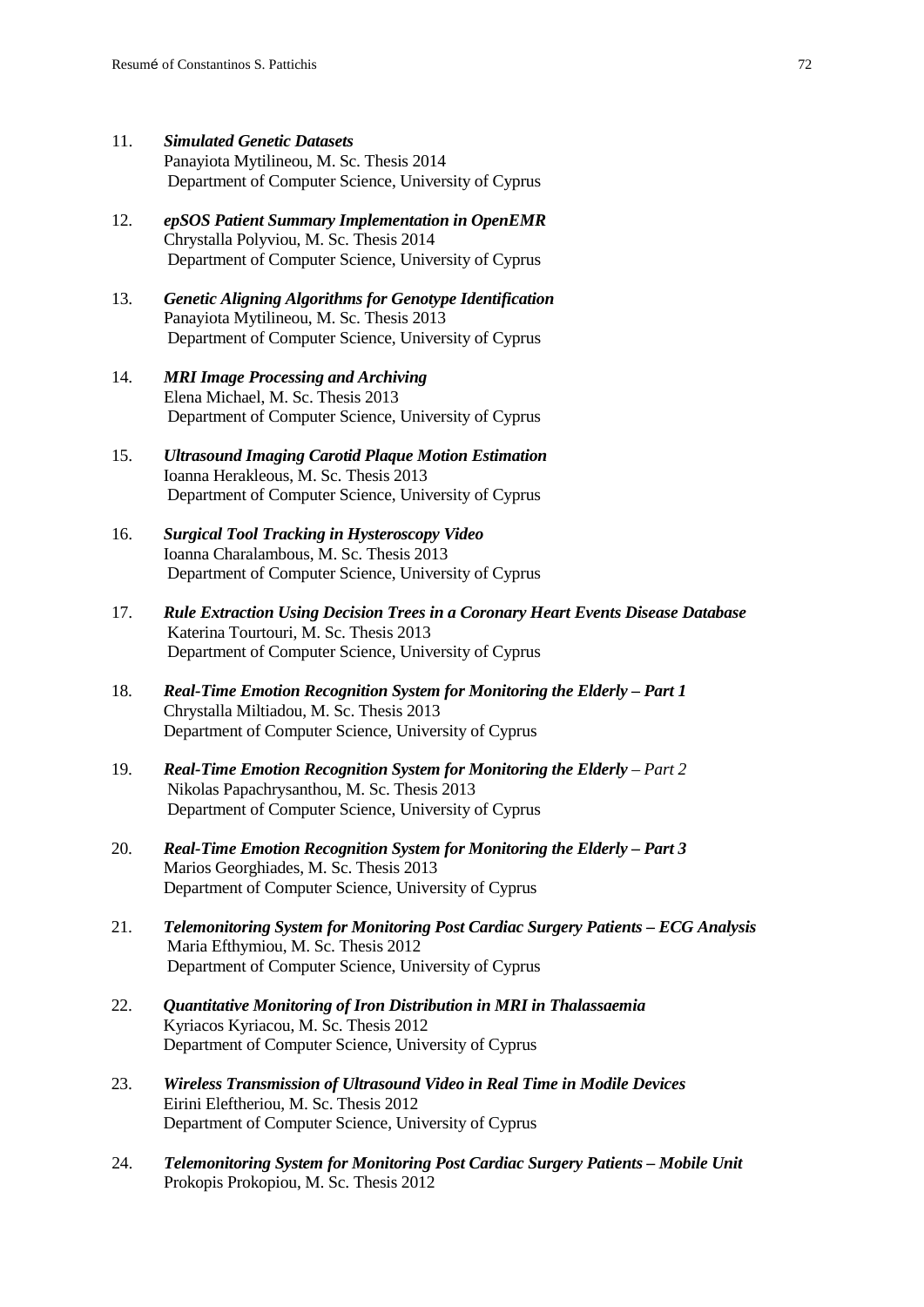Department of Computer Science, University of Cyprus

- 25. *A Telemonitoring System for Children with Cardiac Arythmias* Chimonidou Panagiota, M. Sc. Thesis 2010 Department of Computer Science, University of Cyprus
- 26. *A Parallel Implementation of a Multi-objective Evolutionary Algorithm* Christos Kannas, M. Sc. Thesis 2009 Department of Computer Science, University of Cyprus
- 27. *Rule Extraction in a Cardiovascular Disease Database Using Decision Trees* Demetra Xadjipanayi, M. Sc. Thesis 2009 Department of Computer Science, University of Cyprus
- 28. *Rule Extraction in a Cardiovascular Disease Database Using Association Rule Algorithms* Loukia Papaconstantinou, M. Sc. Thesis 2009 Department of Computer Science, University of Cyprus
- 29. *Wireless Transmission of Video in Real Time* Aris Vlotomas, M. Sc. Thesis 2009 Department of Computer Science, University of Cyprus
- 30. *A Data Mining System Applied in the Assessment of Children with Congenital Heart Disease* Maria Andreou, M. Sc. Thesis 2008 Department of Computer Science, University of Cyprus
- 31. *A P2P Workflow Management System in e-Emergency* Vaso Pavlaki, M. Sc. Thesis 2008 Department of Computer Science, University of Cyprus
- 32. *Content Based Carotid Ultrasound Image Retrieval System* Ioanna Ioakeim, M. Sc. Thesis 2008 Department of Computer Science, University of Cyprus
- 33. *Data Preprocessing Algorithms* Demetris Papademetriou, M. Sc. Thesis 2007 Department of Computer Science, University of Cyprus
- 34. *Rule Extraction Based on Genetic Algorithms* Katerina Neophytou, M. Sc. Thesis 2007 Department of Computer Science, University of Cyprus
- 35. *Rule Extraction from Decision Trees in Medical Databases* Antonia Loizou, M. Sc. Thesis 2007 Department of Computer Science, University of Cyprus
- 36. *A Data Mining System Applied in the National Database for Mammography – Part 1* Chrysanthos Chrysanthou, M. Sc. Thesis 2007 Department of Computer Science, University of Cyprus
- 37. *A Data Mining System Applied in the National Database for Mammography – Part 2* George Ioakeim, M. Sc. Thesis 2007 Department of Computer Science, University of Cyprus
- 38. *Application of Wearable Sensors for the Monitoring of Children with Cardiac Arythmias*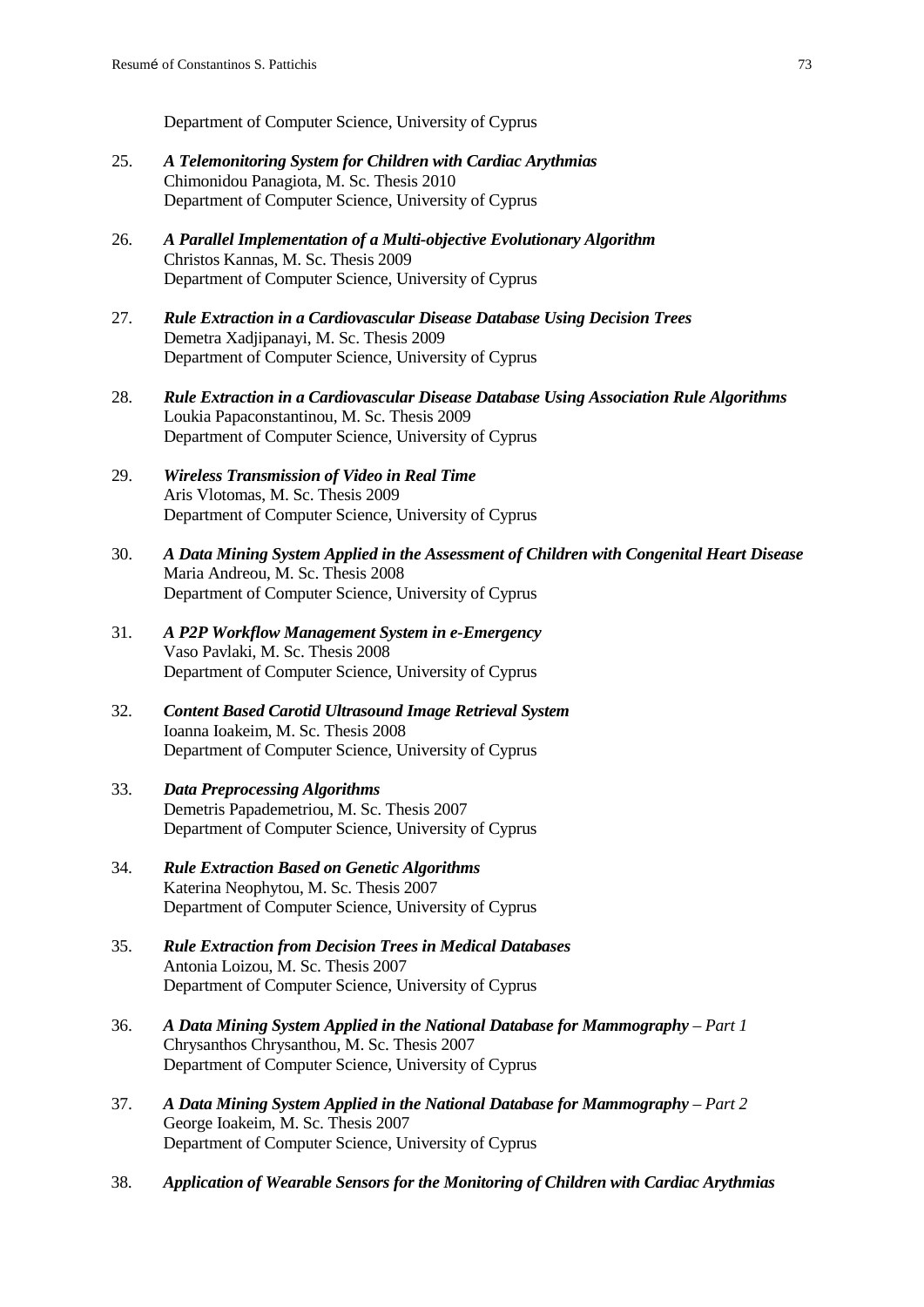Paraskeva Loukas, M. Sc. Thesis 2007 Department of Computer Science, University of Cyprus

- 39. *AM-FM Analysis of SEMG* Emilios Hadjikrokopis, M. Sc. Thesis 2007 Department of Computer Science, University of Cyprus
- 40. *A Neural Network Architecture Based on Dissimilar Neurons* Anna Pitsillidou, M. Sc. Thesis 2006 Department of Computer Science, University of Cyprus
- 41. *A Data Mining System in the Assessement of Vine Products* Christiana Lazou, M. Sc. Thesis 2006 Department of Computer Science, University of Cyprus
- 42. *Morphological Analysis of Ultrasound Images of the Carotid Artery* Andreas Mavrommatis, M. Sc. Thesis 2006 Department of Computer Science, University of Cyprus
- 43. *SVM Models in Medical Diagnostic Systems* Stavros Panayiotou, M. Sc. Thesis 2006 Department of Computer Science, University of Cyprus
- 44. *3D Texture Analysis* Christos Andreou, M. Sc. Thesis 2006 Department of Computer Science, University of Cyprus
- 45. *CMT Blast Analysis* Alice Tutunzian, M. Sc. Thesis 2006 Department of Computer Science, University of Cyprus
- 46. *Content Based Image Retrieval in Ultrasoun Imaging of the Carotid Artery* Spyros Spyrou, M. Sc. Thesis 2005 Department of Computer Science, University of Cyprus
- 47. *An Online Analytical Mining System Based on Association Rules in the Assessment of Stroke* Prokopios Savvides, M. Sc. Thesis 2005 Department of Computer Science, University of Cyprus
- 48. *Association Rule Extraction in a Breast Cancer Database* Zoi Xadgigeorgiou, M. Sc. Thesis 2005 Department of Computer Science, University of Cyprus
- 49. *Rule Extraction from Neural Networks* Maria Mikallou, M. Sc. Thesis 2005 Department of Computer Science, University of Cyprus
- 50. *Feature Selection Algorithms* Demetris Simeonides, M. Sc. Thesis 2004 Department of Computer Science, University of Cyprus
- 51. *An Algorithm for the Identification of the Genes Responsible for the Distal Hereditary Motor Neuropathy* Christothea Stylianidou, M. Sc. Thesis 2004 Department of Computer Science, University of Cyprus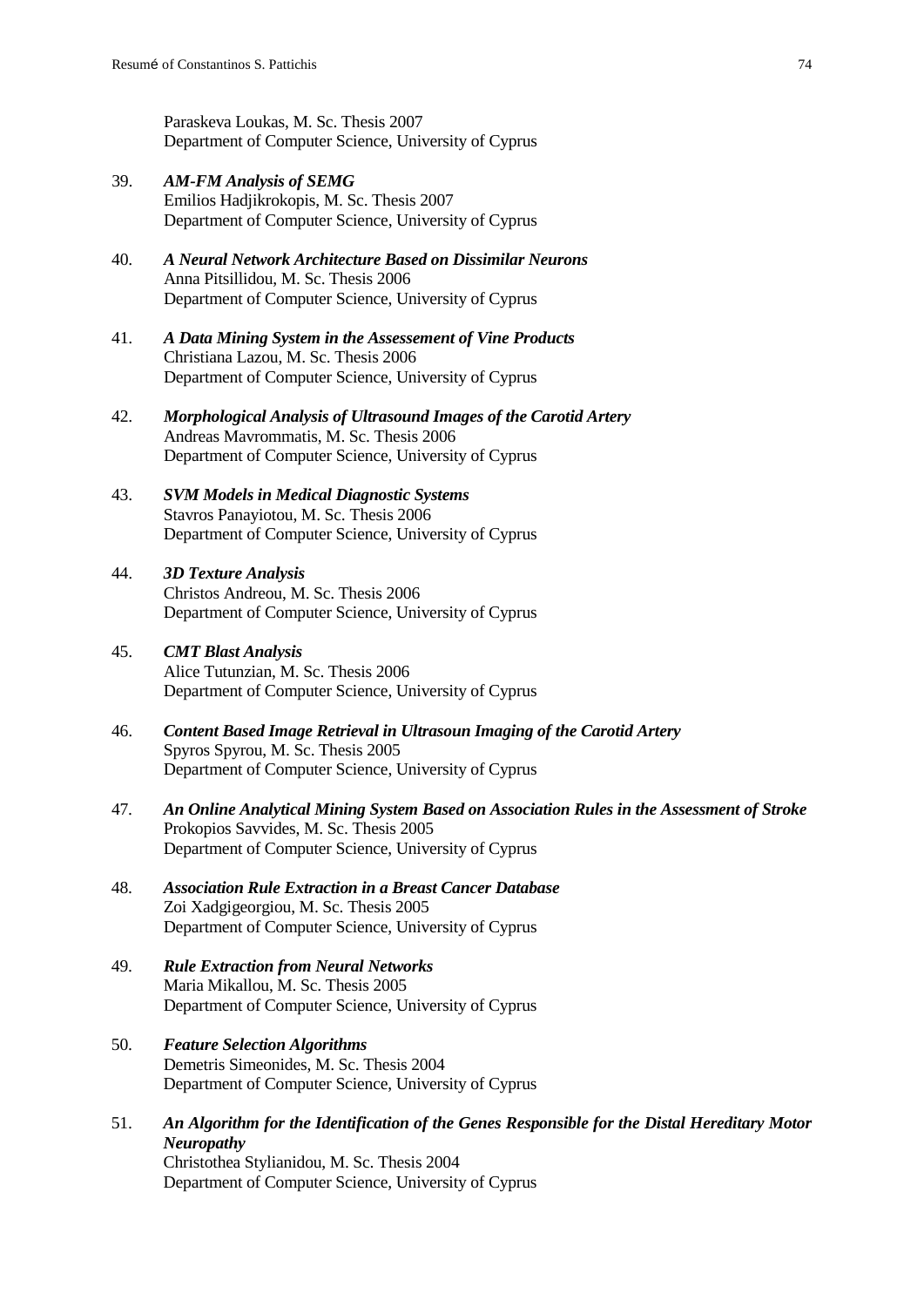- 52. *Model Based Decomposition of MUAPs into their Constituent SFEAPs* Maria Xyda, M. Phil. Thesis 2006 Department of Informatics, University of Glamorgan, UK Supervised jointly with Dr. Paul Angel.
- 53. *Autoregressive Spectral Modeling of Motor Unit Action Potentials* Elia Andreas, M. Phil. Thesis 1994 Department of Electronic Engineering, University of London, Queen Mary and Westfield College Supervised jointly with Dr. William Fincham.

## **B. In Progress**

- 1. *Personal Assistant in a Rare Disease* Stavroulla Kousparou, B. Sc. 2019 Supervised since September 2019
- 2. *VR Gaming in the Management of Emotional Anxiety* Marios Christodoulou, B. A. 2019 Supervised since July 2020

## **IV.3 Undergraduate Diploma Projects**

More than 164 diploma projects supervised since 1993.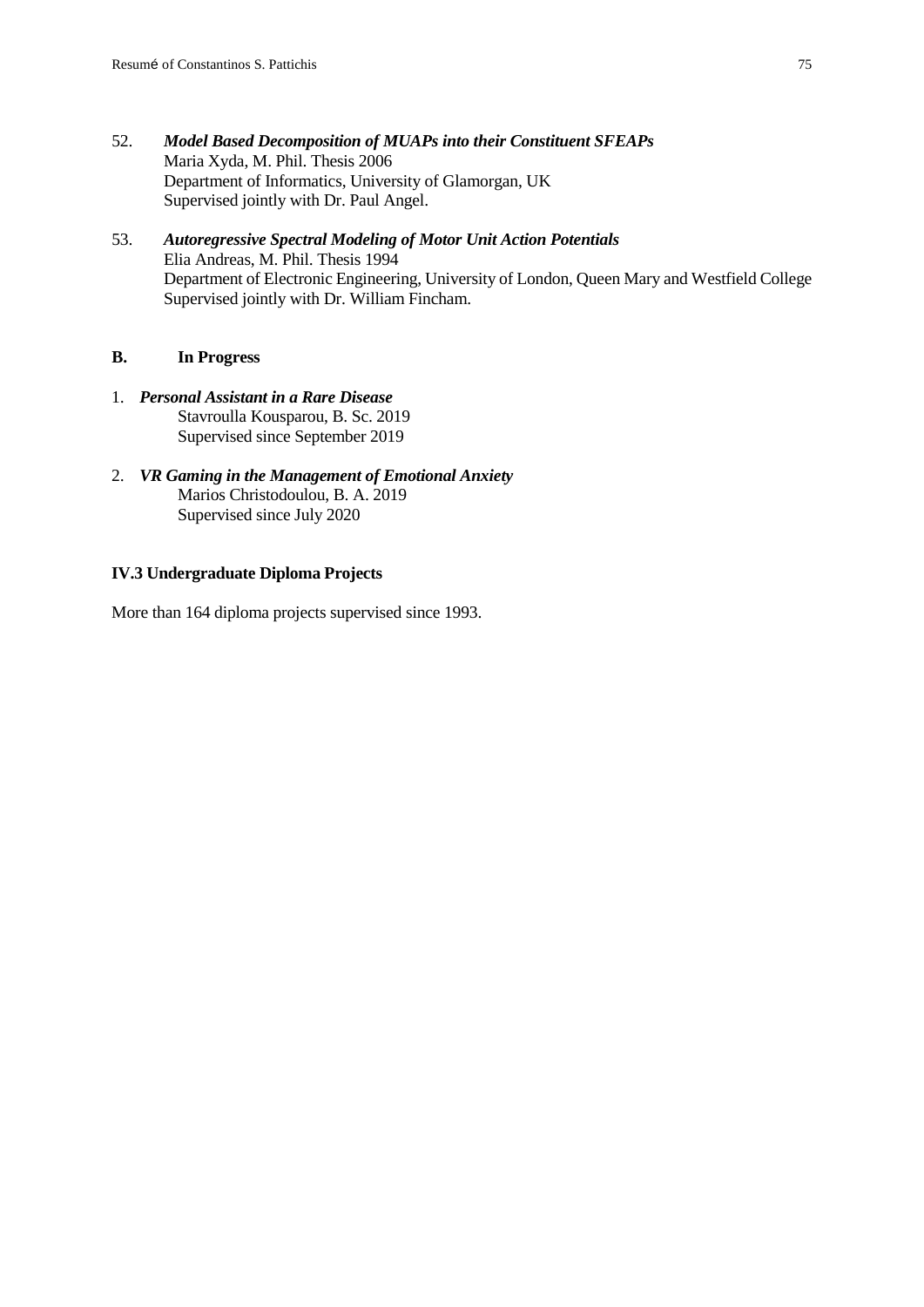# **V. TEACHING EXPERIENCE**

#### **V.1 Courses Taught**

#### **A. University of Cyprus**

**Artificial Intelligence** - CS604 (jointly with Y. Dimopoulos) Fall 2003, 2004

**Visual Computing** – CS607 Fall 2008, 2009, 2010, 2011, 2012 (jointly with Y. Chrysanthou), 2013

**Digital Video Processing** – CS658 Spring 2006

**Design with Embedded Systems** – CS659 Spring 2006

**Data Mining**– CS662 Spring 2002, 2003, 2004, 2005, 2007

**Computer Vision**- CS668 Spring 2012, 2013 (jointly with Y. Chrysanthou)

**IoT: Programming and Applications- CS428** Fall 2019

 **Digital Image Processing**– CS445 Spring 2002, Fall 2003, 2005, 2006, 2011, 2012, 2015, 2016, 2017

**Microprocessor Systems**– CS423 Fall 1997, Fall 1998

**Computational Learning Systems** – CS442 Spring 1995

**Artificial Intelligence** – CS341 Spring 2013

**Computer Organization and Assembly Programming** – CS221 Fall 1993, Spring 1995, 1996, 1997, 1998, 1999, Fall 1999, 2003, 2004

**Digital Systems**– CS121 Spring 1997, 1998, 1999, 2000, 2003, 2006, 2007, 2008, 2009, 2010, 2011, 2012, 2015, 2016, 2017, 2019, 2020 Fall 2013

**Unix and**  $C - CS230$ Fall 1995

**Introduction to Computer Science** – CS100 Fall 1993, Spring 1994, Fall 1994, 1995, 1996

**Courses Developed:** CS607, CS604, CS658. CS662, CS668, CS121, CS221, CS423, CS442, CS445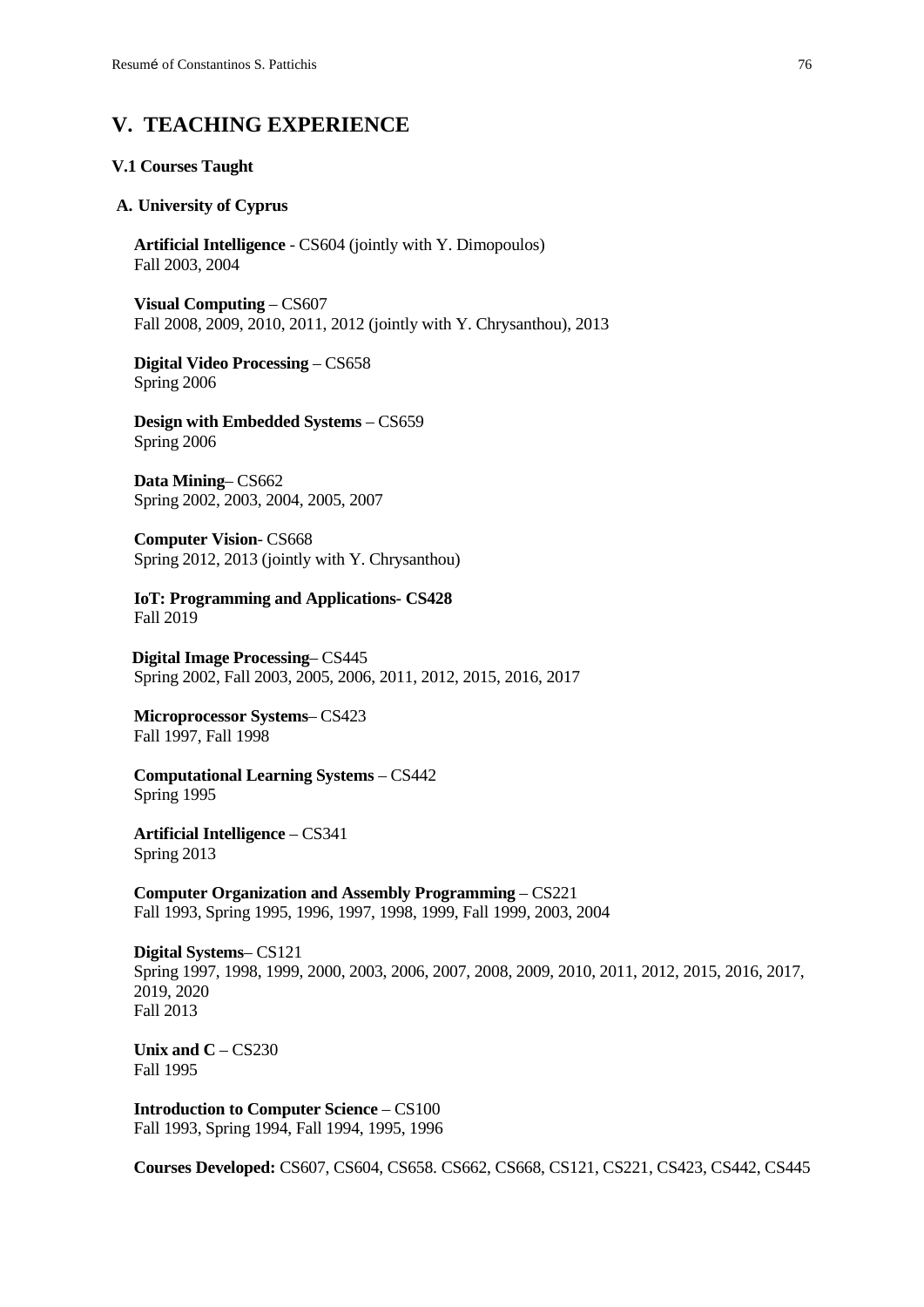#### **B. University of New Mexico**

**Computer Logic Design** – EECE238 Fall 2000 (two sections), Spring 2001, Fall 2001 (two sections)

### **C. Intercollege**

**Computer Organization** Fall 1986, Spring 1987, Fall 1988, Spring 1989

#### **D. Higher Technical Institute**

**Introduction to Expert Systems** Fall 1988, 1989, 1990, Spring 1991

**Introduction to Compiler Design** Spring 1989

#### **V.2 Short Courses Taught**

## **Aristotle University of Thessaloniki, Medical School**

MSc course in Medical Informatics DICOM Fundamentals (3hrs) Fall 2017, 2018, 2019, 2020

#### **University of Patras, Faculty of Medicine, Laboratory of Medical Physics**

MSc course in Medical Informatics Computational Intelligence in Medical Systems (10hrs) (jointly with C.N. Schizas) April 8-April 9, 2011

## **National and Kapodistrian University of Athens, Faculty of Nursing, Laboratory of Health Informatics**

MSc course in Health Informatics Biosignal Analysis (30hrs) (jointly with C.N. Schizas) August 31-September 5, 1998

### **Cyprus Association of Medical Physics and Biomedical Engineering**

Digital Signal Processing Applications (20 hrs) Funded by the Industrial Training Authority of Cyprus December 18-20, 1995

#### **Intercollege**

Assembly Language Programming (40 hrs) Funded by the Industrial Training Authority of Cyprus May 15 - August 5, 1987

#### **V.3 Student Evaluations (Selected)**

| <b>SEMESTER</b> | <b>COURSE</b>                   | <b>INSTRUCTOR SCORE</b> |  |
|-----------------|---------------------------------|-------------------------|--|
|                 |                                 | OUT OF 5                |  |
| Spring 2006     | CS 658 Digital Video Processing | 4.30                    |  |
| Fall 2005       | CS 445 Digital Image Processing | 4.42                    |  |
| Fall 2005       | CS 121 Digital Systems          | 2.91                    |  |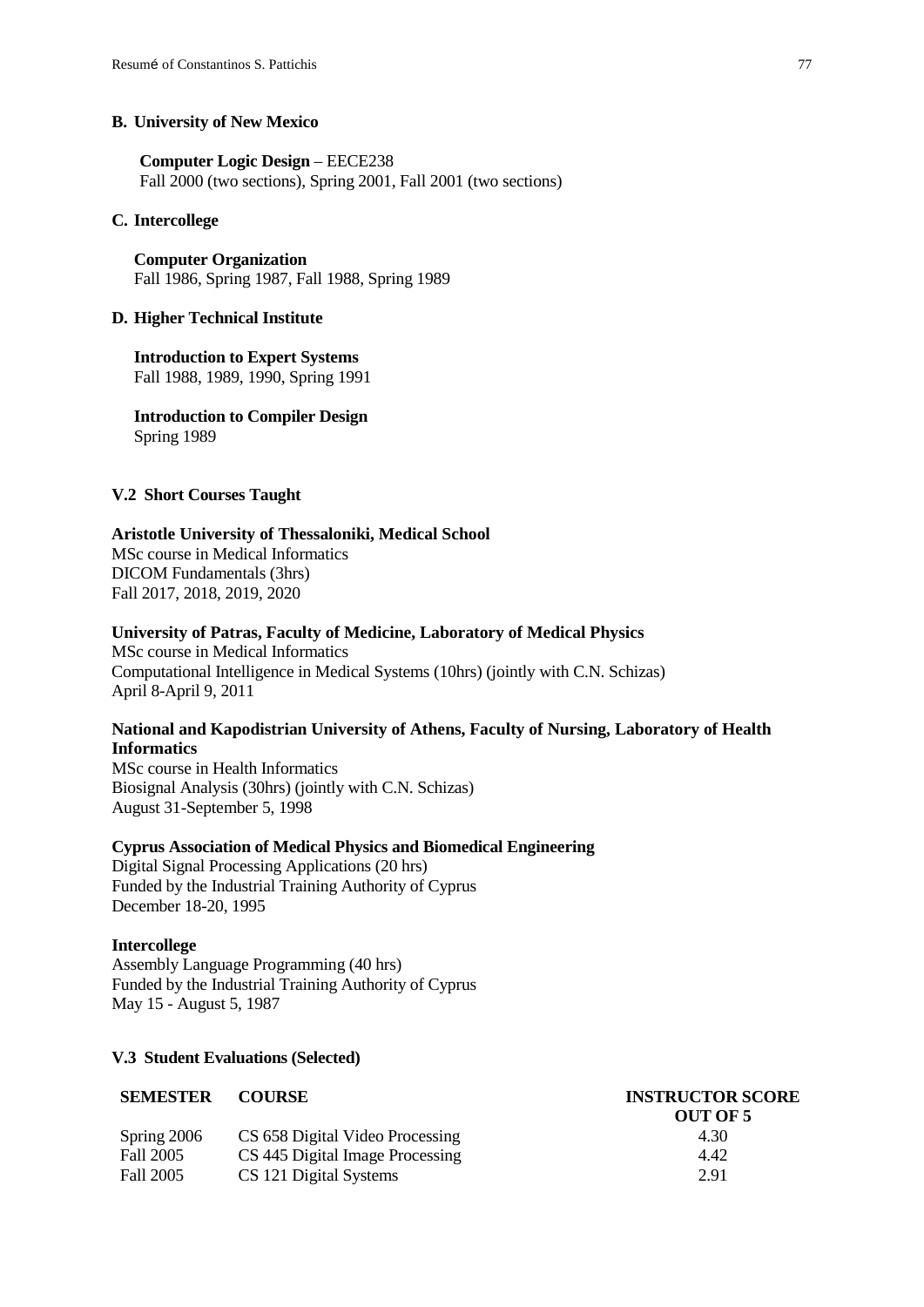| Spring 2005      | CS 662 Data Mining |                                            | 4.76 |
|------------------|--------------------|--------------------------------------------|------|
| Fall 2004        |                    | CS 604 Artificial Intelligence             | 4.31 |
| <b>Fall 2004</b> | CS 221             | <b>Computer Organization and Assembly</b>  | 3.10 |
|                  |                    | Programming                                |      |
| Spring 2004      | CS 662             | Data Mining                                | 4.50 |
| Fall 2003        | CS 604             | Artificial Intelligence                    | 4.30 |
| Fall 2003        | CS 445             | Digital Image Processing                   | 4.70 |
| Spring 2003      | CS 662             | Data Mining                                | 4.75 |
| Fall 2002        | CS 445             | Digital Image Processing                   | 4.41 |
| Spring 2002      |                    | CS 662 Data Mining                         | 4.87 |
| Spring 2002      |                    | CS 445 Digital Image Processing            | 4.96 |
| <b>Fall 2001</b> |                    | EECE238 Computer Logic Design <sup>+</sup> | 4.50 |
| Spring 2001      |                    | EECE238 Computer Logic Design <sup>+</sup> | 4.46 |
| <b>Fall 2000</b> |                    | EECE238 Computer Logic Design <sup>+</sup> | 4.42 |
| Spring 2000      | CS 121             | <b>Digital Systems</b>                     | 3.52 |
| Fall 1999        | CS 221             | <b>Computer Organization and Assembly</b>  | 4.58 |
|                  |                    | Programming                                |      |
| Fall 1998        | CS 221             | <b>Computer Organization and Assembly</b>  | 4.33 |
|                  |                    | Programming                                |      |

<sup>+</sup> Taught at the University of New Mexico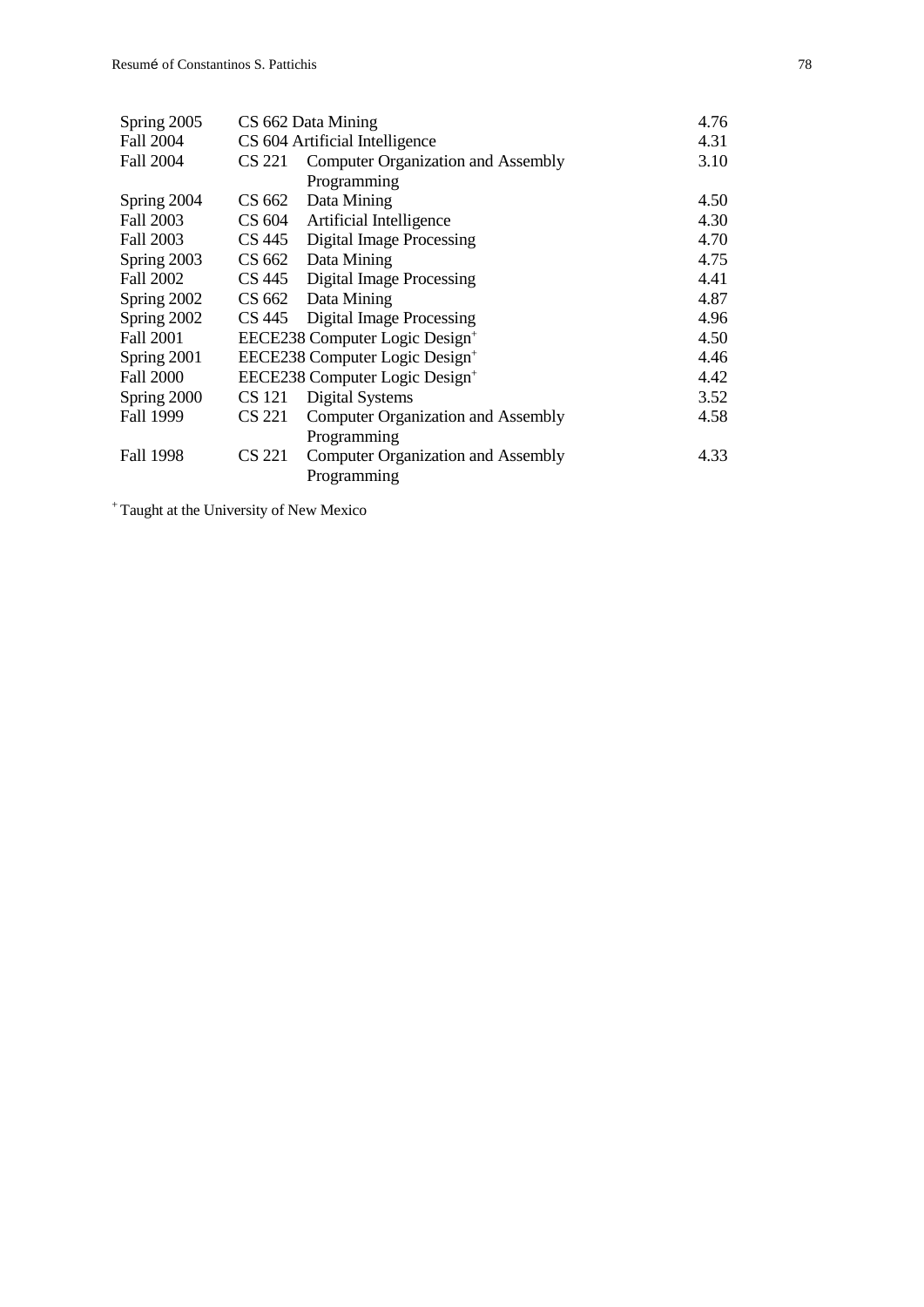# **VI. ADMINISTRATIVE AND COMMITTEE WORK EXPERIENCE**

## **VI.1 Department Committees**

- Member of the Undergraduate Program Committee, Department of Computer Science, University of Cyprus, 2012 - .
- Elected Vice-Chairperson of the Department of Computer Science, University of Cyprus, Nov. 2006 – Apr. 2008.
- Cordinator of the Undergraduate Program Committee, Department of Computer Science, University of Cyprus, 2003 - 2008.
- Co-Cordinator of the Undergraduate Program Committee, Department of Computer Science, University of Cyprus, 1999, 2000, 2002.
- Cordinator of the Digital Logic and Microprocessor Systems Laboratory, Department of Computer Science, University of Cyprus, 1993 - 2000.
- Departmental Representative of the Socrates Programme, Department of Computer Science, University of Cyprus, 1998, 1999, 2000.
- Coordinator for the Organization of Seminars, Department of Computer Science, University of Cyprus, 1998, 1999.
- Coordinator for CS400-Diploma Project, Department of Computer Science, University of Cyprus, June 1997.

## **VI.2 School Committees**

- **Elected Dean of the School of Pure and Applied Sciences, University of Cyprus, May 2008 – May 2011.**
- Re-elected Memebr of the Board of the School of Pure and Applied Sciences, 2005-2006.
- Elected Memebr of the Board of the School of Pure and Applied Sciences, 2003-2004, 2015-2016.
- Member of the Committee for the Establishment of Health Sciences Research Unit, Department of Computer Science, University of Cyprus, April 1996.

## **VI.3 University Committees**

- **Director of the Biomedical Engineering Research Centre,** Nov. 2020
- Chairperson of the Senate Committee: Disciplinary Audit Committee (Academic), University of Cyprus, May 2008 – April 2011 & 2018 – 2020.
- Investigating Officer of the Senate Committee: Disciplinary Audit Committee (Academic), University of Cyprus, 2016-2017.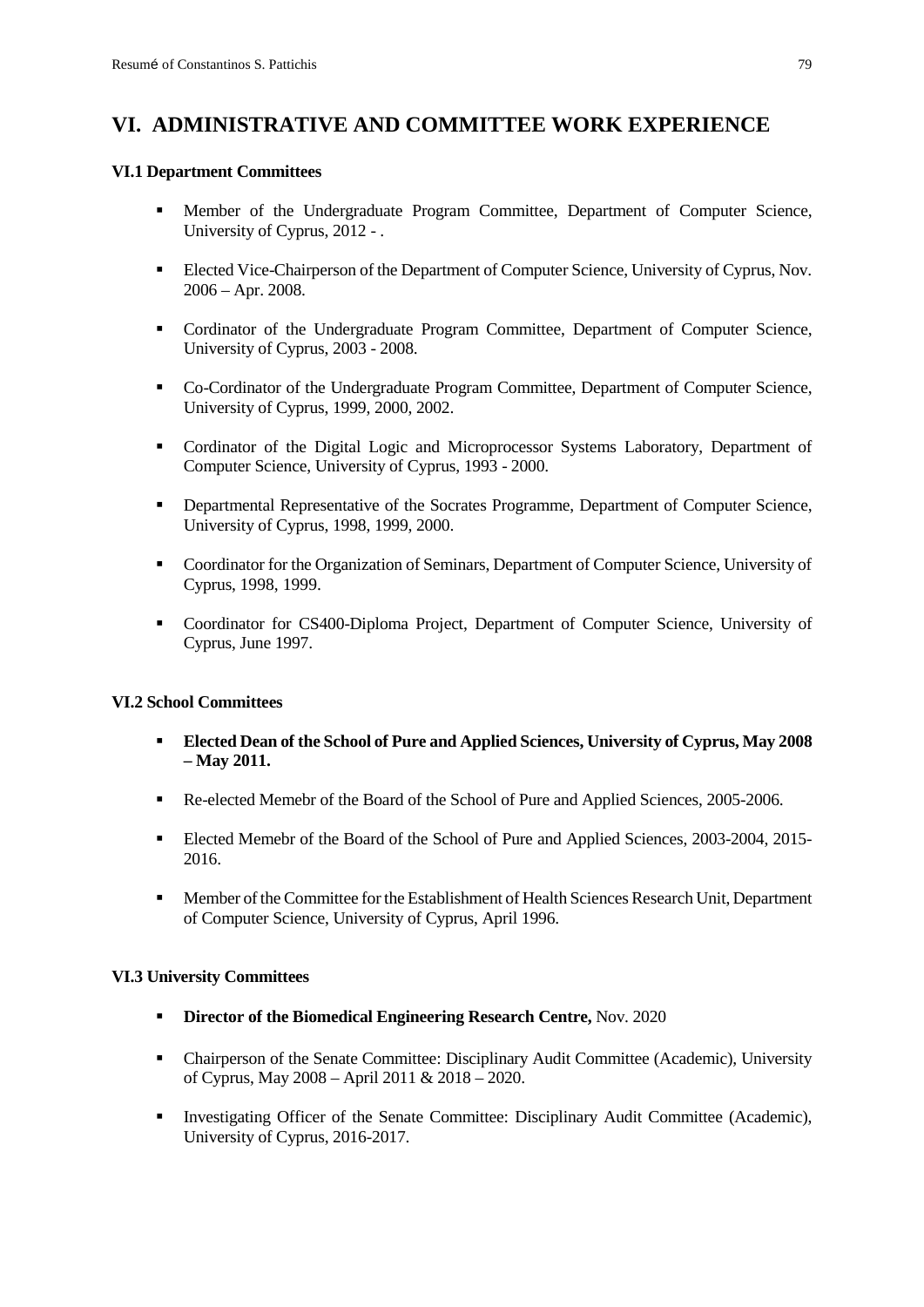- Member of the Finance and Personnel Committee, University of Cyprus, May 2008 May 2011.
- Chairperson of the Ad-hoc Senate Committee on Encouraging Students to be More Active in Social Matters, University of Cyprus, 2006 - 2007.
- Chairperson of the Senate Committee on Information Systems, University of Cyprus, 2003 2004.
- Member of the Committee for the Evaluation of the tender eUniversity, University of Cyprus, April 2004 – July 2004.
- **Member of the Committee for the Evaluation of the tender Security Policy for the University** of Cyprus, University of Cyprus, October 2003 – December 2003.
- **Member of the Committee for the Evaluation of Computer Equipment, University of Cyprus,** April 1998, September 1999.

### **VI.4 Other Committees**

- Coordinator of the Curriculum Committee, Department of Computer Engineering, Intercollege, October 1988 - June 1990.
- Member of the Scientific Staff Training Committee of the Cyprus Institute of Neurology and Genetics, 1988-1992.
- Member of the Commission of the European Communities Biomedical Health Projects Exploratory Committee of the Cyprus Institute of Neurology and Genetics, 1988-1992.
- **Project Leader of the Medical Records Computerization Committee of the Cyprus Institute of** Neurology and Genetics, 1988-1992.
- **Member of the Board of Directos** of the Cyprus Institute of Neurology and Genetics, 2017-2020.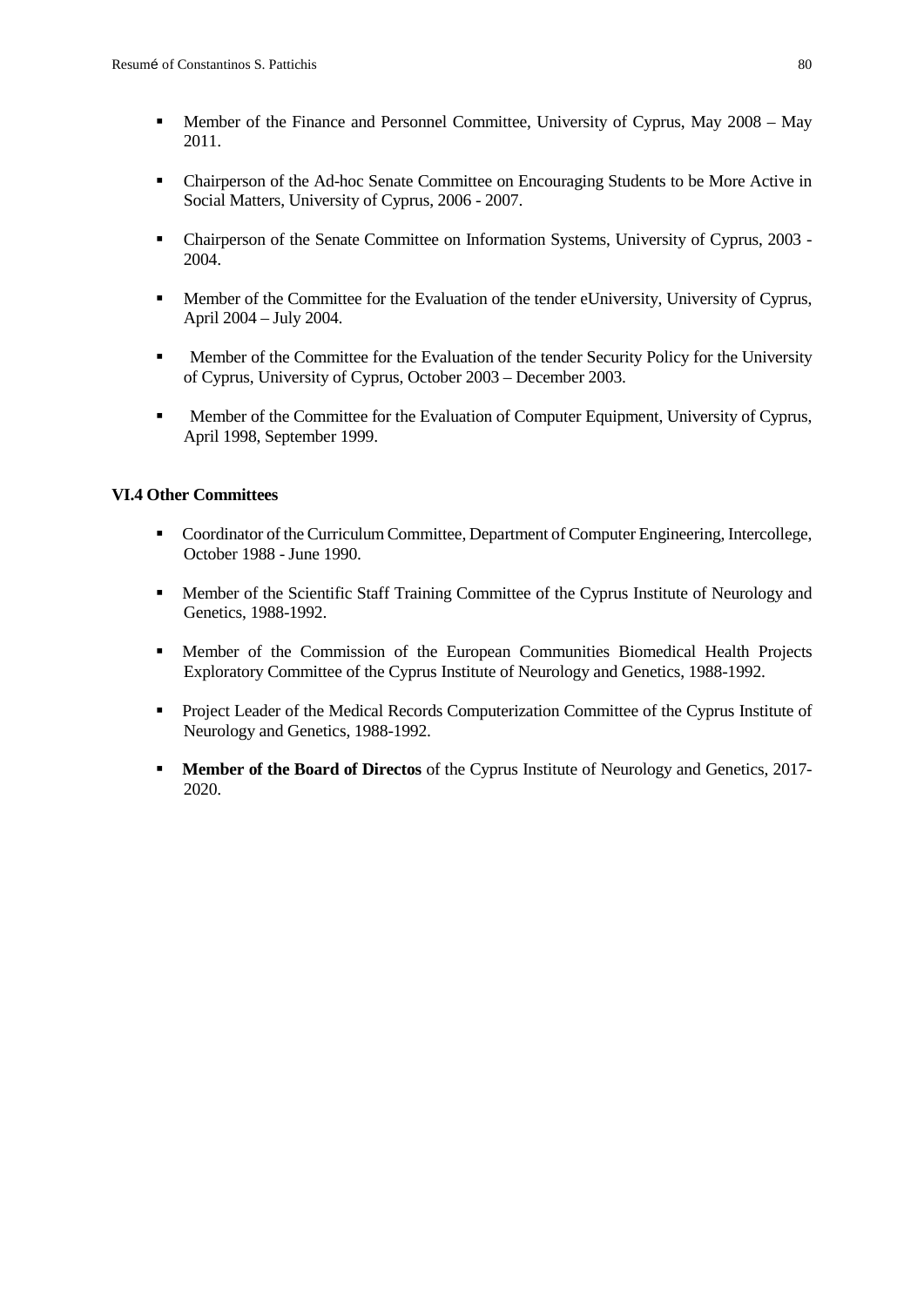# **VII. PROFESSIONAL ACTIVITIES**

## **VII.1 Conference Activities**

- **A. Conference General Chair/Co-Chair**
- **A.1. BHI 2021: IEEE Biomedical and Health Informatics 2021, Athens, Greece, May, 2021.**
- **A.2. CAIP 2021: Computer Analysis of Images and Patterns, Cyprus, Sept. 29 - Oct. 1, 2021.**
- A.3. MECBME 2018: IEEE 4th Middle East Conference on Biomedical Engineering, Gammarth Tunis, Tunisia, 28-30 March 2018.
- A.4. MEDICON 2016: XIV Mediterranean Conference on Medical and Biological Engineering and Computing, Cyprus, March 31st-April 2nd, 2016.
- A.5. MELECON'2016: IEEE Region 18th Mediterranean Electrotechnical Conference, Limassol, April 18-20, 2016.
- A.6. BIBE 2012: 12th IEEE International Conference on Bioinformatics and Bioengineering, Larnaca, November 12-14, 2012.
- A.7. ITAB 2009: IEEE Information Technology Applications in Biomedicine, Larnaca, November 5- 7, 2009.
- A.8. e-Health Forum:  $4<sup>th</sup>$  Meeting of the Greek Forum on Health Telematics, Limassol, April 26, 2002.
- A.9. MELECON'2000: IEEE Region 8 Mediterranean Conference on Information Technology and Electrotechnology, Limassol, May 29-31, 2000 (in collaboration with IEEE and IEE).
- A.10. MEDICON'98: MEDIterranean CONference on Medical and Biological Engineering and Computing, Limassol, June 14-17, 1998 (in collaboration with the IFMBE (International Federation of Medical and Biological Engineering) and IEEE EMBS).
- A.11. DSP95: International Conference on Digital Signal Processing, Limassol, June 26-28, 1995 (in collaboration with IEE, EURASIP and IEEP ASSP).
- A.12. DSP&CAES93: International Conference on Digital Signal Processing and Second International Conference on Computer Applications to Engineering Systems, Nicosia, July 14-16, 1993 (in collaboration with IEE, EURASIP and IEEP ASSP).
- A.13. CAES91: First Cyprus International Conference on Computer Applications to Engineering Systems, Nicosia, July 1-2, 1991 (in collaboration with IEEE and IEE).

## **B. Conference Program Chair / Co-Chair**

- B.1. IEEE Melecon 2020 IEEE Region 8 Mediterranean Conference on Information Technology and Electrotechnology, Track Smart Health Care, 2020, Palermo, Italy, June 16-18, 2020.
- **B.2. BHI 2019: IEEE Biomedical and Health Informatics 2019, Chicago, Illinois, 19-22 May, 2019.**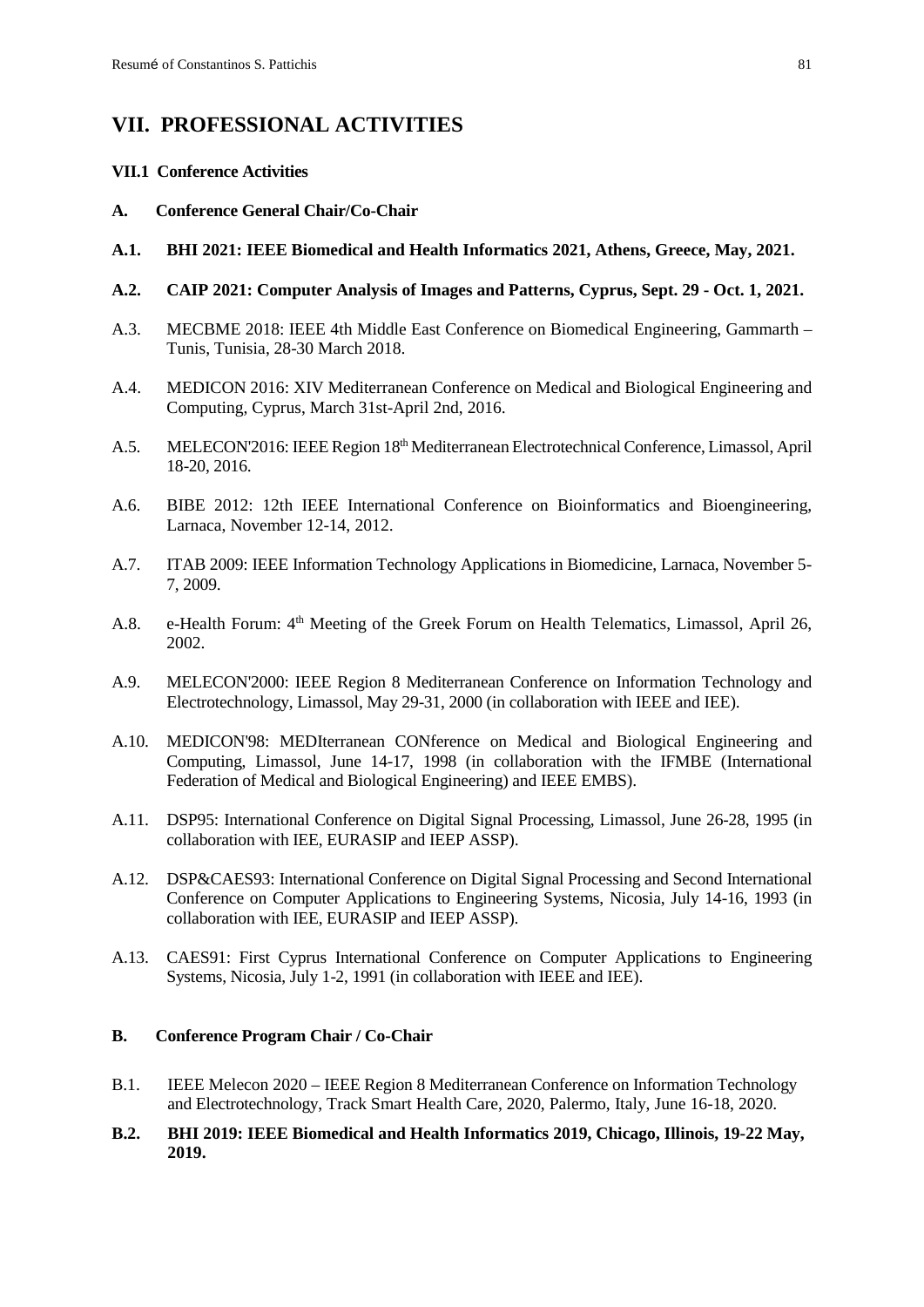## **B.3. BHI 2018: IEEE Biomedical and Health Informatics 2018, Las Vegas, Nevada, 4-7 March, 2018.**

- B.4. BHI 2017 Rapid Fire Co-Chair: IEEE Biomedical and Health Informatics 2017, Orlando, Florida, 15-18 February, 2017.
- B.5. **CBMS 2017: IEEE Computer-Based Medical Systems, Thessaloniki, Greece, June 22-24, 2017**.
- B.6. ISCCSP 20010: 4<sup>th</sup> International Symposium on Communications, Control and Signal Processing, Limassol, March 3-5, 2010.
- B.7. ITAB 2006: IEEE Information Technology Applications in Biomedicine, Ioannina, October 26- 28, 2006.

## **C. Conference Session Chair (Selected)**

- C.1. Co-Chairperson: Mobile and Remote Healthcare System, Interational Biomedical Engineering Conference (jointly with uHealthcare 2014), Guangju, Korea, Nov. 20-22, 2014.
- C.2. Co-Chairperson: Data Mining and Machine Learning, IEEE International Conference on Biomedical & Health Informatics (BHI), Valencia, Spain, June 1-4, 2014.
- C.3. Co-Chairperson: Telehealth/Telemedicine, EMBS 2012, 34th Annual International Conference of the IEEE Engineering in Medicine and Biology Society, San Diego, California, USA, Aug. 28 – Sept. 1, 2012.
- C.4. Co-Chairperson: Towards Real Time Imaging, Image processing and Transmission, IEEE-EMBS International Conference on Biomedical and Health Informatics (BHI 2012), Hong Kong and Shenzhen, China, January 2-7, 2012.
- C.5. Co-Organiser and Co-Chairperson: Cardiovascular Informatics (2 sessions), EMBS 2011, 33rd Annual International Conference of the IEEE Engineering in Medicine and Biology Society, Boston, Massachusetts, USA, Aug. 30 – Sept. 3, 2011.
- C.6. Co-Organiser and Co-Chairperson: eHealth and Telehealth, EMBS 2011, 33rd Annual International Conference of the IEEE Engineering in Medicine and Biology Society, Boston, Massachusetts, USA, Aug. 30 – Sept. 3, 2011.
- C.7. Co-Organiser and Co-Chairperson: eHealth and Telehealth, EMBS 2010, 32nd Annual International Conference of the IEEE Engineering in Medicine and Biology Society, Buenos Aires, Argentina, Aug. 31 – Sept. 4, 2010.
- C.8. Organiser and Chairperson: mHealth, EMBS 2009, 31st Annual International conference of the IEEE Engineering in Medicine and Biology Society, 2-6, September, Minneapolis, Minnesota, 2009.
- C.9. Chairperson: CWSPI 2009, 2<sup>nd</sup> Cyprus Workshop on Signal Processing and Informatics, Nicosia, Cyprus, July 14, 2009.
- C.10. Track Chair of Medical Imaging, and Session Chair, BIBE 2008, 8th IEEE International Conference on BioInformatics and BioEngineering, October 8-10, Athens, Greece, 2008.
- C.11. Chairperson: CWSPI 2008, 1<sup>st</sup> Cyprus Workshop on Signal Processing and Informatics, Nicosia, Cyprus, July 14, 2008.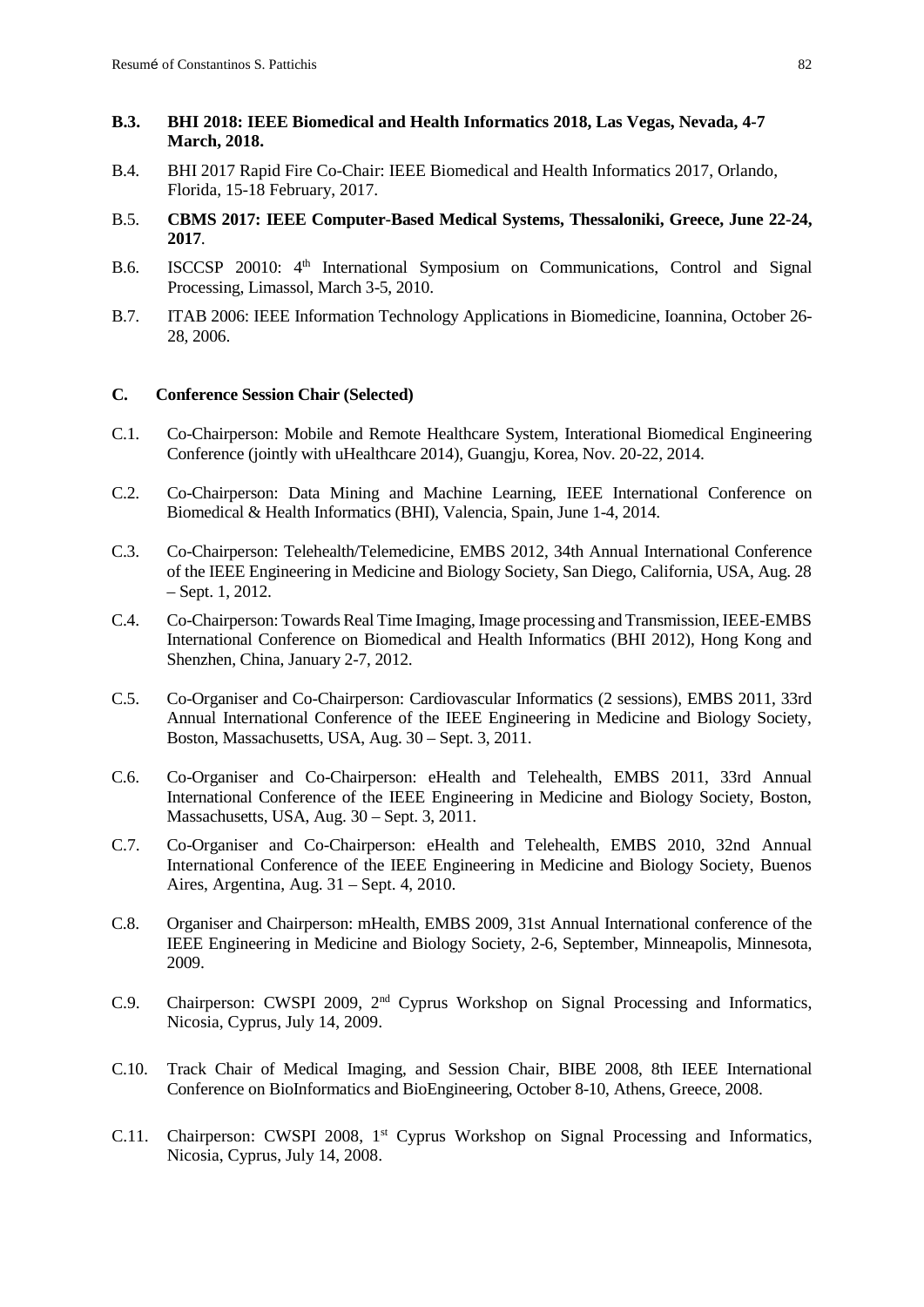- C.12. Chairperson: ITAB 2007, Information Technology Applications in Biomedicine, November 8- 11, Tokyo, Japan, 2007.
- C.13-14 Chairperson: Sessions Telemedicine I and II, [29th IEEE EMBS Annual International](http://www.embc07.ulster.ac.uk/)  [Conference](http://www.embc07.ulster.ac.uk/) (EMBC07), August 23-26, Lyon, France, 2007.
- C.15. Chairperson: Summer School on Intelligent Systems, Organised in collaboration with European Thematic Network DOCTORAL EDUCATION IN COMPUTING (DEC), and the INTERREG III B Archimed Project: A Mediterranean Research and Higher Education Intranet in Medical and Biological Sciences, July, 2-6, Nicosia, Cyprus, 2007, [www.cs.ucy.ac.cy/sums.](http://www.cs.ucy.ac.cy/sums)
- C.16. Chairperson: Medical Imaging Technology, Organised in collaboration with the INTERREG III B Archimed Project: A Mediterranean Research and Higher Education Intranet in Medical and Biological Sciences, November 9, Nicosia, Cyprus, 2007.
- C.17. Chairperson: Session Neural Control, Reinforcement Learning and Applications, International Conference on Artificial Neural Networks (ICANN), 10-14 September 2006, Athens, Greece.
- C.18. Chairperson: Session Biosignal Analysis, Medicon and Health Telematics 2004, X Meditteranean Conference on Medical and Biological Engineering, July 31 – August 5, Naples, Italy, 2004.
- C.19. Chairperson: Session PACS, II EFOMP Mediterranean Conference on Medical Physics, The Analogue to Digital Migration of the Hospital Working Environment, 28-30 April, 2004, Limassol, Cyprus.
- C.20. Chairperson: Session Artificial Intelligence in Medicine, The 1st MEDINF International Conference On Medical Informatics & Engineering MEDINF'2003, Craiova, Romania, 9-11 October 2003.
- C.21. Chairperson: Session Classification, CAIP'2003 Computer Analysis of Images and Patterns, Groningen, The Netherlands, August 25-27, 2003.
- C.22. Chairperson: 14th International Conference on Digital Signal Processing, July 1-3, 2002, Santorini, Greece, Session on Biomedical Signal and Image Processing I.
- C.23. Chairperson: Research-Statistics-Cancer Care, 6<sup>th</sup> Marianna Lordos Seminar, The Cyprus Anti – Cancer Society, Larnaca, February 8-10, 2002.
- C.24. Co-Organizer and Chairperson: Mobile Health Systems, 23<sup>rd</sup> Annual International Conference of the IEEE Engineering in Medicine and Biology Society, Constantinoupolis, Turkey, October 25-28, 2001*.*
- C.25. Co-Organizer and Chairperson: Track 04: Medical Informatics and Biomedical Information Technology: Image Analysis in Vascular Ultrasound, World Congress on Medical Physics and Biomedical Engineering, Chicago, USA, July 23-28, 2000.
- C.26. Co-Organizer and Chairperson: Workshop Session 2C: Tele-Medicine, Re-Engineering Cyprus for the Digital Age: New Business and New Jobs, Nicosia, December 18-19, 1999.
- C.27. Biomedical Applications, ICASSP 99, Phoenix, USA, March 16-19, 1999.
- C.28. Organiser and Chairman: Health Telematics, EURO-MED NET 98 Conference, Nicosia, March 4-7, 1998.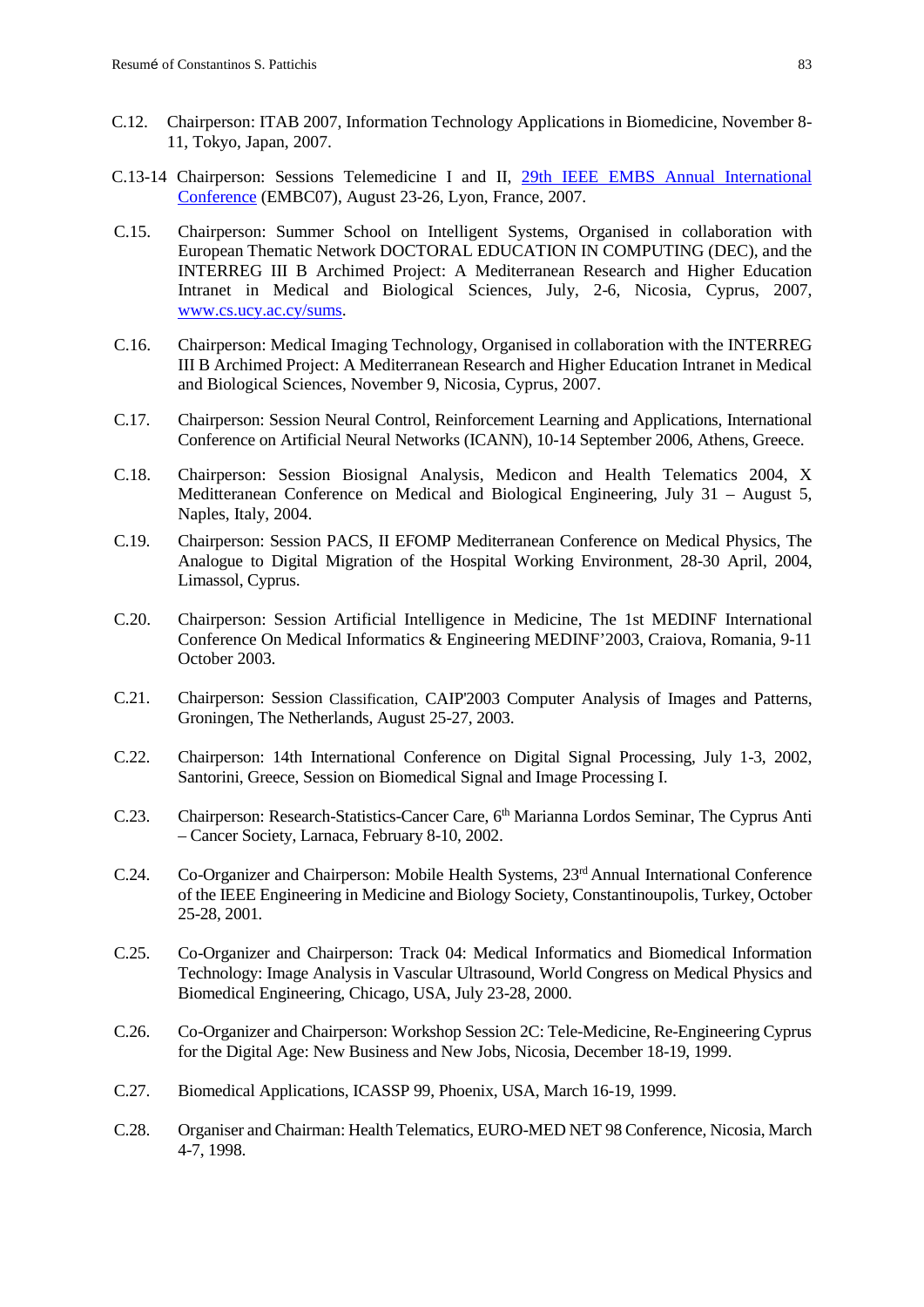- C.29. Track: Neural Networks for Signal Processing, 16th Annual Intenrational Conference of the IEEE Engineering in Medicine and Biology Society, Baltimore, Maryland, November 3-6, 1994.
- C.30. Mini-Symposium Co-organizer: Neural Networks in Medical Diagnosis, 16th Annual Intenrational Conference of the IEEE Engineering in Medicine and Biology Society, Baltimore, Maryland, November 3-6, 1994.
- C.31. Track: Neural Networks, 15th Annual International Conference of the IEEE Engineering in Medicine and Biology Society, San Diego, California, October 28-31, 1993.
- C.32. Track: Muscle and Nerve Muscular Systems, Session: Neuromuscular System Neural Activity, 14th Annual International Conference of the IEEE Engineering in Medicine and Biology Society, Paris, France, Oct. 29 - Nov. 1, 1992.
- C.33. Expert Systems, IX International Congress of Electromyography and Clinical Neurophysiology, Jerusalem, Israel, June 8-12, 1992.
- C.34. Organiser and Chairman: Imaging Techniques in Histopathology and Cytology, Third National Seminar of the Association of Medical Physics and Biomedical Engineering, Nicosia, Cyprus, May 23rd, 1992.

### **D. Organizing Committee (Selected)**

- D.1. Mobihealth: 5th International Conference on Wireless Mobile Communications and Healthcare, London, UK, 14 - 16 October, 2015.
- D.2. Interational Biomedical Engineering Conference (jointly with uHealthcare 2014), Guangju, Korea, Nov. 20-22, 2014.
- D.3. BHI 2012: IEEE-EMBS International Conference on Biomedical and Health Informatics, Hong Kong and Shenzhen, China, January 2-7, 2012.
- D.4. EMBS 2011: 33rd Annual International Conference of the IEEE Engineering in Medicine and Biology Society, Boston, Massachusetts, USA, Aug. 30 – Sept. 3, 2011.
- D.5. EMBS 2010, 32nd Annual International Conference of the IEEE Engineering in Medicine and Biology Society, Buenos Aires, Argentina, Aug. 31 – Sept. 4, 2010.
- D.6. PETRA 2009: 2nd International Conference on PErvasive Technologies Related to Assistive Environments conference, Corfu, Greece, June 9-12, 2009.
- D.7. ICANN 2009: 19th International Conference on Artificial Neural Networks  $\frac{1}{2}$ [14-17 September, Limassol, Cyprus.
- D.8. ITAB 2008: 7th International IEEE EMBS Special Topic Conference on Information Technology Applications in Biomedicine ITAB, May 30-31, Shenzen, China, 2008.
- D.9. BIBE 2008: 8th IEEE International Conference on BioInformatics and BioEngineering, October 8-10, Athens, Greece, 2008.
- D.10. ITAB2007: Information Technology Applications in Biomedicine, November 8-11, Tokyo, Japan, 2007.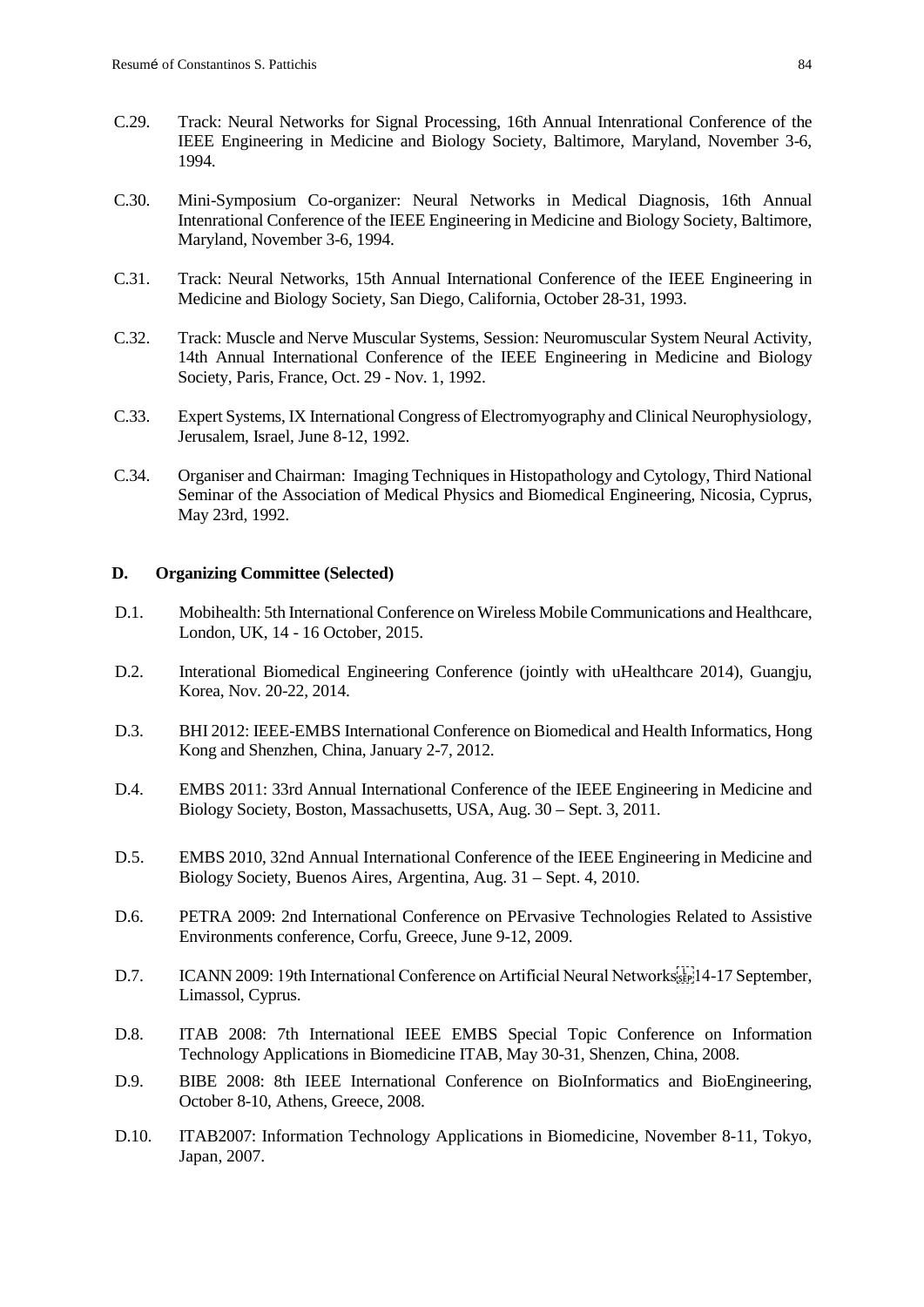- D.11. CAIP2007: 12th International Conference on Computer Analysis of Images and Patterns, August 27th - August 29th, 2007, Vienna, Austria.
- D.12. CBMS2007: 20th IEEE International Symposium on Computer Based Medical Systems, Special Track on Technology Enhanced Learning in Medical Education, June 20-22, 2007, Slovenia.
- D.13. MEDICON´07: MEDIterranean CONference on Medical and Biological Engineering and Computing, 26-30 June 2007, Ljubljana, Slovenia.
- D.14. 16th International Conference on Artificial Neural Networks (ICANN), 10-14 September 2006, Athens, Greece.
- D.15. International Conference On Intelligent Systems and Computing: Theory and Applications (ISYC 2006), Ayia Napa, Cyprus, July 2006.
- D.16. 3rd IFIP Conference on Artificial Intelligence Applications and Innovations (AIAI), 7-9 June, Athens, Greece, June 2006.
- D.17. Medicon and Health Telematics 2004, X Meditteranean Conference on Medical and Biological Engineering, July 31 – August 5, Naples, Italy, 2004.
- D.18. 12th IEEE Mediteranean Electrotechnical Conference MELECON 2004, to be held on May 9-12, 2004 in Dubrovnik, Croatia.
- D.19. II EFOMP Mediterranean Conference on Medical Physics, The Analogue to Digital Migration of the Hospital Working Environment, 28-30 April, 2004, Limassol, Cyprus.
- D.20. D.20 Ninth European Conference on Artificial Intelligence in Medicine, 18-22 October 2003, Protaras, Cyprus.
- D.21. The  $1<sup>st</sup>$  MEDINF International Conference On Medical Informatics & Engineering MEDINF'2003, Craiova, Romania, 9-11 October 2003.
- D.22. CAIP'2003 (Computer Analysis of Images and Patterns) August 25-27, 2003, Groningen, The Netherlands.
- D.23. 4th International IEEE EMBS Special Topic Conference on Information Technology Applications in Biomedicine, 24-26 April, Birmingham, UK, 2003.
- D.24. Medical Informatics Europe Special Topic Conference 2002: The e-volution of IT in the Health Care Systems, Nicosia, Cyprus, 8-10 March, 2002.
- D.25. HEALTH-NET-CEEC 2001: Informatics Tools to Restructure Health Care Services First Meeting of the Central and Eastern European Countries, Targu Mures, Romania, April 26- 27-28, 2001.
- D.26. MEDICON'01: MEDIterranean CONference on Medical and Biological Engineering and Computing, Pula, Croatia, June 12-15, 2001.
- D.27. Tele EEG, Cyprus Institute of Neurology and Genetics, Nicosia, October 2-3, 1998.
- D.28. Medical Informatics in Cyprus (Nicosia-Cultural Month 95), Nicosia, October 11, 1995.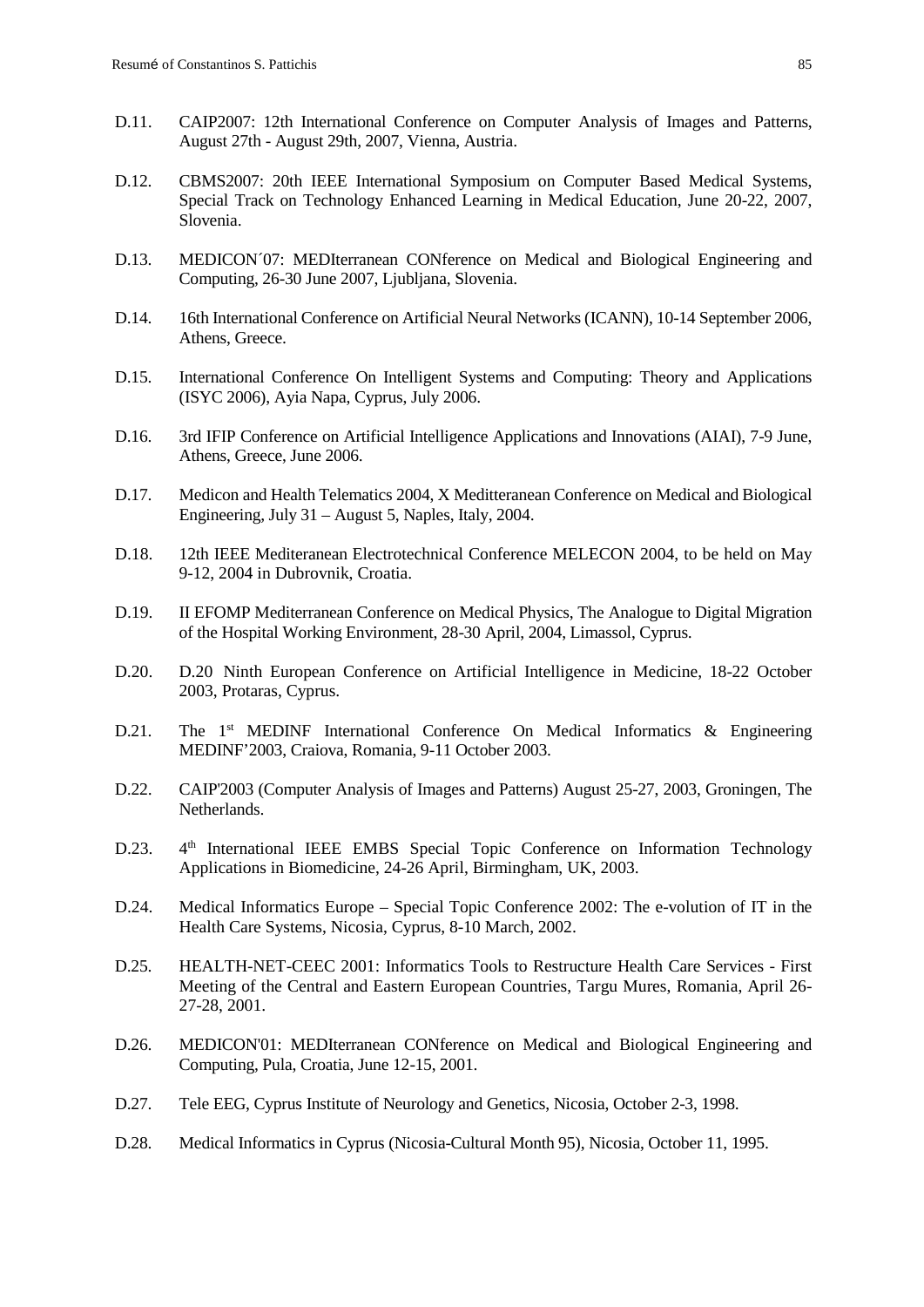- D.29. International Conference on Medical Physics & Biomedical Engineering, Nicosia, May 5-7, 1994.
- D.30. Creativity and Science in the Great Europe of Cultural Centres, Nicosia, July 16-17, 1993.
- D.31. Trends in Health Care Technology, 4th Annual National Seminar of the Cyprus Association of Medical Physics and Biomedical Engineering, Limassol, May 29th, 1993.

## **VII.2 Reviewer For**

## **A. Journals**

- **Frontiers Digital Health, Founding Specialty Section Editor on Connected Health (2020- ).**
- **IEEE Journal of Biomedical and Health Informatics, Associate Editor (2013- ).**
- **IEEE Transactions on Information Technology in Biomedicine, Associate Editor (2000- 2012).**
- **IEEE Transactions on Neural Networks, Associate Editor (2005-2007).**
- **IEEE** Transactions on Signal Processing.
- **IEEE Transactions on Biomedical Engineering.**
- **IEEE** Engineering in Medicine & Biology Magazine.
- **IEEE Transactions on Multimedia.**
- **IEEE** Transactions on Image Processing.
- **IEEE** Reviews in Biomedical Engineering.
- Annals of Operations Research.
- Artificial Intelligence in Medicine.
- BioMedical Engineering OnLine.
- **Computer Based Medical Methods.**
- Computerized Medical Imaging and Graphics.
- Frontiers in Physiology.
- **IET Healthcare Technology Letters.**
- Internation Journal of Medical Robotics and Computer Assisted Surgery.
- **Journal of Biomedical Signal Processing and Control, Member of Editorial Board (2008- ).**
- **Journal of Electromyography and Kinesiology.**
- Journal of Intelligent Systems.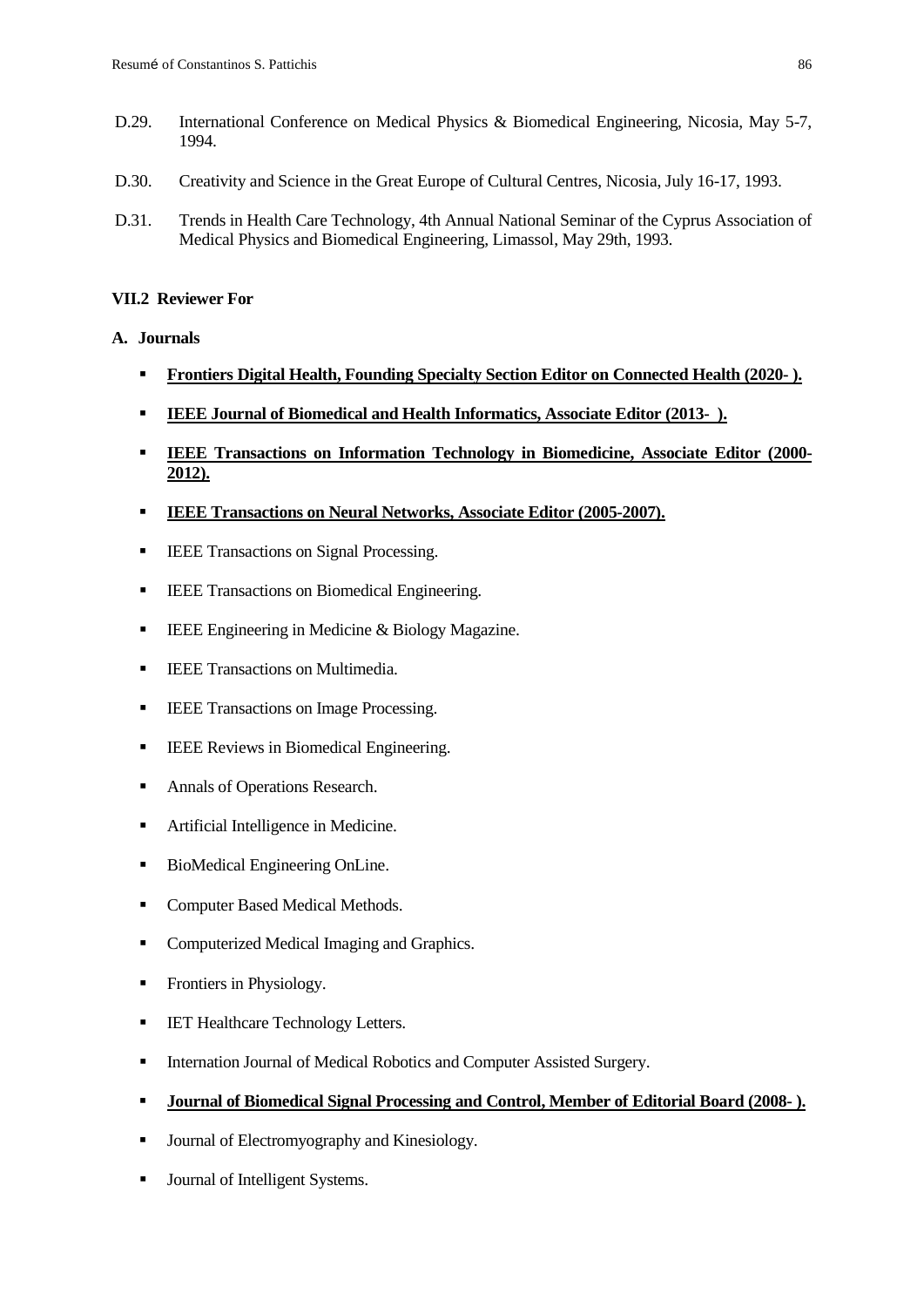- **Journal of Medical Internet Research**
- **Journal of Systems Architecture The EURO MICRO Journal.**
- Knowledge and Information Systems (KAIS).
- Medical and Biological Engineering and Computing.
- $\blacksquare$  Medical Engineering & Physics.
- Technology and Health Care.
- **HTI Review, 1989, 1990.**

#### **B. Conferences (Selected)**

- Interational Biomedical Engineering Conference (jointly with uHealthcare 2014), Guangju, Korea, Nov. 20-22, 2014.
- <sup>2013</sup> Constantinides International Workshop on Singal Processing, CIWSP 2013, London, UK, Jan. 25, 2013.
- IEEE 12th International Conference on Bioinformatics and Bioengineering (BIBE), Larnaka, November 12-14, Cyprus, 2012.
- EMBS 2011, 33rd Annual International Conference of the IEEE Engineering in Medicine and Biology Society, Boston, Massachusetts, USA, Aug. 30 – Sept. 3, 2011.
- EMBS 2010, 32nd Annual International Conference of the IEEE Engineering in Medicine and Biology Society, Buenos Aires, Argentina, Aug. 31 – Sept. 4, 2010.
- PETRA 2009: 2nd International Conference on PErvasive Technologies Related to Assistive Environments conference, Corfu, Greece, June 9-12, 2009.
- EMBS 2009: 31st Annual International conference of the IEEE Engineering in Medicine and Biology Society, 2-6, September, Minneapolis, Minnesota, 2009.
- **ICANN 2009: 19th International Conference on Artificial Neural Networks,**  $\sum_{i=1}^{n}$  **17 September,** Limassol, Cyprus.
- DSP 2009: 16th International Conference on Digital Signal Processing, Santorini, Greece, July 5- 7, 2009
- AIAI 2009: 5th IFIP International Conference on Artificial Intelligence Applications & Innovations, 23-25 April, Thessaloniki, 2009.
- BIBE 2008: 8th IEEE International Conference on BioInformatics and BioEngineering, October 8-10, Athens, Greece, 2008.
- 30th Annual International conference of the IEEE engineering in Medicine and Biology Society, 20-24, August, Vancouver, Canada, 2008.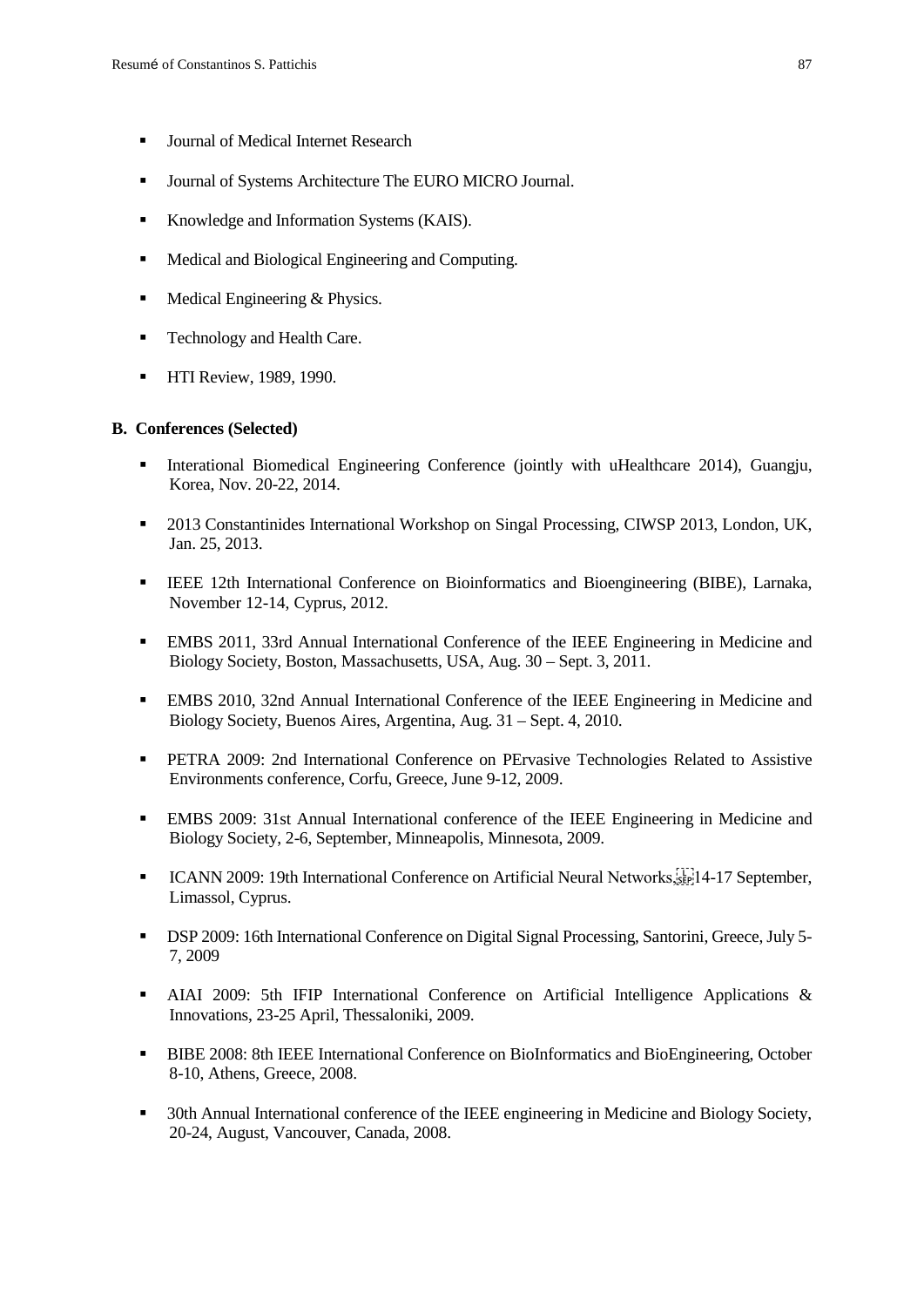- CBMS 2008: 21th IEEE International Symposium on Computer-Based Medical Systems, June 17-19, University of Jyväskylä, Finland, 2008.
- ITAB 2008: 7th International IEEE EMBS Special Topic Conference on Information Technology Applications in Biomedicine ITAB, May 30-31, Shenzen, China, 2008.
- ITAB2007: Information Technology Applications in Biomedicine, November 8-11, Tokyo, Japan, 2007.
- CAIP2007: 12th International Conference on Computer Analysis of Images and Patterns, August 27th - August 29th, 2007, Vienna, Austria.
- CBMS2007: 20th IEEE International Symposium on Computer Based Medical Systems, Special Track on Technology Enhanced Learning in Medical Education, June 20-22, 2007, Slovenia.
- MEDICON´07: MEDIterranean CONference on Medical and Biological Engineering and Computing, 26-30 June 2007, Ljubljana, Slovenia.
- <sup>•</sup> 16<sup>th</sup> International Conference on Artificial Neural Networks (ICANN), 10-14 September 2006, Athens, Greece.
- <sup>•</sup> 3rd IFIP Conference on Artificial Intelligence Applications and Innovations (AIAI), 7-9 June, Athens, Greece.
- **Proceedings of the 3<sup>rd</sup> European Medical & Biological Engineering Conference of IFMBE** (EMBEC 05), Prague, Czech Republic, 20-25 November 2005.
- **Medicon and Health Telematics 2004, X Meditteranean Conference on Medical and Biological** Engineering, July 31 – August 5, Naples, Italy, 2004.
- International Conference on Computer Systems and Technologies CompSysTech'04, 17-18 June, Rousse, Boulgaria, 2004.
- 12th IEEE Mediteranean Electrotechnical Conference MELECON 2004, to be held on May 9- 12, 2004 in Dubrovnik, Croatia.
- II EFOMP Mediterranean Conference on Medical Physics, The Analogue to Digital Migration of the Hospital Working Environment, 28-30 April, 2004, Limassol, Cyprus.
- Ninth European Conference on Artificial Intelligence in Medicine, 18-22 October 2003, Protaras, Cyprus.
- $\blacksquare$  1<sup>st</sup> MEDINF International Conference on Medical Informatics & Engineering, 12-15 October, Craiova, Romania, 2003.
- CAIP'2003 (Computer Analysis of Images and Patterns) April 2003, Groningen, The Netherlands.
- Medical Informatics Europe, Pola, France, 2003.
- <sup>4th</sup> International IEEE EMBS Special Topic Conference on Information Technology Applications in Biomedicine, 24-26 April, Birmingham, UK, 2003.
- **IEEE International Conference on Image Processing, ICIP 2001, October 7-10, Thessaloniki,** Greece.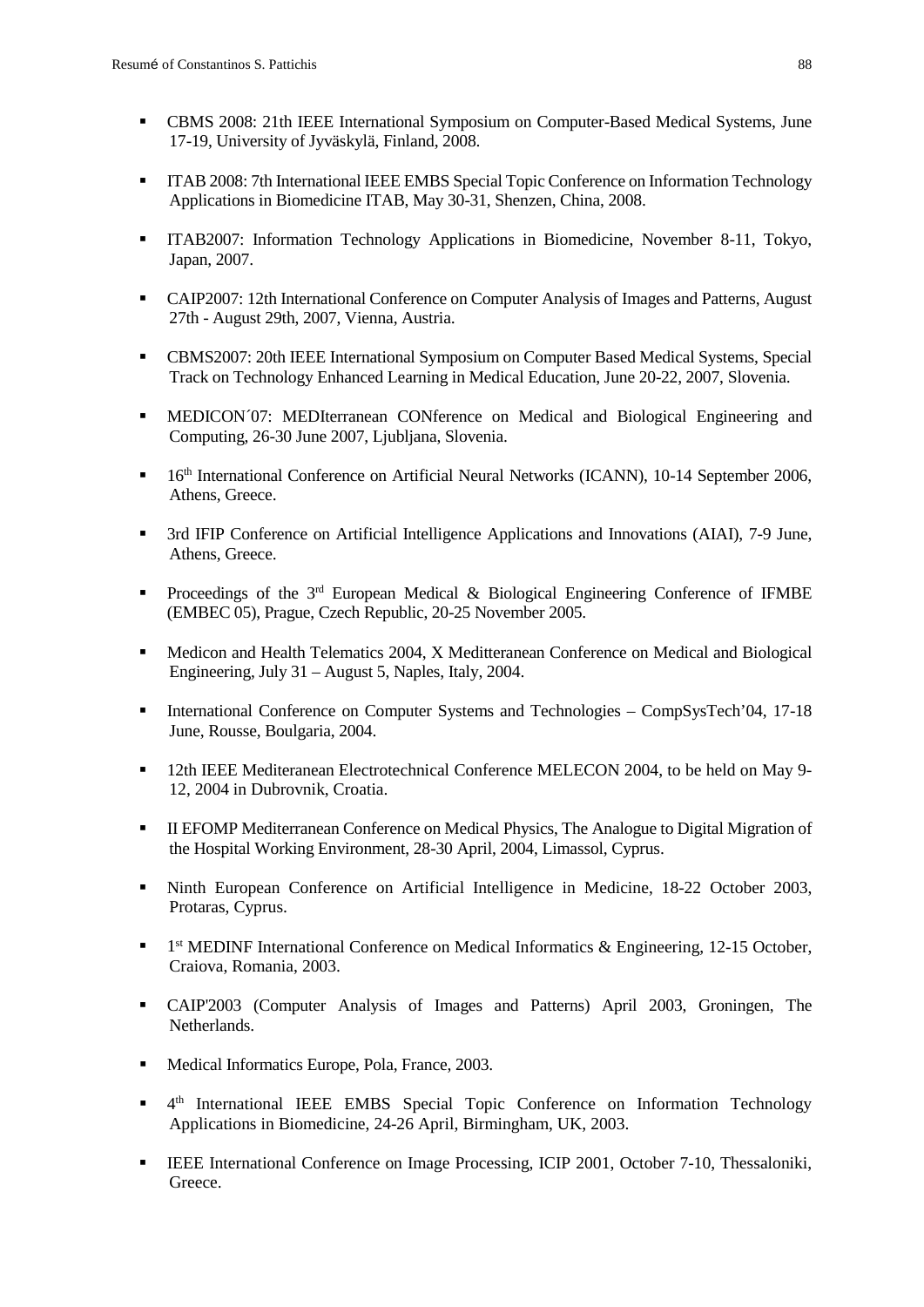- MEDIterranean CONference on Medical and Biological Engineering and Computing, Pula, Croatia, June 12-15, 2001.
- World Congress on Medical Physics and Biomedical Engineering, Chicago, USA, July 23-28, 2000.
- European Signal Processing Conference, Rhodes, Hellas, September 14-17, 1998.
- **IEEE Region 8 Students Paper Contest 1995.**
- 15th Annual International Conference of the IEEE Engineering in Medicine and Biology Society, San Diego, California, October 28-31, 1993.
- IX International Congress of Electromyography and Clinical Neurophysiology, Jerusalem, Israel, June 8-12, 1992.
- V Congress of the International Society of Greek Neuroscientists, Limassol, Sept. 1988.
- **IIIIrd International Conference on Quantitative EMG, Nicosia, June 1988.**

## **VII.3 Professional Societies Activities**

- **A. Fellow of the International Academy of Medical and Biological Engineering (IAMBE), (elected in June 4, 2018) in recognition of outstanding contributions to the field of Medical and Biological Engineering.**
- **B. Fellow of the IEEE (elected in 4th Jun. 2018) for contributions to the development of medical diagnostic and mobile health systems.**
- Member of the Computer, Acoustics Speech and Signal Processing (ASSP), Engineering in Medicine and Biology, and Neural Networks Societies.
- **IEEE EMBS Distinguished Lecturer (2013-2014).**
- **IEEE EMBS Technical Committee on Information Technology for Health (2011- ).**
- **C. Fellow of the European Alliance for Medical and Biological Engineering & Science (EAMBES) (elected in 12th Mar. 2018) in recognition of distinguished leadership and important contributions to research and advocacy of Medical and Biological Engineering & Science.**
- Elected Member of the Council, Councilor on Education, Mar. 2017 Mar. 2019.
- Member of the Council, Councillor on Conferences and Publications, Mar. 2019 Mar. 2021.
- Member of the Fellows Committee, Mar. 2019 Mar. 2021.
- **D. Fellow of Institute of Engineering Technology (FIET), (elected in 22nd Feb. 2011) Original research resulting in international recognition.**

## **E. IEEE Cyprus Section**

- President 1998-2000
- Vice-President 1996-1997
- Secretary 1994-1995, 2002-2004
- Founding member of the Section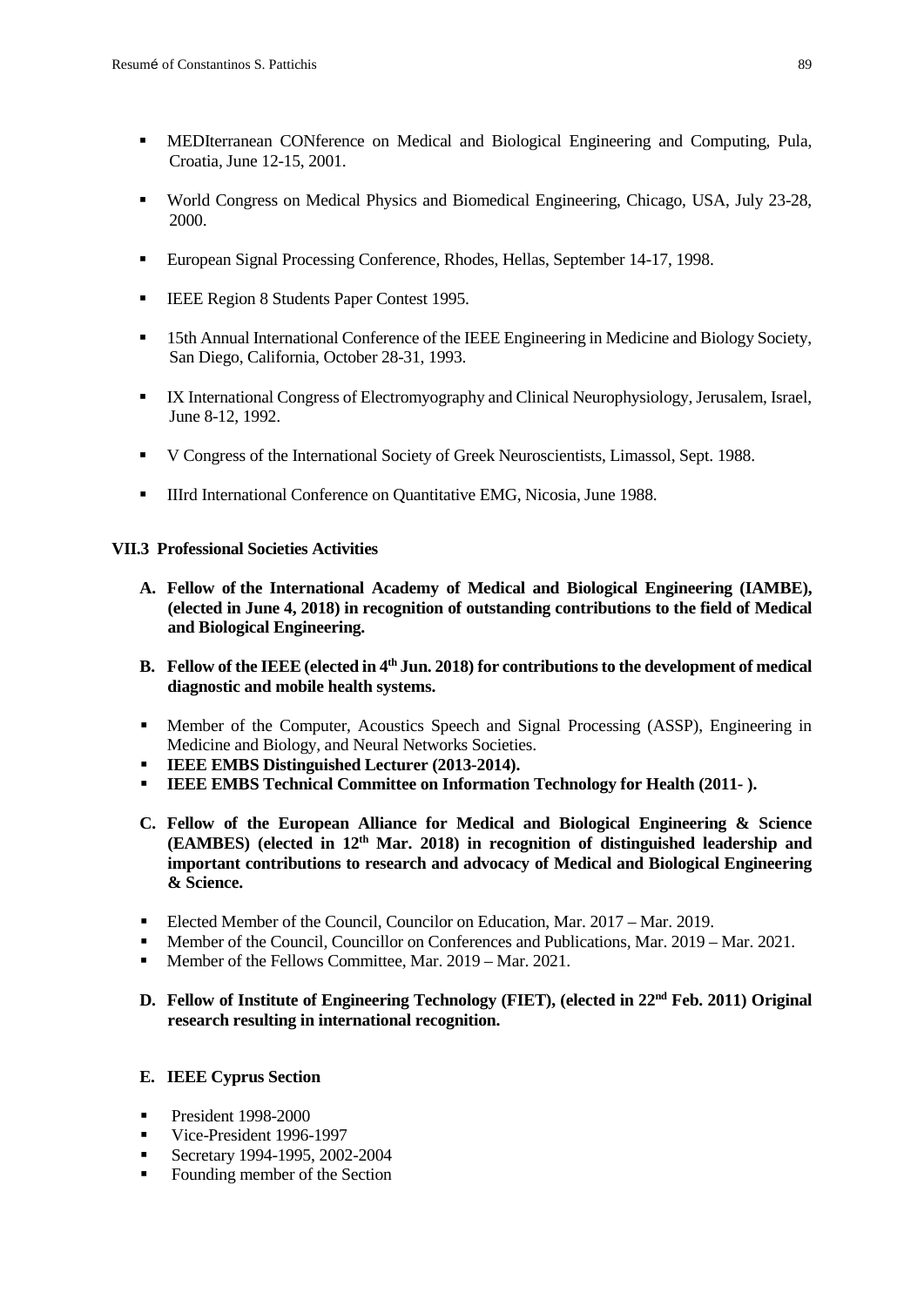## **F. Cyprus Association of Medical Physics and Biomedical Engineering**

- **President 1996-1998**
- Vice-President 1994-1996
- Secretary 1992-1994, 2002-2004, 2006-2008, 2008-2010
- Member of the council 2004-2006, 2006-2008, 2008-2010
- Founding member of the Association

#### **G. Cyprus Society of Medical Informatics**

- President 2012-2015, 2015-2016
- Secretary 2004-2006, 2006-2008, 2008-2012
- Council member 2002-2004

#### **H. ProRec-CY (mission: to promote the widespread use of high quality electronic health record (EHR) systems in Cyprus**

- Secretary 2006-
- Founding member

## **I. Member**

- European Society for Engineering and Medicine
- Greek Artificial Intelligence Society Honorary Member
- Cyprus Computer Society
- Technical Chamber of Cyprus

#### **VII.4 Project Evaluation, Reviewing, and Consulting**

#### **A. Experience in Project Evaluation**

- 1. **General Secretariat of Research and Technology, Greece** Annual Program for the Financing of Research Projects Project Evaluator June 1999
- 2. **General Secretariat of Research and Technology, Greece** ATHLETICS CALL, Research and Development Projects Project Evaluator January 2003
- 3. **Ministry of Commerce and Industry, Cyprus** Call for High Technology and Innovative Incubator Companies Project Evaluator January 2003, June 2003, October 2004, June 2006, December 2006
- 4. **Ireland Health Research Board** Project Evaluator – Health Telematics March 2005
- 5. **EU FP6 Information Society Technologies** Call for ICT for Health Nov. 2004 Project Evaluator – Directorate H - ICT For Citizens and Businesses Unit H1 - ICT for Health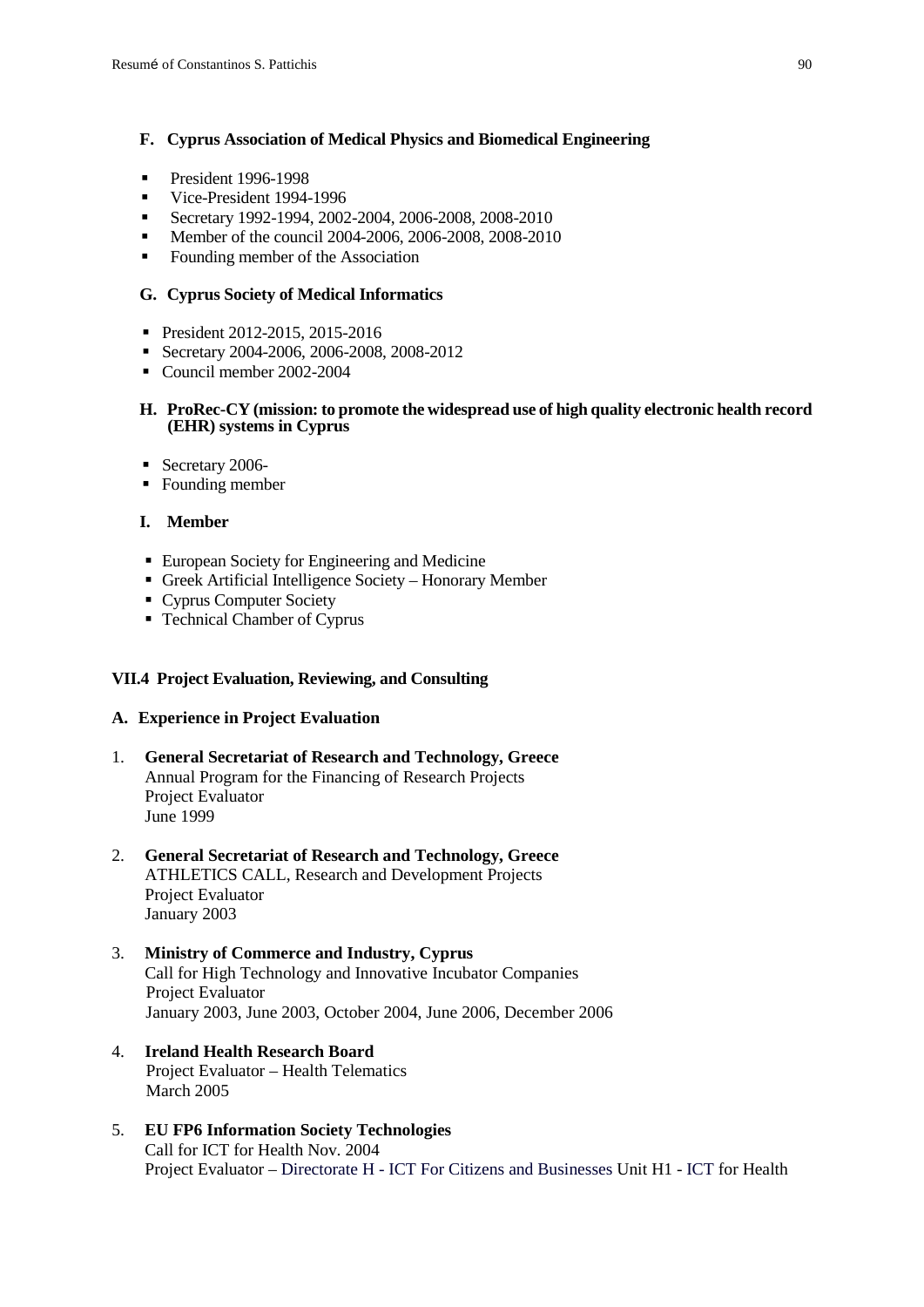April 2005

- 6. **Slovenian Research Academy** Project Evaluator – General Applied Research Project October 2007
- 7. **Ministry of Education, Lifelong Learning and Religious Affairs, Greece** Project Evaluator – Archimedes Research Projects Call January (1st call) and October (2nd call) 2011
- 8. **Ministry of Education, Lifelong Learning and Religious Affairs, Greece** Project Evaluator – Thalis Research Projects Call February 2011, October 2011
- 9. **National Science Foundation, USA** Project Evaluator – eHealth and Well Being Call March 2011
- 10. **Czech Science Foundation, Czech Republic** Project Evaluator February 2011
- 11. **Ambient Assisted Living (AAL), Programme 2014, EU** Project Evaluator & Rapporteur August 2014
- 12. **Slovenian Research Agency, Slovenia** Project Evaluator September 2014
- 13. **Canadian Institute of Health Research, Canada** Project Evaluator December 2015
- 14. **Impulse Council, KU Leuven, Netherlands** Project Evaluator December 2015
- 15. **Ambient Assisted Living (AAL), Programme 2016, EU** Project Evaluator June 2016

## 16. **European Commission Horizon 2020 Work Programme 2018-2020** Call for ICT-49-2020 – Innovation Actions (IA), DT-ICT-12 – Innovation Actions (IA) Project Evaluator – DG CNECT – Communications Networks, Content and Technology, Unit A1 – Robotics & Artificial Intelligence July – August 2020

#### **B. Consulting**

1. Ministry of Health, Cyprus Expression of Interest (EOI) For The Supply, Installation And Commissioning Of A Turnkey Solution For An Integrated Health Care Information System For The Ministry Of Health Of The Government of the Republic Of Cyprus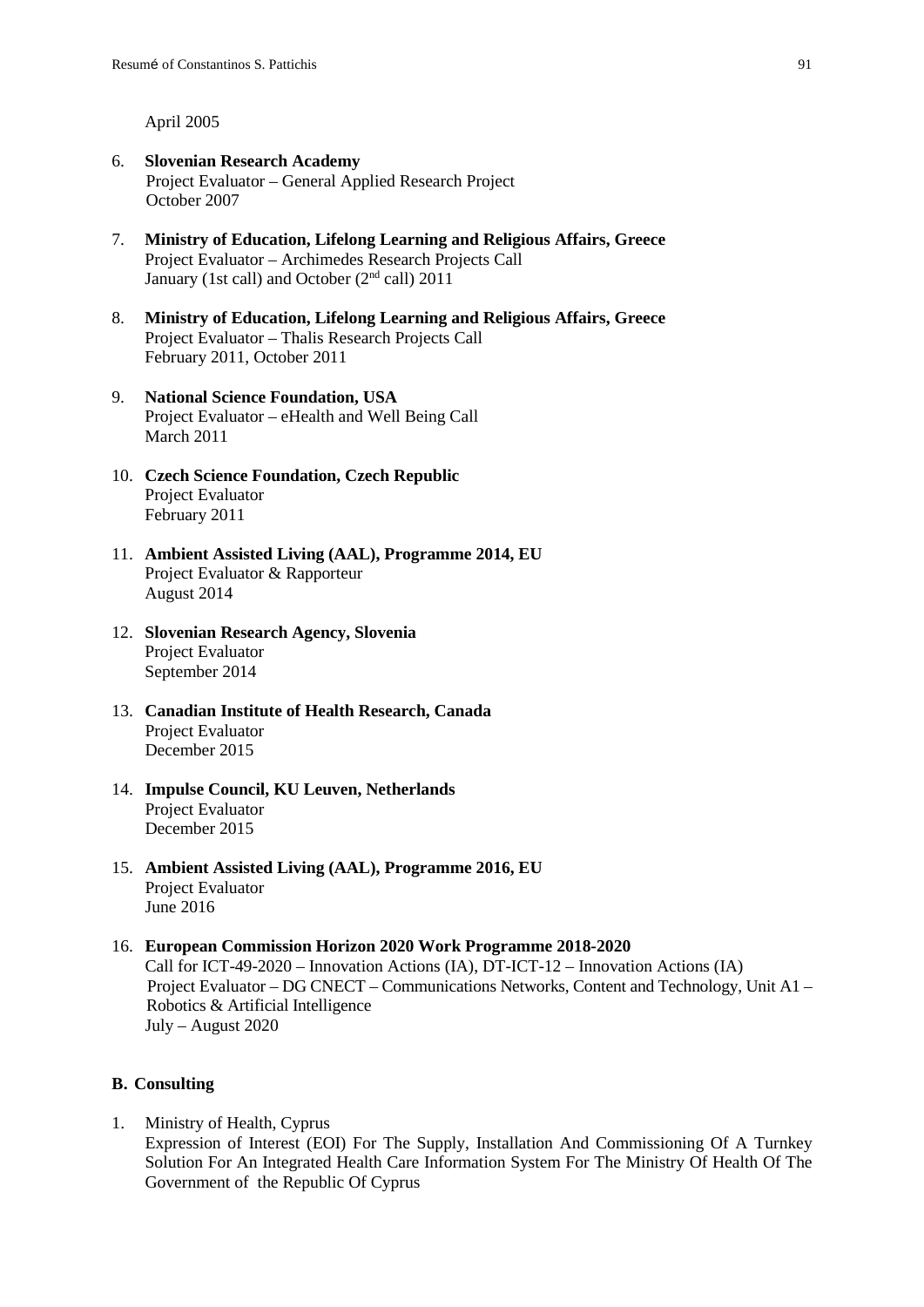Consultant November 2003 - December 2004

- 2. Ministry of Education, Cyprus Member of Several Technical Committees for the Evaluation of Computer Science Courses at Institutes of Higher Education in Cyprus
- 3. Hellenic Quality Assurance Agency of Higher Education (HQAA) Member of the External Evaluation process of the Department of Informatics & Telecommunications of the National & Kapodistrian University of Athens 9/5/2011 to 14/5/2011. Member of the External Evaluation process of the Department of Computer Science and Biomedical Informatics of the University of Central Greece 31/10/2011 to 5/11/2011.
- 4. Health Insurance Organisation, Cyprus Tender OAY 02/2007 "Development, implementation, operation and support of a total solution for the information technology system and other business processes of the National Health Insurance System in Cyprus" Consultant January 2016 – June 2016
- 5. Hellenic Authority of Higher Education (HAHE) Member of the External Evaluation & Accrediatation Panel of the Undergraduate Study Programme of Computer Science and Biomedical Informatics of the University of Thessaly, July 6th, 2020 – July 11th, 2020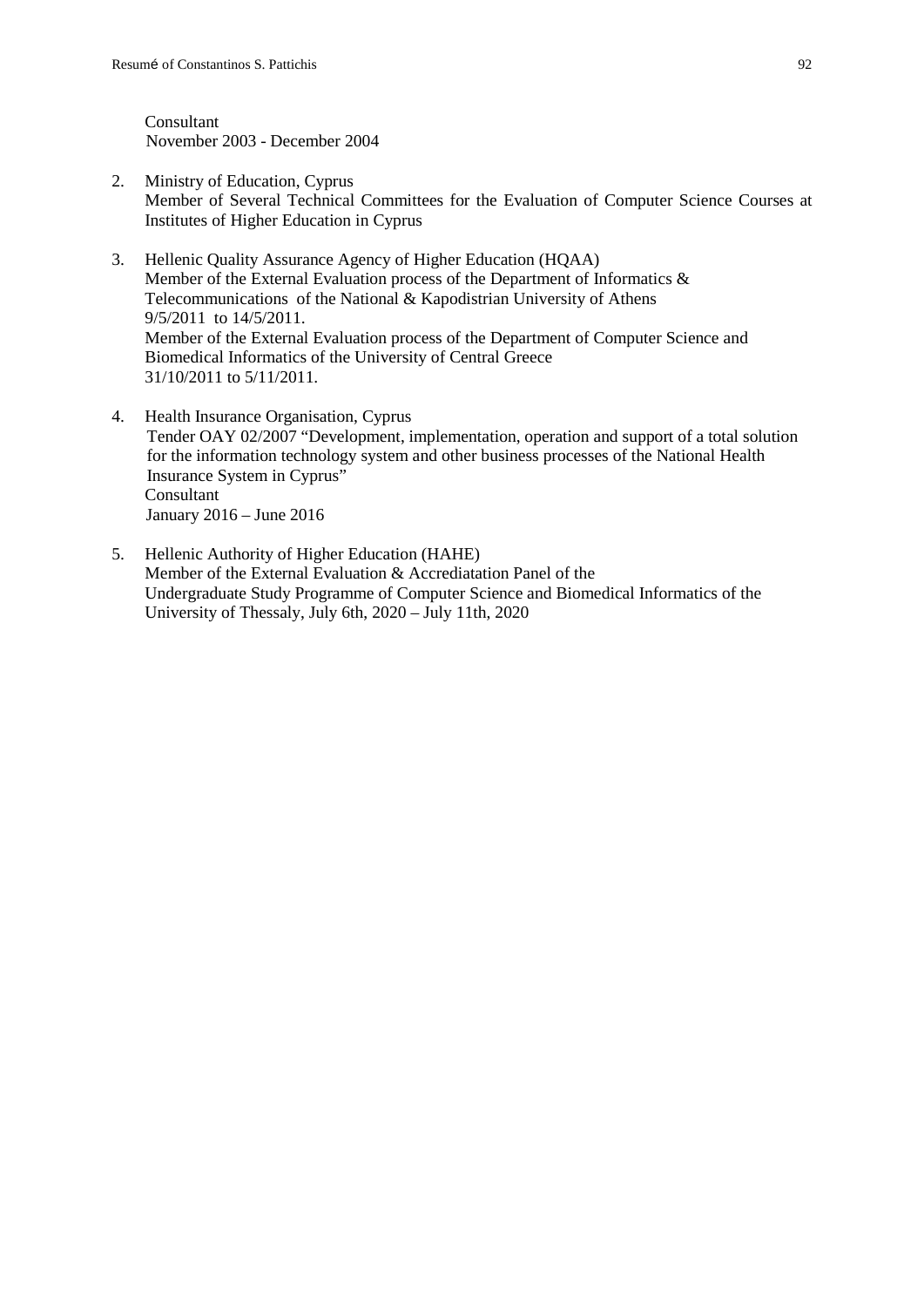# **VIII. INVITED SEMINARS AND PRESENTATIONS**

#### **Summary Numbers**

#### **Invited Seminars and Presentations: 70**

- 1. *Ultrasound Video Analysis of Carotid Plaque Morphology for the Assessment of Stroke*, Department of Electrical and Computer Engineering, University of New Mexico, Albuquerque, NM, USA, May 24, 2019.
- 2. *Quantitative Imaging (Radiogenomics) for Precision Medicine,* Bernoulli Institute, Colloquia Computer Science, University of Groningen, Netherlands, June 22nd, 2018. (jointly with Dr A. Panayides).
- 3. *Quantitative Imaging for Precision Medicine*, EAMBES‐Fellows Meeting in London, Biomedical Engineering Challenges in Europe, City University of London, UK, March 12th and 13th, 2018.
- 4. *Quantitative Imaging for Precision Medicine*, SENSIP Centre, School of Engineering, Arizona State University, Phoenix, AZ, USA, March 2nd, 2018. (jointly with Dr A. Panayides).
- 5. *Quantitative Imaging for Precision Medicine*, Department of Electrical and Computer Engineering, University of New Mexico, Albuquerque, NM, USA, March 1st, 2018. (jointly with Dr A. Panayides).
- 6. *Cardiovascular Informatics: Predicting the risk of stroke based on ultrasound image analysis of the atherosclerotic carotid plaque,* 9<sup>th</sup> International Conference on Computational Collective Intelligence (ICCCI 2017), Nicosia, Cyprus, Sept. 27-29, 2017.
- 7. *eHealth: Big Data Analytics and Precision Medicine,* Policy Dialogue on Health System and Public Health Reform in Cyprus, Health in the 21st Century, Nicosia, Cyprus, 26-27 September 2017.
- 8. *Cardiovascular Informatics: Predicting the risk of stroke based on ultrasound image analysis of the atherosclerotic carotid plaque,* 11th IEEE-EMBS International Summer School and Symposium on Medical Devices and Biosensors (MDBS 2017), Southern University of Science and Technology, Shenzen, China July 08-10, 2017.
- 9. *An Overview of M-Health Video Communication Systems,* University of Groningen, Netherlands, Dec. 13<sup>th</sup>, 2016. (jointly with Dr A. Panayides).
- 10. *Cardiovascular Informatics: Predicting the risk of stroke based on ultrasound image analysis of the atherosclerotic carotid plaque, University of Groningen, Netherlands, Sept.* 21<sup>st</sup>, 2015.
- 11. *Cardiovascular Informatics: Predicting the risk of stroke based on ultrasound image analysis of the atherosclerotic carotid plaque,* Presentation made at the workshop on: Advances and Challenges in Cardiovascular Ultrasound, Organised by S. Golemati and K.S. Nikita, **37th Annual Conference of the IEEE Engineering in Medicine and Biology Society (EMBC),** Milano, Italy, Aug. 25 – 29, 2015.
- 12. *An Overview of M-Health Video Communication Systems,* 11th. National & International Conference of the Hellenic Society for Systemic Studies (2015 HSSS): Systemics and Health Care, Athens, Greece, July 10-12, 2015.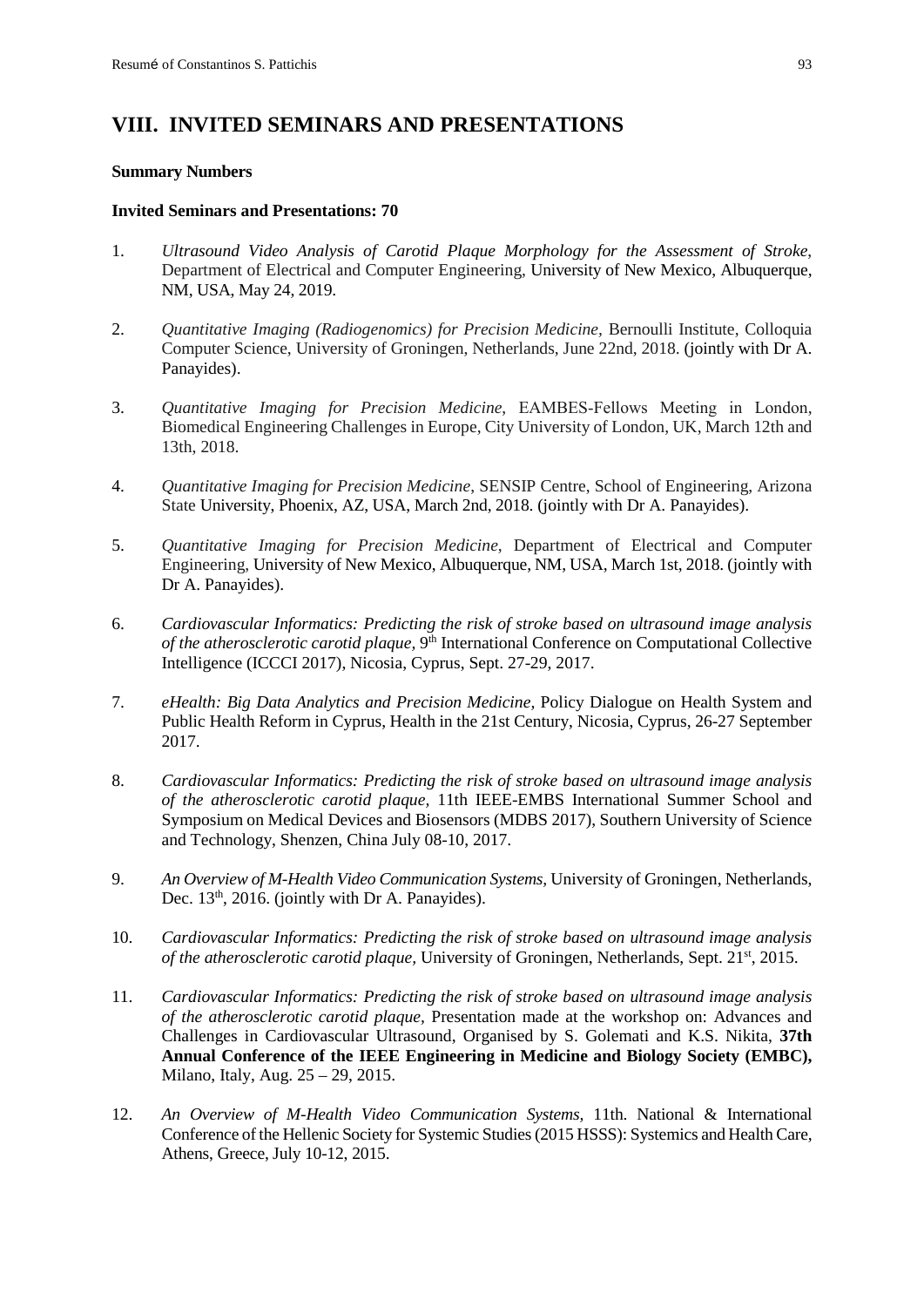- 13. *An Overview of M-Health Video Communication Systems,* IEEE EMBS Distinguished Lecture, IEEE RWW Radio & Wireless Week, San Diego, USA, Jan. 26, 2015.
- 14. *Multiscale Amplitude-Modulation Frequency-Modulation (AM-FM) Texture Analysis of Multiple Sclerosis in Brain MRI Images,* IEEE EMBS Distinguished Lecture, The Mind Research Network, University of New Mexico, Albuquerque, NM, USA, Jan. 20,2015.
- 15. *An Overview of M-Health Video Communication Systems,* Interational Biomedical Engineering Conference (jointly with uHealthcare 2014), Guangju, Korea, Nov. 20-22, 2014.
- 16. *Linked2Safety – A next-generation, secure linked data medical information space, for semantically interconnecting EHRs and clinical trials systems, advancing patients safety in clinical research,*  BHI-TC and J-BHI Sponsored Featured Symposia, Symposium – III: Medical and Health Informatics, IEEE International Conference on Biomedical & Health Informatics (BHI), Valencia, Spain, June 1-4, 2014*.*
- 17. An Overview of M-Health Video Communication Systems, IEEE EMBS Distinguished Lecture, IEEE EMBS Students Chapter, Faculty of Biomedical Engineering, New University of Lisbon, Lisbon, Portugal, March  $6<sup>th</sup>$ , 2014.
- 18. An Overview of M-Health Video Communication Systems, IEEE EMBS Distinguished Lecture, IX National Conference on Biomedical Engineering Faculty of Biomedical Engineering, University of Porto, Porto, Portugal, March 7<sup>th</sup>, 2014.
- 19. *Cardiovascular Health Informatics: Predicting the Risk of Stroke Based on Ultrasound Image Analysis of the Atherosclerotic Carotid Plaque,* The Rayne Institute, Division of Imaging Sciences & Biomedical Engineering, Department of Cardiovascular Imaging/Department of Biomedical Engineering, King's College London, Jan. 21<sup>st</sup>, 2014, London, UK.
- 20. *Cardiovascular Health Informatics; LiSIS: A Scientific Workflow Life Sciences Informatics In*  Silico Models and Tools in the Discovery of Anticancer Compounds, **IEEE EMBS Distinguished** Lecture,  $13<sup>th</sup>$  International Conference on Hybrid Intelligent Systems (HIS'2013), Dec.  $4<sup>th</sup> - 6<sup>th</sup>$ , 2013, Hammamet, Tunisia.
- 21. *An Overview of M-Health Video Communication Systems,* IEEE EMBS Distinguished Lecture, Department of Informatics, University of Sfax, Sfax, Tunisia, Dec. 3rd, 2013.
- 22. *Cardiovascular Health Informatics: Predicting the Risk of Stroke Based on Ultrasound Image Analysis of the Atherosclerotic Carotid Plaque,* IEEE EMBS Distinguished Lecture, International Conference on Engineering Sciences for Biology and Medicine (ESBM 2013), Co-organised by EMB Tunisia Chapter, Nov. 29 – Dec. 1st, 2013, Mahdia, Tunisia.
- 23. *An Overview of M-Health Video Communication Systems,* 13th IEEE International Conference on BioInformatics and BioEngineering (BIBE 2013), November 10-13, 2013, Chania, Greece.
- 24. *An Overview of M-Health Video Communication Systems,* IEEE EMBS Distinguished Lecture*,*  First IEEE EMBS International Students Conference, Cairo University, Oct. 10<sup>th</sup>, 2013, Egypt.
- 25. *Cardiovascular Health Informatics: Predicting the Risk of Stroke Based on Ultrasound Image Analysis of the Atherosclerotic Carotid Plaque,* IEEE EMBS Distinguished Lecture, Department of Medical Informatics & Biostatistics, University of Medicine and Pharmacy of Craiova, May 24th, 2013, Craiova, Romania.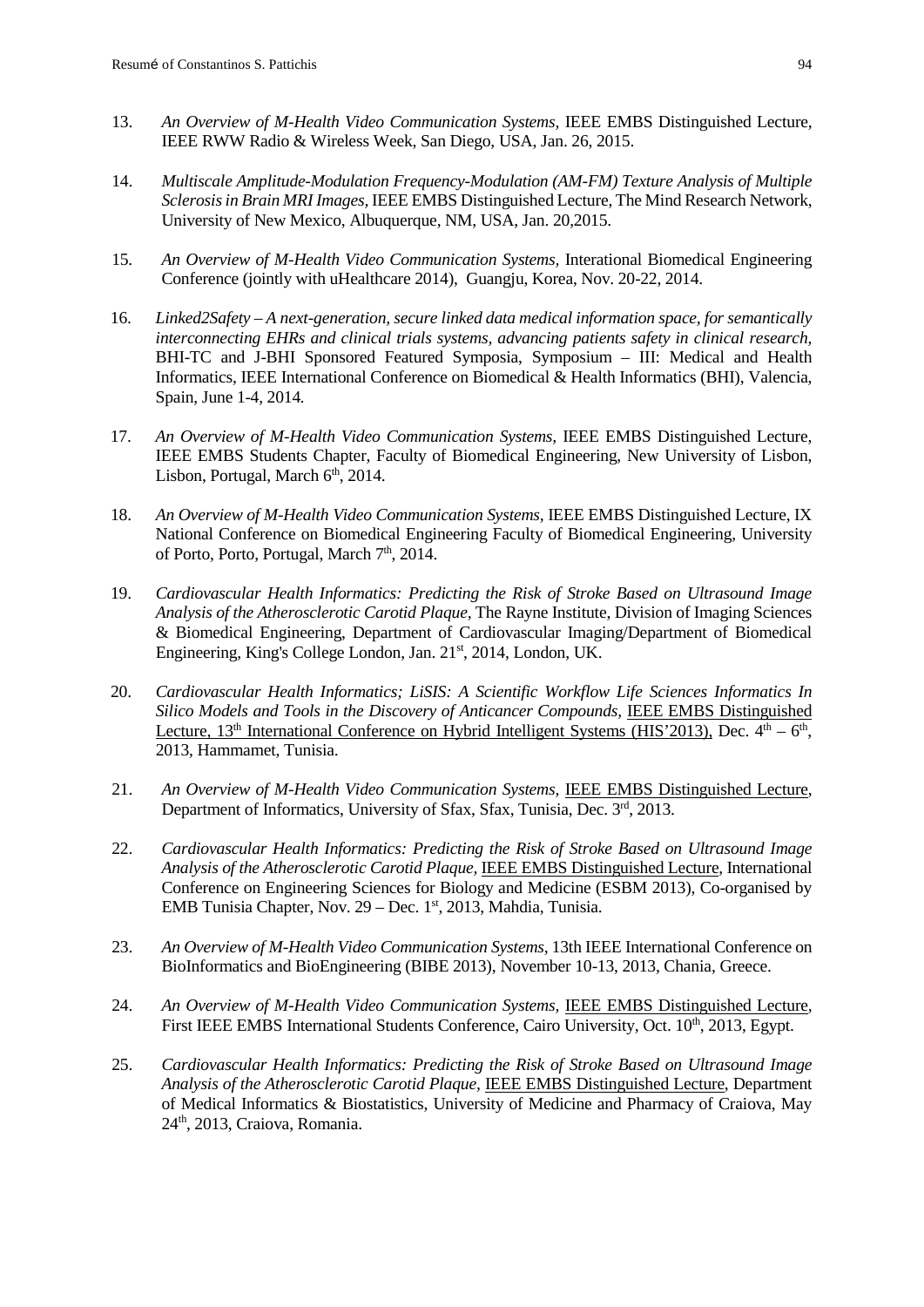- 26. *An Overview of M-Health Video Communication Systems,* IEEE EMBS Distinguished Lecture, The 8<sup>th</sup> International Symposium on, Advanced Topics In Electrical Engineering, The Faculty of [Electrical Engineering,](http://www.electro.pub.ro/) [University Politehnica of Bucharest,](http://www.pub.ro/) May 23rd, 2013, Bucharest, Romania.
- 27. *Cardiovascular Health Informatics: Predicting the Risk of Stroke Based on Ultrasound Image Analysis of the Atherosclerotic Carotid Plaque,* IEEE EMBS Distinguished Lecture, Department of Electrical and Computer Engineering, Technical University of Crete, May 15<sup>th</sup>, 2013, Crete, Greece.
- 28. *Abdominal Aortic Aneurysm Medical Video Transmission,* SenSIP Graduate Student Seminar Series, Arizona State University, January 2013, Phoenix, AZ, USA. (jointly with Dr A. Panayides).
- 29. *Keynote Talk: Cardiovascular Health Informatics: Predicting the Risk of Stroke Based on Ultrasound Image Analysis of the Atherosclerotic Carotid Plaque,* 7<sup>th</sup> Hellenic Conference on Artificial Intelligence, SETN 2012, May 28-31, Lamia, Greece.
- 30. *eHealth in Cyprus,* Advanced Health Technologies and Medical Tourism, Regional Innovation Council, 24 February 2012, Crete, Cyprus.
- 31. *[Atherosclerotic Plaque Ultrasound Video Encoding, Wireless Transmission, and Quality](http://ieeexplore.ieee.org/xpls/abs_all.jsp?arnumber=5686939)  [Assessment Using H.264,](http://ieeexplore.ieee.org/xpls/abs_all.jsp?arnumber=5686939)* 4th Hellenic Biomedical Technology Conference, National Technical University of Athens, 20 January 2012, Athens, Greece. (jointly with Dr A. Panayides)
- 32. *Recent Advances in Ultrasound Image Analysis of the Atherosclerotic Carotid Plaque for the Assessment of Stroke,* eHealth 2010, satellite workshop of IEEE EMBC 2010 in the Faculty of Medicine, University of Uruguay, 4 September 2010, Colonia, Uruguay.
- 33. *A Review of m-Health e-Emergency Systems,* Health Telematics Workshop, Faculty of Medicine, University of Molise, 6 April 2009, Campobasso, Italy.
- 34. *Texture and Morphological Analysis of Ultrasound Images of the Carotid Plaque for the Assessment of Stroke,* High Performance Computing & Simulation Conference (HPCS 2008), June 3 - 6, 2008, Nicosia, Cyprus.
- 35. *A Review of m-Health e-Emergency Systems,* ΙΕΕΕ ITAB 2007, Information Technology Applications in Biomedicine, November 8-11, Tokyo, Japan, 2007. Keynote Lecture.
- 36. *Intelligent Information Medical Systems*, Current Trends in Informatics, PCI´2007 11th Panhellenic Conference in Informatics, 18-20 May, Patras, Greece, 2007. Keynote Lecture.
- 37. *A Review of m-Health e-Emergency Systems*, International seminar "Devolution of Health Care a New Regional Perspective", 17 November, University of Helsinki, Finland, 2006.
- 38. *Artificial Neural Networks in Medical Imaging Systems,* Project 'ΕΥΦΥΕΣ' Biomedical Research Institute, University of Ioannina, November 2004.
- 39. *Citizen-Centered eHealth Services,* to the International Conference on Computer Systems and Technologies – CompSysTech'04 PhD students' workshop, 17-18 June, Rousse, Boulgaria, 2004.
- 40. *Citizen-Centered eHealth Services,* to the Benchmarking Cyprus in IT, Session on eHealth, 28 May, Nicosia, Cyprus, 2004.
- 41. *Artificial Neural Networks in Medical Imaging Systems,* to the 1st MEDINFO International Conference on Medical Informatics & Engineering, 12-15 October, Craiova, Romania, 2003.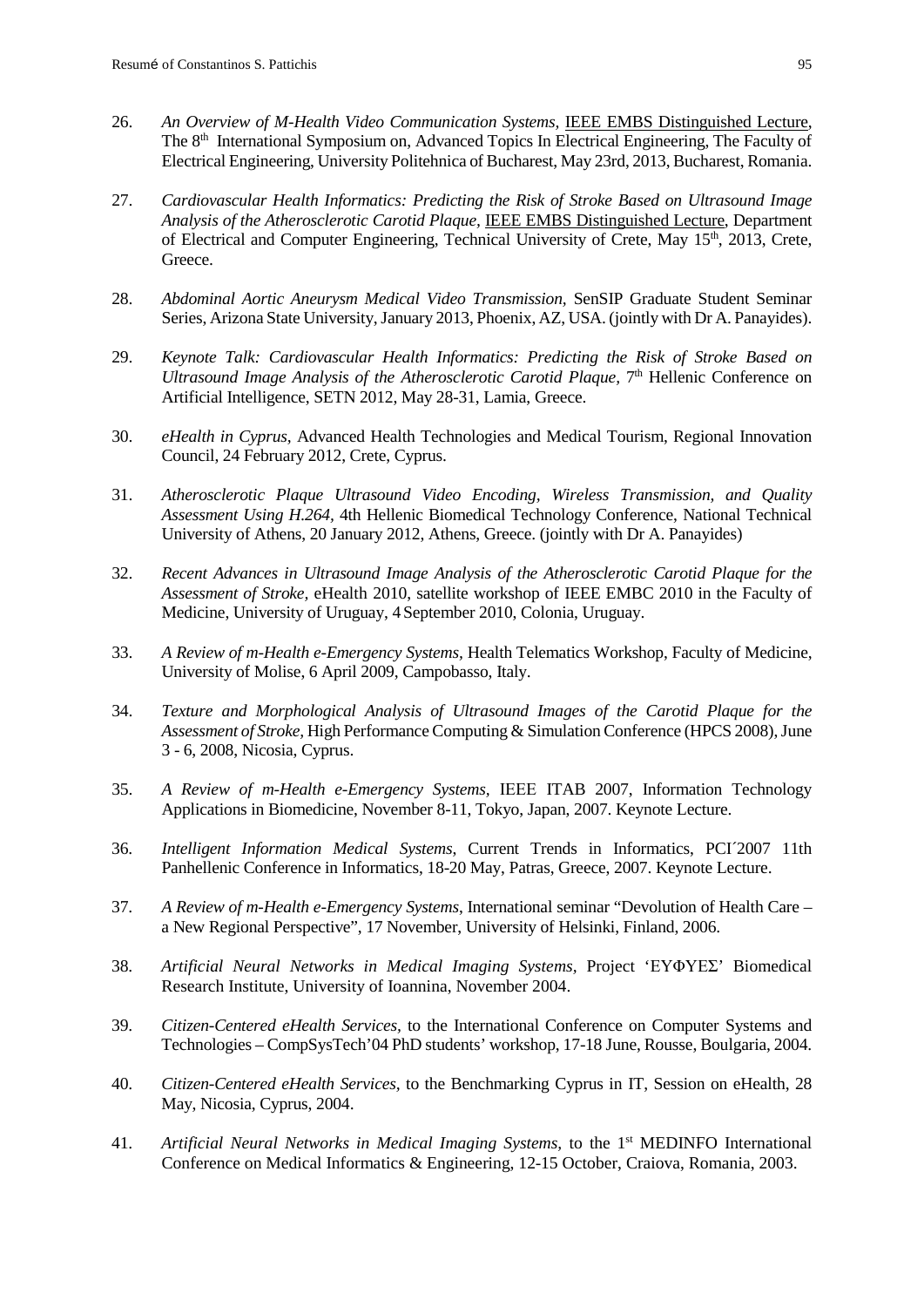- 42. *Computational Intelligence in Medical Systems*: to Medical Informatics Europe Special Topic Conference 2002: The e-volution of IT in the Health Care Systems, Nicosia, Cyprus, March 8- 10, 2002
- 43. *TELEGYN: Intraoperative Tele-histopathology and Tele-Consultation in Gynecological Cancer and Breast* Cancer, to 6<sup>th</sup> Marianna Lordos Seminar, The Cyprus Anti – Cancer Society, Larnaca, February 8-10, 2002.
- 44. *Adaptive Neural Network Imaging in Medical Systems*, to 35<sup>th</sup> Asilomar Conference on Signals, Systems, and Computers, Monterey, California, USA, November 4-7, 2001.
- 45. *Medical imaging fusion applications: An overview***,** to 35th Asilomar Conference on Signals, Systems, and Computers, Monterey, California, USA, November 4-7, 2001.
- 46. *Expert Network for the Prevention of Stroke*, to HEALTH-NET-CEEC 2001: Informatics Tools to Restructure Health Care Services - First Meeting of the Central and Eastern European Countries, Targu Mures, Romania, October 18-20, 2001.
- 47. *Experience with a Mobile Unit for Health Care Provision via Telematic Support – the EU AMBULANCE&EMERGENCY-112 projects*, to Department of Electrical and Computer Engineering, University of New Mexico, Albuquerque, New Mexico, USA, December 1, 2000.
- 48. *Medical Informatics Infrastructure in Cyprus,* to Workshop on Regional Health Information Networks-Health for you-Health 4U, Supported by the European Commission-WISE project, December 9-10, Thessaloniki, Greece, 1999.
- 49. *Intelligent Diagnostic Systems in Biosignal Analysis and Medical Imaging*, to Department of Electrical and Computer Engineering, University of New Mexico, Albuquerque, New Mexico, USA, October 18, 1999.
- 50. *Computer Aided Classification of Carotid Plaques using Neural Networks and Multi-Texture Analysis,* 13th Congress of the European Chapter of the International Union of Angiology, EUROCHAP' 99, May 26-30, Rhodes, Greece, 1999.
- 51. *Advances in Diagnostic Methods – Histopathology: Neural Network System for the Analysis of Nuclei in Histopathological Sections,* to 5<sup>th</sup> Marianna Lordos Seminar, The Cyprus Anti – Cancer Society, Larnaca, November 28, 1998.
- 52. *MUAP Analysis Algorithms-Recent Developments,* to VI International Conference on Computerized and Quantitative EMG, September 23-25, Vigo, Spain, 1998.
- 53. *Intelligent Systems in Biosignal Analysis,* to Laboratory of Vision Systems, Department of Electrical and Computer Engineering, University of Texas at Austin, Austin, Texas, USA, May 18, 1998.
- 54. *Intelligent Systems in Biosignal Analysis,* to Department of Computer Science, University of Groningen, Holland, May 4, 1998.
- 55. *Intelligent Systems in Biosignal Analysis,* to Biomedical Engineering Centre, Consorzio per la Ricerca e l'Educazione Permanente, Politecnico di Torino, January 16, 1998.
- 56. *Neural Information Processing Systems in Medical Imaging*, to International Course on Noninvasive Cerebrovascular Investigations, Nicosia, March 22, 1996.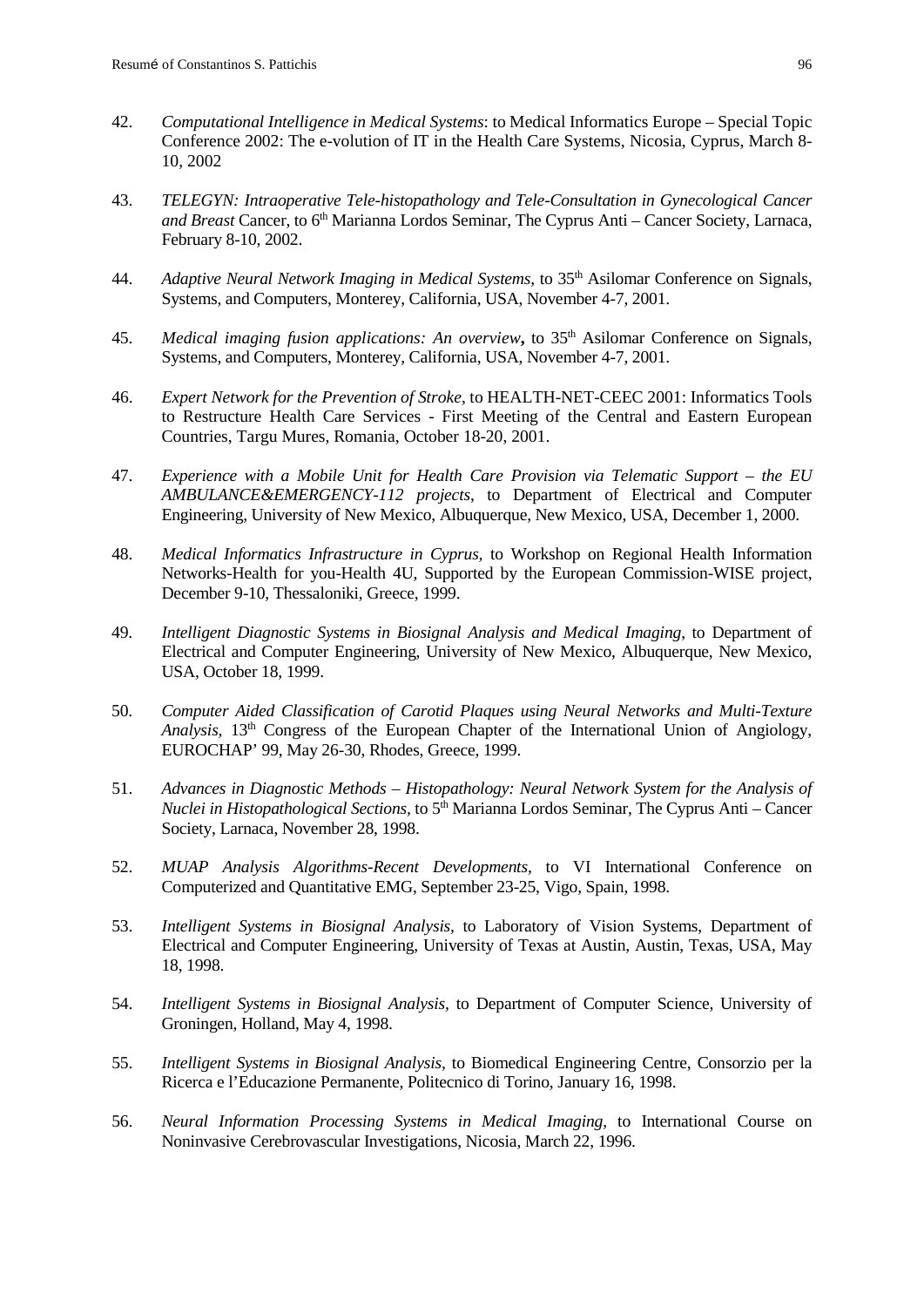- 57. *Motor Unit Action Potential Signal Processing with Artificial Neural Networks*, to The X International Congress of EMG and Clinical Neurophysiology, Kyoto, Japan, October 15-19, 1995.
- 58. *Classification Performance of Motor Unit Action Potential Features*, to First Neuroscientists Conference: Neuromulcular Disorders Thessaloniki-Nicosia, Thessaloniki, Greece, June 3-4, 1994.
- 59. *Firing Pattern, Recruitment and Interference Analysis*, to Fifth International Conference on Computerized and Quantitative EMG, McMaster University, Hamilton, Ontario, Canada, May 18- 21, 1993.
- 60. *Quantitative EMG and its Contribution to Clinical Diagnosis*, to Regional Workshop in Neurology and Neurogenetics, Limassol, Cyprus, October 16-20, 1992.
- 61. *Review of Image Processing Techniques in Histopathology and Cytology*, to the Third National Seminar of the Association of Medical Physics and Biomedical Engineering, Nicosia, Cyprus, May 23rd, 1992.
- 62. *Neural Networks and Computer Aided Electromyography*, to Association of Medical Physics and Biomedical Engineering, Nicosia, Cyprus, March 1991.
- 63. *Artificial Neural Networks, and Quantitative Electromyography: An Overview*, to Cadwell Labs, **Distinguished Annual Lecture**, Kennewick, Washington, USA, October 1990.
- 64. *Computer Aided Clinical Electromyography*, to CDSP Research Centre, Department of Electrical and Computer Engineering, Northeastern University, Boston, MA, USA, October 1990.
- 65. *Recent Advances in Computer Aided Electromyography*, to the Department of Neurology, College of Physicians and Surgeons of Columbia University, NY, USA, October 1990.
- 66. *Neural Networks*, Workshop on Expert Systems, 4th International Conference on Computerized and Quantitative EMG, Johannes-Gutenberg-Universitüt, Mainz, Germany, September 13-15th, 1990.
- 67. *Artificial Neural Networks in Clinical Electromyography*, to the Neurophysiology Group, Cadwell Labs, Kennewick, Washington, USA, September 1989.
- 68. *Numerical Pattern Recognition in the Automatic Analysis of Motor Unit Potentials*, to the Special Interest Group of Computer Aided Electromyography, 35th Annual Scientific Meeting of the American Association of Electromyography and Electrodiagnosis, NY, USA, September 1988.
- 69. *Numerical Pattern Recognition in the Automatic Analysis of Motor Unit Potentials: Technical Considerations and Clinical Practice*, to the Neurophysiology Group, Medelec Ltd, Old Working, Surrey, UK, August 1988.
- 70. *Numerical Pattern Recognition in the Automatic Analysis of Motor Unit Potentials: Hands on Experience*, to the IIIrd International Conference on Quantitative EMG, Larnaca, Cyprus, June 5- 8th, 1988.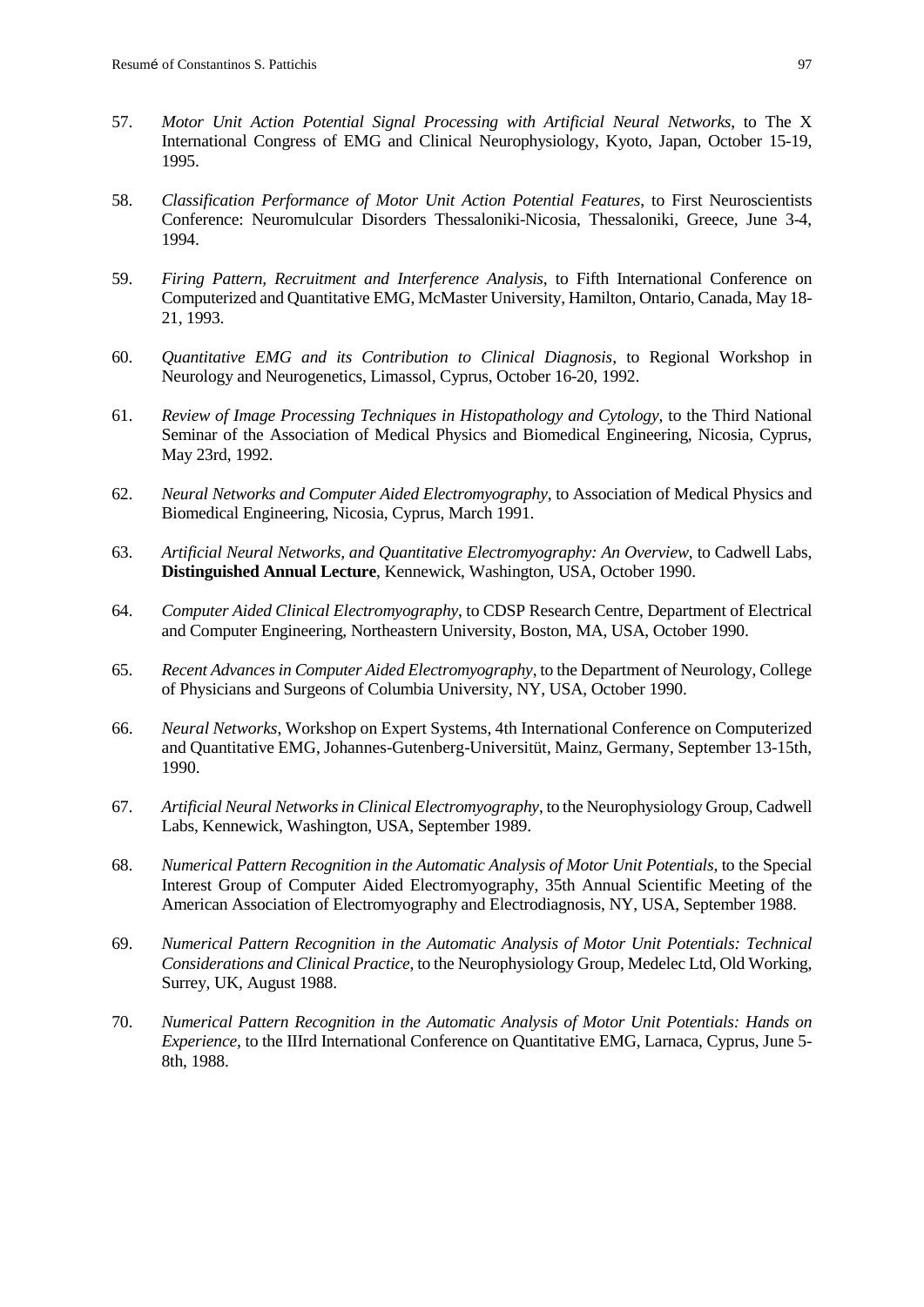## **IX. REFERENCES**

References will be provided by (given in alphabetical order):

## **Prof. Scott T. Acton**

Director, Virginia Video and Image Analysis Department of Electrical and Computer Engineering University of Virginia P.O. Box 400743 Charlottesville, VA 22904-4743, USA Tel.: (434) 924-2003, Fax: (434) 924 8818 Email: [acton@virginia.edu](mailto:acton@virginia.edu) <http://viva.ee.virginia.edu/>

#### **Prof. Metin Akay**

Founding Chair, John S Dunn Endowed Chair Professor Department of Biomedical Engineering University of Houston 3605 Cullen Blvd, Room 2027 Houston, TX 77204-5060, USA Phone: 832-842-8860 Fax: 713-743-2501 E-mail: [makay@uh.edu](mailto:makay@uh.edu) <http://www.bioe.uh.edu/faculty/akay/main>

## **Prof. Dimitrios I. Fotiadis**

Prof. of Biomedical Engineering, University of Ioannina / FORTH Head of the Unit of Medical Technology and Intelligent Information Systems Editor in Chief IEEE Journal of Biomedical and Health Informatics GR 451 10, Ioannina, GREECE Tel:+302651009006; Fax: +302651008889; Mobile: +306932716353 E-mail: fotiadis@cc.uoi.gr URL: [medlab.cc.uoi.gr](http://medlab.cc.uoi.gr/)

#### **Prof. Nikolai Petkov**

Department of Mathematics and Computing Science University of Groningen, PO Box 800, 9700 AV Groningen, The Netherlands Tel.: 50-363-7129, Fax.: 50-363-3800 Email: petkov@cs.rug.nl [http://www.cs.rug.nl/~petkov/](http://www.cs.rug.nl/%7Epetkov/)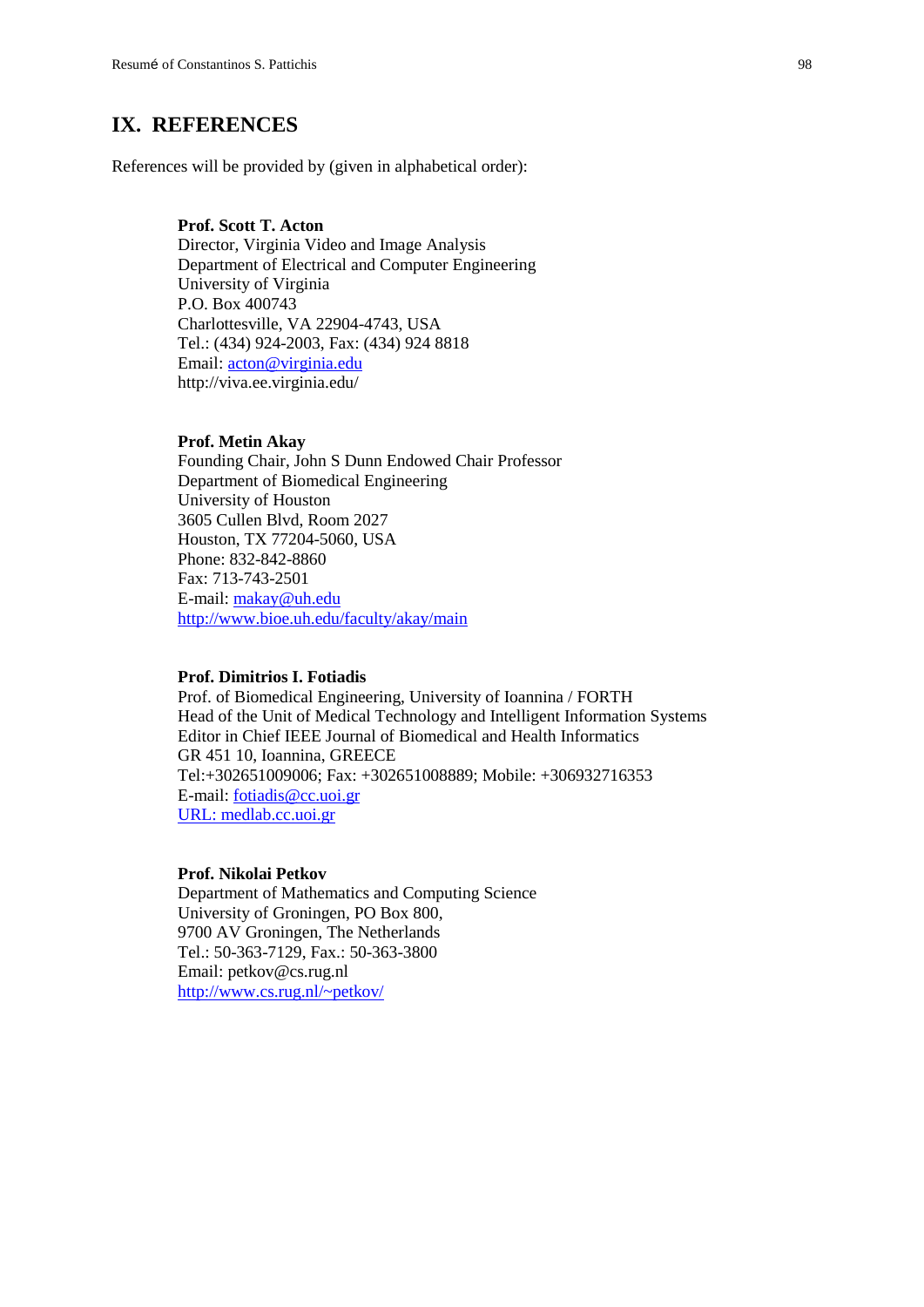# **APPENDIX A RESEARCH STATEMENT**

# **Part 1 – DEVELOPMENT OF MEDICAL DIAGNOSTIC SYSTEMS**

#### **A.1 Development of medical diagnostic and mobile health systems**

Computer-aided diagnosis systems that provide a unique integration of a great variety of distinctly different technologies such as signal/image/video acquisition, preprocessing, feature extraction, dimensionality reduction, classification, and clinical decision making were developed. The reliability and robustness of the developed diagnostic systems is evident in their integration into clinical practice in several leading hospitals throughout the world. Furthermore, mHealth eEmergency systems were developed that led to the effective wireless communication of critical biosignals and ultrasound video through noisy channels. More specifically, the systems developed cover the following areas:

- Ultrasound Imaging: An Integrated System for the Assessment of the Risk of Stroke
- MRI: Quantitative Texture Analysis of Brain White Matter Lesions in Multiple Sclerosis. Assessment of Alzheimer's Disease Based on Texture Analysis of the Entorhinal Cortex.
- Endoscopy Imaging: A CAD System for the Assessment of Gynaecological Cancer
- Microscopy Imaging: Breast Cancer Biopsy image Analysis Support System (BASS) and Electron Microscopy (EM) Muscle Imaging System
- Biosignal Analysis: Electromyographic (EMG) Signal Analysis for Neuromuscular Disorders
- mHealth eEmergency Systems: Diagnostically Driven Efficient Video Compression Algortihms
- mHealth Interventions Based on X Reality Applications for Patients with Dementia and Breast Cancer.

Two of these systems are briefly summarized.

#### **Ultrasound image analysis of the atherosclerotic carotid plaque for the assessment of the risk of stroke**

An integrated modular neural network multi-feature/multi-classifier diagnostic system, including normalization, despeckle filtering, plaque segmentation, texture feature extraction, and neural network classification has been developed for differentiating between asymptomatic and symptomatic plaques in ultrasound imaging of the carotid for the assessment of the risk of stroke. This is the only carotid plaque diagnostic system that covers all image processing steps from acquisition to diagnosis. This system is used in several cardiovascular clinics in North America, Europe, and Asia, including Columbia University, McGill University, Imperial College, Tromso University, and others. Moreover, an automated system for segmenting the intima-media complex as well as the intima layer and the media layer of the carotid artery was proposed that showed that the media layer thickness increases with age whereas the grey-scale median decreases with age. These new features could be used as prognostic biomarkers for atherosclerosis. The adoption of these techniques represents a shift of emphasis from the standard practice of visual assessment of the plaque images to a normalized, re-producible, and quantitative methodology.

#### **Mobile eHealth systems in the provision of advanced eEmergency services**

One of the first integrated eEmergency systems funded by 3 EU projects has been pioneered by our team. The system allows the transmission of vital biosignals (3 or 12 lead ECG, oxygen saturation, heart rate, blood pressure, temperature, and respiration) and video of the patient. The system was piloted in Sweden, Italy, Greece, and Cyprus. Recently, the system has been updated to support the transmission of high-resolution low-delay and clinically robust ultrasound video over mobile-WiMAX networks, introducing the concept of diagnosticallydriven video encoding. Furthermore, this work has been extended to the use of HEVC standard combined with despeckle filtering that can yield significant bitrate savings compared to H.264/AVC. Moreover, the system has been clinically exploited for remote echocardiography using a tele-operated robot over commercial 4G/LTE wireless networks.

#### **A.2 Ongoing and Future Work**

#### **Explainable Models for Personalised Integrated Stroke Ultrasound Video Analysis**

Approximately 15% of all strokes are the result of carotid bifurcation atherosclerosis but at present, there is no established set of features that can identify all the potentially unstable and high-risk plaques. The overall objective of this work is to develop an integrated intelligent system for the stratification of stroke risk patients combining different clinical and imaging risk factors but based on the morphology and motion characteristics of the ultrasound video images of carotid bifurcation plaques producing moderate to severe stenosis (more than 70%). To achieve this objective we will: (1) Develop atherosclerotic video modelling and estimation using adaptive multiscale Amplitude Modulation-Frequency Modulation (AM-FM) texture analysis system representations.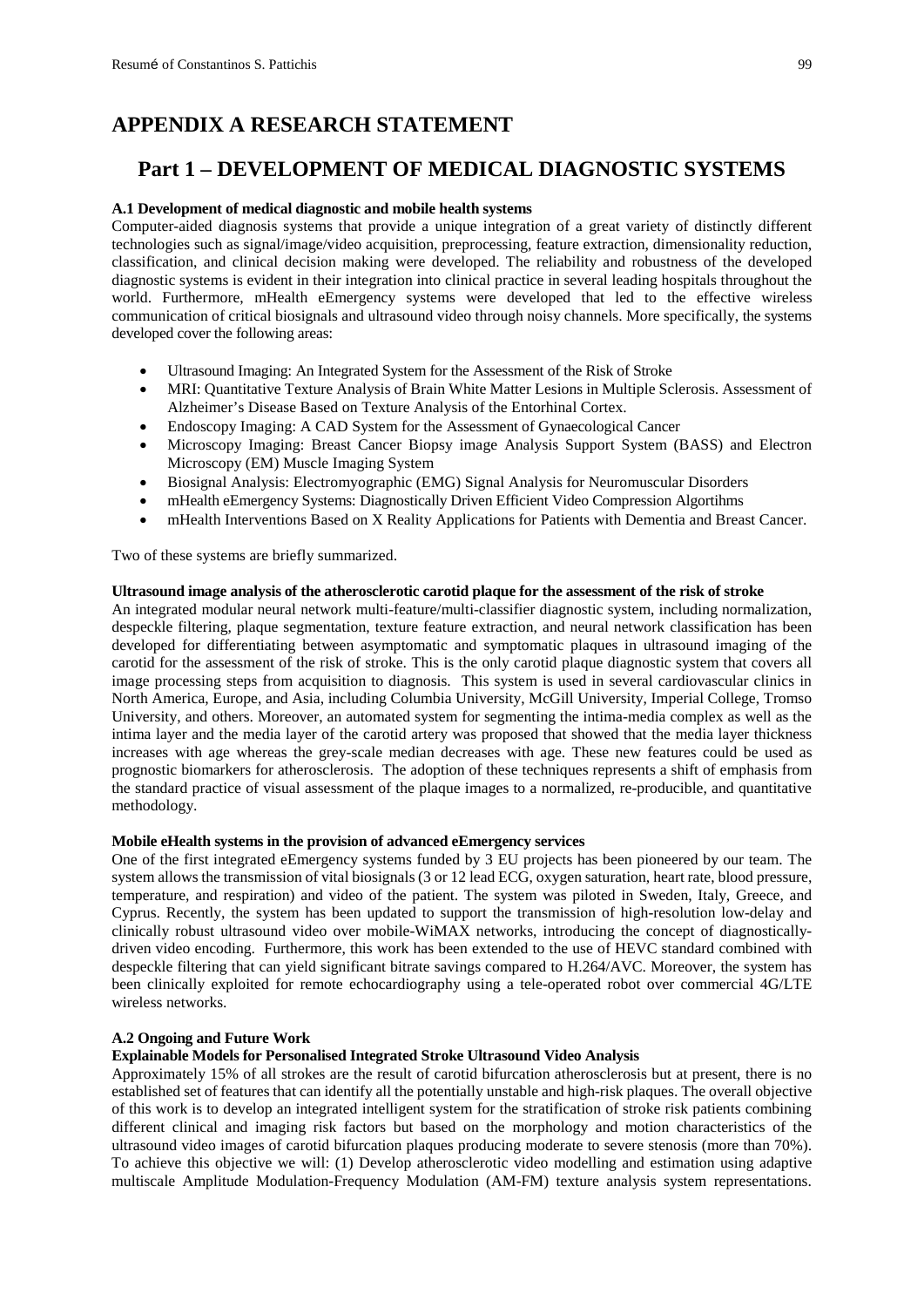Video modelling and estimation will be based also on motion, stress and strain analysis. (2) Develop stroke risk assessment using explainable models. Modelling will be based on logistic regression with polynomial transformation and feature visualization, residual networks with residual image analysis and 3D CNN (Convolutional Neural Networks) with convolutional layer visualization, derived based on optimized hierarchical modelling. (3) Develop personalized modelling by monitoring disease progression using follow-up video. Carotid ultrasound video modelling and analysis will be based on 1200 cases with severe stenosis followed for a period of 4-5 years which will be contributed to the project by the Asymptomatic Carotid Stenosis and Risk of Stroke (ACSRS) study group captured from 70 EU vascular centres. We expect that our system will be able to identify high risk groups of (a) asymptomatic patients that will contain 90% of strokes that will occur during follow-up and (b) of symptomatic patients that will need urgent operation within 24-48 hours. Identifying asymptomatic patients at high risk should spare 75% of patients from unnecessary operations with a saving of 1.5 billion Euro per year in Europe.

It is expected that this work will lead to a European Research Council (ERC) Advanced Grant application in 2021.

#### **Normal Appearing Brain White Matter Changes in Relapsing Multiple Sclerosis in Serial MRI Scans**

There is a clinical interest in identifying normal appearing white matter (NAWM) areas in brain T2-weighted (T2W) MRI scans in multiple sclerosis (MS) subjects, which are susceptible to disease development and finding potential associations between texture feature changes and disease progression. Methods: The subjects investigated had a first demyelinating event (Clinically Isolated Syndrome-CIS) at baseline (Time0), and the NAWM0 (i.e. NAWM at Time0) of the brain tissue was subsequently converted to demyelinating plaques (as evaluated in a follow up MRI at Time6-12). 38 untreated subjects that had developed a CIS, had brain MRI scans within an interval of 6-12 months (Time6-12 at follow-up). An experienced MS neurologist manually delineated the demyelinating lesions at Time0 (L0) and at Time6-12 (L6-12). Areas in the Time6-12 MRI scans, where new lesions had been developed, were mapped back to their corresponding NAWM areas on the Time0 MR scans (ROIS0). In addition, contralateral ROIs of similar size and shape were segmented on the same images at Time0 (ROISC0) to form an intra-subject control group. Following that, texture features were extracted from all prescribed areas and MS lesions. Results: Texture features were used as input into Support Vector Machine (SVM) models to differentiate between the following: NAWM0 vs ROISC0, NAWM0 vs NAWM6-12, NAWM0 vs L0, NAWM6-12 vs L6-12, ROIS0 vs L0, ROIS0 vs L6-12 and ROIS0 vs ROISC0, where the corresponding % correct classifications scores were 89%, 95%, 98%, 92%, 85%, 90% and 65% respectively. Conclusions: Texture features may provide complementary information for following up the development and progression of MS disease. Future work will investigate the proposed method on more subjects.

#### **Extracting Explainable Assessments of Alzheimer's disease via Machine Learning on brain MRI imaging**

A plethora of machine learning and deep learn-ing methods are used for the assessment of Alzheimer's Disease (AD) from brain structural changes as seen in Magnetic Resonance Imaging (MRI) with highly satisfactory results. How-ever, these models are black-box and lack an explicit declara-tive knowledge representation and thus there is a difficulty in generating the underlying explanatory imaging structures. The objective of this study was to investigate the usefulness of rule extraction in the assessment of AD using decision trees (DT) and random forests (RF) algorithms and integrating the ex-tracted rules within an argumentation-based reasoning frame-work in order to make the results easy to interpret and explain. The DT and RF algorithms were applied on brain MRI images acquired from normal controls (NC) and AD subjects. The KNIME analytics platform was used to compute the DT and the R project was used for the RF. The argumentation model implemented in the Gorgias framework achieved an average accuracy of 91%, exhibiting improved results compared to the models of DT and RF. The overall performance of all models in this study agree with other studies. In addition, the explanations given by our approach for the various possible predictions provide a more useful and complete assessment of the state of the patient/case at hand. This study demonstrated the usefulness of rule extraction in the assessment of AD based on MRI features and the positive results of the use of the argumentation based symbolic reasoning for composing and inter-preting the ML results.

#### **Physical Training for People with Dementia in Confined Mental Health Units**

In recent years, there has been growing interest in designing non-pharmacological interventions to improve the quality of life for People with Dementia (PwD) who face motor impairments. This work investigates the feasibility of using Virtual Reality (VR) technologies for the rehabilitation of 20 patients with moderate to severe dementia residing in a confined psychiatric hospital and discusses the impact of this interactions on motor training. To accomplish this a pilot study with patients performing three upper limb physiotherapy tasks in VR was carried out. The issues encountered during the testing and execution of the experimental tasks are discussed and a set of guidelines and recommendations for the future deployment of VR in healthcare services is provided.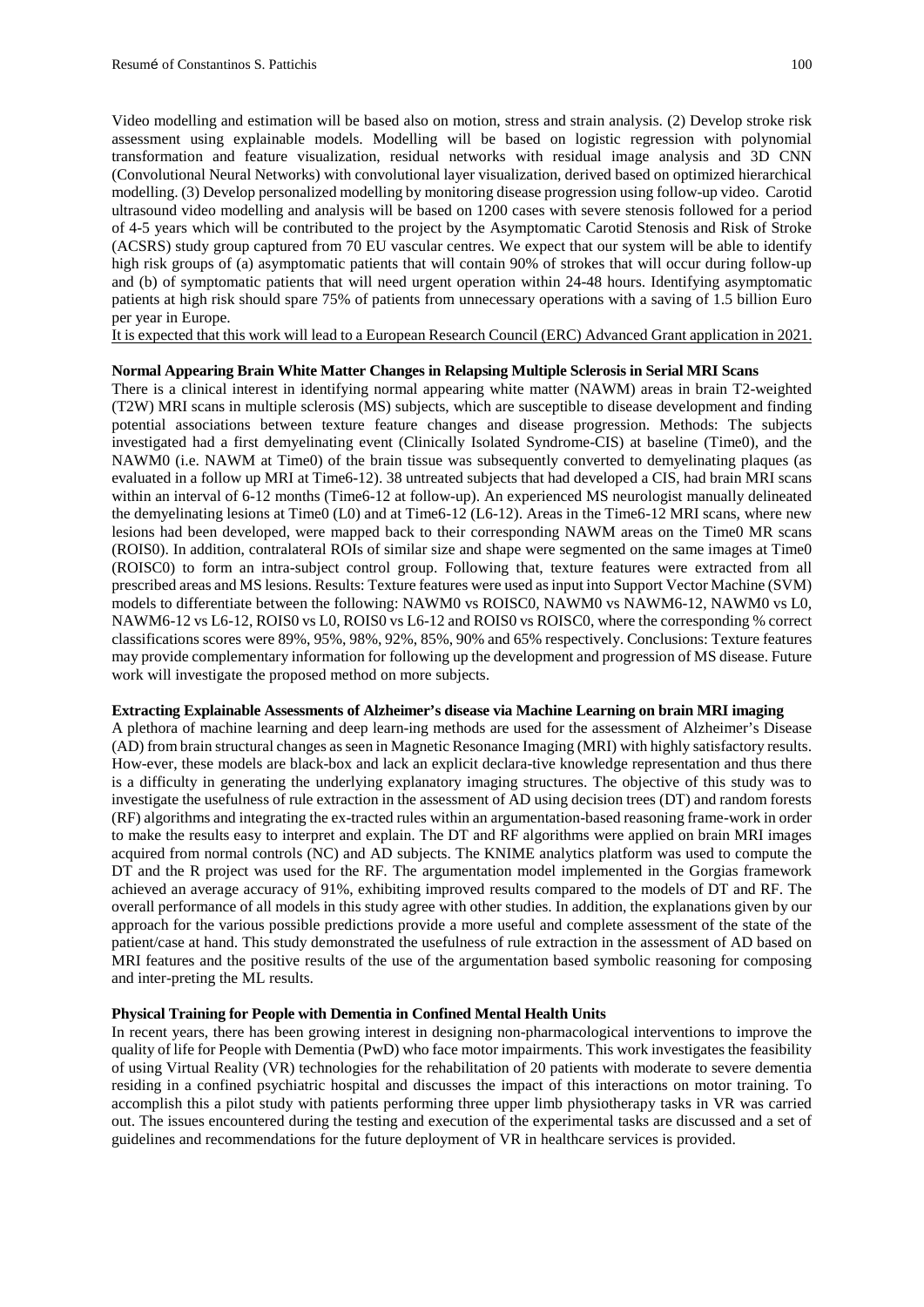# **Part 2 – ESTABLISHING THE BIOMEDICAL ENGINEERING RESEARCH CENTRE (BERC)**

In this part, a proposal is made towards the establishement of the *Biomedical Engineering Research Centre (BERC)*. This is based on the BERC proposal that was approved by the Council of the University of Cyprus in Nov. 2016 and subsequently ratified by the House of Representatives and announced in the Official Newspaper of the Republic of Cyprus in Decmber 2019. Moreover, this proposal is also based on the EU H2020- WIDESPREAD-04-2017 Teaming Phase 2 grant application entitled *Integrated Precision Medicine Technologies Research Centre of Excellence (IPMT)[5](#page-101-0) ,* that was submitted in Nov. 2018.

#### **A.3 Executive Summary**

**Motivation:** Existing centers in Cyprus like the Bank of Cyprus Oncology Center and the Cyprus Institute of Neurology and Genetics focus on patient care in a focused research/clinical field. Currently, in the University of Cyprus there are about 20 teams conducting research in the biomedical sciences and engineering fields. However, they work mainly independently and in relatively small/medium scale projects, due to limited resources and focused expertise. BERC targets to bring these individuals together in forming a new dynamic team that will combine the academic knowledge and experience of its clinical and scientific collaborators to address large-scale problems. The integration and synergy of various scientific disciplines and spatial scales (nano/micro/macro) is a key component for the development of innovative solutions that could lead to the offering of precision medicine interventions.

**Vision:** The vision of the **Biomedical Engineering Research Centre** is to be established as an inspiring, interdisciplinary, research and innovation centre, which will become a world leader in **the development of new technologies to further enable and accelerate the development, translation, and application of precision medicine**. The theme of the Centre is not only **scientifically exciting** and **clinically relevant**, it is also **very timely**. Over the last decade, scientific knowledge and technological innovations have matured to the point where the stage is ready for the next technological breakthroughs. However, to achieve the sophistication required for precision medicine technologies, a multipronged strategy is required as is evident by the limited success of research efforts focusing on single technological approaches. The Centre will integrate the necessary building blocks for the implementation of complex precision technologies: (i) **eHealth Systems,** (ii) **Computational Biology, Biophysics and In silico Modelling**, (iii) **Bioinformatics & Systems Medicine,** (iv) **Sensing, Electronics and Embedded Systems,** (v) **Medical Imaging,** (vi) **Medical Physics and Technology,** (vii) **Bio Materials, Drugs and Therapeutics**, and (viii) **Biomechanics,** with the support of (ix) **Molecular/Cellular Biosciences** and (x) **Clinical Development & Validation**. The Centre aims to focus the application of the developed technologies on key clinical fields: (i) **Cardiovascular,** (ii) **Pulmonology,** (iii) **Oncology,** (iv) **Neurology** and other case studies. Although the scope of the Centre may appear broad, these technologies will be generalized to tackle the common underlying, multifactorial, pathophysiological pathways, overcoming the current significant barriers in precision medicine and, thus, achieving widespread clinical utility and impact. The Centre will achieve a level of focused integration that does not currently exist but is strongly recommended by many EU and international initiatives and consortia.

The proposed Centre will establish a complete ecosystem to (i) nurture interdisciplinary convergence and integration, with common focus, leading to excellence and sustainability, (ii) develop and expand an enabling infrastructure integrating specimen and data collection and advanced analytics, (iii) establish an interdisciplinary education and training platform for human capital development, stakeholder engagement, and a common "language" for the varied interdisciplinary fields involved, (iv) spearhead innovation and entrepreneurship for long-term financial sustainability and regional/European economic growth, and at the same time (v) orchestrate the necessary organisational transformation to create a flexible, expanding, Centre with a thriving interdisciplinary population.

**Implementation work plan:** The BERC workplan will be implemented under the following three phases: Phase 1 Establishment & Infrastructure & Capacity Building – Years 1 to 2: Phase 1 focuses on establishing the BERC and setting up the administrative structure of the Centre, developing its strategies and internal procedures (innovation management, recruitment, hiring, retention, and training), hiring personnel, developing the infrastructure, and completing the formation of the Centre. Phase 2 Consolidation & Growth – Years 3 to 5: Phase 2 emphasises on growth by having fully operational infrastructure, attracting significant funding from the EU and other resources, and becoming a point of reference across Europe for research on precision medicine technologies. Phase 3: Achieving Sustainability - Years 6 to 7: Phase 3 is the period of transition to full self-sustainability.

Concluding, it is anticipated that the establishement of BERC will lead to the development of innovative biomedical engineering solutions for the benefit of the citizen.

<span id="page-101-0"></span> <sup>5</sup> Jointly submitted with Prof. C. Pitris of the Dept. of Electrical and Computer Engineering as Co-PI, where a total of 36 faculty members participated from the School of Pure and Applied Sciences, the School of Engineering and the School of Medicine. Although the IPMT proposal was not awarded, significant and extensive effort was invested in preparing it and it has all the constituent components needed for the establishemen of BERC.